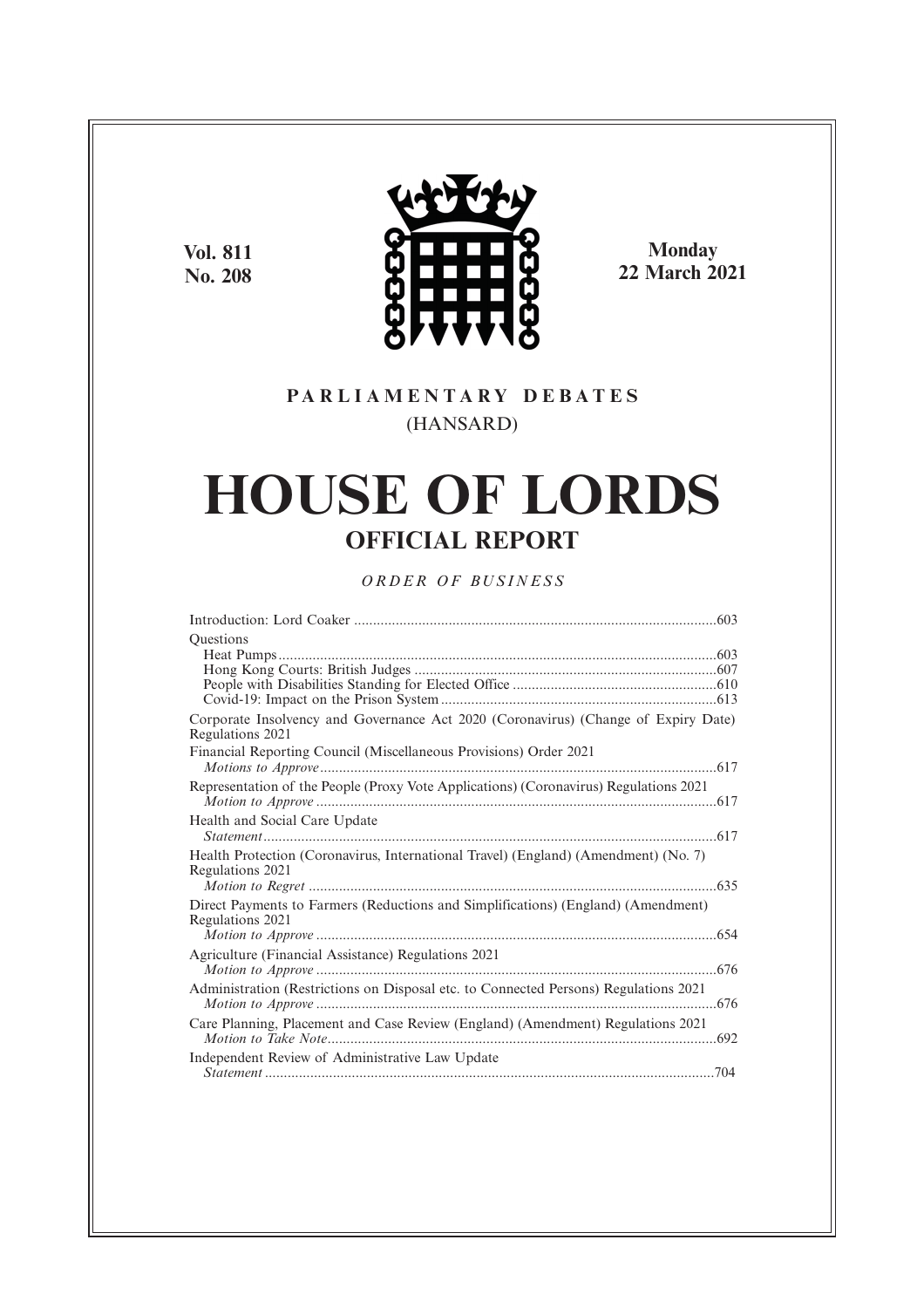Lords wishing to be supplied with these Daily Reports should give notice to this effect to the Printed Paper Office.

No proofs of Daily Reports are provided. Corrections for the bound volume which Lords wish to suggest to the report of their speeches should be clearly indicated in a copy of the Daily Report, which, with the column numbers concerned shown on the front cover, should be sent to the Editor of Debates, House of Lords, within 14 days of the date of the Daily Report.

> *This issue of the Official Report is also available on the Internet at* https://hansard.parliament.uk/lords/2021-03-22

In Hybrid sittings, [V] after a Member's name indicates that they contributed by video call.

The following abbreviations are used to show a Member's party affiliation:

| <b>Party/Group</b>                 |
|------------------------------------|
| Cross Bench                        |
| Conservative                       |
| Democratic Unionist Party          |
| Green Party                        |
| Independent Labour                 |
| Independent Liberal Democrat       |
| <b>Independent Social Democrat</b> |
| Independent Ulster Unionist        |
| Labour                             |
| Labour and Co-operative Party      |
| Liberal Democrat                   |
| Liberal Democrat Independent       |
| Non-affiliated                     |
| Plaid Cymru                        |
| UK Independence Party              |
| <b>Ulster Unionist Party</b>       |
|                                    |

No party affiliation is given for Members serving the House in a formal capacity, the Lords spiritual, Members on leave of absence or Members who are otherwise disqualified from sitting in the House.

© Parliamentary Copyright House of Lords 2021,

*this publication may be reproduced under the terms of the Open Parliament licence, which is published at www.parliament.uk/site-information/copyright/.*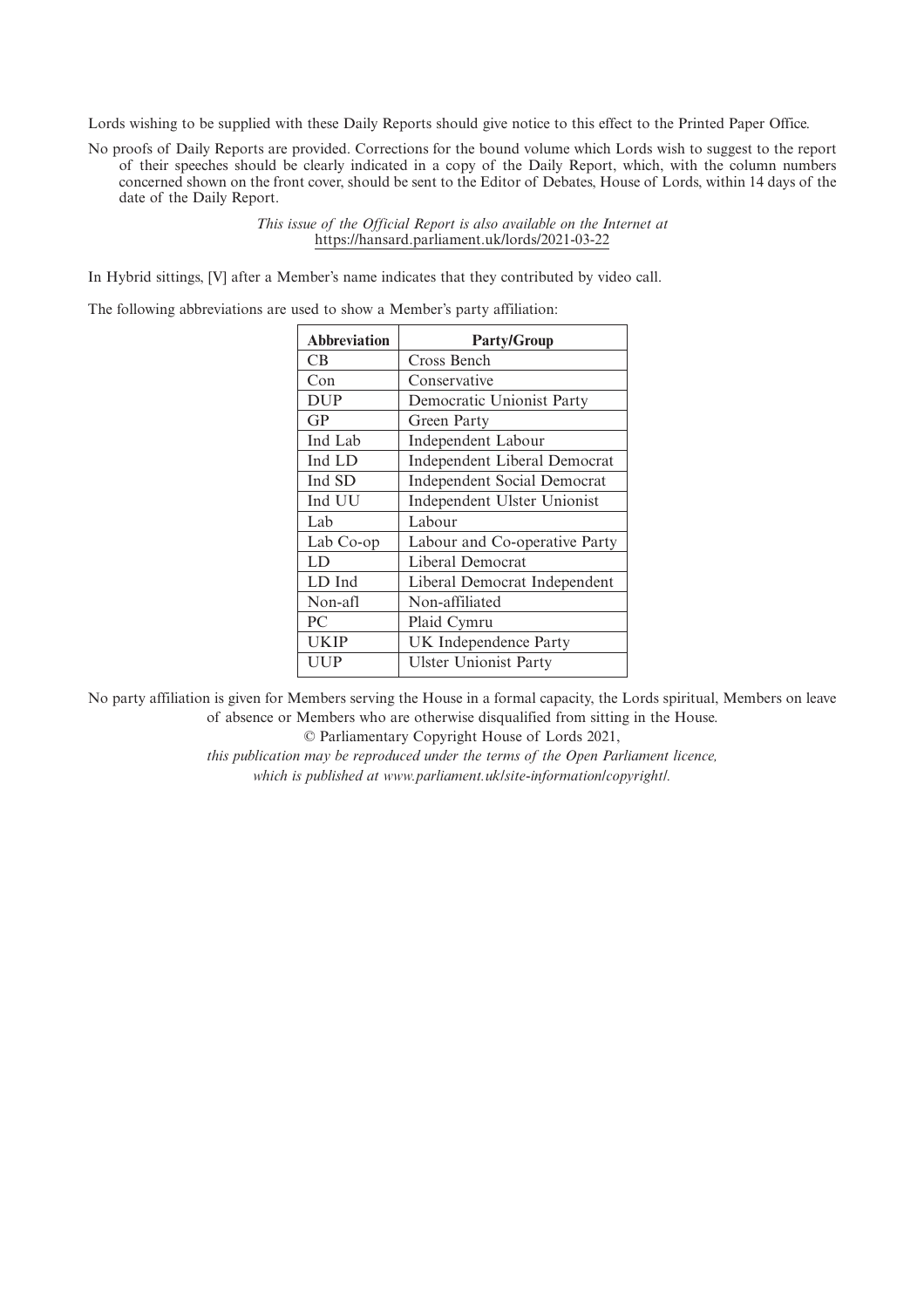# House of Lords

*Monday 22 March 2021*

*The House met in a hybrid proceeding.*

*1 pm*

*Prayers—read by the Lord Bishop of Newcastle.*

# **Introduction: Lord Coaker**

*1.08 pm*

*Vernon Rodney Coaker, having been created Baron Coaker, of Gedling in the County of Nottinghamshire, was introduced and took the oath, supported by Baroness Morris of Yardley and Lord Kennedy of Southwark, and signed an undertaking to abide by the Code of Conduct.*

# **Arrangement of Business**

*Announcement*

*1.12 pm*

**The Senior Deputy Speaker (Lord McFall of Alcluith):** My Lords, the Hybrid Sitting of the House will now begin. Some Members are here in the Chamber, others are participating remotely, but all Members will be treated equally. I ask all Members to respect social distancing. If the capacity of the Chamber is exceeded, I will immediately adjourn the House.

Today marks the fourth anniversary of the death of PC Keith Palmer, who died in the line of duty, protecting those of us who work here in Parliament. He ran towards danger to keep each of us safe, and his sacrifice will never be forgotten. We remember all those who died on Westminster Bridge that day and give thanks for the continued service of all those who work so hard to keep us all safe.

Oral Questions will now commence. Please can those asking supplementary questions keep them no longer than 30 seconds and confined to two points? I ask that Ministers' answers are also brief.

# **Heat Pumps**

*Question*

*1.13 pm*

# *Asked by Lord Oates*

To ask Her Majesty's Government what plans they have to work with local authorities to increase the uptake of heat pumps in domestic premises.

**TheParliamentaryUnder-Secretaryof State,Department** for Business, Energy and Industrial Strategy (Lord Callanan) **(Con):** My Lords, the Government remain committed to the ambition set out in the Prime Minister's 10-point plan to install 600,000 heat pumps every year until 2028 to make the UK's homes warmer and more efficient. We already work closely with local authorities on heat-pump delivery, through schemes such as the local authority delivery scheme. The upcoming heat and buildings strategy will set out further details on how we plan to meet this ambition.

**Lord Oates (LD):** I thank the Minister for his reply. Does he agree that local authorities are well placed to provide the direct engagement and advice required if consumers are to be persuaded to switch to heat pumps in sufficient numbers to meet the Government's target? Therefore, will the forthcoming heat and buildings strategy introduce properly funded local-area-wide heat and energy efficiency plans to help drive the switch?

**Lord Callanan (Con):** The noble Lord makes a very good point. I have worked closely with local authorities on many of these schemes. The heat and buildings strategy is a priority, and we are aiming to publish shortly after the conclusion of the local elections in England and, of course, the elections in Scotland and Wales. The strategy will set out the important role of local authorities in supporting heat decarbonisation, including raising awareness of the support available to increase voluntary uptake of low-carbon heating systems.

**Baroness Whitaker (Lab) [V]:** My Lords, one of the biggest problems in reducing carbon emissions is domestic gas heaters. What are the Government doing about finding a way to enable residents of blocks of flats to exchange their gas heaters for electric ones?

**Lord Callanan (Con):** The noble Baroness draws attention to an important problem. Of course, given the diversity of heat demand, no one solution can provide the best option for everyone; we suspect that a mix of technologies and customer options will need to be available if we are to be able to decarbonise heat at scale, particularly in blocks of flats.

**Lord Mackenzie of Framwellgate (Non-Afl) [V]:** My Lords, with large numbers of young people and skilled older workers being thrown out of work as a result of the pandemic, is this not the ideal opportunity for the Government to level up by recruiting, retraining and skilling up a green workforce in places such as the north-east—which the noble Lord knows well—to carry out the required conversion work to heating systems in millions of homes and to ensure that green heating systems are installed in all newbuilds going forward, so that we meet our carbon-reduction targets?

Lord Callanan (Con): It is indeed a good opportunity; I agree with the noble Lord. He will be aware that we recently announced a net-zero building package worth around £3 billion, and the Government are also working closely with industry to ensure that technical education provides new entrants with the skills that will be needed to install these new low-carbon heating systems.

**Lord Howell of Guildford (Con) [V]:** My Lords, I declare my interest, as in the register. While installing heat pumps in all newbuild homes makes a lot of sense, 23 million existing homes have gas heating that needs to be replaced as well. Estimates for doing this vary between £5,000 and £10,000 per household; I leave noble Lords to do the maths, but clearly we are talking about astronomic sums of money, even if it is spread out over the years ahead. Is this really the right resource priority in checking the fast rise in global emissions that is about to be resumed, thanks largely to Asian coal burning, when emissions should actually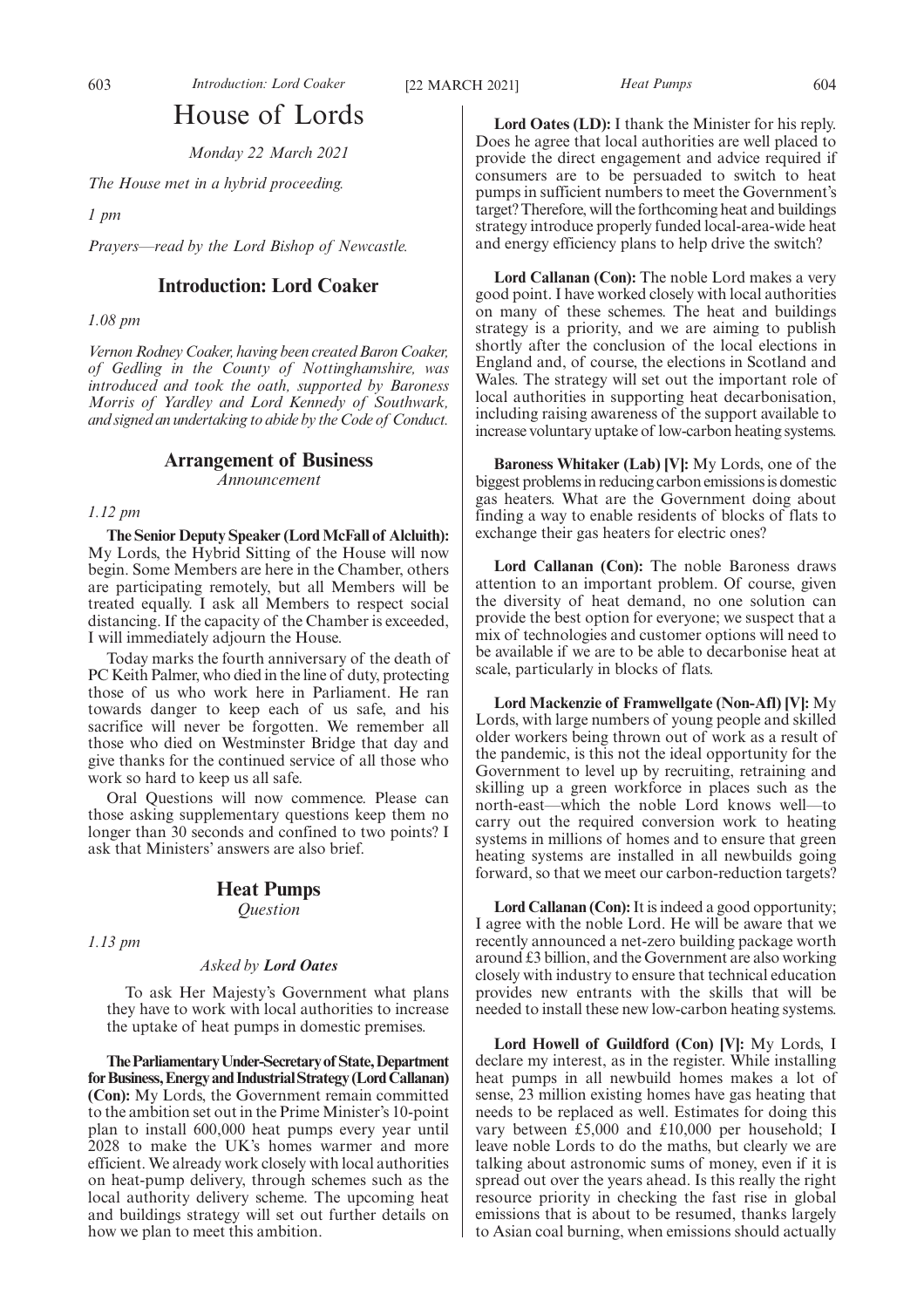[LORD HOWELL OF GUILDFORD]

be falling and not rising at all? Should we not now be refocusing our strategic aims and resources more on the real-world climate dangers before us?

**Lord Callanan (Con):** My noble friend will be aware that, if we are to meet what is now a legally binding net-zero target, practically all homes—both new and existing buildings—will need to be net zero by 2050. We expect the cost of heat pumps to fall in a mass-market scenario, and the action that we are taking will help to bring down these costs—but the noble Lord highlights an important problem.

**Baroness Thornhill (LD):** From talking to my local authority colleagues, I know that their concern is that, for heat pumps to work effectively and actually reduce fuel bills, homes first need to be retrofitted to quite a high standard. However, it is commonly acknowledged that, as the Committee on Climate Change report last year stated, these policies are deemed to have failed, mainly due to the public's reaction to them. Basically, they cost too much, and it is too much hassle. So does the Minister agree that getting the public on board with retrofitting is a crucial first step towards meeting net-zero targets and that local authorities are absolutely crucial to that task? We must take the public with us.

**Lord Callanan (Con):** Indeed I do agree with the noble Baroness that we have to take the public and local authorities with us. As we will set out in the upcoming strategy, we acknowledge that there is further work to do to understand the many constraints that are facing us and how best we can work with both the public and local authorities.

**Lord Colgrain (Con):** Is the Minister aware that, within the current calculations of energy performance certificates, air-source heat pumps are given a poor rating on the basis that electricity is seen as an expensive way to heat a property. With current requirements to have at least an EPC E rating for any domestic residence, rising to a suggested D rating by 2025, could the Minister confirm that EPC regulations will be reviewed to reflect energy efficiency rather than the cost of energy?

**Lord Callanan (Con):** My noble friend well reflects my correspondence—I am receiving a lot of letters on this important issue at the moment. A call for evidence was issued in 2018 on how further to improve EPC accuracy and reliability and how these changes can be implemented. As my noble friend may be aware, the Government have published an EPC action plan detailing a series of actions that we can take to improve EPCs.

**Lord Cameron of Dillington (CB) [V]:** My Lords, is the Minister aware that if all our demand for heat as a nation goes electric, at peak heat requirement we will need five times the current peak electricity generating capacity, and that does not include any extra demand for electric cars and transport? What will the Government do to ensure that we have the correct and renewable generating capacity to cater for this revolution?

**Lord Callanan (Con):** We already work closely with Ofgem and key electricity network stakeholders to assess the network impacts and the future requirements arising from the increased deployment that the noble Lord highlighted. The work is focused also on how these requirements can be met cost effectively and practically, and on the potential role of flexibility in switching demand away from peak times.

**Lord Grantchester (Lab) [V]:** My Lords, in the absence of a heat and building strategy, with only a scattergun, 10-point plan at the start of another financial year for local councils, what will the Government implement to co-ordinate local area energy planning into an effective patchwork of integrated solutions, starting with incremental core funding schemes?

**Lord Callanan (Con):** The heat and building strategy will set how we will co-ordinate many of these plans and work with local authorities. As the noble Lord is aware, we have a number of incentive and funding schemes to help in this deployment.

**Baroness Sheehan (LD):** My Lords, I refer to the undertaking given in the Minister's letter of 25 January to a director of a company in the domestic heating decarbonisation sector promising that the green homes grant would support shared ground source heat pump installations in high-rise apartment blocks owned by social landlords. Up to last week, only one ground source heat pump had been supported by the GHG. When will this undertaking be implemented?

**Lord Callanan (Con):** The GHG is facing some delivery challenges, as the noble Baroness will be aware. The deployment of heat pumps is proceeding. I can find out the latest figures for ground source heat pump deployment and let her have them in writing.

**Lord Birt (CB) [V]:** My Lords, decarbonising home heating, responsible for around one-fifth of our emissions, is an enormous challenge. There are a number of different technological approaches to meeting it, not just heat pumps, all with uncertain practicality and unsettled economics. The Government have published a road map and a timetable for the transition to electric vehicles. Will they produce an equivalent plan for home heating?

**Lord Callanan (Con):** Yes is the short answer. As I mentioned earlier, we are developing options for how a long-term framework of policy approaches can set us on a path to decarbonising heat, homes and buildings. The heat and building strategy will set this out in more detail.

**The Earl of Caithness (Con):** My Lords, is my noble friend rural-proofing the new strategy? He will be aware that a lot of houses in rural areas are off the mains gas grid and will need alternatives because heat pumps are so expensive. Is he considering bioenergy fuels and other alternatives?

**Lord Callanan (Con):** Heat pumps are probably the best way of deploying electric heat in many rural areas, but we agree that it is a problem in rural areas that are not connected to the mains gas grid and often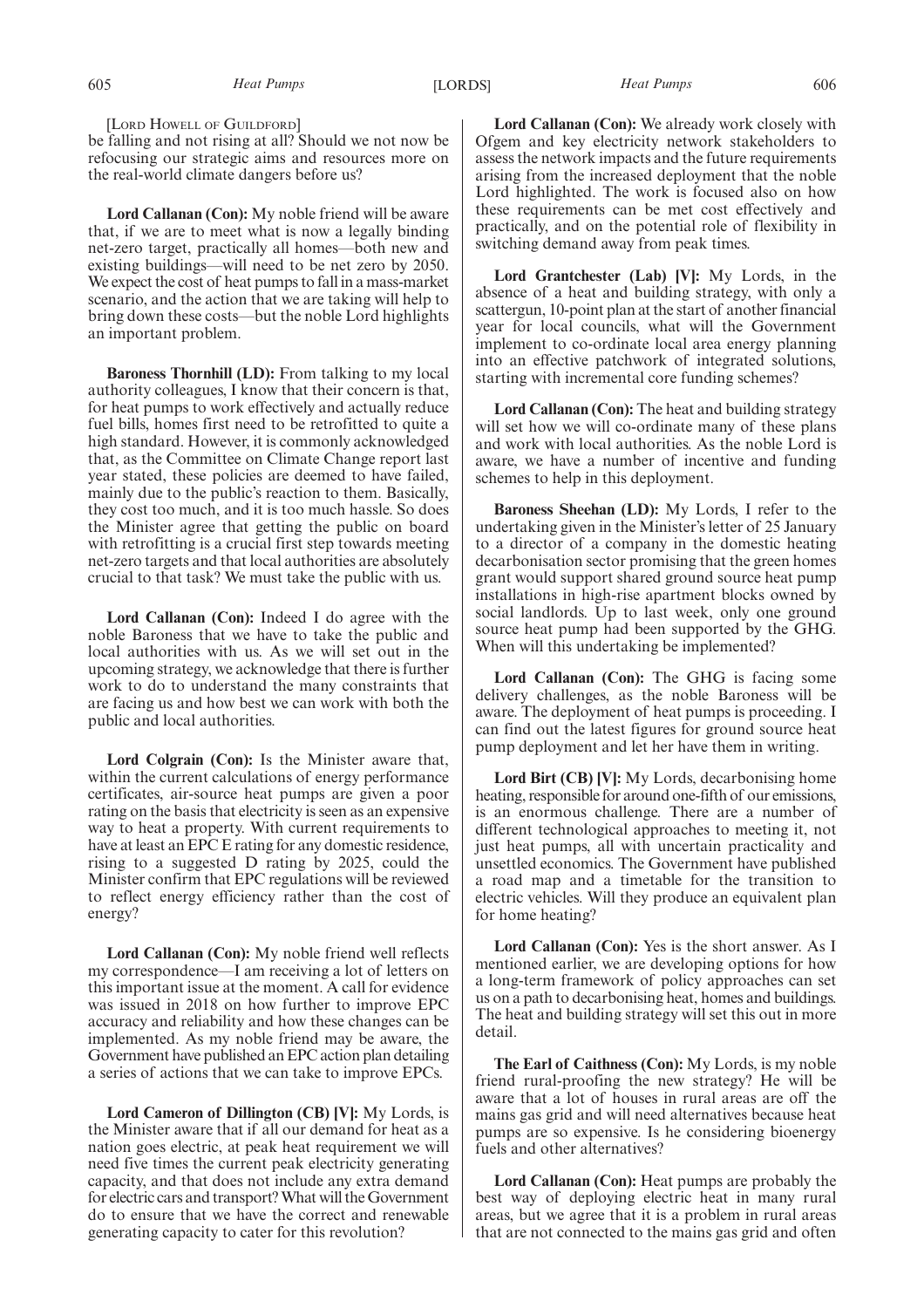have shaky electricity supplies as well. This is a challenge that we are aware of, and we are meeting many representatives from the sector to work out how we can overcome these problems.

**The Senior Deputy Speaker (Lord McFall of Alcluith):** My Lords, all supplementary questions have been asked. We now move to the next Question.

# **Hong Kong Courts: British Judges** *Question*

*1.24 pm*

# *Asked by Lord Truscott*

To ask Her Majesty's Government what assessment they have made of role of British judges in courts in Hong Kong; and what plans they have to prevent judges from participating in those courts.

**The Minister of State, Foreign, Commonwealth and Development Office (Lord Ahmad of Wimbledon) (Con) [V]:** My Lords, British judges have played an important role in supporting the independence of Hong Kong's judiciary for many years. We want and hope for this to continue. However, the national security law poses real questions for the rule of law in Hong Kong and the protection of fundamental rights and freedoms promised by China in the joint declaration. The UK judiciary is of course independent of government and it is for it to make an assessment of the issue. It is right that the Supreme Court continues to assess the situation in Hong Kong in discussion with Her Majesty's Government.

**Lord Truscott (Non-Afl):** My Lords, I thank the Minister for his reply, but is it not time that Her Majesty's Government make their position clear on this and take further action? Is it not wrong on many levels that British judges are active in Hong Kong, giving a veneer of respectability to wholly draconian laws which effectively stifle freedom of speech, freedom of assembly and free and fair elections?

**Lord Ahmad of Wimbledon (Con) [V]:** My Lords, let me assure the noble Lord that, as I said in my original Answer, we are working closely with the Supreme Court. The noble and learned Lord, Lord Reed, has already made it clear that he is co-ordinating his response in consultation with the Government. The important assessment to be made is in relation to the issue of judicial independence, as guaranteed by Hong Kong Basic Law, and the rule of law. This is under active consideration by the Supreme Court in consultation with the Government.

**Lord Sharpe of Epsom (Con):** My Lords, I declare my interest as a vice-chairman of the All-Party Parliamentary Group on Hong Kong. I am sure that many will have read this morning's disturbing story in the *Daily Telegraph* that BNO passport holders who apply for UK visas may be at risk of having their pensions withheld. That perhaps illustrates the current regime's contempt for established law. What steps have the UK Government taken in response to this and any other recent developments in Hong Kong?

**Lord Ahmad of Wimbledon (Con) [V]:** My noble friend is right to draw attention to this worrying development whereby the Mandatory Provident Fund Schemes Authority will no longer accept BNO passports. It is yet further evidence of the challenges which continue to be experienced in Hong Kong. The Government have acted by providing new immigration routes to BNO holders to the UK. We have suspended the extradition treaty with Hong Kong and put in place an arms embargo. We continue to call out, as we did on 13 March through my right honourable friend the Foreign Secretary, breaches of the joint declaration.

**Lord Pannick (CB):** My Lords, I last appeared in the Court of Final Appeal in Hong Kong two weeks ago. It was a remote appearance. It was 2 am, but the court seemed to me to be as independent as it has been since 1997. Will the Minister recognise that the judges in Hong Kong are doing everything in their capacity to maintain their independence and that they and the independent Bar in Hong Kong are very keen that the judges of this jurisdiction continue to support them and do not abandon them?

**Lord Ahmad of Wimbledon (Con) [V]:** My Lords, the noble Lord speaks with great insight on this matter, and I agree with him. That is why it is right that the Supreme Court makes a decision, but it is also right that it does so while consulting Her Majesty's Government. We pride ourselves on the strength of the independence of the judiciary. I hope that the authorities in Hong Kong do the same.

**Lord Anderson of Swansea (Lab):** My Lords, in the face of China's serial breaches of the 1984 Sino-British joint declaration, we have honoured our obligations and not done China's work for it. Is there not now a case for us to remain on that high ground and respect the wish of the Hong Kong legal community for distinguished judges to continue their work in the Court of Final Appeal, upholding the rule of law, until such time as the Chinese make their task impossible?

**Lord Ahmad of Wimbledon (Con) [V]:** My Lords, briefly put, I totally agree with the noble Lord. As I said in response to the noble Lord, Lord Pannick, our judges play an important role in Hong Kong and it is important that the final decision on them continuing in that role lies with the Supreme Court.

**Baroness Northover (LD):** My Lords, the judges have been termed the canaries in the coalmine. The noble Lord indicated that he fears it will not be long before their position may become untenable. What conversations on this matter have been held with the other common law countries, including Australia and Canada, from where the other judges come?

**Lord Ahmad of Wimbledon (Con) [V]:** My Lords, the noble Baroness is right to draw attention to the importance of the diversity of the judiciary in Hong Kong. I assure her that we co-ordinate with international partners, not just on this but on a number of matters relating to Hong Kong. As I have said, on the specific issue of UK judges, we are of course working very closely with the Supreme Court, in particular with the noble and learned Lord, Lord Reed, its president.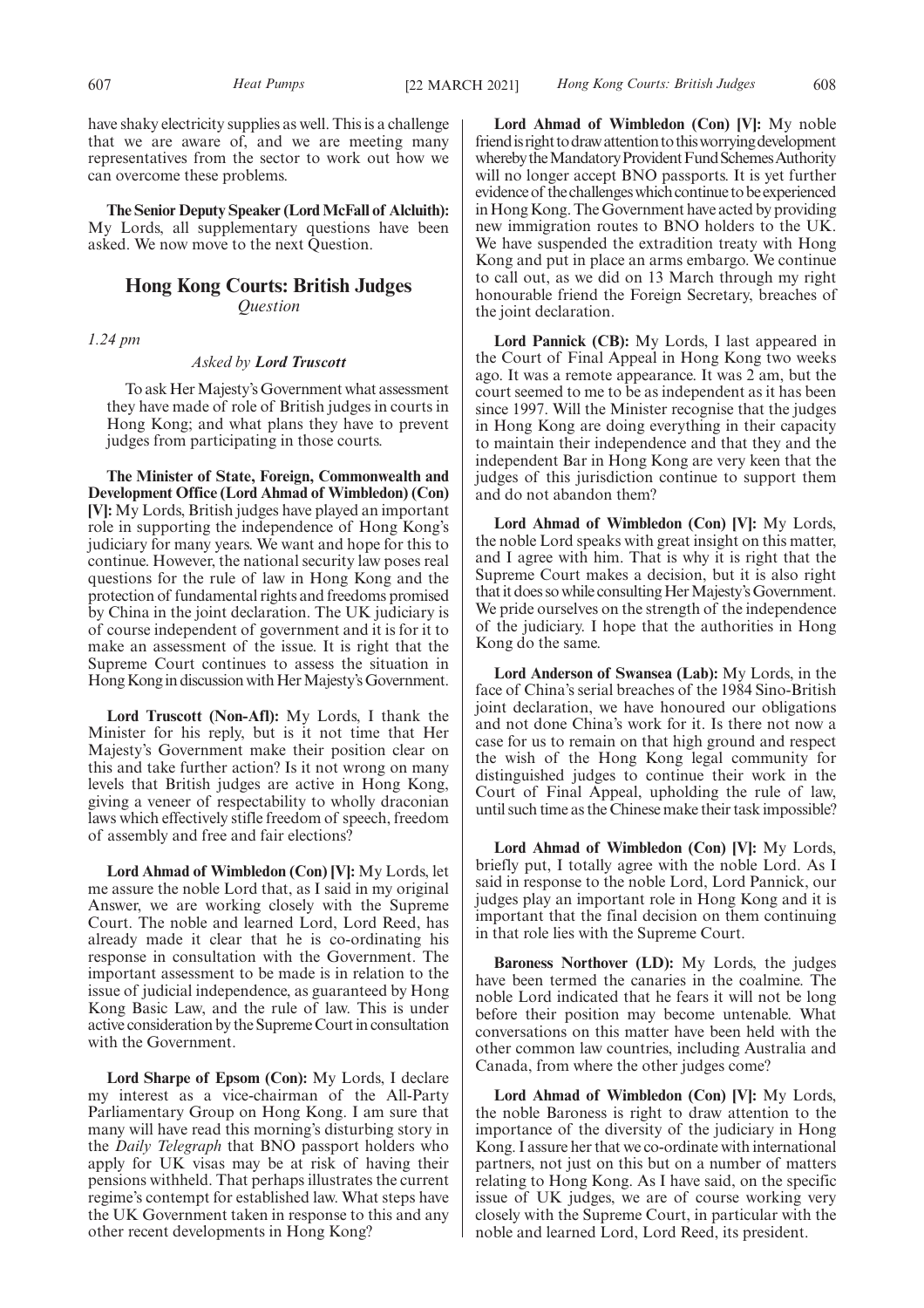**Lord Collins of Highbury (Lab):** My Lords, I suppose the issue is whether the presence of British judges legitimises a political and legal system which is compromised as a consequence of the Chinese Government's changes to Hong Kong law. On 12 March, the spokesperson for the noble and learned Lord, Lord Reed, said that the Supreme Court had been

"in close contact with the British foreign secretary and lord chancellor on matters for some time, and is reviewing with them the operation of the agreement".

What has changed since 12 March? Are we likely to hear from the Lord Chancellor and the Government about a change in the role of British judges in Hong Kong?

**Lord Ahmad of Wimbledon (Con) [V]:** My Lords, I will not prejudge any announcement. It is important that we co-ordinate very closely with the Supreme Court. As the noble Lord will be aware, the role of the judges in Hong Kong is very much enshrined in basic Hong Kong law, under Articles 19 and 85, which guarantee their independence and freedom from interference. Those are important criteria and I am sure that, as I have already said, the Supreme Court is considering its position on this.

**Lord Garnier (Con):** My Lords, does my noble friend agree that the rule of law and the permanent and non-permanent judges in Hong Kong deserve all the support we can give them, and that the British and Commonwealth judges should stay, unless the independence of the judiciary is compromised by, for example, its being asked to enforce laws that were no longer in accordance with the rule of law, or it is undermined altogether? As my noble friend is well aware, I have been critical of the PRC's activities in breach of the rule of law and human rights, but will he accept that the removal of the non-resident judiciary would only please Beijing and damage the rule of law?

**Lord Ahmad of Wimbledon (Con) [V]:** I agree with my noble and learned friend, and other noble Lords who have spoken on this Question, that our judges, as well as those from other countries, play an important role in upholding the independence of the judiciary, which should continue to be free from any interference. As I have said, their role is enshrined in basic Hong Kong law and it is important that the Supreme Court makes the ultimate decision on the continuation of that role.

Lord Woolf (CB) [V]: My Lords, I refer to my entries in the register and my former position as a non-permanent judge of Hong Kong's Court of Final Appeal, and my engagements to establish, and then become, respectively, president and Chief Justice of the commercial courts in Qatar and Kazakhstan, both of which are modelled on our commercial court and have former senior British judges on the Bench. I also refer to the article by Lord Sumption in the *Times* and the article in the *South China Morning Post*. In view of the answers that he has already given, do the Minister and the Foreign Office appreciate that the reputation of justice and judges in this country is enhanced by judges performing the roles to which I referred? If our Government are seen to be interfering with the appointment of British judges who do this work, especially where, in Lord Sumption's apt words,

"In reality they are demands that judges should participate in a political boycott designed to put pressure on the Chinese Government to change its position on democracy", then this will not continue.

**Lord Ahmad of Wimbledon (Con) [V]:** My Lords, I agree with the noble and learned Lord and recognise the important insight and experience that he brings to this debate. Equally, as I have already indicated in my previous answers, the Government are very clear that the independence of judges operating within Hong Kong must be free of political interference. However, it is right that we continue to work with the Supreme Court on its determination of that position. We call upon the Hong Kong authorities to respect the principle of these two aspects, which is enshrined within basic Hong Kong law.

**The Senior Deputy Speaker (Lord McFall of Alcluith):** My Lords, the time allowed for this Question has elapsed.

# **People with Disabilities Standing for Elected Office** *Question*

*1.36 pm*

# *Moved by Baroness Jolly*

To ask Her Majesty's Government what support they intend to provide to assist people with disabilities with the additional financial costs associated with standing for elected office.

**The Minister of State, Cabinet Office (Lord True) (Con):** My Lords, it is the Government's ambition to see more disabled people in public office. The Government have been clear that the responsibility for supporting disabled candidates sits with political parties and that the EnAble Fund was an interim measure to give parties time to put their own support in place. Ministers wrote to the main parties twice in 2019 to ask them how they intend to support their candidates on a long-term basis.

**Baroness Jolly (LD) [V]:** My Lords, I am grateful to the Minister for his response. I am sure he would agree that it is important that people with a disability are represented in Parliament. Can he tell the House how many MP's have a disability, and, in the last election where financial support was given to candidates with a disability, how many candidates were supported?

**Lord True (Con):** My Lords, I do not have all those specific figures. In relation to the EnAble Fund, 41 applicants were awarded funding and 19 were elected. Some 33 disabled candidates for the 2019 local elections received financial support through the fund, and of these 15 were elected. I will write to the noble Baroness on her other question.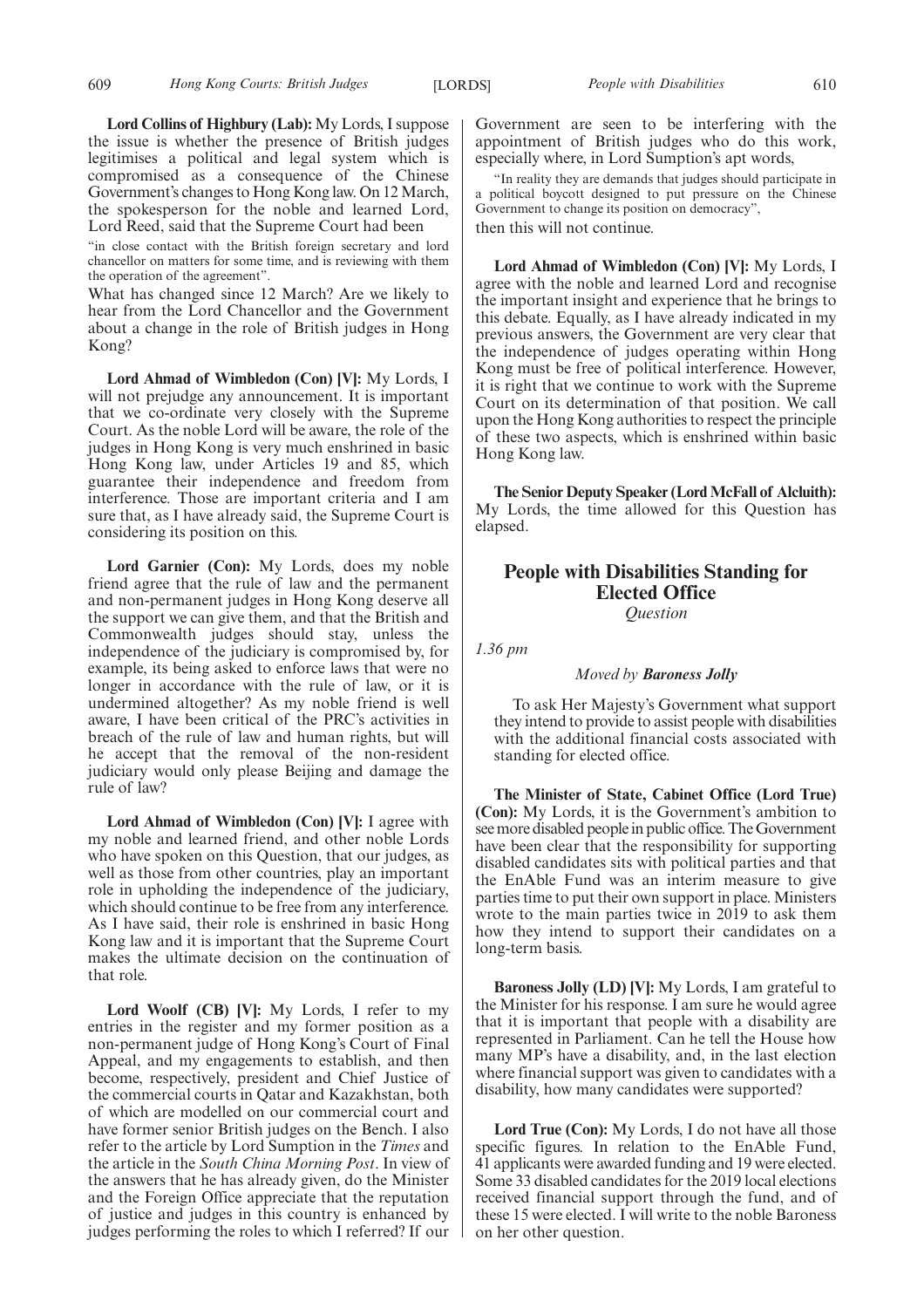**Lord Dodds of Duncairn (DUP) [V]:** My Lords, as the Government prepare their national strategy for disabled people, does the Minister accept that more must be done to facilitate disabled people, who face enormous challenges in seeking elected office? Will this issue be included in the strategy? Is it not time to consider reinstating some kind of financial support, given the staggeringly low number, proportionately, of disabled people in elected office in this country?

**Lord True (Con):**My noble friend makes an important point on which all parties would, I hope, unite. The reality is that the law regarding electoral expenses, permissible donors and grant-making is complex, and therefore the funding model has always been to contract with other organisations to deliver funding to political candidates. But I note what my noble friend says.

**Lord Holmes of Richmond (Con):** My Lords, does my noble friend agree that the Government may be able to perform a useful convening role with political parties, to gain more traction on this issue? In 2018, I was commissioned to produce a report on increasing access to public appointments for disabled people. Unfortunately, many of its recommendations remain unaddressed. Could I gently ask my noble friend whether the Cabinet Office could help get some more traction on this and on working together to get more disabled people into public life and public appointments, which play such an important part in our society?

**Lord True (Con):** I certainly agree with my noble friend about public appointments. I am sorry to hear what he said about his report. Certainly, it is the Government's wish to encourage more disabled people into public appointments. We wrote twice to political parties in 2019; at that time, there were not responses.

**Baroness Campbell of Surbiton (CB) [V]:** My Lords, it is well understood that there are multiple barriers faced by disabled people pursuing elected office that can be addressed only by providing adequate financial assistance. Would it therefore be helpful if the Government were to consider establishing an Access to Work model to assess the needs of disabled candidates and provide funding for reasonable adjustments? Such a tried and tested system would address many of the additional costs of standing for political office. It is work, and Access to Work is for work.

**Lord True (Con):** My Lords, I will ensure that the important suggestions put forward by the noble Baroness are taken into account as we go forward. I reiterate the Government's desire to see more disabled candidates for all parties.

**Baroness Pitkeathley (Lab) [V]:** My Lords, does the Minister agree that in the process of managing their disability, or the disability of someone they care for, people learn many skills, both practical and organisational, that are useful in public life and elected office? As the Government are rightly—[*Inaudible*]—will he also agree that it makes sound economic, as well as moral, good sense to give financial support to ensure that these much-needed skills are not lost?

**Lord True (Con):** My Lords, I agree with the noble Baroness's point about skills. I do not wish to repeat the point I made about the difficulty of direct funding. After the 2019 election, we put out an invitation to tender, seeking an independent scheme administrator to help retrospectively, but unfortunately we did not receive a response.

**Lord Tyler (LD) [V]:** My Lords, we all appreciate the efforts that the electoral administrators are making currently to assist disabled voters in the circumstances that we face. Since the Minister has acknowledged that the risk of fraud from large-scale postal voting is much greater than from cheating in polling stations, is he confident that all necessary precautions are in place for May's elections? In particular, with the return of postal vote applications to the authorities, will he do everything possible to prevent political-party interference, as apparently happened with the Conservative association in Mr Gove's constituency?

**Lord True (Con):** My Lords, I will not pursue the noble Lord's political allegations. This Government have a desire, which I hope all parties share, to avoid all fraud in elections. In the Covid situation, we need to take action, including late emergency proxies to enable all to cast their vote.

**Baroness Gardner of Parkes (Con) [V]:** My Lords, what steps are the Government taking to monitor the number of disabled candidates in the forthcoming elections? How will they use that information to inform government strategy to ensure that more disabled people stand for election?

**Lord True (Con):** My Lords, my noble friend raises an important point. The Government are reviewing evidence on the best ways to encourage more disabled people to run for elected office. An empirical understanding of how many have tried and how many have succeeded is important. I gave some of the figures earlier, and I will provide more in my response to the noble Baroness, Lady Jolly.

**Baroness Wilcox of Newport (Lab) [V]:**After scrapping the EnAble fund, apparently the Government are considering options for future support for disabled election candidates in connection with the national strategy. But disabled people deserve more than a consideration of options. Does the Minister agree that disabled people seeking elected office need a permanent fund to assist in removing the barriers that they face?

**Lord True (Con):** My Lords, not repeating the Government's view that we believe responsibility for supporting disabled candidates sits primarily with the political parties, and that the EnAble fund was a temporary interim, I agree that disabled people seeking elected office face a broad range of barriers; that is true, and not all are financial. The forthcoming evaluation of EnAble will help the Government understand all those aspects.

**Baroness Falkner of Margravine (CB):** My Lords, I declare an interest as chair of the Equality and Human Rights Commission. I hear what the Minister is saying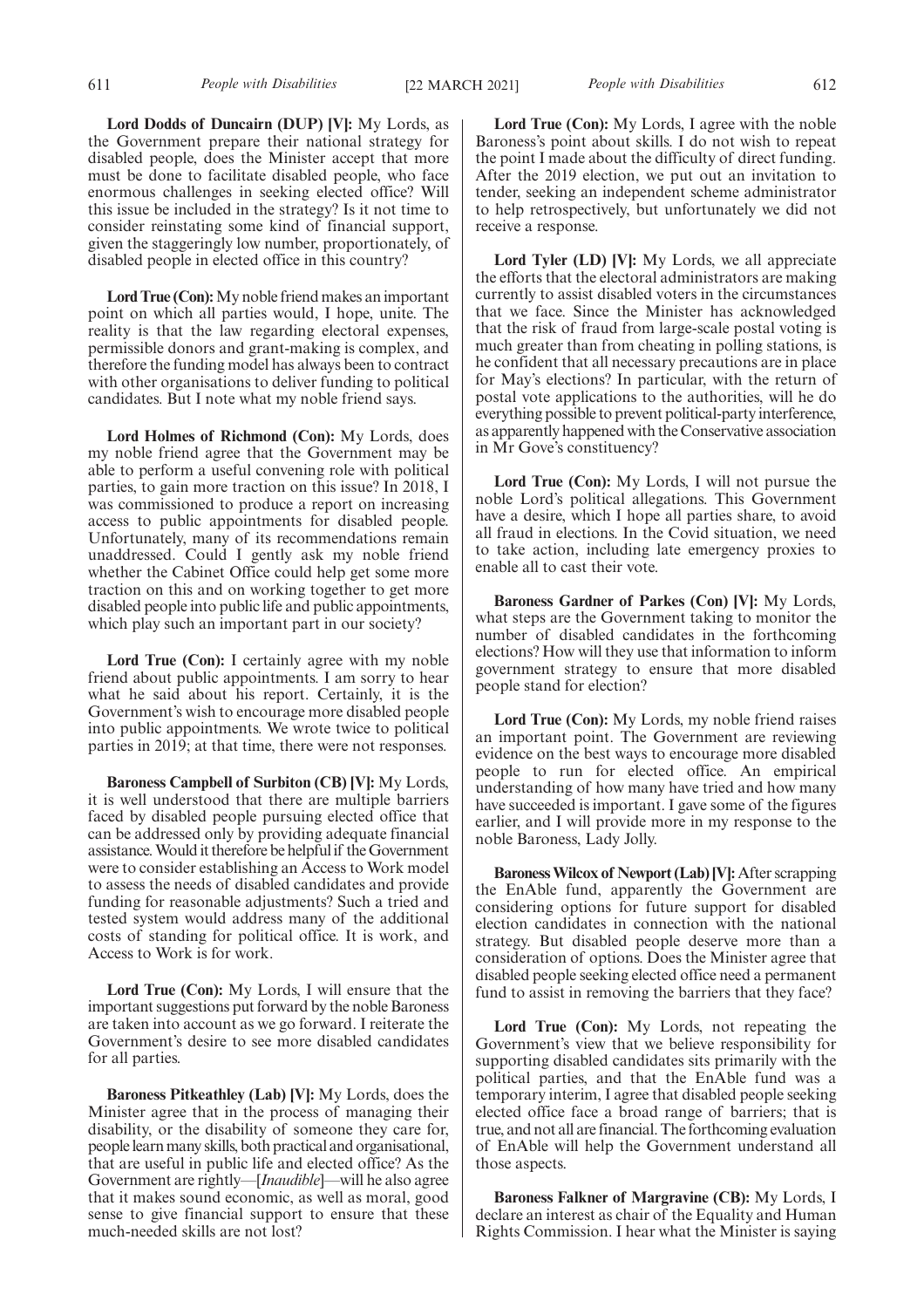[BARONESS FALKNER OF MARGRAVINE]

about the responsibilities of political parties. I agree, but does he also accept that Article 29 of the UN Convention on the Rights of Persons with Disabilities sets out obligations on the state to guarantee disabled people's political rights, including the opportunity to be elected on an equal basis with others?

**Lord True (Con):** My Lords, the Government's desire is to facilitate participation. I think the House is unified behind that. The question is how we best overcome the barriers, both financial and non-financial, and that is what we are all working on.

**Baroness Bakewell of Hardington Mandeville (LD) [V]:** My Lords, I hear what the Minister says about the responsibility resting with political parties. However, enormous costs can fall on those who have additional needs. What plans do the Government have in conjunction with political parties to encourage the disabled to stand in this coming May election, which is only around the corner?

**Lord True (Con):**My Lords, I commend what political parties are doing to seek to involve disabled candidates. We have evaluated the central fund's run; the access to elected office fund was expensive to administer, and the evaluation published in 2018 found that its impact on increasing participation by disabled people had been negligible. Going forward, we have to consider all these factors but keep the central objective of more disabled people in Parliament and council chambers in sight.

# **Covid-19: Impact on the Prison System** *Question*

*1.47 pm*

#### *Asked by The Lord Bishop of Gloucester*

To ask Her Majesty's Government what action they are taking to address the impact of the COVID-19 pandemic on the (1) welfare, (2) rehabilitation, (3) sentence management, and (4) mental health, of prisoners.

**The Parliamentary Under-Secretary of State, Ministry of Justice (Lord Wolfson of Tredegar) (Con):** My Lords, protecting prisoners and their mental health and well-being has been our priority throughout the pandemic. We know that necessary health measures have come at a cost to other work, and we continue to support prisoners with their rehabilitation through vital family contact, education, work and exercise. We have learned lessons from the first wave; we have reduced inter-prison transfers, and we have had better success in moving prisoners to lower-category prisons to aid their rehabilitation.

**The Lord Bishop of Gloucester [V]:** My Lords, as Anglican Bishop to Prisons in England and Wales, I am aware that during the pandemic prison chaplains have continued to provide vital support, but other support services have been limited. Prisoners have been kept up for long periods, self-harm has increased, and Covid deaths and infection rates are on the increase. Therefore, will the Minister agree that the Government should follow the recommendation of the Independent Advisory Panel on Deaths in Custody regarding a wider vaccination of people living and working in prison, not least to allow proper exercise, socialisation and education?

**Lord Wolfson of Tredegar (Con):** My Lords, first, I pay tribute to the work the chaplaincy organisation does. Chaplains from all faiths do important work in our prisons. They have been there during the pandemic, and that is much appreciated. So far as vaccination is concerned, we follow the Joint Committee on Vaccination and Immunisation's recommendations on priority groups. Prisons have now been given permission to vaccinate all those in cohort 9, meaning everyone aged 50 and over. Noble Lords will be aware that the age range of the prison population is different from that of the population generally.

**Lord Harris of Haringey (Lab) [V]:** This month, the director of public health for Derbyshire confirmed that high rates of Covid infection in the dales are entirely attributable to the significant outbreak at HMP Sudbury. Indeed, nine of the country's 10 worst surges in Covid are occurring in areas around prisons with outbreaks. The Minister did not really respond to the right reverend Prelate's reference to the independent advisory board, which has repeatedly warned the Lord Chancellor that it is unsafe to require unvaccinated prison officers to escort prisoners with Covid to hospital in handcuffs or to require prisoners to share small, poorly ventilated cells with someone who has the virus. That advice has been ignored. This is endangering not only those on the prison estate but those in the surrounding communities where prison officers live. Why?

**Lord Wolfson of Tredegar (Con):** My Lords, I do not want to repeat what has been said, but on vaccinations we are following the approach of the Joint Committee on Vaccination and Immunisation, which we consider appropriate. The action we have taken in prisons has meant that the number of deaths seen in them is significantly lower than the approximately 2,700 deaths modelled by Public Health England last spring. There is rigorous testing in all our prisons and we do everything to make sure that there is no transmission of the virus into or out of them.

**Lord German (LD) [V]:**If we are to end the miserable sight of the Friday queue of released prisoners with plastic bags standing at the bus stop with nowhere to stay and no work or training, rehabilitation work must be started and continued before and after the prison gate. Meaningful training has all but halted in our prisons, so can the Minister reassure us that everything that can be done will be done—within the next weeks, not months—to enable the programme of rehabilitation training in prisons to be recommenced? If it cannot, will the Government reduce the prison population?

**Lord Wolfson of Tredegar (Con):** My Lords, I assure the House that everything that can be done within the appropriate prison regimes, given the prevalence of the pandemic, will be done. Releases are a different situation; we monitor them against the prevailing pandemic issues.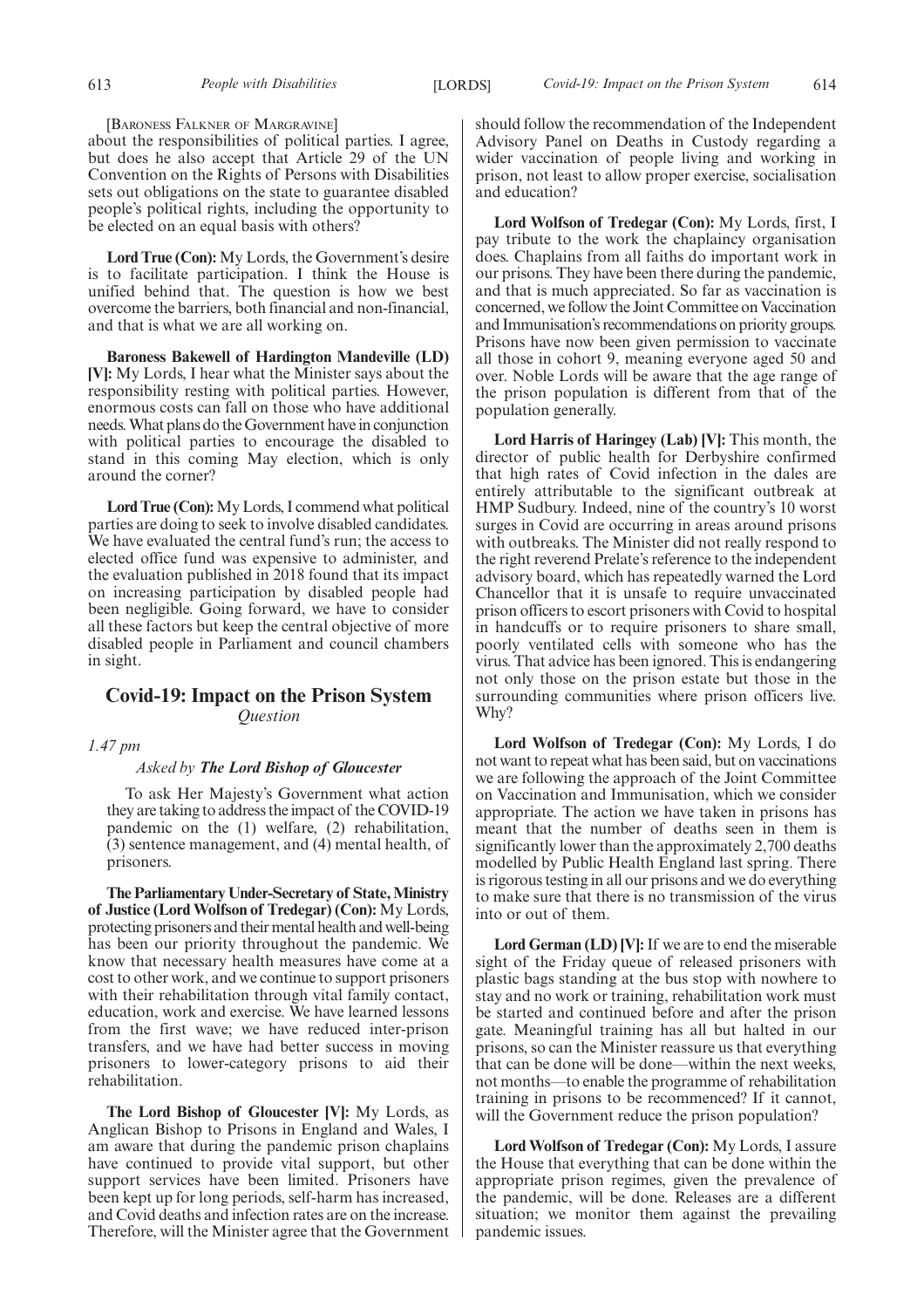**Baroness Rawlings (Con) [V]:** My Lords, Covid has had a debilitating effect on so many people, but it is even more difficult to cope with in prison. What are HMG doing to allow more outside activities in these times, for rehabilitation and to help the mental health of prisoners?

**Lord Wolfson of Tredegar (Con):** My Lords, the mental health point is critical. We continue to work with our partners in the NHS on mental health and have put in place a number of additional provisions to this effect. On videocalls with families, we have given increased PIN credit to ensure that prisoners can call their families more often, and we have also provided packs which prisoners can use in cells. There is no doubt that mental health is a problem, but one must bear in mind when considering this that many people in the prison population came into prison with mental health issues.

**Lord Laming (CB) [V]:** My Lords, following on from the noble Lord, Lord German, is the Minister aware that there is an increasing number of offenders being discharged from prison on a Friday afternoon with little money and nowhere to live? Does he accept that this is a perfect recipe for further crime and, sadly, more victims of crime? What action is being taken to put in place robust, effective, proper discharge arrangements for these offenders?

**Lord Wolfson of Tredegar (Con):** My Lords, the position on money is that prisoners are released with a discharge grant. There can also be an extra payment to an accommodation provider, together with an appropriate travel warrant. However, accommodation is key. We are launching a new accommodation service which provides up to 12 weeks of basic temporary accommodation for prison leavers who would otherwise be homeless. We are trialling that in five of the 12 national probation regions in England and Wales. We believe it will mean that 3,000 prison leavers will be kept off the streets. Keeping people off the streets and giving them money until they can access social benefits is critical.

**Lord Ponsonby of Shulbrede (Lab) [V]:** My Lords, does the Minister agree with Peter Dawson, director of the Prison Reform Trust, when he said:

"Empathy and kindness from many staff have made a real difference"

to prisoners,

"and it will be full active days spent out of the confines of a nine foot by six foot cell that define recovery in the longer term"?

Does he also agree that videoconferencing can play an important role in keeping prisoners in contact with their families?

**Lord Wolfson of Tredegar (Con):** My Lords, I am in substantial agreement with the noble Lord on both points. I am very grateful that he mentioned videoconferencing, because that is something we have put a lot of time and resource into. Of course it is not as good as seeing somebody literally face to face, but I believe we have all found out over the last few months that videoconferencing is a decent substitute when real face-to-face contact is not possible.

**Lord Jones of Cheltenham (LD) [V]:** Will the Minister look at the study *Rehabilitation by Design*, which was sent to the Ministry of Justice and the Home Office, and emulate experiences from around the world which make prisons better places of learning and true rehabilitation as well as making it easier for prison officers to monitor the condition of prisoners?

**Lord Wolfson of Tredegar (Con):** My Lords, we look at a broad range of research, including the study to which the noble Lord referred. We drew on that study when designing the new-build prisons to ensure that the additional 18,000 prison places are safe, decent and secure. We have committed over £4 billion to deliver these prison places across England and Wales by the middle of this decade.

**Baroness Bennett of Manor Castle (GP) [V]:** My Lords, given the Government's intention as expressed in the Police, Crime, Sentencing and Courts Bill to replace prison terms with community sentences for less serious crimes, would it not make sense to immediately follow the call from the Prison Reform Trust, noting the exceptionally harsh restrictions prisoners have been enduring, for the release of low-risk prisoners who might well not be imprisoned under the brand new law to ease pressure and improve conditions for prisoners and staff, and reduce pandemic risk?

**Lord Wolfson of Tredegar (Con):** My Lords, the plan for managing releases continues to be guided by the appropriate legislation and a public health assessment of what can safely be implemented. I am sure we will debate the Bill to which the noble Baroness refers at length over the coming months.

**Lord Randall of Uxbridge (Con) [V]:** My Lords, I declare my interest as a trustee of the Saracens Sport Foundation. In normal times, the foundation runs an excellent project that reduced reoffending dramatically among young offenders. It was put on hold and the beneficiaries were allowed out of their cells for only 30 minutes per day because of the lockdown. However, a lockdown letters campaign was organised where many people in the Saracens community wrote to every individual inmate on the project to keep them connected while sharing their own experiences of lockdown. Does my noble friend agree that these are just the sorts of things we must look at to help rehabilitate inmates post Covid?

**Lord Wolfson of Tredegar (Con):** My Lords, the very short answer is yes. The slightly longer one is that I agree with my noble friend that programmes such as this are just the sorts of things which are important to ensure the successful rehabilitation of inmates. I commend the Saracens Sport Foundation on all its work to support inmates to stay connected during the pandemic. Sport and physical activity play a very important role in prisons. That has been curtailed during the pandemic, but I hope very much that we will be able to resume it, with the support of partners such as the Saracens Sport Foundation, and that we can provide such activity both inside and, with appropriate supervision, outside prison.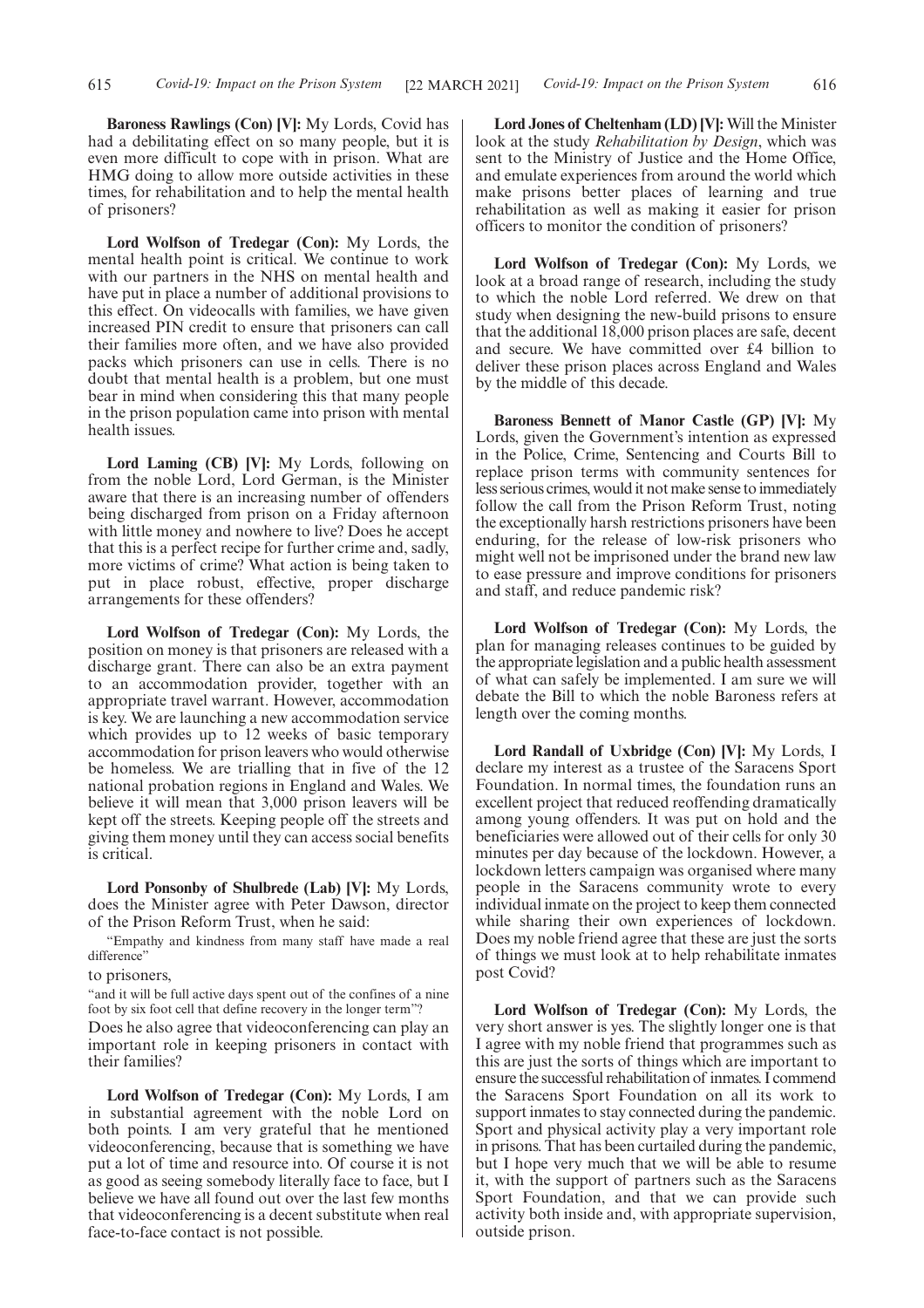**The Senior Deputy Speaker (Lord McFall of Alcluith):** My Lords, the time allowed for this Question has elapsed.

*1.58 pm*

*Sitting suspended.*

# **Corporate Insolvency and Governance Act 2020 (Coronavirus) (Change of Expiry Date) Regulations 2021**

*Motion to Approve*

*2.03 pm*

*Moved by Lord Callanan*

That the draft Regulations laid before the House on 11 February be approved.

*Relevant document: 46th Report from the Secondary Legislation Scrutiny Committee. Considered in Grand Committee on 18 March.*

*Motion agreed.*

# **Financial Reporting Council (Miscellaneous Provisions) Order 2021**

*Motion to Approve*

*2.03 pm*

# *Moved by Lord Callanan*

That the draft Order laid before the House on 8 February be approved.

*Considered in Grand Committee on 18 March.*

*Motion agreed.*

# **Representation of the People (Proxy Vote Applications) (Coronavirus) Regulations 2021** *Motion to Approve*

*2.04 pm*

# *Moved by Lord True*

That the draft Regulations laid before the House on 22 February be approved.

*Relevant document: 48th Report from the Secondary Legislation Scrutiny Committee. Considered in Grand Committee on 18 March.*

*Motion agreed.*

# **Health and Social Care Update** *Statement*

*The following Statement was made in the House of Commons on Thursday 18 March.*

"With permission, Madam Deputy Speaker, I would like to make a Statement on the support that we are giving to the NHS and social care to help recover from the pandemic.

Before turning to that, I want to update the House on vaccine supply and the rollout, and set out the facts, given some of the speculation that we have seen overnight.

Let me set out the position absolutely straightforwardly. Throughout the vaccination programme, the pace of rollout has always been determined by the availability of supply. As I have said in the House many times, supply is the rate-limiting factor. The process of manufacturing vaccines is complicated and subject to unpredictability. Because we get supplies out into the field so fast, and run a highly lean delivery system, changes in future supply schedules impact on the weekly availability of vaccine. This has been true throughout. We make public commitments to the goals we can reach according to our best estimates of future supply. That supply goes up and down. We are currently, right now, in the middle of some bumper weeks of supply.

We have now reached the milestone of 25 million vaccinations, within the first 100 days of rollout, and we have therefore been able to open up invitations to all people aged 50 and above. Yesterday, for example, we delivered over half a million vaccines, and we will do so again today. In April, supply is tighter than it is this month, and we have a huge number of second doses to deliver. During April, around 12 million people, including many colleagues in this House, will receive their second dose. These second doses cannot be delayed, as they have to be delivered within 12 weeks of the first dose. In the last week, we have had a batch of 1.7 million doses delayed because of the need to re-test its stability. Events like this are to be expected in a manufacturing endeavour of this complexity, and this shows the rigour of our safety checks.

We also have a delay in a scheduled arrival from the Serum Institute of India. I want to put on the record my gratitude to the Serum Institute of India for the incredible work that it is doing producing vaccine, not just for us in the UK but for the whole world. Its technology and its capability, which has been approved by the Medicines and Healthcare products Regulatory Agency, is remarkable. The Serum Institute of India is producing a billion doses of the Oxford AstraZeneca vaccine this year. It truly is a partnership that we can be proud of. I also want to put on the record my thanks to both AstraZeneca and Pfizer, who have been remarkable partners in this historic endeavour.

We have committed to targets, it is vital to say, to offer the vaccine to everyone aged 50 and over by 15 April and to all adults by the end of July. I can confirm that we are on track to meet both those targets. I also want to clear up some rumours that have been circulating and give people reassurance. There will be no weeks in April with no first doses. There will be no cancelled appointments as a result of supply issues. Second doses will go ahead as planned.

Most importantly, the vaccine data published yesterday show the life-saving impact of this vaccine. It is not just that the vaccines are safe; it is that they make you safe. You are much safer having had one. Shortly, the MHRA will be saying more on this matter, which of course it keeps under constant review.

I know the House will also want to hear some good news from Gibraltar. Throughout the crisis, we have provided Gibraltar with personal protective equipment, testing and a sovereign guarantee for its Covid spending. We have also provided Gibraltar with vaccines, as we have all other British Overseas Territories. I am delighted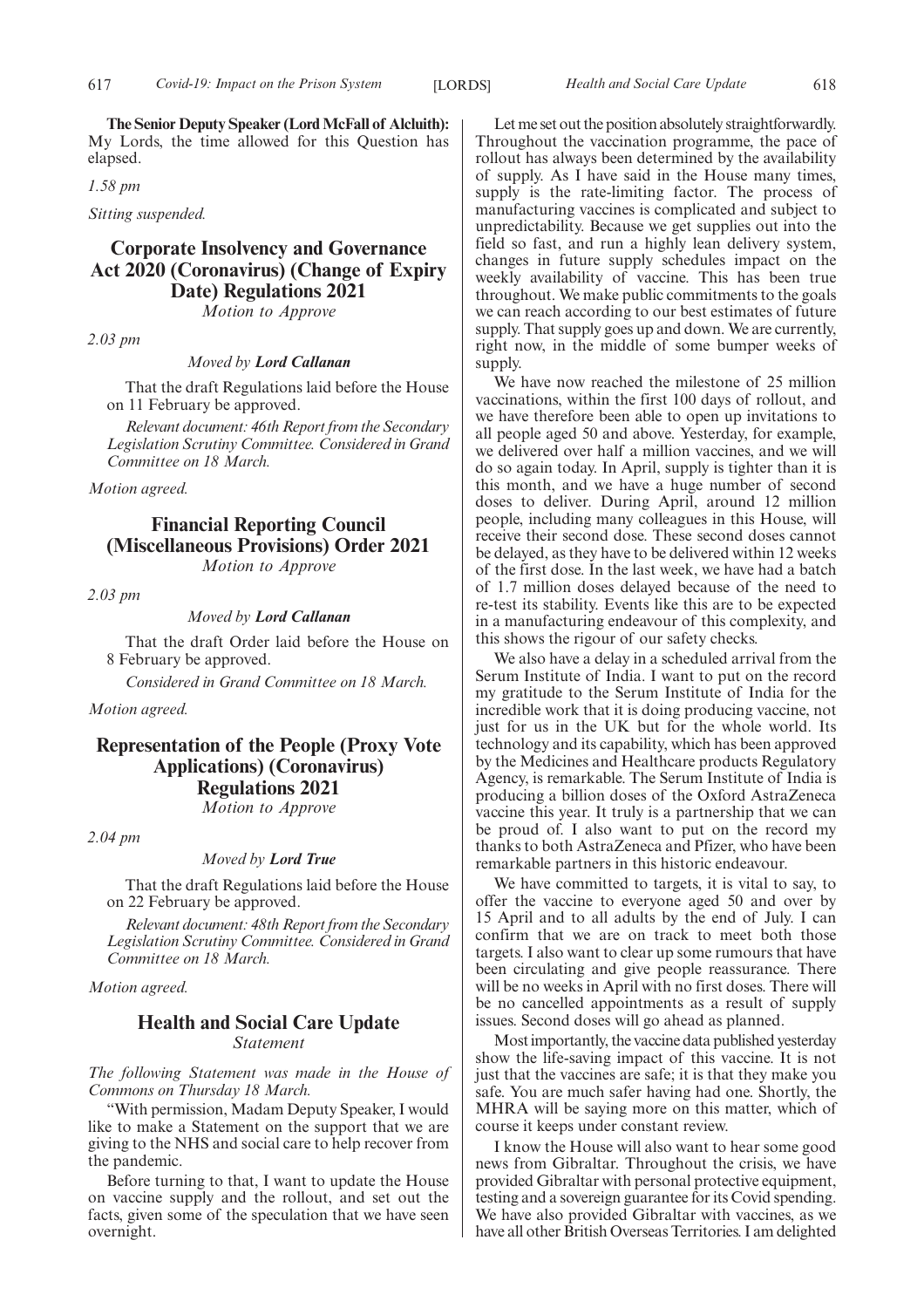to be able to tell the House that yesterday Gibraltar became the first nation in the world to complete its entire adult vaccination programme. I want to pay tribute to all Gibraltarians for their fortitude during this crisis, and the kind words of Chief Minister Fabian Picardo, who said yesterday:

'The United Kingdom has played a blinder on vaccinations and we have been among the beneficiaries in the British family of nations.'

I agree.

The vaccination programme has been a success thanks to a team spirit across the British family of nations. It has not always been easy; of course there are challenges thrown at us in what is the biggest civilian undertaking in history, which affects every single one of us. The whole House pays tribute to those who have helped make it happen, including Emily Lawson, Kate Bingham, Maddy McTernan, Ruth Todd, Nikki Kanani, Professor Jonathan Van-Tam, Professor Chris Whitty, Sir Patrick Vallance, Wei Shen Lim, Sarah Gilbert, Andy Pollard, Pascal Soriot, my officials in the department, colleagues across the House, and so many others who have made this a success.

With 25 million people vaccinated and a clear road map out of lockdown, we are taking careful steps out of this pandemic. Now, there are 7,218 people in hospital with Covid across the UK, down from a peak of almost 40,000 just seven weeks ago, the rate of hospitalisations has halved in just the past 16 days and, thankfully, the rate at which people are dying has fallen by a third in the last week.

As a result, I can tell the House that we are, from today, writing to all clinically extremely vulnerable people to let them know that shielding will come to an end on 31 March. I thank all those who have shown such fortitude, and all those who have done so much to look after the most vulnerable. The shielding programme truly has been Britain at its best—pulling together to help those most in need.

I know that colleagues in the NHS and social care are beginning, cautiously, to look to the recovery ahead. I know that everyone in this House is proud of the life-saving work we have seen in hospitals across the country. Yet we also know that our battles against covid-19 have meant that there are things that we have not been able to do, such as routine treatments and operations. The challenges of Covid are still with us. We must continue to treat patients with the disease and bolster our vital mission of infection control, while also laying the groundwork for a recovery that gets us back to where we need to be.

We have backed the NHS at every point in this pandemic so that it can treat patients, stay safe and save lives, and I am delighted to inform the House that we are backing it again today with a further £6.6 billion of funding for the first half of this coming financial year. This money is in addition to the £3 billion committed at the spending review last November to help the NHS meet the additional costs of Covid while, critically, starting the work on the elective recovery ahead.

Due to the pandemic, the waiting list for elective treatment in January was almost 4.6 million, and 304,000 people are waiting more than a year for an operation or diagnostic. Before the pandemic, we had reduced the number of 52-week waits—people waiting more than a year—from 20,000 in 2010 to 1,600. We were in fact on track to get that number to zero before the pandemic hit. This backlog of elective work is an inevitable consequence of the pandemic, and I know that NHS colleagues are as determined as I am to put it right.

We are also putting £594 million towards safe hospital discharge. Over the last year, the NHS's existing discharge programme freed up over 6,000 beds and, with them, the valuable time of 11,000 NHS staff. We can be grateful that we are seeing so many people leave hospital and that our discharge programme has shown the way forward, ensuring that people can get the very best of care outside of our hospitals, helping them off the wards and into the right settings, with the right support at the right time.

Our £500 million mental health recovery package will help tackle the challenges that the pandemic has wrought in access to mental health services. I can also confirm that we will be extending enhanced discharge arrangements for mental health patients, getting patients safely from hospital into healthy community settings, providing better care and freeing up thousands of beds.

The challenge of mental ill health is so important. We all need to keep looking out for each other and doing all we can to strengthen our mental health. Tackling mental ill health is a core objective of our NHS long-term plan, and this Government are committed to seeing mental health treated on a par with physical health and to delivering on the long-needed reforms that we have set out.

I am equally committed to supporting the vital work of our colleagues in adult social care. Last Monday, we reopened care homes to visitors, with a careful policy of a single regular visitor, who will be tested and wear PPE. I know how important this is, and I know that colleagues will be cheered by the stories we hear each day of more and more residents safely reunited with people they love. It means everything to them.

I can today announce a further £341 million to support adult social care with the costs of infection prevention, control and testing that will make sure that visits are safe for everyone. That takes the total infection control fund and testing support to more than £1.6 billion, alongside the free PPE that care homes receive.

The pandemic has tested our NHS and our social care system like never before. That they have risen to meet the challenges of the past year is down to the incredible dedication and hard work of colleagues—they have our thanks. We will deliver on our commitments. We will build 40 new hospitals. We will hire 50,000 more nurses. We will vaccinate this country ahead of almost all others. We will back our NHS and social care as we build back better for everyone. I commend this Statement to the House."

## *2.04 pm*

**Baroness Thornton (Lab):** My Lords, I thank the Minister for the Statement from last Thursday. We heartily welcome the rollout of the vaccine and place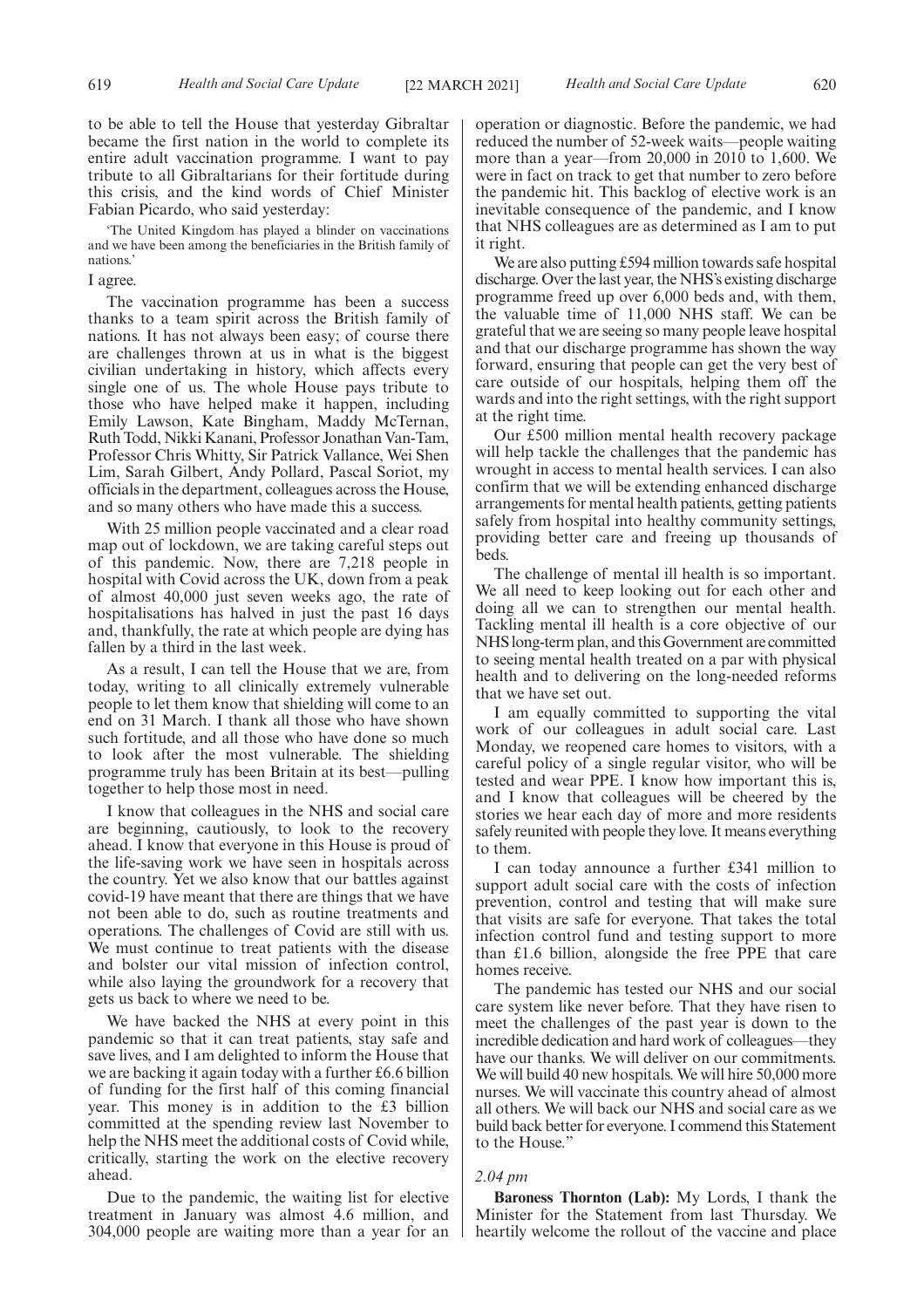#### [BARONESS THORNTON]

on record huge gratitude to the scientists from everywhere, the NHS staff—all of them—the local government officials, the pharmacists and the volunteers who have worked so hard and seamlessly to produce such a successful outcome so far. I also take this opportunity to support the AstraZeneca vaccine. I am sure we were all very pleased with the news from the USA, which supports all the scientists in the UK and Europe, that the AZ vaccine is both effective and safe.

However, it was not great news to learn that this amazing vaccine effort will have to slow down due to supply problems, and, I have to say, that did come as a surprise. We have one of the worst death rates in the world and our economy has taken a massive hit. Many key workers under the age of 50—such as teachers and police officers—who through the nature of their work have not been at home, are going out and are more exposed to risk. I imagine that many had hoped that vaccination for them was not very far away. An update on the vaccine supply, particularly on the issues around discussions with the European Union, which seem to have become more fractious, would be appreciated.

But, specifically, what has happened to the Moderna vaccine? I understand that it will start in April. Is there any prospect that, if Moderna supplies come on stream, new appointments can be offered in light of that? Can the Minister assure the House about the second vaccine which many of us await? Will there be sufficient supply and will providing the millions of second jabs delay further the first vaccines for the 30 and 40 year-olds? It seems that the vaccination programme will need to ramp up to about 3.5 million doses a week from May to ensure that everyone under 50 is vaccinated by mid-July. Is the Minister confident that these supply issues will be fixed by May?

Adam Finn of the Joint Committee on Vaccination and Immunisation said that infection rates may rise as a result of the delays. Does the Minister anticipate that any of the stages or dates in the road map for easing out of lockdown will be pushed back, given that we are rightly judging the road map by data, not dates?

There are two other issues that we particularly need to address today. May I ask about the impact of the EU-AZ concern on vaccine hesitancy in the UK? It has been reported that there was a jump in no-shows and people questioning or refusing to go ahead with the AZ vaccine in the last week or so here in the UK.

Many poorer areas today still have the highest infection rates relative to elsewhere in the country, and at the same time their vaccination rates are below average. The worry is that places such as Oldham, Leicester or Hartlepool might be facing a double whammy: they still have high infection rates, but they are not getting the vaccination rates up to the levels needed. Not only will the disease continue to circulate there, with the risk of people catching it becoming severely ill, this also raises the question: will these towns and cities be left behind as the rest of the country eases out of lockdown? Some areas such as Leicester have endured the longest coronavirus restrictions of any part of England, remaining in lockdown since last summer. Closer to home here in London, I understand that in Enfield there are 16,000 people who do not have GPs and are in wards with high levels of poverty, high Covid rates and low vaccine rates—some as low as 55%. What are the Government's plans to support these areas and ensure that they are not left behind?

Secondly, vaccination centres are detecting a rising number of queue jumpers as Britain prepares to face a four-week jab drought. Officials say that people pose as care or health workers to cheat their way to an early jab and fear that fraudulent bookings will soar before next month's slower rollout. When the cheats are caught, vaccination slots that could have gone to people entitled to a jab are wasted. In addition, according to anecdotal evidence and the *Times* article of yesterday, it seems that some centres more recently are not being diligent about requiring proof of the eligibility of the person claiming to be a care worker.

Anyone can fraudulently book a jab on the national booking website by ticking a box to say that they work in health or social care or provide "personal care" for people in their homes. The NHS insists that those who do this but do not bring proof of that to their appointment "will not be vaccinated". But officials say that the loophole means that rising numbers are trying to exploit a system that is "open to abuse". Some sites are catching 15 queue jumpers a day and fear that more are slipping through. The problem is that those appointments are lost and those vaccinations wasted. The centres therefore face a "difficult balance" between wanting to avoid wasted doses and appointment slots and rigorously checking ID cards. Bhaveen Patel, who runs a Covid-19 vaccination clinic in Brixton, says that he turns away 15 queue jumpers a day.

Finally, children make up about 21% of the population. That is a large segment of the population who will lack immunity. Obviously, research and trials are ongoing, but does the Minister have a timeline for when he hopes to vaccinate children? Does he anticipate, for example, being able to vaccinate children this autumn, as Anthony Fauci in the US has suggested could well happen over there?

**Baroness Brinton (LD) [V]:** My Lords, from these Benches I also thank the noble Lord for the Statement given in the Commons last Thursday and thank and congratulate everyone involved in the creation and delivery of all the vaccines so far, and for their continuing work to protect the world against mutant strains of the virus. It is good news at a time when much else is still worrying.

I also start with the availability of supply. Can the Minister explain to the House what guarantee there is for people on receiving their second doses? He has reassured the House before, but I am hearing from GPs worried that they have not had confirmation that they will receive enough doses or that they are getting any supplies at all at the moment, as well as from people who have had their first dose from their GP but who have been told they cannot book their second dose via the online national system because their first dose was delivered by their GP. There are a lot of confused people around.

Today's news about the EU-UK war of words on the vaccine supply chain gets more bizarre by the hour. Are Ministers seriously considering holding back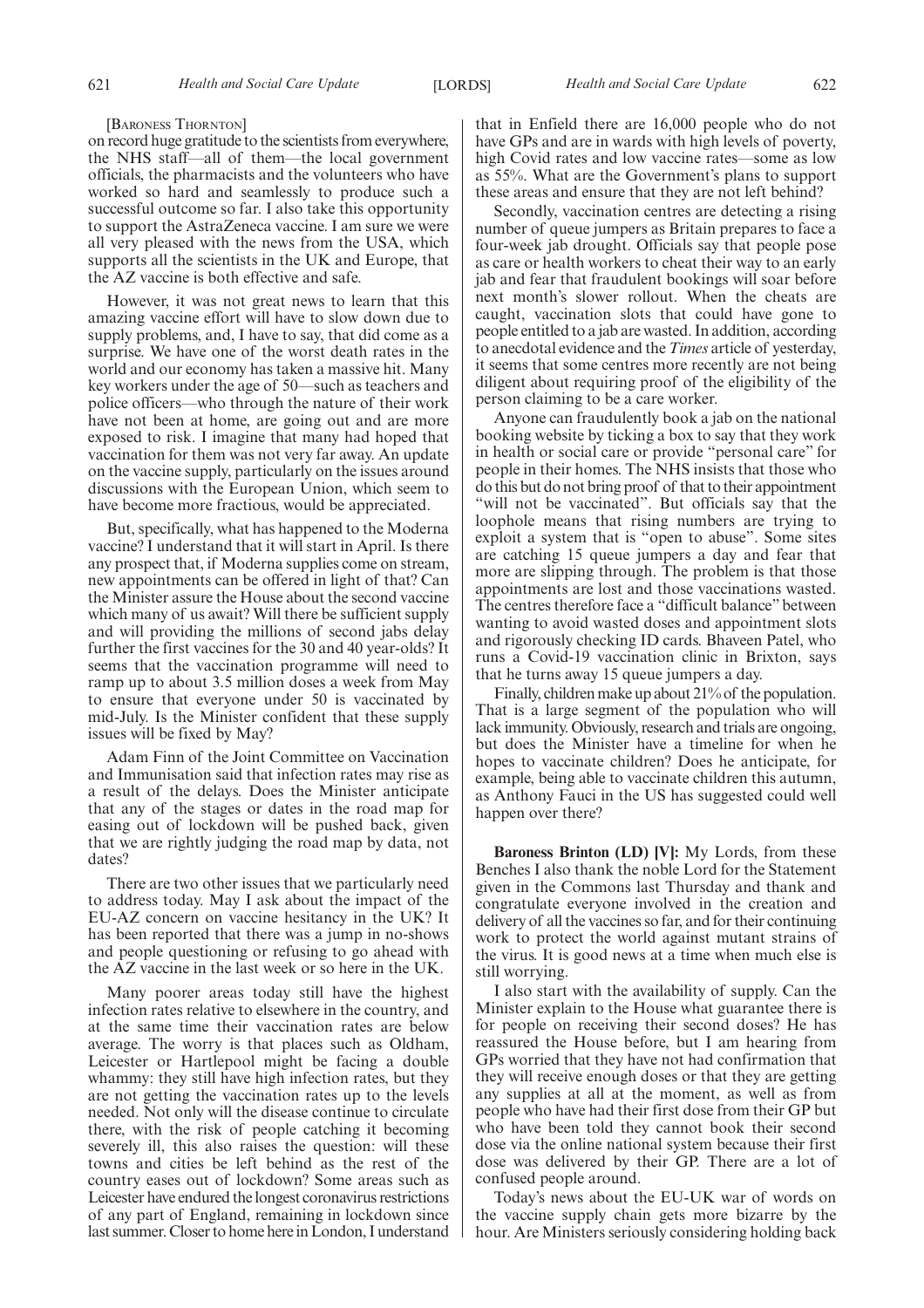exports of the special lipids from the UK to the EU as a proposed retaliatory action if the EU holds back doses in the Netherlands? There should not be a war of words but the best possible collaboration to ensure that the "lumpy supply", to quote the Prime Minister, is smoothed out.

On the issue of queue jumpers, both the NHS and the care sector have an effective ID system that has been in place for some time, although obviously it was probably easier to do when they were in the first group of people to be vaccinated. What are the Government doing to ensure that every vaccine centre understands what they need to see from people presenting for vaccines from the care sector?

On the hesitancy in uptake, I too have heard of the increase in no-shows. What are the Government doing to encourage especially those from the first six groups who have not yet come forward to do so? The publicity campaign that is beginning on reassurance about the AstraZeneca dose is good, as is the test news, but we need much more than that. We know that hesitancy tends to be reduced when people, especially doctors and nurses, talk directly to their patients.

As we have said from these Benches, it is good that the UK is playing its part in funding vaccines via COVAX. However, there is a lot of discussion at the moment that the UK should support TRIPS and encourage the sharing of intellectual property rights of vaccines. I have some concerns about this approach and agree with Professor Sarah Gilbert, who said:

"If another company tries to take the IP and go it alone, they are manufacturing a different product. The regulators would see it as a different product; it would have to go through all the efficacy trials again, and that would be very wasteful and very slow. I want to get rid of the idea that we should be sharing the IP and letting everybody make their own vaccines. It does not work like that. We have a way of sharing the materials and the expertise, and that is what we have been working very hard to do. That is the correct way to do it, because that is how we get the right vaccines to as many people as possible."

The work of places such as the Serum Institute of India are examples of how this collaboration can work at its best. Can the Minister say what the Government will do to encourage and support more examples of such collaboration worldwide? Can he also say whether the UK Government plan to donate some of the spare doses that they have ordered to less developed countries and on what timescale this might be enacted?

The Statement refers to the end of shielding on 1 April. As a shielder, I have received another long letter from Matt Hancock and Robert Jenrick which says to shielders:

"Until the social distancing rules are eased more widely, it is important that you continue to keep the number of social interactions that you have low and try to reduce the amount of time you spend in settings where you are unable to maintain social distancing. Everyone is advised to continue to work from home where possible, but if you cannot work from home you should now attend your workplace. Your employer is required to take steps to reduce the risk of exposure to COVID-19 in the workplace and should be able to explain to you the measures they have put in place to keep you safe at work … From 1 April you will no longer be eligible for Statutory Sick Pay … or Employment and Support Allowance … on the basis of being advised to shield. Clinically extremely vulnerable pupils and students should return to their school or other educational settings."

I said last year when I received an almost identical letter that this feels very strange. You are told that shielding ends but you should continue to do all the things you were doing before shielding—unless you were in receipt of SSP or ESA, because that is no longer available for those who have to go back to work in an unsafe workplace. In response to a question about shielding I asked at a briefing the Minister kindly held for parliamentarians with Chris Whitty, he said that shielders who are immunosuppressed should continue to shield unless the results of the OCTAVE clinical trial for immunosuppressed people was available. But it has not been announced yet. There is total silence from the Government, but there are many immunosuppressed people who will have received this letter and think that they are okay to start moving around more.

The end of the Statement talks about safe discharge, and the £594 million for safe discharge is welcome, but is that to go to the NHS or the better care fund, or will part of it go to local government? Is the £341 million mentioned later in the Statement to support adult social care with the costs of infection prevention part of that same £594 million or is it in addition and completely separate? How will that money get to social care providers?

Once again, why is only adult social care getting this funding? Once again, paid and unpaid carers for young disabled people, who are often extremely vulnerable to any infections, not just Covid, appear to be excluded from this grant. Can the Minister please explain?

**TheParliamentaryUnder-Secretaryof State,Department of Health and Social Care (Lord Bethell) (Con):** My Lords, I am enormously grateful for the questions from both noble Baronesses. I will try to address them and if I omit any, I will be happy to write to them with more details.

I will speak first about supply and its importance to the rollout of the vaccine. We have always said that a vaccine programme of this pace and scale may have lumpy interruptions in supply. Noble Lords will be aware that we have done incredibly well to get to the kind of rates that we saw over the weekend in the way that we have; more than 800,000 in a single day is an absolutely astonishing figure. However, delays are envisaged. This is in part due to a delay to a shipment from the Serum Institute of India, which is doing a herculean job of producing vaccines in such large quantities, and because of a batch that we already have in the UK that needs to be retested. We will receive slightly fewer vaccines in April that we did in March but that is still far more than we did in February, and the supply that we have will still enable us to hit the targets that we have set. I emphasise that point. That means that by 15 April we will be able to offer a first dose to everyone over 50 as well as those who are under 50 but clinically vulnerable. It also means that we will be able to give second doses to everyone who has had a first dose within the 12-week window, which means around 12 million second doses in April. It also means that we will be able to offer a first dose to every adult by the end of July. I hope that provides the reassurance that the noble Baronesses, Lady Thornton and Lady Brinton, are looking for.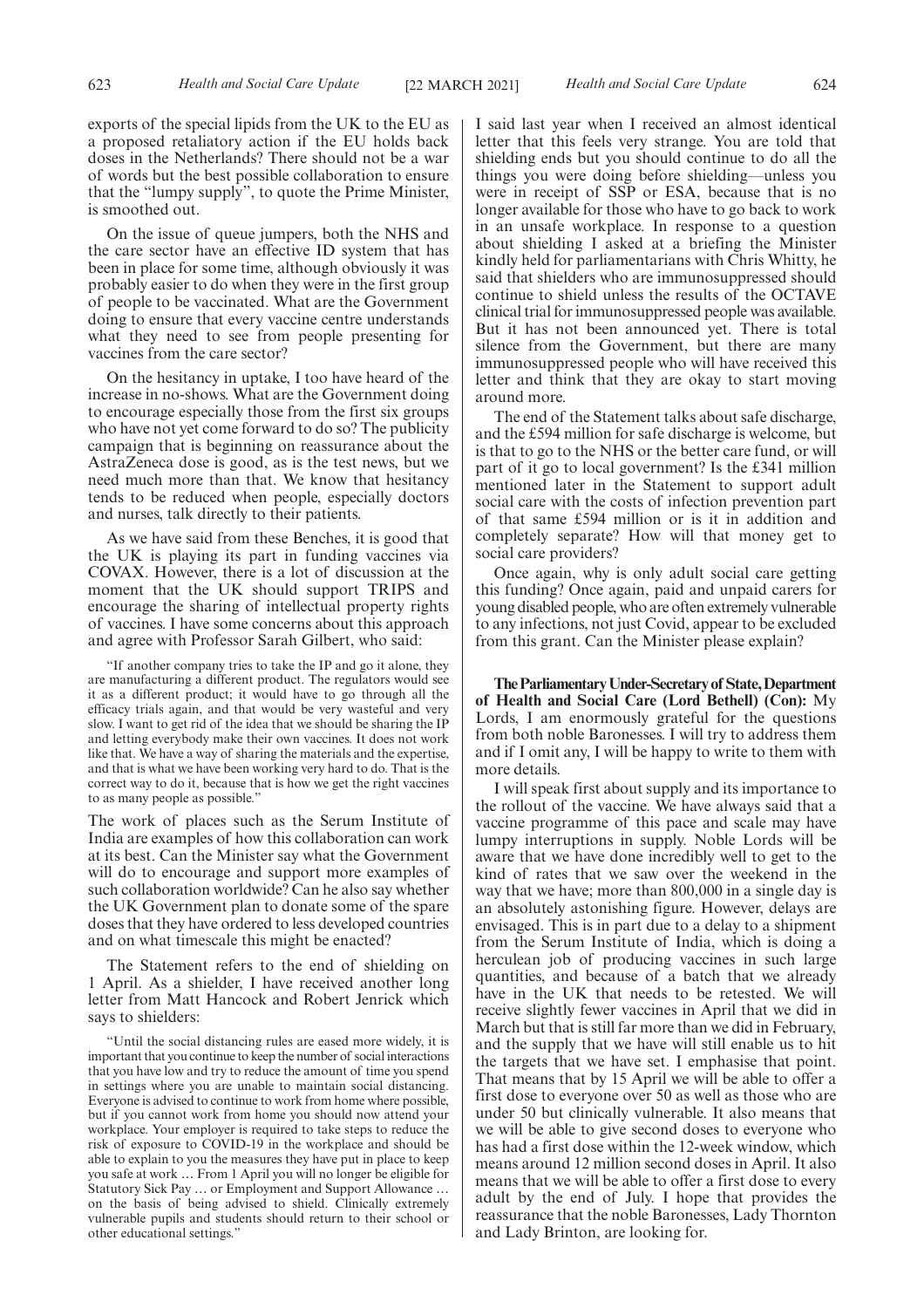#### [LORD BETHELL]

On the Moderna vaccine, it is a fantastic achievement that the British Government have secured 17 million doses. These will come into play by mid-spring, and my understanding at this stage is that they will be in time to help supplement the rollout of the vaccine to some of the cohorts 1 to 9 at the end of April.

The noble Baroness, Lady Brinton, asked about our approach to EU relations. I reassure her that the British Government are utterly committed to a spirit of partnership and to respect for contract law in all our dealings. If the noble Baroness has good networks and friendships in Brussels and other EU capitals, it would be much appreciated if she could communicate those values to those in her network.

On those without GPs who would like to have the vaccine, I reassure the noble Baroness, Lady Thornton, that it is possible to get the vaccine without a GP, an NHS number or an NHS login. There are systems in place, and if anyone turns up at a vaccine centre without any of those materials, they will be guided and given the assistance they need to get the vaccine they need. I emphasise that the vaccine has proved to be a terrific opportunity for a lot of people to get to know their NHS number a bit better, to bring their GP records up to date and for many to register with an NHS login in order to get to know their patient records a bit better. It will be a massive inflection point in the digitalisation of the NHS, and that is an opportunity we are grabbing with both hands.

I will take some of the noble Baroness's questions about queue jumping back to the department. I do not know the specifics of the stories that she described, but I reassure her that NHS records are matched against those for the vaccine, as are those for social care. We do not take a blind or naive approach to the rollout of the vaccine, but it is true that it is not the role of vaccine centre staff heavily to police those who come forward for the vaccine. I am not aware that this has been a material issue, but I should be glad to find out more for her.

Of course we are fully aware of the dangers that the European rhetoric on the AstraZeneca vaccine might lead to a rise in hesitancy here in the UK, but I reassure the noble Baroness, Lady Brinton, that the signs are not there yet. It would seem that the British public remain incredibly committed to the vaccine rollout, the numbers coming forward remain astonishingly high and the public attitude surveys that we are doing seem reassuringly concrete.

We are extremely keen to nut through the last remaining numbers in the cohorts 1 to 9. These few weeks will give us a really good opportunity to give time to GPs and other healthcare staff to spend time in dialogue with those who have legitimate questions. That principle of dialogue and answering questions has been the way we have approached the entire vaccine rollout, and we will continue to use that dialectic method in order to get people over the line. We are also very keen to get the vaccine rolled out among younger people, including, perhaps—if the clinical advice is affirmative—children. It is of course the case that children are eligible for and encouraged to take the flu vaccine, not because they are particularly in danger of hospitalisation or severe disease from flu but because they are transmitters of flu. Exactly the same principle applies to Covid. That is why we are extremely keen to get the message across to young people, and it is extremely reassuring that the rollout of the vaccine among older people may have a profound effect on loved ones in the same family unit. We are hopeful that that will be a big influence on younger people.

On our international approach, I reassure the noble Baroness, Lady Brinton, that Britain is as collaborative as a country possibly could be on the vaccine. I take my hat off to AstraZeneca, which has an extremely collaborative approach and, as she knows, a no-profit protocol for the vaccine. The MHRA has led the way in transparency and sharing of data. On therapeutics and clinical trials, we have shared an enormous amount of data around the world. We remain enormous financial sponsors of all the major vaccine programmes, including COVAX, Gavi, ACT and the others. This approach will continue, and we remain convinced that Britain should take a leading role in the global rollout of the vaccine. We will be using our chairmanship of the G7 to play that role.

Lastly, I hear and appreciate the comments of the noble Baroness, Lady Brinton, on the shielding letter. Those who are shielding are in a very awkward position, but I am afraid that it cannot be solved overnight. The OCTAVE programme is extremely ambitious: it is looking carefully at extremely complex and difficult questions about those who, for one reason or another, have suppressed immunity, and that includes a very broad range of conditions. Professor Paul Moss at Birmingham University Hospital, who is leading that programme, is doing a terrific job, and I pay tribute to him and all his team. We are looking at whether they have the right amount of resources. I had reassurances very recently that everything was in place, but we are looking extremely closely at this area, because the noble Baroness is right: those who have suppressed immunity are in a very special case and we need to be absolutely sure that they have the right vaccine delivered at the right time and the right information to make the decisions necessary to go back into life. Those decisions simply cannot be rushed. A passage of time is necessary to understand the effect of the vaccine on the human body, but we are doing everything we can to answer those important questions.

**The Deputy Speaker (Baroness Garden of Frognal) (LD):** My Lords, we now come to the 30 minutes allocated for Back-Bench questions: it is 30 minutes, not 20, which was printed in error on today's list. Even with that extra time, I ask that questions and answers are brief so that I can call the maximum number of speakers. The noble Lord, Lord Lansley, has withdrawn, so I call the noble Baroness, Lady Hayman.

#### *2.27 pm*

**Baroness Hayman (CB) [V]:** My Lords, a descent into a tit-for-tat vaccine war would obviously be disastrous, given the global nature of both vaccine supply chains and the pandemic itself. Given the worrying developments that we have seen in this area, what research has been done and consideration given to the possibility of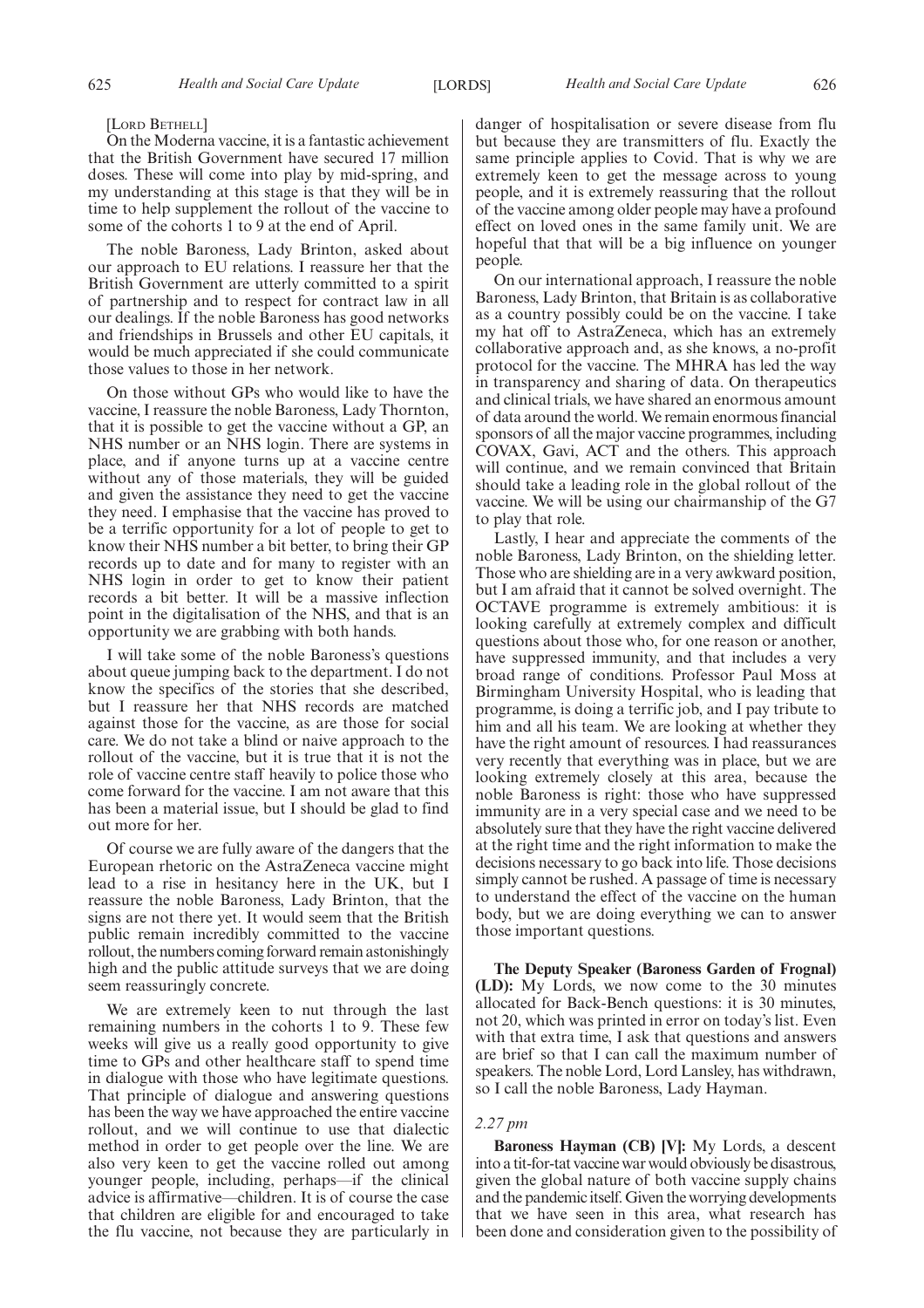mixing and matching second doses with a different vaccine—something which was talked about originally and might become necessary in the light of particular difficulties in supply chains?

**Lord Bethell (Con):** My Lords, I completely agree with the noble Baroness that a descent into some type of vaccine war would be extremely regrettable, and the British Government are doing everything they can to continue in a spirit of partnership with overseas Governments. We have not reached the possibility of taking on a mixing and matching approach. We believe that the supply chain we have in place is ample to achieve the targets we have already published. However, to answer her question directly, there is some evidence that mixing and matching may prove to be even better than having two of the same vaccine—that it may stimulate the immune system in ways that give you a more developed response to the virus. Therefore, we continue to look carefully at this possibility.

**Lord Faulkner of Worcester (Lab) [V]:** My Lords, the Minister is right to draw attention to the success of the vaccination programme, but does he not agree that last Thursday's Statement is rather light on advice on what people should do to protect themselves and others until the lockdown ends? In particular, there is no reference to the need to continue wearing face coverings. The Minister will recall that he kindly wrote to me about this on 28 January. His letter included the advice that, "The public should not challenge people for not wearing a face covering." Will he now consider changing that advice as, surely, the wearing of masks is as important as social distancing and avoiding large gatherings?

**Lord Bethell (Con):** I am extremely impressed by the noble Lord's perseverance on this issue. I know that he feels very strongly about the need for members of the public to be involved in policing the wearing of masks. However, that is simply not the way in which the British administration of guidelines is handled in this country; it is for those who are put in positions of badged authority to implement them. I simply cannot advocate that members of the public should intervene on one another to insist on, or apply any form of retribution regarding, the wearing of masks.

**Baroness Jolly (LD) [V]:** My Lords, I welcome the Statement and the Government's ambition. At the end of the Statement, there is a commitment to building 40 new hospitals, hiring 50,000 more nurses and backing the NHS and social care. Can the Minister outline what sort of backing the social care sector can expect, and by when?

**Lord Bethell (Con):** My Lords, I am grateful for the broad and large hook that the noble Baroness has provided me with. I reassure her that not only do we have a massive amount of support already in place for social care to help it through the current pandemic and the huge amount of pressure that has been put on its staff, residents and supply chain; we also have put in place an enormous amount of financial support for local authorities to ensure that they can provide the kind of improvements to social care that are needed. One area in which we have made enormous advances is care tech—that is, digital and technologically driven support. It has taken a huge step forward in the last year and impacted enormously on the lives of those in social care of all kinds.

**Baroness Penn (Con):** My Lords, we are having technical difficulties. I beg to move that the House do now adjourn until 3 pm.

*2.32 pm*

*Sitting suspended.*

*3.01 pm*

**The Deputy Speaker (Lord Haskel) (Lab):** My Lords, the House will now resume with questions on a Statement made in the House of Commons on 18 March: Department of Health and Social Care Update.

**Lord Forsyth of Drumlean (Con) [V]:** My Lords, what contingency plans do the Government have in place should the EUC/EU pursue its outrageous threats to prevent the export of vaccines under a legal contract with the NHS? In that event, can my noble friend say what estimate he has made of the delay, if any, to completing the undertaking he gave earlier that all adults in the UK will have had their first dose by the end of July?

**Lord Bethell (Con):** My Lords, from the beginning, we have put in place arrangements for the UK manufacture of vaccines, which, in the light of events, has proved to be a pragmatic and sensible move. We are hopeful that the EU will continue in the spirit of partnership and will respect contract law. I stand by the statement I made on our expectations on the supply of the vaccine to cohorts one to nine and all adults that I articulated earlier.

**Baroness Greengross (CB) [V]:** My Lords, what is the Government's response to the 2020 report from Amnesty International which suggests that the Government, while knowing the vulnerability of many older people, failed completely to protect care home residents? People were discharged into care homes without testing, which, according to Amnesty, breached their human rights and contributed to the fact that the UK had the highest death toll in Europe at the time.

**Lord Bethell (Con):** My Lords, I simply do not recognise the characterisation that the noble Baroness has just presented. The view of our treatment of the elderly and vulnerable taken by Amnesty during the pandemic is completely inappropriate and inaccurate. Huge steps have been taken to protect those who are vulnerable and elderly. I cannot think of a country that could have done more under the circumstances. I therefore reject its analysis.

**Baroness Warwick of Undercliffe (Lab) [V]:** My Lords, this is a Statement on health and social care. I am astonished that the Minister has confined the Government's policy on adult social care following the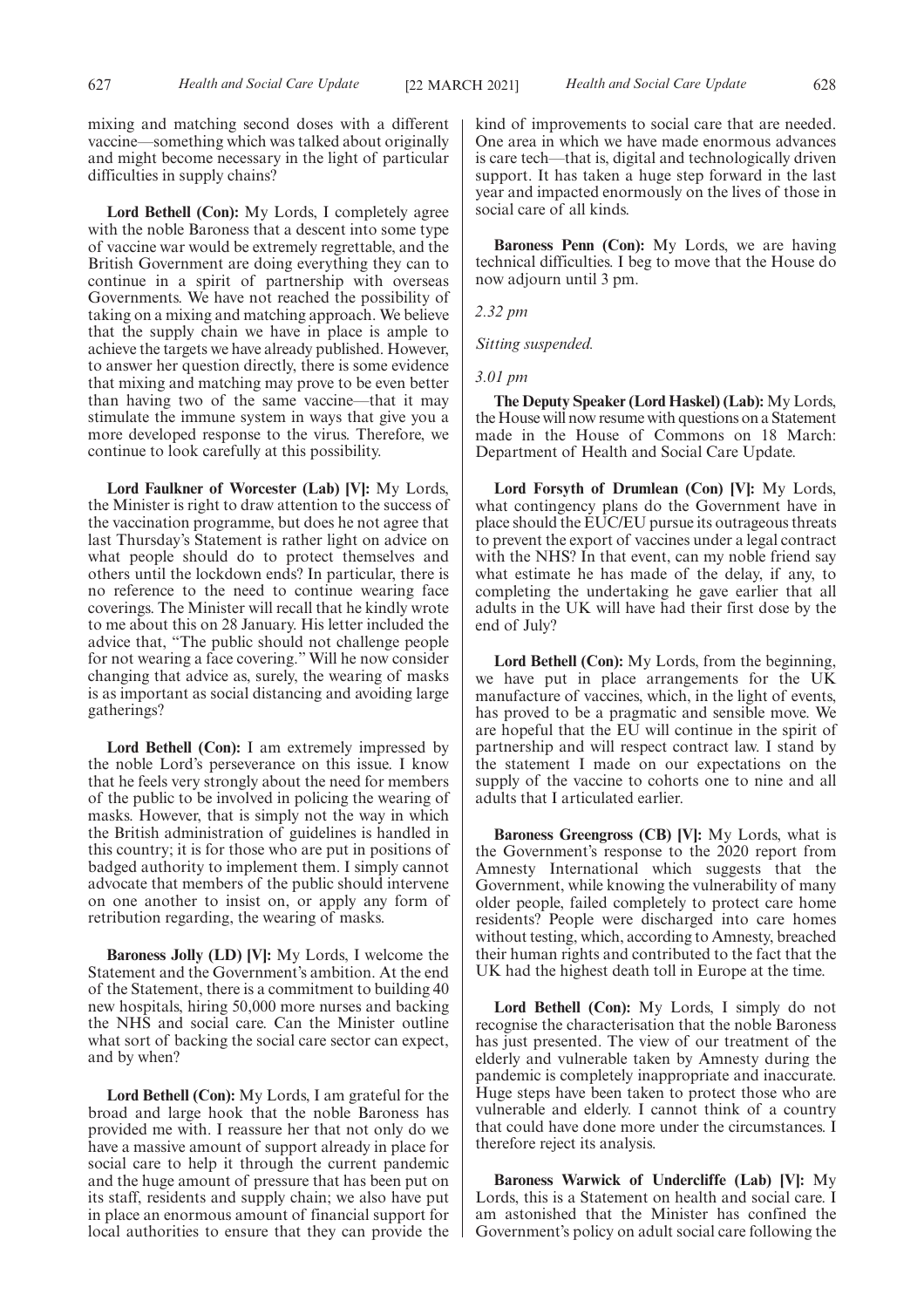#### [BARONESS WARWICK OF UNDERCLIFFE]

pandemic to a couple of sentences. He must know that most of the adult social care in this country is provided by family carers. They are regularly ignored in such Statements, but many of the 6 million carers looking after vulnerable adults, including those with learning difficulties, have been pushed to breaking point by the pandemic. Is there nothing to say to them about access to support services or respite care and nothing on carer's allowance? Without support for these essential carers, policies such as enhanced hospital discharge, as mentioned in the Statement, will not be feasible. What is the Government's strategy for dealing with this crisis in care?

**Lord Bethell (Con):** My Lords, I endorse completely the noble Baroness's remarks that we depend on the generosity, public spirit and kindness of family carers who provide an enormous amount of support for their loved ones. Without them, the system could not possibly exist and the world would be a much graver place. I recognise that many carers have been pushed very hard by the pandemic. We have put a huge amount of resource into local authorities, which are responsible for providing support for those families, and that includes the kind of respite support that the noble Baroness has rightly pointed to. I am sure that more could be done and I would welcome any correspondence on this by way of follow-up that she would like to send my way.

**Baroness Sheehan (LD):**My Lords, the Serum Institute of India is producing a billion doses of the Oxford/ AstraZeneca vaccine this year. However, we hear that the rate of production may be compromised because of delays in the supply chain of essential items from the US. What dialogue have our Government had with their US counterparts at all levels about how these delays might be overcome?

**Lord Bethell (Con):** My Lords, the noble Baroness is right to say that the Serum Institute of India is the world's biggest vaccine manufacturer by far and we are enormously grateful for the strong relationship that this country has with the institute and the contribution that it is making to our vaccine rollout. The supply chains for the world's vaccine production are unbelievably complicated, with ingredients and individual supply items coming from many different countries for each and every vaccine. It is not possible to provide a running commentary on the progress of each one; nor would it be wise to have a bilateral conversation with the country of origin of every vaccine ingredient. Our relations with India, America and the EU will, I am sure, return to the spirit of partnership and the respect of contract law that have characterised those relationships in the past.

**Lord Cormack (Con):** My Lords, I shall quote from the Statement:

"Last Monday, we reopened care homes to visitors, with a careful policy of a single regular visitor … we hear each day of more and more residents safely reunited with people they love."

My wife and I have a dear friend whose mother is 99. She is indeed excited at the prospect of holding her mother's hand for the first time in a year, but that excitement is overshadowed by the knowledge that several of the workers in the care home where her mother is being looked after have refused to take the vaccine. I urge my noble friend yet again to press forward on this.

**Lord Bethell (Con):** My Lords, I hear my noble friend's message loud and clear and he has made the case both persuasively and thoughtfully. He is a little ahead of events. It is not possible for us to put in any form of certification or mandation until the vaccine has been offered to absolutely everyone in the country. However, he will know that the Cabinet Office has a review process in place that is looking at exactly the dilemma he has spoken to.

**Lord Singh of Wimbledon (CB) [V]:** My Lords, I congratulate the Government on the success of their vaccination programme. We should also applaud the way that the NHS has responded to the pandemic in reorganising priorities and efficiently facilitating the vaccine rollout. Does the Minister agree that the controversially privatised NHS Supply Chain has done less well in the provision of PPE and that the Government's track and trace programme has also been found wanting? According to the National Audit Office, some of its consultants have been paid thousands of pounds a day for sitting at home with very little work.

**Lord Bethell (Con):** My Lords, I am grateful to the noble Lord for his tribute to the NHS, both the front-line staff and those who have organised the vaccine rollout. He is right to say that this has been a huge national achievement. However, I do not accept the characterisation he has made of other aspects of our pandemic response, including the provision of PPE, which, by the way, involved a huge global competition for extremely rare materials and led to a massive increase in domestic production. I also do not agree with his characterisation of the test and trace programme, which has developed into becoming one of the largest testing programmes in the world. It is now extremely effective, with tracing completion rates above 90%.

**Baroness Andrews (Lab) [V]:** My Lords, further to Minister's exchange with the noble Lord, Lord Forsyth, can he update the House on plans to increase the manufacture of vaccine in the UK and when and where that might happen?

**Lord Bethell (Con):** My Lords, I am not sure that I have at my fingertips the precise rollout plan for domestic manufacturing. All I can do is reassure the noble Baroness that we are exploring all options equally hard and are working 110% on every opportunity we have for delivering vaccines into the UK. I reassure the noble Baroness and all noble Lords in the Chamber that we are doing all we can and that at this stage we are hopeful and confident that the supply chain will deliver the vaccines we need in order to vaccinate all adults by the end of July.

**Lord Haselhurst (Con) [V]:** My Lords, as it may not be possible to maintain the remarkable number of vaccinations currently being achieved over the next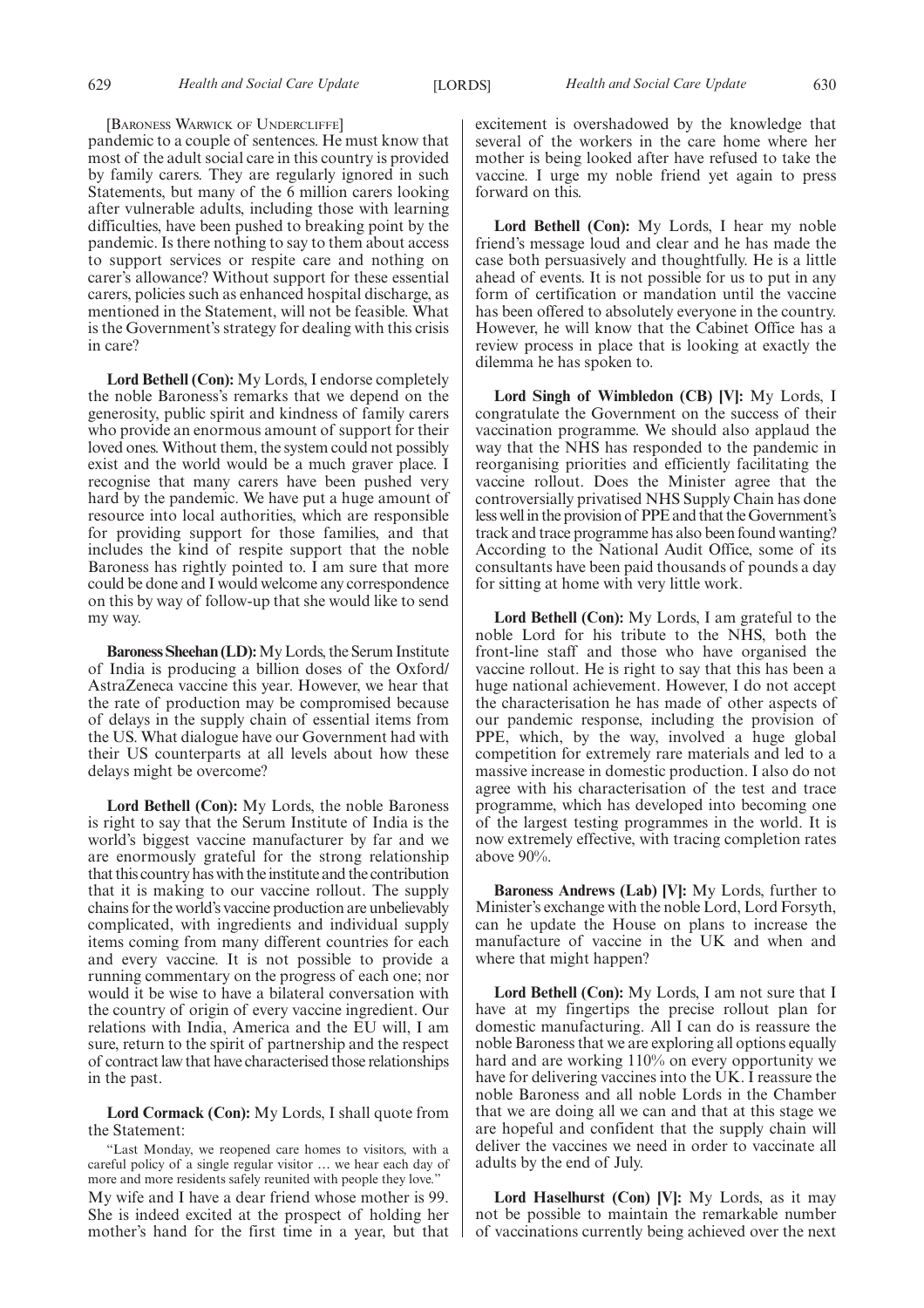few weeks, and noting the pent-up desire of people for an overseas holiday, is the trickiest task now facing the Government not to persuade people to hold off a bit longer? There is still too great a risk of importing strains of Covid-19 and spoiling the progress that their sacrifice has achieved to date.

Lord Bethell (Con): My noble friend is entirely right: this is a considerable dilemma not just for the Government, but for everyone. We in the UK have an enormously valuable project in our vaccination programme. Who does not relish the potential freedom from this horrible disease that it gives us? Yet we need only look overseas to see infection rates rising and the variants of concern spreading. The bottom line is that we do not know the impact of the variants of concern on the vaccine. Anyone who says they do for sure is simply not representing the truth. We have to be patient and figure out and fully understand the threat from the variants of concern. When we have that information, we can make a pragmatic, sensible and informed decision on foreign travel, as the Prime Minister has promised.

**Baroness Hollins (CB) [V]:** My Lords, I am so pleased that all people with learning disabilities who are known to their GP are now in either group 4 or 6 for vaccination. Will the noble Lord commit to reporting on the take-up of Covid immunisation for people on the register, both nationally and locally? Will he also report on the implementation of visiting policies for people with learning disabilities in both supported living and residential settings, and whether those residents are able to choose their one visitor?

**Lord Bethell (Con):** Those were two extremely thoughtful and well-informed questions. I do not have the statistics at my fingertips, but I would be glad to go back to the department and write to the noble Baroness with the information she has asked for.

**Lord Liddle (Lab) [V]:** My Lords, I add my congratulations to the NHS on the tremendous success of this vaccination programme, but we should now be doing more to look forward to how we can address the social and public health inequalities that led to Britain having one of the largest death rates from Covid in the world. I speak in the context of being a Cumbria county councillor. The public health grant is what we use to tackle issues such as obesity, inactivity, smoking and alcohol, which greatly reduce people's chances of surviving deadly disease. Next year's public health grant is a mere £19 million—an increase of just 1.4%. Not only is this, frankly, a pathetic response to the social problems that led to all these Covid deaths, but it is unfairly distributed. Central London authorities such as Kensington and Chelsea, and Westminster, receive three to five times the amount per head that our authority in the north receives. How do the Government explain this and how does it square with their levelling-up agenda?

**Lord Bethell (Con):** My Lords, we are committed to both our levelling-up agenda and the kind of population health measures to which the noble Lord alludes. That is why we are bringing the NHS and social care Bill before the House later this year. I hope that the noble Lord engages with it to bring his insight to the debate.

**Lord Dobbs (Con) [V]:** My Lords, I assume that my noble friend shares with me a profound sadness at what is going on in the EU. Will he, instead of following their appalling example or indulging in tit for tat, remind the world that Britain after Brexit does things differently? We prefer the rule of law to knee-jerk protectionism, we pursue free and fair trade, and we honour our commercial contracts. Does he agree that this makes Britain one of the most attractive places in the world for pharma, biosciences and anyone to do business with?

**Lord Bethell (Con):** My noble friend has just made a fantastic pitch for my job. He articulated the case for investing in Britain to pharmaceutical and medical devices companies around the world. Which company cannot be looking at Europe, right now, wondering whether Britain is not, by far, the best destination for their investment and research? I completely agree with my noble friend; my head is in my hands when I look at Europe and what is going on there, but my hope is that good sense will return. In the meantime, if anyone wants to invest any money in life sciences, please give me a ring.

**Lord Loomba (CB) [V]:** My Lords, the vaccination milestone of 25 million in 100 days is commendable. However, we must be very careful that we do not undo or undermine our good work thus far. Will the Minister tell us why the Government do not consider it important—imperative, even—to ban all overseas holiday travel this summer, as many countries are now suffering from a third wave of Covid-19 due to new variants becoming apparent, and there is an increased risk of them being transferred to the UK via travellers?

**Lord Bethell (Con):** My Lords, the noble Lord puts the situation well. I do not agree with every aspect of his assessment, but his concerns are shared by the Government. We keep the whole situation under review, but the bottom line is that we do not know the impact of the variants of concern on the vaccine and vice versa. We keep the situation very closely monitored. The measures in place are entirely proportionate to the threat we face but, should that escalate, we will not hesitate to take the necessary decisions.

**Baroness Ritchie of Downpatrick (Non-Afl) [V]:** My Lords, in commending the rollout of the vaccination programme, could the Minister indicate whether the Government have made arrangements for its continuation in subsequent years? What discussions have there been and potential arrangements made with the devolved Administrations on this?

**Lord Bethell (Con):** My Lords, we very much hope that the vaccination programme being delivered today will lead to an inflection point in the whole country's approach to vaccinations overall. That is not just for Covid, but for flu, HPV and other prophylactics. We are on the brink of a massive change in our mindset regarding preventive medicine. There is an opportunity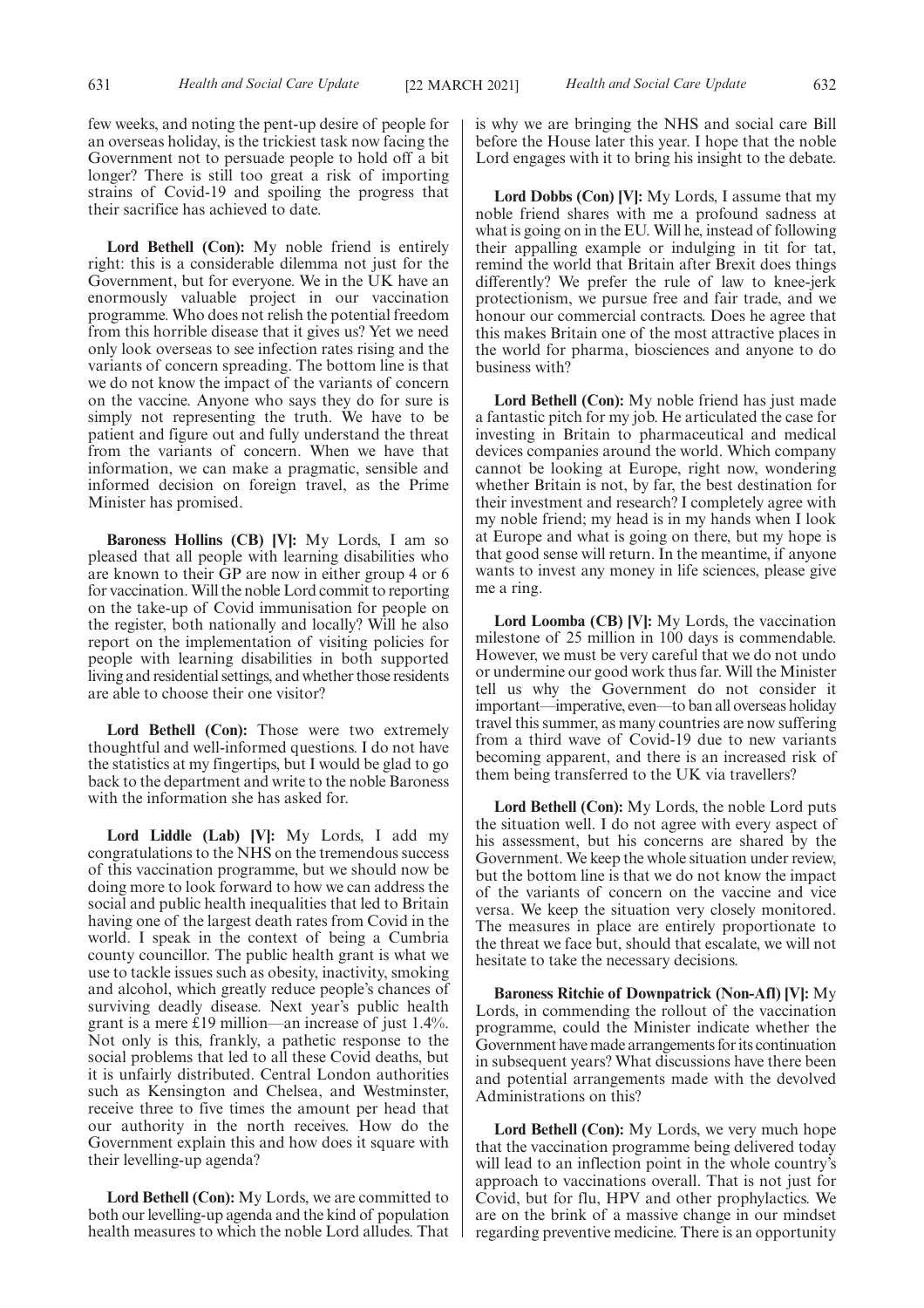#### [LORD BETHELL]

here for us to completely change the way in which we do healthcare—from an emphasis on late-stage and acute medicine to preventive early-stage medicine. The stakes are enormous. We are determined to grab this opportunity with both hands and we will take our friends in the devolved authorities with us.

**The Deputy Speaker (Lord Haskel) (Lab):** The noble Baroness, Lady Blackstone, and the noble Lord, Lord Lucas, have both withdrawn, so I call the noble Lord, Lord St John of Bletso.

**Lord St John of Bletso (CB):** My Lords, I would like to probe the Minister outside the question of the vaccine supply and its admirable rollout. While welcoming the Government's workplace testing scheme, in which lateral flow tests will be given to businesses until the end of June, what established workplace testing infrastructure is in place? What measures are being taken to ensure the high uptake of this strategy and that it is as safe and accurate as possible?

**Lord Bethell (Con):** The noble Lord is entirely right to emphasise this incredibly important aspect of our toolkit to manage infection rates down. The workplace is an area of infection threat and asymptomatic testing is a way to keep workplaces safe. We have put in place until the summer the free provision of lateral flow tests for those who wish to do workplace testing, and we are looking at ways in which we could potentially extend that, particularly in circumstances where the infection rate crept up again. We are working very closely with BEIS colleagues to look at the kind of regime that would be necessary. I pay tribute to DfT colleagues who have trail-blazed this area with the test to release programme, which uses private testing capacity for that important transport corridor, and to colleagues at UKAS who have put in place the accreditation necessary to create an independent, private ecology of the kind that the noble Lord refers to.

**Lord Hunt of Kings Heath (Lab):** My Lords, I come back to the point raised by the noble Lord, Lord Cormack: the SPI-M-O consensus statement of 24 February showed that while 95% of care home residents had had the vaccine, only 70% of staff had. We really must do better on this; does the Minister agree?

**Lord Bethell (Con):** My Lords, I could not agree more heartedly; the vaccination of staff is a massive priority. Those figures give us cause for some reflection on how we can increase them. The adoption rate of vaccines by all healthcare workers has been much more impressive than on previous vaccine rollouts, so we are encouraged overall, but we are determined to hammer out all the last rock pools where people have not been persuaded. As I alluded to my noble friend Lord Cormack, we are looking at all methods to make sure that we get there in the end.

**Baroness McIntosh of Pickering (Con):** I welcome the Statement, in particular the reference to the future discharge programme for hospitals. Does my noble friend agree that it is essential to rural-proof this policy? Will the Government look favourably on establishing health hubs in rural towns, to provide treatment and test availability and to allow the potential to avoid hospital visits?

**Lord Bethell (Con):** My noble friend hits the nail on the head; who could think that a return to the previous regime of turning up at a GP's surgery or a hospital every time you feel ill could possibly be a wise way of going about your healthcare system? Professor Sir Mike Richards has done an extremely good report on community health hubs, which we are looking at very closely; it has some very wise words that we are minded to follow up.

**Baroness Uddin (Non-Afl) [V]:**My Lords, I congratulate the Government on the rollout of the vaccine programme. I have two questions. First, what steps are being taken to ensure that local authorities are making progress to resume assessments of the needs of adults with learning disabilities and autism, many of whom were forced to depend on their inadequate amount of disability benefit? Secondly, what steps have been taken to speak to family members who lost loved ones with the instruction for staff not to resuscitate? I raise this point as I have raised it before. Will the Minister assure this House that the practice is no longer applicable to residents in care homes and people with learning disabilities, unless in agreement with patients and their families?

**Lord Bethell (Con):** My Lords, the CQC has pronounced its report on do not resuscitate orders, which is absolutely crystal clear. I wholly endorse its findings and recommendations.

**Lord Moynihan (Con):** My Lords, I warmly congratulate the Government on the management of the vaccine programme. As we emerge from the epidemic, will the Government commit to a major health policy initiative to ensure that all young people engage in a more active lifestyle, participate in sport and recreation, gain affordable access to gyms, swimming pools, leisure facilities and dual-use school facilities used by local communities, and to tackle what is the least fit generation of young people in over 100 years? Does my noble friend agree that affordability and access are the critical components in this context?

**Lord Bethell (Con):** My Lords, the policy on sports is best left to colleagues at the Department for Digital, Culture, Media and Sport, but on a personal level I emote complete sympathy with my noble friend's sentiments. I may be naive in this matter but I cannot help hoping that this pandemic will have led to a feeling across the country that the health of the nation has to change—it has to change emphatically, not only through diet but the amount of activity taken. This nation has an opportunity to embrace a lifestyle with more outdoor activity and exercise and a greater commitment to healthy living. That is a reasonable ambition, not just for my noble friend but for the whole country, and I support it entirely.

**The Deputy Speaker (Lord Haskel) (Lab):** My Lords, that completes the questions.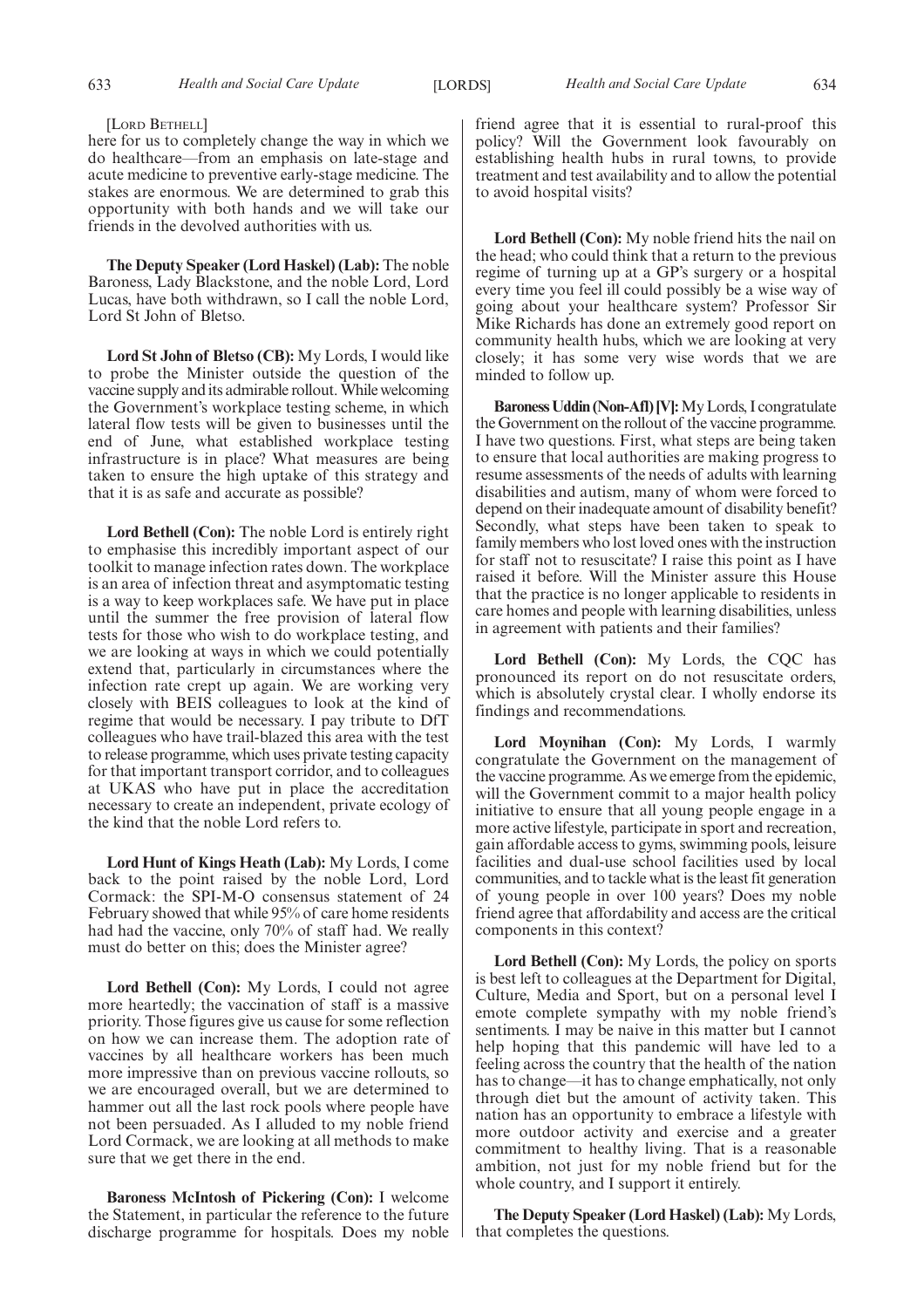*Motion to Regret*

*3.25 pm*

# *Moved by Baroness Thornton*

That, while welcoming the Health Protection (Coronavirus, International Travel) (England) (Amendment) (No. 7) Regulations 2021, this House regrets that they were not laid until 15 February despite the warning from the Scientific Advisory Group for Emergencies on 21 January that "reactive, geographically targeted" travel bans "cannot be relied upon to stop importation of new variants" of COVID-19; further regrets that Her Majesty's Government failed to prevent the Brazilian strain of COVID-19 entering the United Kingdom; further regrets that the policy only applies to 33 "red list" countries and that 99 per cent of passengers arriving in the United Kingdom are therefore exempt; and calls upon Her Majesty's Government to implement a comprehensive hotel quarantine on all United Kingdom arrivals to prevent the importation of new variants of COVID-19.

*Relevant document: 46th Report from the Secondary Legislation Scrutiny Committee*

**Baroness Thornton (Lab):** My Lords, I very much look forward to the maiden speech of my noble friend Lady Chapman, who I know will bring great experience and wisdom to the House.

This Motion is necessary because of the lack of parliamentary scrutiny and the inadequacy of the Government's policy for preventing the importation of new variants of Covid-19 from international travel. The Health Protection (Coronavirus, International Travel) (England) (Amendment) (No. 7) Regulations 2021 were made on 12 February—I think the Minister and I agree that it would be really helpful if the numbers of these statutory instruments were put on to the agenda by the House authorities—and came into force at 4 am on 15 February 2021 without any parliamentary scrutiny.

Although the Minister will be aware that the House is concerned about the use of the emergency "made affirmative" procedure for coronavirus regulations, in this instance the Government have gone one step further by using the "made negative" procedure to introduce the powers contained in these regulations, which requires a debate—a Motion to debate them at all. Frankly, there is no emergency here, just a lack of prompt decision-making over a year when the regulations could have been in place and could have been properly debated and scrutinised. Given that the regulations create a system of mandatory quarantine backed by criminal sanction, give the police power to enter people's houses and allow individuals to be detained, searched, and their belongings seized, these are not minor changes in the law and should not have been enacted without proper scrutiny.

Furthermore, the regulations were laid before Parliament fewer than three days before they came into force. This is a breach of parliamentary convention that a negative statutory instrument will not come into force until 21 calendar days after it has been laid. Laying these regulations under the emergency procedure at the supposedly eleventh hour, as so many other coronavirus regulations have been made, means that individuals and businesses affected by hotel quarantine had less than one working day to get to grips with the details of the scheme, raising several rule-of-law concerns surrounding the accessibility and foreseeability of the law. The Minister needs to explain to the House why these regulations were laid under the "made negative" procedure and the use of urgent powers.

I hope that the House will understand that we on these Benches do not oppose the introduction of hotel quarantine—quite the contrary—but that my Motion highlights serious concerns about the inadequacy of the scheme. Thousands of people are travelling from countries where South African or Brazilian variants of Covid-19 are circulating which are not on the Government's red list. These people—roughly 19 out of 20 passengers—will avoid hotels and are being asked to quarantine at home, and yet only three out of every 100 people are being checked to ensure that they are complying. Is that enough, given the serious threat?

So far, the South African variant of the virus is not spreading rapidly in Britain, with 351 known cases, but there are fears that this could change as lockdown is eased. Given that we understand that both variants have the potential to resist vaccination, the Government's failure to secure our borders risks jeopardising the fight against Covid-19 just at the moment when it looks like we are making significant process.

The Prime Minister has said in the last 24 hours that we

"can see sadly there is a third wave under way. People in this country should be under no illusions that previous experience has taught us that when a wave hits our friends, it, I'm afraid, washes up on our shores as well."

So it is even more pressing, given Covid cases in many European countries and the inherent threat that this poses to the UK. Surely the Government's first priority must be protecting the progress that is being made by the vaccine. This means we need a comprehensive hotel quarantine system without delay.

In addition to concerns about intermingling in transit and people failing to self-isolate on arrival, there are also major concerns about the enforcement of the policy. There has been much discussion regarding the creation of new offences punishable with up to 10 years' imprisonment and £10,000 fixed penalty notices. As the Bingham Centre notes, the Government's messaging has been misleading, and misleading statements of the law undermine the rule of law by creating confusion about what the law is. The reality behind these bombastic policy headlines is that there is very little emphasis on compliance and enforcement.

The JCSI has drawn attention to the related Health Protection (Coronavirus, Pre-Departure Testing and Operator Liability) (England) (Amendment) Regulations 2021, which introduce requirements for the operators of commercial transport services to ensure that passengers travelling to England from outside the common travel area complete a passenger locator form and possess notification of a negative test result. However, the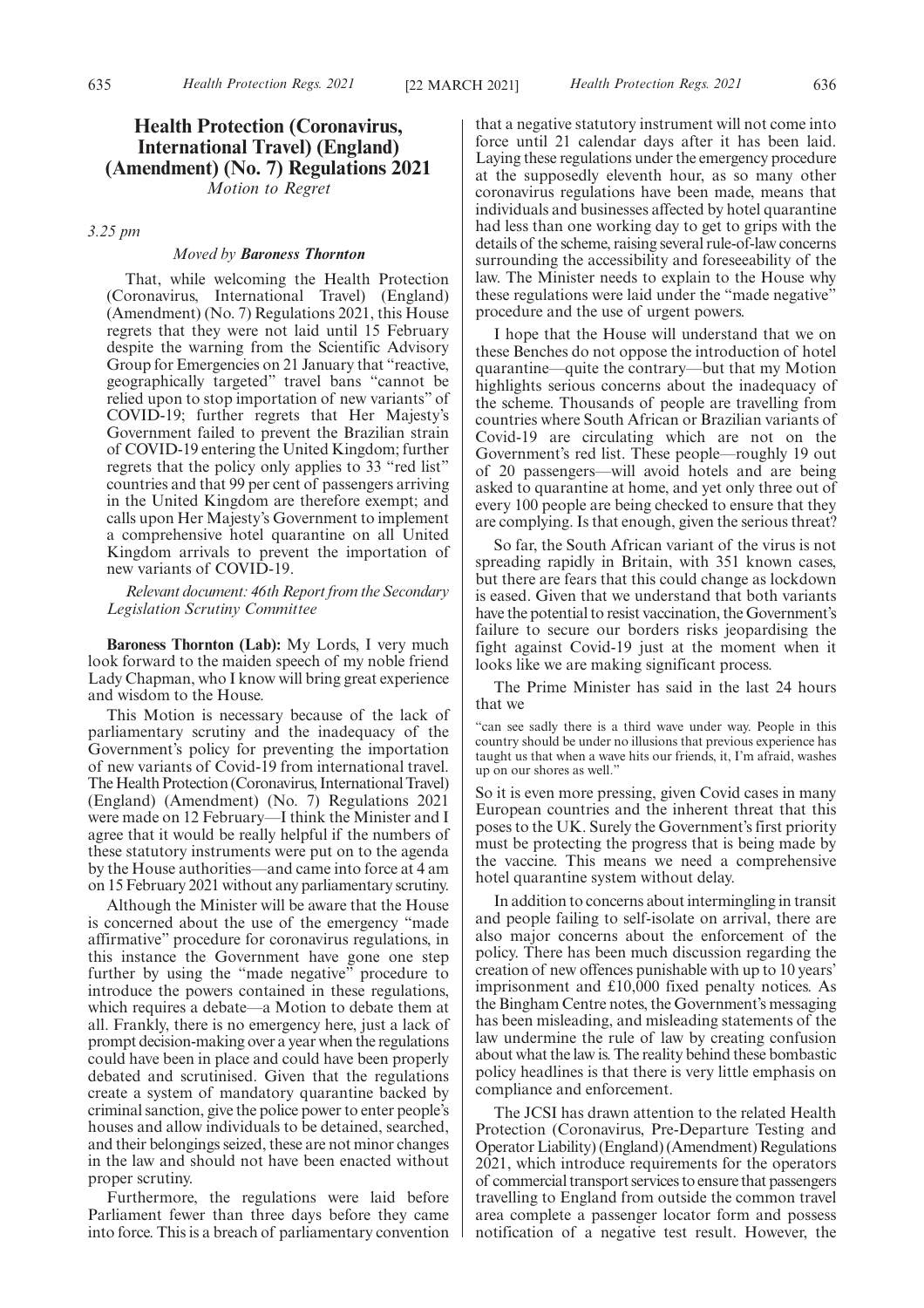#### [BARONESS THORNTON]

Committee found that operators are not required to verify that the reference number is real or valid, as real-time verification would impose a significant burden. The report stated that

"legislation is not the place for the expression of hopes and requests"—

it is an obligation.

These regulations are due to expire at the end of the month. Can the Minister confirm that they will be, at the very least, extended to give non-essential travel bans in the UK, and that those coming to the UK must self-isolate or quarantine? We agree that it is too early to say whether there should be any changes of travel advice on 17 May. I hope that the Minister can assure the House that the Government will be led by the science and will heed the advice of their advisers to move forward. I beg to move.

## *3.32 pm*

**Baroness Walmsley (LD) [V]:** My Lords, the noble Baroness, Lady Thornton, raises several serious issues. She is right to criticise the delay in acting following scientific advice. Sadly, slowness to react has been a feature of this Government's handling of the pandemic and has probably contributed to the fact that we have almost the highest death rate of any country in the world. The fact that the regulations failed to prevent the Brazilian variant coming in indicates that they are ineffective, unmonitored and not supported.

It is illogical to force travellers coming directly from red-list countries to isolate in a hotel while allowing those from the same countries, via a short stop in a third country, to isolate at home. I have to accept that the only way to ensure that people do isolate is to ensure that they go into suitable accommodation, with proper support. Since the Government have not provided that, the very least that they should be doing is monitoring that those who are supposed to isolate at home are doing so—but microscopically little of that has been done. Why?

There is also the issue of support. No amount of pre-travel testing will get over the fact that many travellers, like others who are asked to self-isolate for other reasons, are not able to do so. The reasons are usually financial but may be caring responsibilities. These Benches have been calling for many months for paying people their wages to enable them to isolate, but our appeals have fallen on deaf ears. To get the benefit of the NHS vaccination programme, we must do more to prevent variants coming in. Will the Government now look carefully at the evidence from other countries that have put all travellers from abroad into isolation accommodation? It worked at the beginning of the pandemic, when passengers from a cruise ship with an outbreak were isolated in vacant nurses' accommodation on the Wirral. It could work now.

#### *3.34 pm*

**Baroness Wheatcroft (CB) [V]:** My Lords, if these regulations were intended to pull up the drawbridge and prevent new strains of Covid-19 entering the country, they fail. I support the arguments of the noble Baronesses, Lady Thornton and Lady Walmsley, on the inadequacy, and indeed inconsistencies, of these regulations. For a start, only those coming from red-list countries are forced to self-isolate in government-approved hotels, yet those arrivals inevitably will have travelled on the same flights as people coming from non-redlist countries, as direct flights are cancelled. Bugs do seem to circulate freely on aeroplanes, so can the Minister explain why those who may have been sitting for many hours in a crowded plane with a collection of potential Covid carriers are able to disembark and head straight on to public transport to go and quarantine in a place of their choosing? Indeed, can the Minister explain the logic of allowing any traveller who arrives in this country to travel on public transport, potentially on several different vehicles, before going into quarantine?

For those who do have to go into hotel quarantine, the rules are, rightly, very strict, but are the hotel workers who look after these people being properly protected? What are the risks of them contracting the virus and then spreading it into the community? Many hotel workers have several different jobs. Can the Minister assure us that this is not the case with those working in quarantine hotels?

Finally, perhaps I can ask the Minister a question on quarantine that I put before but which I think time prevented him from answering. If test and trace contacts an individual and instructs them to self-isolate, there can be a hefty fine for disobeying—but test and trace counts as having been contacted for this purpose all the individuals living at the same property as the person instructed to self-isolate. If these people fail to self-isolate, can they be fined?

#### *3.37 pm*

**Baroness Altmann (Con) [V]:** My Lords, I too regret the amendment to these regulations. Indeed, I regret these regulations, but for a rather different reason from that which has been expressed so far.

With huge respect to the noble Baronesses, Lady Thornton and Lady Wheatcroft, I say that it seems to me that we are trying to catch water in a sieve, and we may make the holes smaller, and we may reduce the number of holes, but water will still come through. Therefore, the Government must make reasonable judgments as to what they can reasonably achieve and what they will fail to achieve. To some degree, as I have said before, I fear that the Government have been bounced into trying to control something that they have not much chance of controlling.

There are exemptions to these rules, including seasonal agricultural workers, hauliers, diplomats, business travellers and people who go on the Tube after having flown. All of them are at risk of bringing in a new variant. It does not take more than one or two people bringing in the variant for it then to spread.

The vaccine programme is the way forward. I congratulate and commend the Government on the success of their extended vaccination programme and their speed in delivering vaccines, so that the vast majority of people whose lives have been at risk of the virus now have a significant degree of protection. Clearly, there may be new variants—but you could say that for ever, and when would this then end?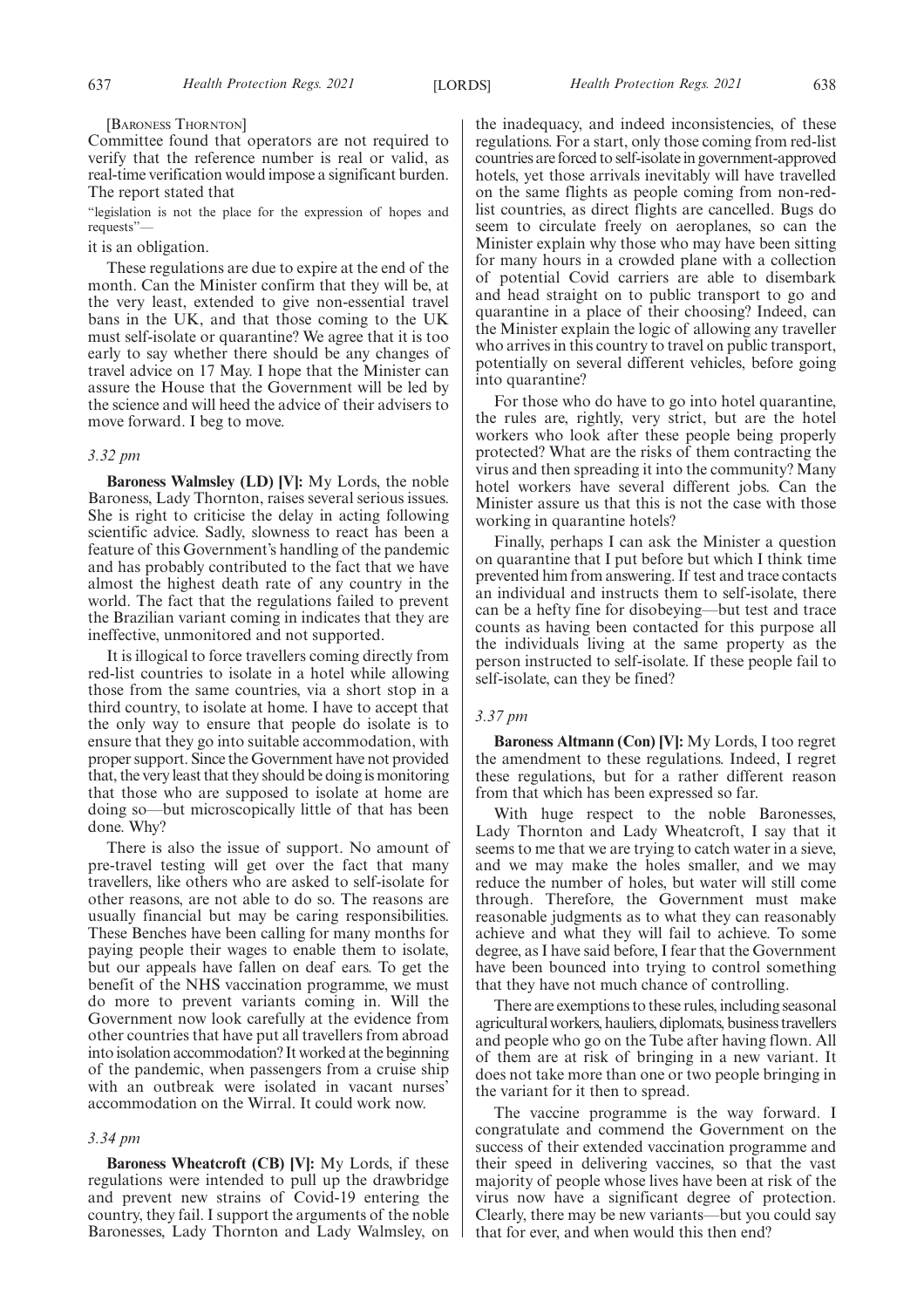#### *3.39 pm*

**Baroness Chapman of Darlington (Lab) (Maiden Speech):** My Lords, I am grateful for the opportunity to make my maiden speech while the House is considering such important matters, and also for the very warm welcome I have received since being introduced.

I am sure that, like many others here, I never expected to be sitting on these red Benches. I grew up in Darlington with my parents and brother, and I have many of the same friends now that I had then—and it is fair to say that Darlington made me who I am. It is the birthplace of the railways and the home of the *Northern Echo* and pioneering bridge builders. It is an exceptional place and I was proud to represent it in the other place for almost 10 years. It is where my two sons, Ted and Dan, are getting towards the end of their school education, and where they will always be proud to say that they are from. The maternity unit where they were born still has consultant-led births, and Darlington Memorial Hospital still has its accident and emergency service, because of the campaigns that I led. Hundreds of Department for Education jobs remain in Darlington because of the argument I won with the Government. Darlington and the north-east is a great place to live, to grow up and to grow old.

However, like people in too many other towns, the people of Darlington chose to turn away from my party in 2019. The party of the NHS, the minimum wage and the Good Friday agreement was no longer speaking for the priorities of the women and men working in our towns. It was our greatest defeat since 1935. When this happens, a party cannot say, "What is wrong with the electorate?"; we must ask ourselves where we went wrong. I was glad to chair Keir Starmer's leadership campaign. He is a good leader, with integrity, compassion and experience, and he will make a great Prime Minister. He has built a good team of people, who have no airs and graces and who roll their sleeves up and get stuck in. The Labour Party's director of communications, Ben Nunn, was at ease knocking on doors in my home town in the freezing cold in 2019. He knows, as all of us in my party know, that we need to listen and to change if we are to win. The challenges of the gig economy, demographic change, the climate crisis and now pandemic disease must be faced by political leaders and the public together.

The Labour Party does not belong to interest groups or factions. It belongs to people like my parents, who worked their whole lives looking after others; like my fellow Labour fighter and husband Nick, who grew up in the Welsh valleys in a family of steelworkers and miners and who is, like me, Labour to his core; but also to people such as my brother Robert and my sister-in-law Alison, who runs her own business in the most difficult circumstances and who is not much interested in politics. It is their party too, and it will win again only when the British people see us as a party that is theirs, and one that will build a better future with them. We must give the Labour Party back to the people of Britain.

The last year has been extraordinary for all of us, but I am looking forward to being an active working Peer, and I am sure that I have much to learn about how this Chamber and its committees work. I am keen to understand what can be achieved through the winning of votes at this end of the Parliamentary Estate. I can promise that I will give it my all, and I look forward to working with all of you in the years to come.

# *3.43 pm*

**Lord Blunkett (Lab) [V]:** My Lords, I am very proud to follow my noble friend and to offer her the warmest possible welcome to this House. I congratulate her not only on an excellent maiden speech but on the ability to get so much into such a short period. The time constraint has not prevented her presenting a picture of what has happened and what must happen in a way that I would have been proud to have delivered myself. I warmly welcome what she said and I hope that she will forgive me—because she spelled out why—for remarking that this is one of those very rare occasions when I can say that I wish that someone was not on our Benches but was instead down the Corridor. But I am very pleased that she is here and that she will make a continuing contribution, as she has described, to Labour taking its full place once again as the Government of our country.

I am diffident about the short time I have available, because my noble friend Lady Thornton was well ahead of me in understanding the extent of the impact of the virus over 12 months ago. I pay tribute to her for that. I agree entirely about process and procedure, but I share the concerns of the noble Baroness, Lady Altmann, about where we are going. As she rightly said, we have those delivering to all of us both essential goods and equipment across the country on a daily basis, and by necessity coming in to deliver what otherwise would not be possible. I simply put this on the table: if the vaccine is safe and successful—I believe that it is—and if the upgraded PCR tests are to be as successful as I know they will be, we will need to find new ways of being able to open our economy, to trade again, to keep people in jobs and to ensure that the economy of the future is secured.

The doom and gloom merchants must be very careful in what they say and how they say it in the months ahead because, quite honestly, enforcement is one thing but compliance is another, and we need the people of this country to feel optimism and hope, because the world is going to have to live with this virus—but live with it safely—for a long time to come.

# *3.46 pm*

**Baroness Miller of Chilthorne Domer (LD) [V]:** My Lords, there is much to regret in the way that the Government have handled travel issues during this pandemic. First of all there was far too much travel. Now, with these regulations, there are still some really big loopholes. The guidance is unclear. People cannot travel for holidays: that much is clear. But they can travel for business. What actually constitutes business and what checks have been done on that? There have been plenty of reports of so-called influencers travelling for business to places such as Dubai because it is sunny. Does that qualify?

There is another very unequal bit of these regulations. The very wealthy may well have two passports and fly in their private jets. If you follow a flight tracker, you will see that plenty of private jets are still going to places such as Farnborough. What checks are done on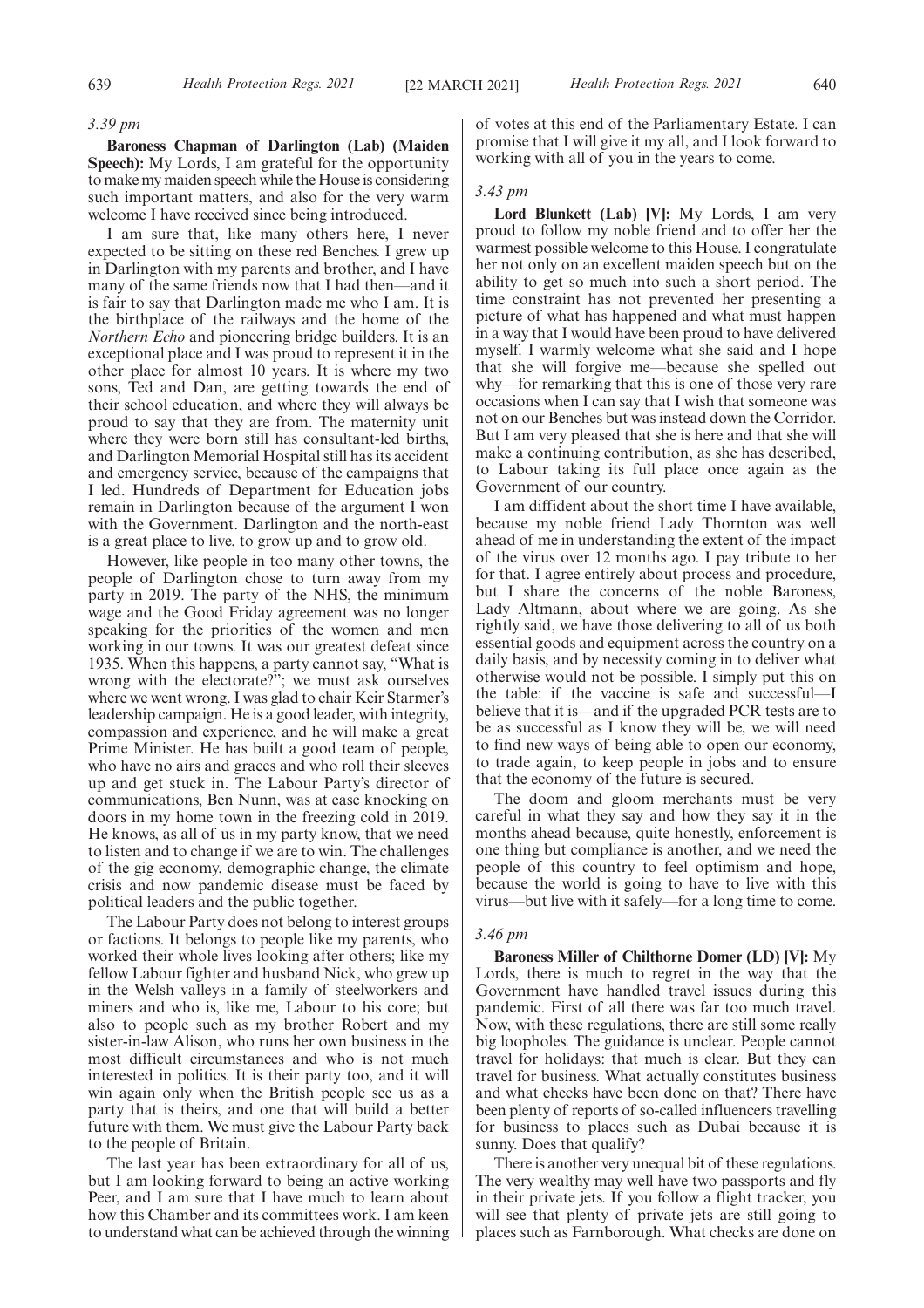[BARONESS MILLER OF CHILTHORNE DOMER]

them? It would not really affect them hugely if they were fined, so what does the Minister intend to do about that? They are more likely to have been to many countries around the world as well.

I have one last point. Could the Minister give some guidance for those needing to travel for imperative family reasons? That has really been lacking. I am talking about family death or severe illness, for example. If your parent is at death's door—say with end-of-life cancer— you can hardly quarantine for 14 days before arriving at their bedside. It is obviously different if they have coronavirus. A clear statement is needed on what are imperative and humane reasons to travel in family situations. Could the Minister make one?

# *3.48 pm*

**Lord Robathan (Con):** My Lords, may I first unusually—pay tribute to my noble friend the Minister? At the weekend we had what I thought was a rather unpleasant article in the *Sunday Times* about hereditary Peers. Well, he is without doubt one of the most industrious and diligent Ministers in place and I think he justifies the presence of at least one hereditary Peer in this Chamber. Also, we agree entirely on the need for healthier lifestyles—referred to at the end of the previous business—and tackling obesity, which is closely linked with death rates in this pandemic.

I do not enjoy agreeing with the noble Baroness, Lady Thornton—she probably does not much enjoy me agreeing with her—but the lack of parliamentary scrutiny and the use of emergency procedures to bring in these draconian measures are frankly not acceptable in a democracy. It is a year since this started and we really should have sorted this out by now. Furthermore, perhaps I might say to my noble friend the Minister—in less congratulatory tones, although it is not necessarily his fault—that there is terrible confusion and inconsistency in these regulations. Can anybody be surprised that the public are confused? I am confused, and I think that Ministers are confused. Nobody is really sure about what country is on what list, and what countries they are allowed to visit.

I certainly regret these regulations, although I am not going to vote for the regret Motion. Furthermore, like my noble friend Lady Altmann, I fear that they are unlikely to make much difference to the spread of the virus.

**The Deputy Speaker (Lord Haskel) (Lab):** The noble Lord, Lord Bilimoria, has withdrawn so I call the noble Lord, Lord Empey.

#### *3.50 pm*

**Lord Empey (UUP) [V]:**My Lords, like other speakers, including the noble Baroness, Lady Altmann, and the noble Lord, Lord Blunkett, I have concerns about effectiveness. There has been talk of some kind of vaccination passport, but we must remember that the aviation sector is a hugely important business for this country and it is being systematically ruined by these events. The Government have helped with furlough and there has been a modest contribution to airports through rate relief, but the costs involved in restarting and running airlines from the present situation will be

a massive undertaking. If we keep our airlines grounded for much longer, while our competitors—particularly China—are able to scoop up perhaps substantial shareholdings in some of them, I fear that the risk to the aviation sector in the United Kingdom will be very considerable.

I understand what the Government are trying to achieve but, given the volume of people who come into this country by necessity to deliver supplies and so on, we have to make sure that what we do is proportionate. I therefore suggest that we pursue the passport issues and simultaneously look at a rescue package for aviation, because that is what it will require.

I also take the opportunity to congratulate the noble Baroness, Lady Chapman, on her maiden speech; it was an excellent first speech in this House. We all look forward to meeting and working with her in the future.

# *3.52 pm*

**Lord Bourne of Aberystwyth (Con) [V]:** My Lords, it is a great pleasure to follow the noble Lord, Lord Empey, who has characteristically made some important points. I too congratulate the noble Baroness, Lady Chapman of Darlington, on an excellent maiden speech. I am sure that the whole House looks forward to many more such speeches from her. I also thank the Minister for his considerable efforts on coronavirus and many other health issues over the last year or so. He has been a truly diligent Minister.

We can all take great comfort from the success of the vaccination programme. It is a tribute to the Government, the NHS and the hundreds of thousands of volunteers who have made such a great effort and continue to do so. That said, these regulations cause concern. I share the concerns of many Members who have spoken about the lack of notice, which we should have been able to deal with by now. We have heard routinely how this will be dealt with but we are still seeing these things in the rear-view mirror. Frankly, I cannot see a reason why that should be happening now, and certainly not in relation to these regulations. I do, and will, support them, but there are inconsistencies in the approach. Those coming directly from a red-list country will quarantine in a hotel; those coming indirectly—no matter how short the stopover somewhere else—will not be required to do so. I cannot see the reason for the distinction but I look forward to hearing from the Minister on this.

Meanwhile, we should take great comfort internationally from the scientific response—including, I hope, to the variants—from those who have worked incredibly hard on the vaccine programme and, as I said, from the vaccine rollout in our own country, which has been extraordinarily successful. I would also like to hear from the Minister on the vaccine passport and, indeed, a vaccine certificate to enable people to attend galleries, concerts, football matches and so on. What are the Government doing about that?

#### *3.54 pm*

**Baroness Jones of Moulsecoomb (GP):** My Lords, I offer a very warm welcome to the noble Baroness, Lady Chapman of Darlington, and hope to work with her cross-party. I suspect that we will hear a lot more about Darlington than we ever have before.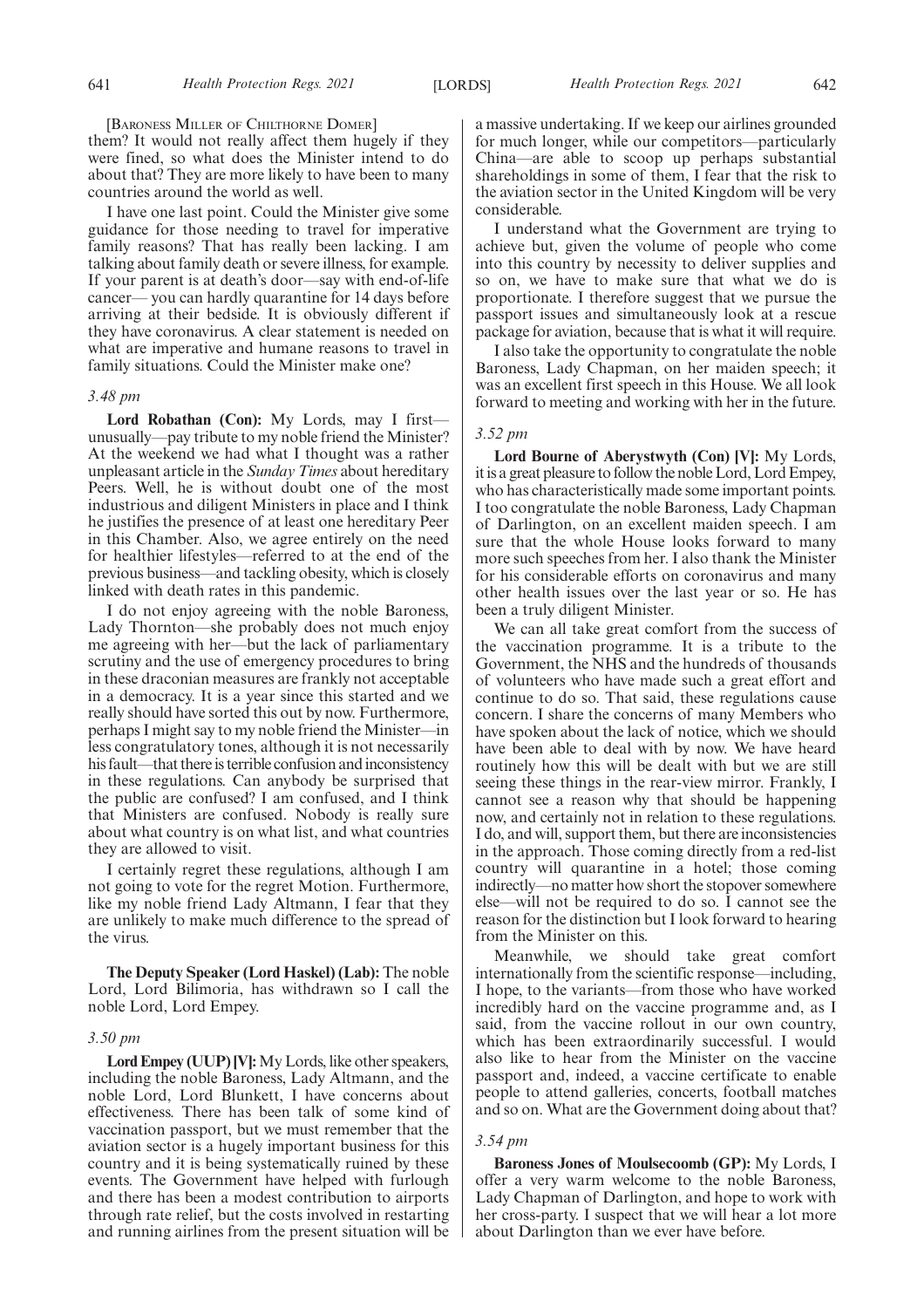I wholeheartedly support the regret Motion in the name of the noble Baroness, Lady Thornton; I only wish we could do something stronger. A year into the pandemic, it is only now that the Government have started implementing any kind of rigorous quarantine measures for international travellers. It is a little over a year since Boris Johnson was boasting of shaking hands with everybody and of how Britain would be open for business. How things have changed, yet the Government have been consistent in their failure to restrict the international spread of the virus. First, restrictions were called ineffective and unnecessary, then the Government advised against unnecessary international travel because of the risk of other countries implementing travel restrictions while abroad. After that, of course, it was too late as the virus was already running rampant.

What has most annoyed me is that all this seems to stem from a wider obsession with unfettered international air travel. We have gone in such a short time from air travel being an almost unaffordable luxury to it becoming so embedded in our way of life that we allow air passengers to spread the virus all around the world and trash our climate at the same time. It is about time the Government took a deep look at their obsession with air travel and realised just how much harm it is causing to the planet and to the future of humanity.

**The Deputy Speaker (Lord Haskel) (Lab):** The noble Baroness, Lady Donaghy, has withdrawn so I call the noble Lord, Lord Addington.

#### *3.56 pm*

**Lord Addington (LD):** My Lords, I totally agree with the initial thoughts of the noble Baroness, Lady Thornton. She described this as a rear-view mirror approach to legislation and that has caught it absolutely squarely. As a fellow person on the front of the *Sunday Times*, I do not think the Minister should take this personally. He is now representing a Government who have consistently got this wrong. There is confusion throughout the system. We do not know where you should go or what happens when you come back, or what will happen if you go somewhere and break the rules. My noble friend Lady Walmsley described how people are breaking rules because they cannot afford not to do so. This is a degree of confusion. I hope the Minister will take the message back to the Government that we have had enough.

The Motion today is justified—as would be a vote. I hope that the Minister can give us a clear understanding of the Government's thinking. At the moment it seems to be a series of reactions based on almost nothing. The noble Baroness, Lady Altmann, got it right when she described a sieve letting water through. If we are to have a sieve, let us block up as many holes as possible or do away with it altogether; I think blocking up the holes is the way forward.

Lastly, on another point that has been made, if we are to have some form of vaccination passport to allow some activities, when will we hear about it? Many activities, including certain types of sport, will depend on it. I look forward to hearing what the Minister has to say.

# *3.58 pm*

**Baroness Meacher (CB) [V]:** My Lords, I add my welcome to the noble Baroness, Lady Chapman, and I enjoyed her speech. We know that our failure to secure our borders at the start of this pandemic led to considerable numbers of tourists coming back from their skiing holidays—in Italy in particular but also elsewhere—and not isolating. Those tourists, I would say, substantially led to the soaring Covid numbers a year ago. We now have a list of 33 countries on the red-list travel ban, which reads a bit like a list of developing nations. Again, surely the greatest risk is from people returning from our neighbouring countries in Europe such as France and Germany, where, as I understand it, the South African variant is taking hold. Are the Government urgently considering including our European neighbours on the red list to avoid repeating our mistakes of a year ago or, indeed, going rather further as the noble Baroness, Lady Wheatcroft, and others have suggested? It seems to me that, if we want to lead a more normal life through the summer and onwards, securing our borders much more effectively than this regulation will do is going to be absolutely critical. I look forward to the Minister's response to that point.

# *4 pm*

**Lord Dodds of Duncairn (DUP) [V]:** My Lords, I congratulate the noble Baroness, Lady Chapman, on her maiden speech and I wish her well for her future in the House.

I have considerable sympathy with the noble Baroness, Lady Thornton, over the use of the urgent powers procedures in relation to these regulations. However, I want to deal with some substantive issues around the regulations and the common travel area. I would be grateful if the Minister could set out clearly how international visitors from high-risk countries are monitored after crossing from the Irish Republic into Northern Ireland and then into England or other parts of the UK, because at present there is a major loophole.

There has been an ongoing problem with getting the necessary information and data from the Irish Republic authorities. The Northern Ireland Executive and our local Health Minister have been calling for that information to be shared from passenger locator forms in the Irish Republic, with little or no progress so far. It is imperative that the Dublin Government act on this, otherwise there is a massive problem. They should have done so months ago and we were assured that that would happen, but it has not yet occurred.

Passenger locator form information needs to be shared between the Irish Republic and the UK authorities, especially in Northern Ireland. That issue has been raised bilaterally, as I have said, but it needs to be resolved as a matter of urgency. Arguments have been made concerning problems with data sharing and that legislation may be needed, but we cannot afford to waste any more time, given the urgency of the problems concerning the spread of Covid through international travel.

Can we have a collaborative approach? Will the Minister urge information-sharing with the Irish Republic and vice versa? Can he speak to colleagues in government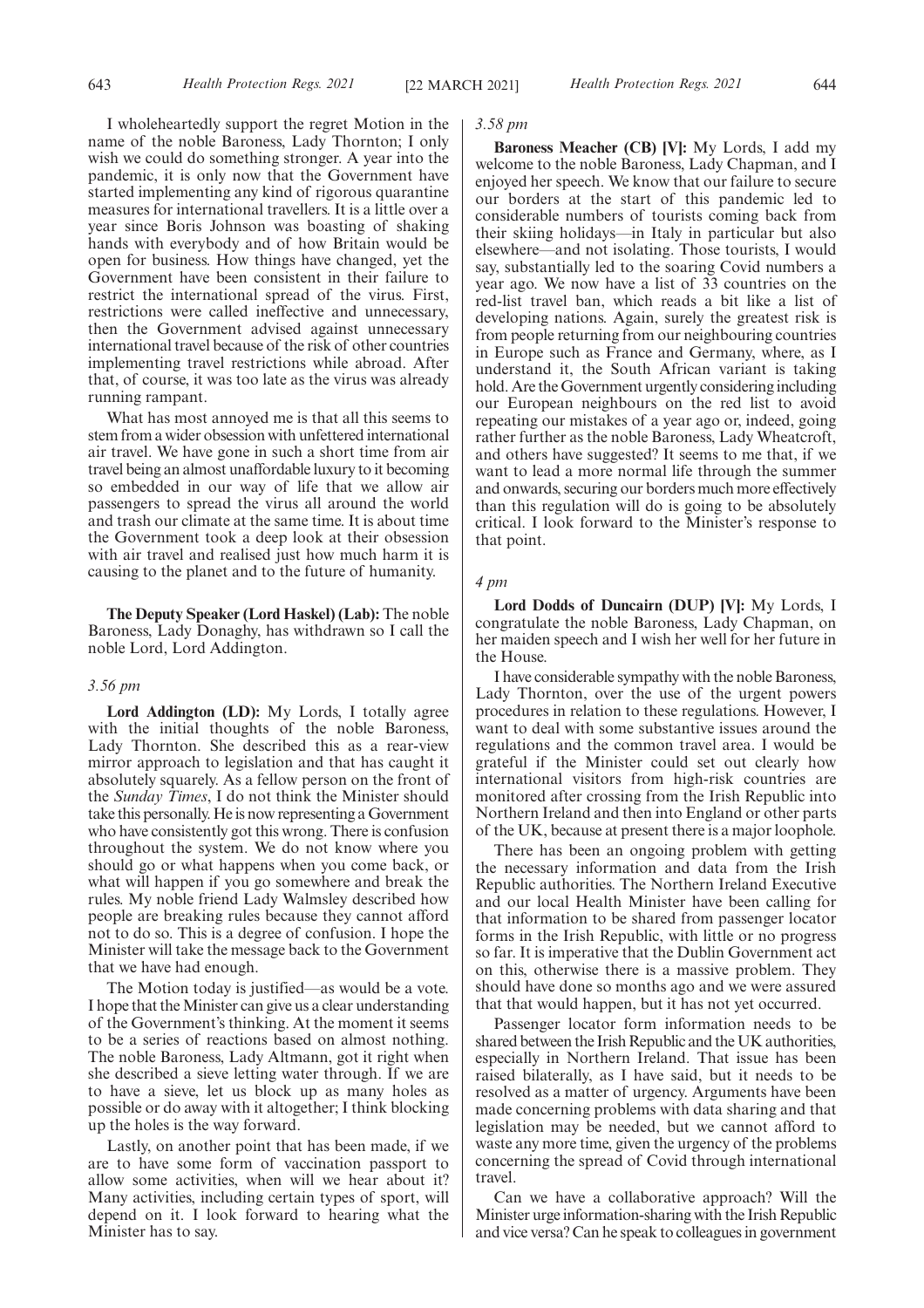[LORD DODDS OF DUNCAIRN]

to ensure that support is given to the Northern Ireland Executive in trying to extract this vital information? Information and data are shared fairly regularly on a whole host of issues to do with security and immigration for dealing with the common travel area, and it needs to happen in relation to Covid. It really is a matter of life and death.

# *4.02 pm*

**Lord Hunt of Kings Heath (Lab):** My Lords, I echo the congratulations to my noble friend Lady Chapman on her excellent maiden speech. I agree that my party has hard lessons to learn.

I am going to have to agree with the noble Lord, Lord Robathan, when it comes to the issue of parliamentary scrutiny. That is twice that we have agreed with each other in the last three weeks, which is deeply worrying.

I want to reflect on the trenchant comments of the Secondary Legislation Scrutiny Committee. The SI that we are debating today has already been updated, as I understand it, by the amending Covid travel regulations Nos. 8 and 9. The Explanatory Memorandum provided with regulations No. 8, which we have yet to debate, was particularly poor, says the committee, and the DfT had to replace it immediately. As the committee says, when instruments are brought into effect immediately, it is even more important that their intent and effect be made clear to both Parliament and the public.

One would have thought that the lesson would have been learned but, according to the scrutiny committee, it has not. Regarding regulations No. 9, which we anticipate debating fairly shortly, it says:

"The Explanatory Memorandum was particularly thin … and the supplementary information provided remained opaque.

The committee draws those regulations to the special attention of the House on the grounds that

"the explanatory material laid in support provides insufficient information to gain a clear understanding about the instrument's policy objective and intended implementation."

I am of course aware of the huge pressure on Ministers and their officials at the moment, and I support my noble friend in wanting a quicker and tougher approach to travel rules and quarantine. However—and this is the point that the noble Lord, Lord Robathan, was making—I also accept that we are putting severe restrictions on people's personal liberties, and that is something that cannot be swept away. It is unacceptable if departments cannot even provide clear statements in Explanatory Memorandums of what the regulations are about.

#### *4.04 pm*

**Baroness Ritchie of Downpatrick (Non-Afl) [V]:** My Lords, I congratulate the noble Baroness, Lady Chapman, on her maiden speech. We worked together in the other place when we were Members there, so I look forward to working with her in this House.

I support the Motion in the name of the noble Baroness, Lady Thornton. The regulations should have been laid earlier, despite the warning from the Scientific Advisory Group for Emergencies on 21 January that:

"Reactive, geographically targeted travel bans cannot be relied upon to stop importation of new variants'

of Covid-19. Why was this the case? Why are we dealing with this legislation in retrospect? In fact, the noble Lord, Lord Hunt, has referred to the subsequent regulations, which we will no doubt debate in future weeks.

There is a view that the Government failed to prevent the Brazilian strain of Covid-19 entering the UK, that the policy applies only to the 33 red-list countries and that 99% of passengers arriving in the UK are therefore exempt. So, could the Minister indicate what action the Government will take to ensure comprehensive hotel quarantine for all UK arrivals in order to prevent the importation of new variants of Covid-19? Is there not an onus of legal responsibility on the Government to ensure the public health protection of all our citizens? In asking that question, I do commend the Government on the rollout of the vaccination programme.

There is also a view that under these new regulations, a passenger could avoid their managed quarantine by separating the legs of their journey. Is there not a case for the Government to review their hotel quarantine policy to make it fit for purpose?

**The Deputy Speaker (Lord Russell of Liverpool) (CB):** The noble Lord, Lord Randall of Uxbridge, has withdrawn, so I call the noble Lord, Lord Bhatia.

## *4.07 pm*

**Lord Bhatia (Non-Afl) [V]:** My Lords, this SI has been prepared by the DHSC. It amends the Health Protection (Coronavirus, International Travel) (England) Regulations in order to introduce a new system. First, it addresses quarantine for travellers who have been in one of the designated registered countries that pose a high risk to the UK of the importation of a variant of concern in the 10 days prior to arrival in England. Secondly, it will make mandatory testing for all travellers who have been outside the common travel area in the 10 days prior to travelling to England. These measures are designed to reduce the public health risk caused by the spread from international travellers of a severe respiratory syndrome, coronavirus, which causes the disease Covid-19, particularly with respect to the possibility of a variant of concern being imported to the UK. The regulations came into force on 15 February 2021. This instrument applies in England and Wales.

That is the correct way to deal with the variants that have emerged from South Africa and other countries. We all must appreciate the speed with which the Government have enacted these regulations.

## *4.08 pm*

**Baroness Scott of Needham Market (LD) [V]:** My Lords, the noble Baroness, Lady Thornton, has already mentioned the Joint Committee on Statutory Instruments. I have served on that committee for about two years now. It is one of the less well-known workhorses of the parliamentary scrutiny system. It is very technical in nature and staffed by a very effective and thorough legal team. It is always a busy committee but recent years have been particularly active, with the continued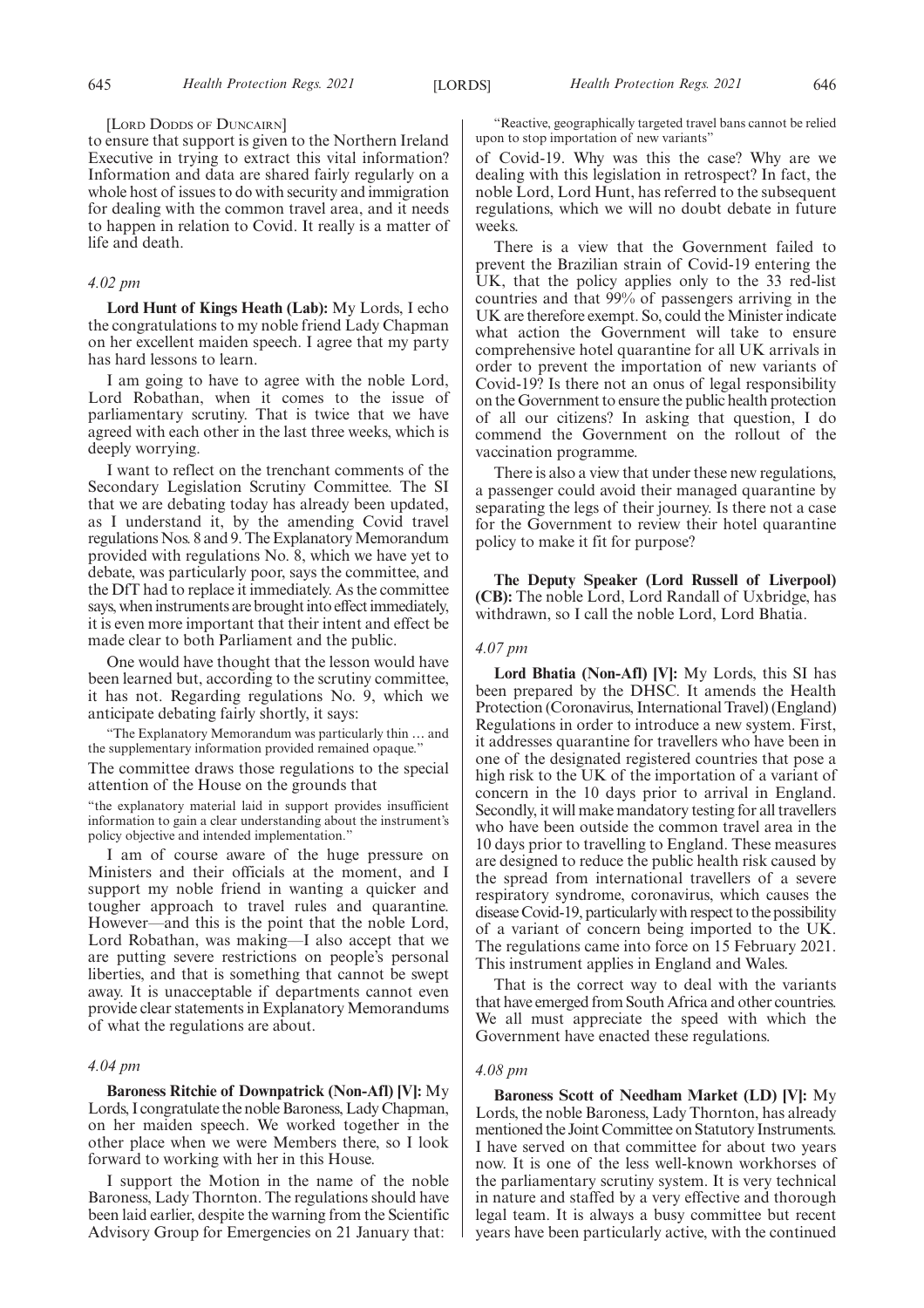volume of EU exit SIs and those, such as the measure today, relating to the pandemic. When you strip away all the legal technicalities, at root the committee is concerned to see that the law is correctly applied and that agreed parliamentary procedure is adhered to.

This SI and others like it are a very good example of the kind of issues that the committee highlights because it is rather exercised by them. In this case, "variant of concern" and "variant under investigation" are used but with no definition or meaning. The department has said that they do not need to be defined here because they have a commonly understood meaning in the scientific and health community. In practice, that may be true but there is an important point here: the law should be unambiguous and understandable to everyone. There are other examples where the department has included a definition, so it is not even being consistent.

Secondly, without going into the detail of our report there are drafting errors, which the department acknowledges. Three of them have had to be corrected by a subsequent instrument and the fourth, it says, will be. This is not a criticism of the department—drafting at pace is challenging—but it highlights how hard it is to keep track of exactly what Parliament is passing.

The committee has concerns about many trends and will shortly produce a special report which highlights them. The conflation of statute and guidance has exercised the committee and other noble Lords. This, compounded with the practice of government announcements and their attendant publicity, followed by regulation that does not match, is a major concern.

**The Deputy Speaker (Lord Russell of Liverpool) (CB):** The noble Lord, Lord Desai, has withdrawn so I call the next speaker: the noble Lord, Lord Naseby.

## *4.10 pm*

**Lord Naseby (Con) [V]:** My Lords, I thank my noble friend on the Front Bench—my goodness, he has broad shoulders—and I warmly support the action he is taking and this SI. I have a couple of questions and concerns.

The first is about the designated entry points. It is obviously easy to do this with flights that come in direct but what about other routes? I have in mind Scotland; I am not sure what is happening there. It is pretty easy to fly into Edinburgh or Glasgow and get across the border. My noble friend from Northern Ireland raised the point that there is not really a border between north and south there. The noble Baroness, Lady Meacher, raised a question about Europe, particularly the areas that are entering the third version of the pandemic. Are they on the red list or not? Secondly, why is it taking quite so long to process people at London airports? The traffic levels are about 25% of normal, yet I was told by somebody last week that it is taking five to seven hours to be processed. There is much talk that they are understaffed.

On paragraph 6.2 of the Explanatory Memorandum, is the passenger locator form working smoothly now? I am not clear about UK nationals coming back from the red zone. Can they isolate at home? I congratulate my noble friend: having had to isolate and caught Covid, I was checked up on by the trace people and by the local authority.

I see that the expiry date for these provisions in 8 June. If they have to be renewed, when will that be?

Finally, I have a question about asylum seekers coming through the red zone. They will not have the resources to pay for a hotel if they are put in one, so how will they be handled? Absolutely finally, the vaccine passport is vital.

# *4.12 pm*

**Baroness Uddin (Non-Afl):**My Lords, I send the noble Baroness, Lady Chapman, my warmest congratulations. She lends weight and strengthens the unacceptably low number of women in this House. I welcome her and look forward to working with her.

I echo the words of my noble friend Lord Hunt about the implementation of these regulations. The pandemic has touched all our lives in every way, with so many losing their loved ones and their livelihood. We as citizens have sacrificed many civil liberties in accepting these regulations and others in our country, where we have professed freedom. None of the progress that we have achieved so far in reducing the infection through the vaccination programme should be jeopardised in easing further lockdowns, and our population should be protected in decision-making about travel.

Travel is more than family time, togetherness and pleasure; it is also about human reasons, as suggested earlier by the noble Baroness, Lady Miller. It is also critical to our businesses in transiting to building a post-Covid world. Safe travel is part of making sure that stability is attainable but it must be measured and phased, given what the scientists have repeatedly indicated: it requires five to six weeks after lowering infections for us to know what is actually going on, and to plan ahead to reflect this when easing a lockdown.

There should be clarity in the messaging about next summer; the public deserve that. Last night I heard through the grapevine that the Brazilian variant may have been taken to Bangladesh by individuals who have travelled from our shores. Can the Minister assure the House that those who are quarantined are being monitored by our test and track system?

# *4.15 pm*

**Lord Rooker (Lab) [V]:** My Lords, I will be incredibly brief. I congratulate my noble friend Lady Chapman on her maiden speech. The Minister has been asked a lot of questions about these issues, now and previously, so I assume that statistics are being collected. How many unoccupied young people have arrived from red-list countries since the imposition of the regulations? How many private aircraft have arrived from red-list countries? I am not clear whether private aircraft can use all five airports or are restricted to one. What statistics are being kept on this? It has been alluded to as though it is not a problem.

If people come in from red-list countries via indirect means, presumably there are some statistics on that. The Explanatory Memorandum is massive, which shows the issue we are dealing with here. I have some sympathy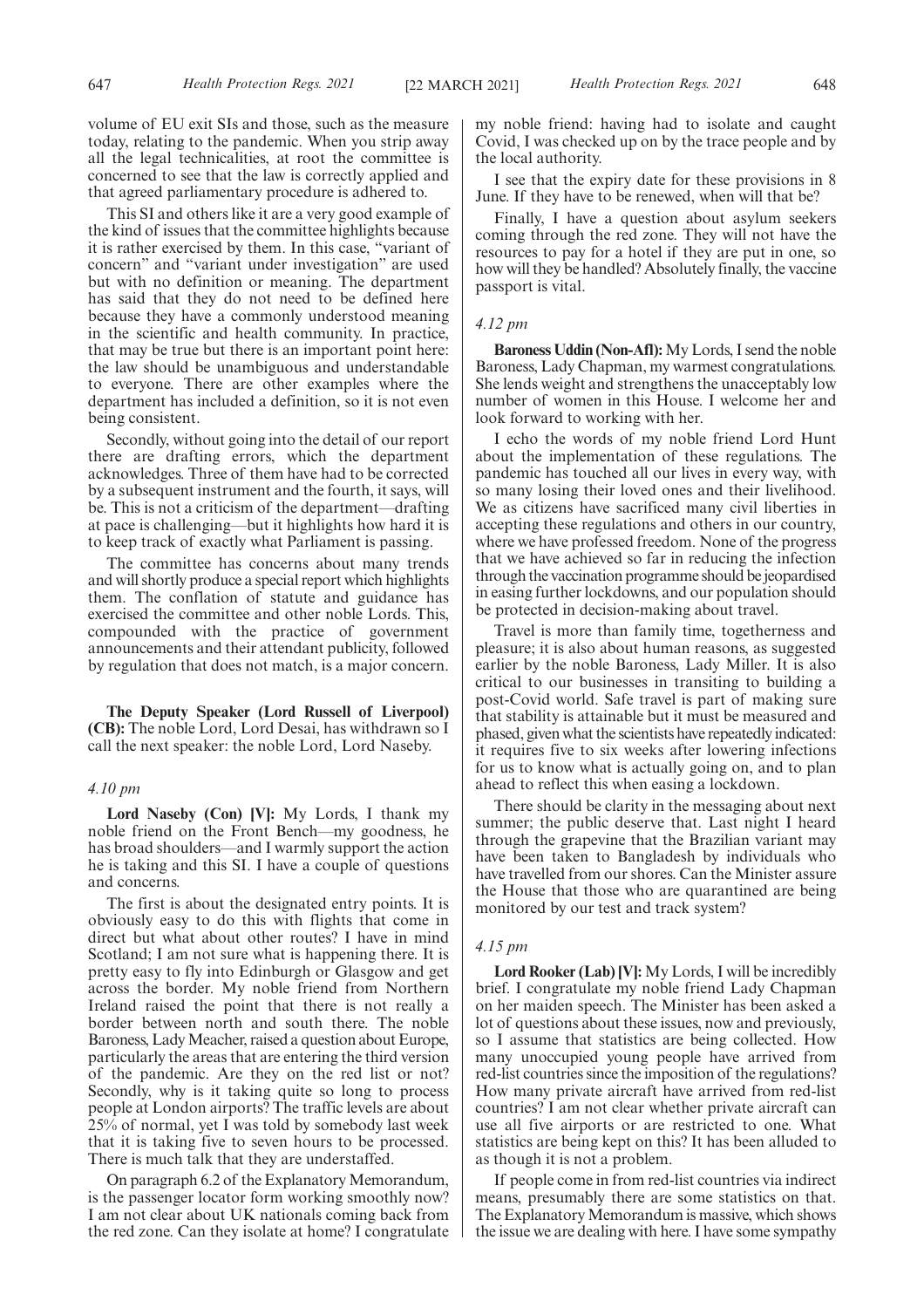#### [LORD ROOKER]

with the Minister in that respect, I might add. But just how many people are trying to circumvent the system by coming via indirect countries? Presumably these statistics are being collected because we will need that evidence when we look at further regulations, which are inevitably bound to arise.

# *4.17 pm*

**Baroness Brinton (LD) [V]:** My Lords, from these Benches I congratulate the noble Baroness, Lady Chapman, on her maiden speech and welcome her to this House. Once again, we are debating these measures, which have a significant impact on the liberty of individuals, a full five weeks after they came into effect. In your Lordships' House, we have been challenging the Minister and his predecessor about enhanced passenger testing, travel arrangements and hotel quarantine consistently since January last year. Well over a year on into this pandemic, the Government can no longer credibly cite a "public health emergency" for lack of scrutiny. This is not a surprise or an emergency, and from these Benches we too ask why a negative instrument has been used.

Ministers should look to other countries around the world for examples of what we should be doing regarding international travel, testing and quarantine. Other island nations have had great success with border controls, and we must learn from their successes. In Taiwan, a country I know is close to the heart of the Minister, they have "hot taxis" which are used only to take international arrivals to their place of quarantine. The drivers are paid a full day's wage even if they have no passengers, so there is no incentive for them to take other clients. Other support includes calling people every day to check they are okay and do not need medication or other urgent supplies, and to use their phones as an electronic tag to ensure that they do not leave the facility or their home. These are only some of a series of effective safety and support measures that Taiwan uses to ensure exceptionally strong quarantine compliance. In the UK, however, there is evidence of woefully poor checks on those quarantining.

In New Zealand, everyone must obtain a travel voucher which allows access to a state-run isolation facility, and where you go depends on your symptoms and test results. The evidence from countries such as Taiwan and New Zealand is clear; the UK Government's policy is not. We need to remember that only a few weeks ago Public Health England was scrambling to try to trace an unknown individual who had brought the Brazilian variant into this country. This was after these regulations came into effect. It is evident that, even with the regulations, there are huge gaps in the system.

Dr Susan Hopkins of Public Health England said at the time that the team trying to track down the mystery person included those from laboratories, logistics and data analytics and that they all had virtually no information to go on. Any effective system needs to know exactly who is coming into the country, where they are isolating and what their test status is.

It beggars belief that there was no link between testing and people quarantining, and worse, no system to ensure that anyone taking a test could be tracked back to where the tests were sent. We cannot have situations where public health officials are trying to track down cases that should be known with very little information to go on. Can the Minister assure your Lordships' House that both these loopholes are now closed?

It is inevitable that these restrictions significantly impact on people's liberties. At the moment, we have the worst of both worlds: some restrictions on liberties, but also far too many half-measures that see international arrivals jumping on to public transport, or worse, coming via another country to hide that they have come from a red list country—while many others have to pay thousands for quarantine hotels. Such a chaotic system undermines public trust and makes people wonder what they are making their sacrifices for. Will the Government put clarity and consistency at the heart of further reforms for travel restrictions and quarantine? On 21 January this year, SAGE advised the Government:

"No intervention, other than a complete, pre-emptive closure of borders, or the mandatory quarantine of all visitors upon arrival in designated facilities, irrespective of testing history, can get close to fully prevent the importation of cases or new variants". When will the Government implement this unequivocal advice in full?

Finally, when we talk about quarantine, we must always think about what might motivate individuals to break that quarantine. We know that the  $£10,000$  fine is a strong deterrent. We also know that most people want to do the right thing. Not for the first, or even the second time, I ask the Minister: how are the Government supporting people in quarantine? How are they dealing with exceptional circumstances, such as allowing individuals to break quarantine to visit dying relatives, as set out by my noble friend Lady Miller? Can quarantining people get supplies, especially medication, delivered to them? Is it true that people with coeliac disease are not permitted to travel into the UK at the moment because quarantine hotels say they cannot cater for gluten-free people?

We all know border controls are important due to the threat of new variants. We cannot allow the hard efforts of our vaccination programme to be undermined by importing vaccine-resistant variants. This means working with scientists, medical professionals and Governments across the globe to ensure that research and information can be shared in as collaborative a way as possible to combat this global crisis. Above all, we must have effective travel restrictions and quarantine so that neither people nor the virus can get round them.

#### *4.23 pm*

**TheParliamentaryUnder-Secretaryof State,Department of Health and Social Care (Lord Bethell) (Con):** I start by saying a profound thank you to the noble Baroness, Lady Thornton, for this regret Motion. If is not often a Minister thanks the Opposition for a regret Motion, but I completely recognise that this is one of the top questions of the moment. I value the opportunity to air these important issues and to try to answer some of the probing and challenging questions asked in this debate.

Several noble Lords, including the noble Baroness, Lady Brinton, have called for clarity. I am afraid that clarity is the one thing I cannot bring noble Lords in this instance because there are so many unknowns about the virus itself. I am not trying to hide behind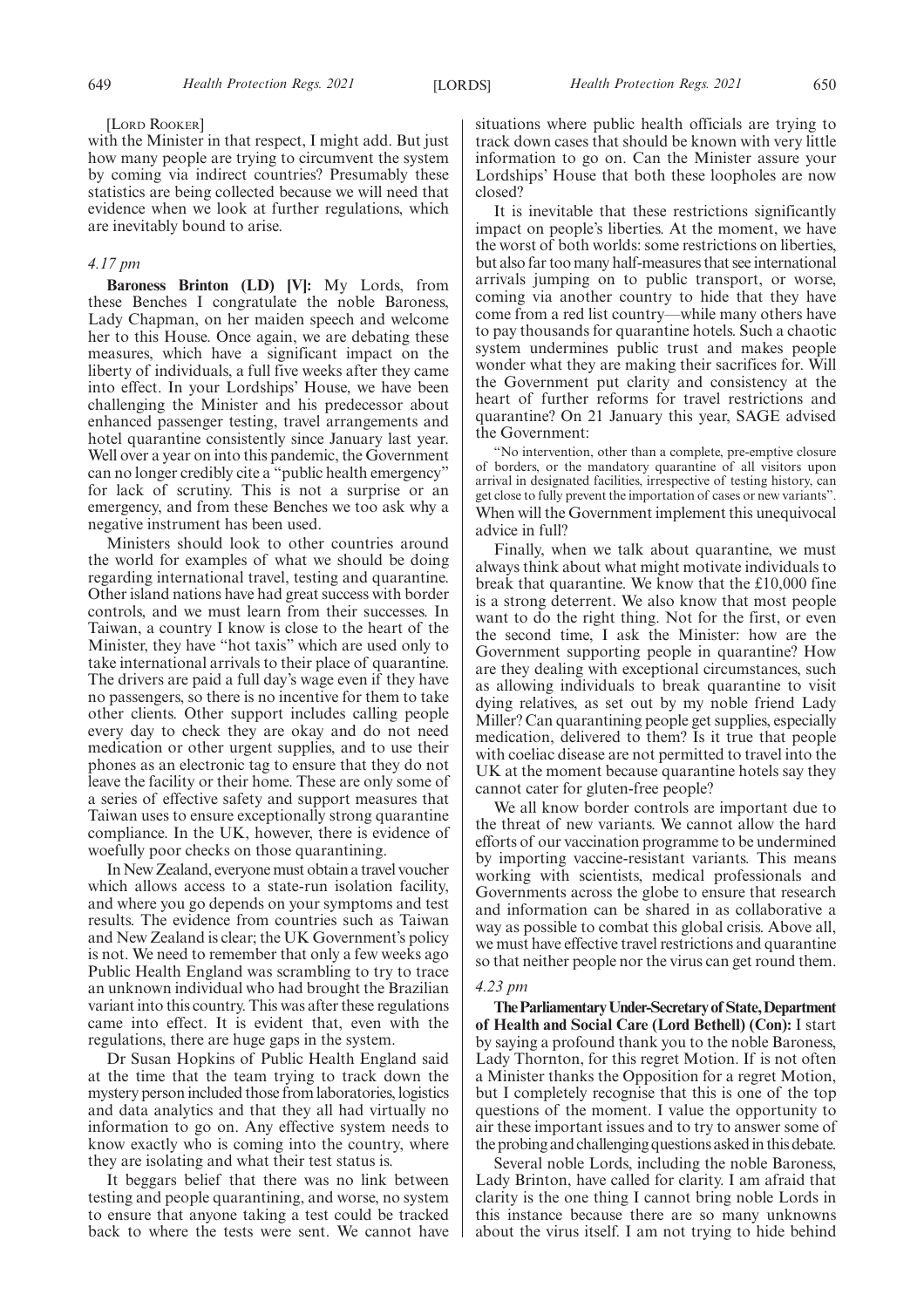the vagaries of the virus, but it is an unavoidable truth that we do not know about the body's response to the new variants that have emerged.

We do not know whether the Manaus or South African variants of concern will somehow evade and escape the AstraZeneca, Pfizer or Moderna vaccines and dramatically increase the severity of disease, hospitalisation and death rates in those who have been vaccinated. A small change in some of those percentages can make a dramatic difference to the impact of the disease on this country and other countries.

Therefore, while we wait for the evidence to become clearer and more conclusive, we have to balance. On the one hand, there is the very natural, reasonable and pragmatic instinct to pull up the drawbridge and use our island status to protect ourselves from the unknown, to ape the precedent set by Singapore, Iceland, New Zealand, Australia and Taiwan—other island states that have extremely strict green zone measures in place to keep out travellers. On the other hand, there is accommodating the very reasonable, natural and human desire of the British public and those who live overseas to travel in and out of the country. It is a matter of national identity, economic value and diplomatic heft that we keep our borders open during this period.

Under these circumstances, in a difficult, unknown situation, we have sought to put in the most thoughtful and balanced system possible. We have embraced a 21st-century approach to a 21st-century pandemic. That means we have used technology, testing and all the data systems available to us to ensure that we know exactly who is coming in and going out of the country. We are using that investment to protect the massive national project of the vaccine.

From a standing start, we have created an incredibly complex managed quarantine system that tracks everyone coming into the country, identifies two tests for them at two and eight days, double-tests any positives against genomic sequencing, and immediately applies rigorous tracing protocols to all those who may have a variant of concern.

The statistics speak for themselves; it has been enormously successful. Unlike other countries, where the South African variant, for instance, has been transmitted in the community, in the UK we have kept a lid on the Brazilian and South African variants. I speak with hope and prayers that that long continues.

The amount of travel coming into the country is now 5% of what it was in normal times. For those who say we are not doing enough, I remind them that we have taken an absolutely draconian approach to travel. For those who say that the arrangements are not clear, as my noble friend Lord Robathan did, I will be honest—I think the rules are very clear: it is illegal to travel abroad for leisure purposes. We even have a declaration form on international travel to ensure that people travel abroad only for permitted purposes. It could not be clearer.

It is possible that we will have to go further. We are watching with enormous sadness our European neighbours rejecting the vaccine policy. They are not embracing the opportunity a vaccine provides for driving down infection rates and protecting their populations. I do not know how that will play out. It is certainly above my pay grade to speculate. But we are all aware of the possibility that we will have to red-list all our European neighbours.

That would be done with huge regret because we are a trading nation, we work in partnership with other countries and we depend on other countries for essential supplies—not only medicines but food and others. Although we could put a haulier programme in place to protect our trade routes, it would be an enormous diplomatic blow and a decision that we would take with huge regret.

That is the reason for the system that we have in place at the moment. We have 35 red-listed countries, and we look at the statistics on the spread of variants of concern extremely closely indeed. We have some of the country's best analysts working through all sorts of intelligence routes to understand exactly what is going on in the world, and we have mobilised the largest genomic sequencing resources in the world, not only to understand what the prevalence is of VOCs in this country but to look at samples from all around the world. We are absolutely on the balls of our feet, should the situation change. That practical approach entirely suits the style of this country and the challenge that we face. The Prime Minister has made it crystal clear that, should the circumstances change, for the worse or the better, we will either upgrade or downgrade those arrangements.

A number of Peers have referred to the circumstances in which these regulations were put in place. I have been at the Dispatch Box enough times over the last year to understand the difference between a pressing situation and one that is not. I reassure noble Lords that these regulations were brought on to the statute book at pace because we had absolutely no choice. I remind those whose memories are short that it was only 12 weeks ago that the threat of the Kent variant became so apparent that we had to bring in new lockdown measures on 14 December. It is only relatively recently that we have understood more fully the potential threat to the vaccine of the Manaus and South African variants. In fact, in both cases, the evidence either way is not yet conclusive.

We are dealing with a fast-changing situation, and we have extremely worrying epidemiological updates from South America that suggest that there may be other variants out there that we have not yet sequenced. As such, we brought in these regulations at pace, with regret that they were brought in late. I reassure noble Lords that we would not have done it otherwise.

I give major thanks to the Joint Committee on Statutory Instruments for its report into the Health Protection (Coronavirus, International Travel) (England) (Amendment) (No. 7) Regulations 2021. I reassure the noble Baroness, Lady Scott—whose remarks were extremely well made and very generously made, under the circumstances—that the drafting errors referred to in paragraph 7.3 of the report have all subsequently been corrected. The use of the term "variant of concern" in the regulations is being reviewed as a matter of priority.

To the noble Lord, Lord Empey, I say that we have given £7 billion of government support to the air transport sector, but we completely appreciate the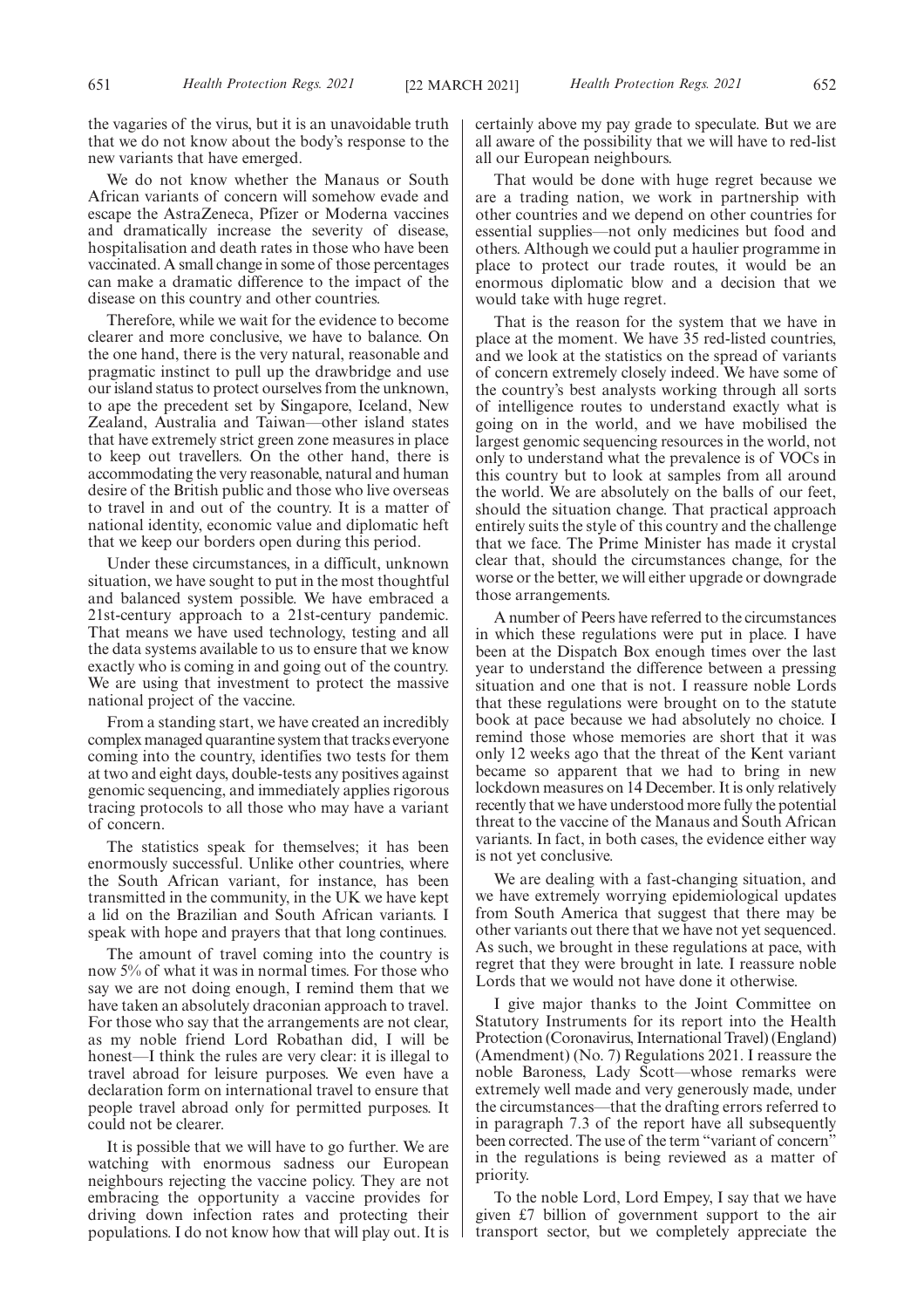[LORD BETHELL]

pressure that it is under. I reassure the noble Lord, Lord Dodds, that we absolutely have a collaborative approach with the Irish Government; there are no issues of principle here, and we have a pragmatic approach to sharing data.

I draw the attention of the noble Lord, Lord Addington, my noble friend Lord Bourne and others who asked about the passport to the Cabinet Office reviews of certification. There is one on major events, one on social care and healthcare, and one on international travel, with the DfT. They are all looking to report very soon.

There was unanimous support across the Chamber with regard to the maiden speech of the noble Baroness, Lady Chapman of Darlington, who spoke so warmly and generously, and she is clearly going to be a very benign and generous addition to these Benches. We really appreciate the way in which she gave her maiden speech. She spoke particularly kindly of Darlington. I note that the Treasury has made a massive commitment to move Treasury North there, which I hope the noble Baroness welcomes. I hope that she will enjoy the opportunity to spend more time with the Chancellor in the months and years to come.

I repeat my sincere gratitude to the noble Baroness, Lady Thornton, for bringing this regret Motion; it is a major and important issue, and one that we will debate again in the future because the issues that we are tackling this afternoon will not go away any time soon. I reassure all noble Lords that we take this matter extremely seriously indeed, and we are absolutely doing our best.

# *4.34 pm*

**Baroness Thornton (Lab):** I am assuming that the Minister is asking me to withdraw my Motion, albeit in a very kind way. I first say how much I enjoyed my noble friend's maiden speech and how pleased I am to see her here, even if she cannot be down the other end of the corridor.

Given the support of the noble Lord, Lord Robathan, I cannot decide whether my noble friend Lord Hunt and I are more or less concerned, but I am always happy to accept support from wherever it comes. I am grateful—mostly—for all the contributions that noble Lords have made, and I thank the Minister for answering the questions with such detail and diligence. I thank my noble friends Lord Hunt and Lord Blunkett, who raised important and relevant questions, and pointed to the inconsistencies.

I am of course going to withdraw this regret Motion, but I need to put the Minister on notice. Statutory instruments No. 8, No. 9 and No. 10 are already down, and I think that we can expect No. 11 by the end of this week. I may not be quite so generous next time, because the only way that we can discuss these SIs is if someone in this House puts down a regret or take-note Motion. I am perfectly happy to accept that responsibility, but I might not be quite so generous as to withdraw it. I beg leave to withdraw the Motion.

*Motion withdrawn.*

**The Deputy Speaker (Lord Russell of Liverpool) (CB):** We will move straight on to the next business, with a few minutes' break to allow people to leave and arrive.

# **Direct Payments to Farmers (Reductions and Simplifications) (England) (Amendment) Regulations 2021**

*Motion to Approve*

*4.37 pm*

# *Moved by Lord Gardiner of Kimble*

That the draft Regulations laid before the House on 24 February be approved.

*Relevant document: 48th Report from the Secondary Legislation Scrutiny Committee*

**TheParliamentaryUnder-Secretaryof State,Department for Environment, Food and Rural Affairs (Lord Gardiner of Kimble) (Con):** My Lords, I declare my farming interests, as set out in the register. As the matters in these two instruments are closely related, I hope that it would be helpful to your Lordships to consider them together. Made using powers under the Agriculture Act 2020, they implement important aspects of our new agricultural policy, set out in the agricultural transition plan published in November 2020. Both instruments apply only to England.

I turn first to the Direct Payments to Farmers (Reductions and Simplifications) (England) (Amendment) Regulations 2021, which sets reductions that will be applied to direct payments made to farmers for the 2021 claim year. The Government are committed to phasing out direct payments that are poorly targeted and offer poor value for money. This will be done over a seven-year agricultural transition period, and it will free up money to fund a new system of paying farmers and land managers for delivering public goods. This includes paying farmers to improve the environment, improve animal health and welfare, and reduce carbon emissions. All funding released from these reductions will be reinvested into new schemes in this Parliament. Help will be offered to those who need it to plan and manage their businesses through the transition.

The reductions will be applied in a fair way, with higher reductions initially applied to amounts in higher payment bands. The reductions for the 2021 scheme are modest, at 5% for around 80% of farmers. This is within the margin of the currency rate changes often experienced in previous regimes. We first published these reductions in 2018, so farmers have had time to prepare.

The Government are on track to introduce new schemes this year, while continuing to fund new and existing countryside stewardship agreements. From this year, farmers will be able to apply for grants under the farming investment fund to help them invest in equipment and technology and boost their productivity. This year, we will also begin the sustainable farming incentive, the first of our pilots under the environmental land management national pilot scheme. Payments to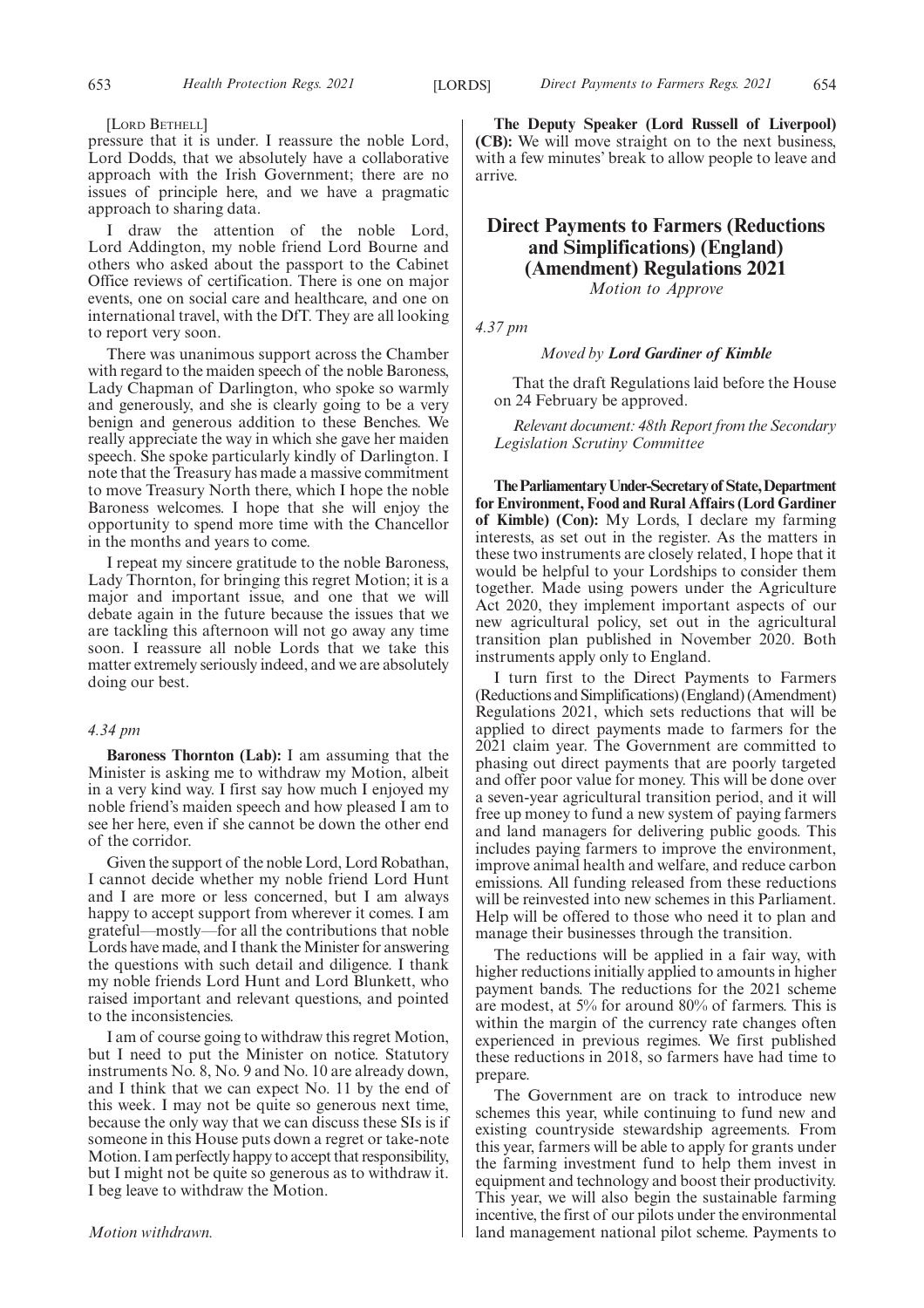the first pilot participants will be made before the end of the year, before the scheme is rolled out more widely from 2022. These will be funded from the reductions to direct payments. The instrument also makes minor amendments to reflect the fact that direct payments will be calculated in sterling rather than euros from the 2021 claim year onwards.

The instrument also amends the direct payments rules to remove the euro thresholds below which the Rural Payments Agency does not need to recover overpayments or payment entitlements, or charge interest. When deciding whether recoveries should be made, the Rural Payments Agency will apply the principles in the Treasury's *Managing Public Money* guidance.

Finally, this instrument makes two consequential amendments which were not covered in the Direct Payments to Farmers and Cross-Compliance (Simplifications) (England) (Amendment) Regulations 2020. It removes a redundant cross-reference relating to the greening rules which were removed by that previous instrument. It also changes a percentage figure used to calculate young farmer payments, ensuring the value of these payments will not be affected by the removal of the greening payment.

The Agriculture (Financial Assistance) Regulations 2021 put in place financial data publication and enforcement and monitoring requirements for four financial assistance schemes: Countryside Stewardship, the Farming Investment Fund, the environmental land management national pilot scheme, and the tree health pilot. All these schemes are established under the Agriculture Act 2020. The environmental land management pilot scheme will comprise three schemes, the first being the sustainable farming incentive.

This instrument will provide a critical opportunity to test, refine and develop environmental land management and tree health schemes in pilot form, ahead of their full launch. Countryside Stewardship will be a simplified version of the EU countryside stewardship and environmental stewardship schemes, and a further iteration of the domestic scheme, which opened for applications in 2020 and 2021. I say for the sake of clarity that this instrument provides for rules applying to schemes opened under domestic legislation, while earlier countryside stewardship and environmental stewardship agreements remain subject to enforcement and monitoring under CAP rules. The Farming Investment Fund will provide grants to farmers, foresters and growers so they can invest in equipment, technology and infrastructure to help their businesses prosper while improving resource efficiency and enhancing the environment.

This instrument will require information about financial assistance given under these schemes to be published, consistent with the Government's commitment to transparency in the use of public funds. Information published will include the total or aggregated payment received by a beneficiary for each scheme they are in and a description of activities financed by the payment, and could enable public analysis; for example, university research. Publication of personal data will not be required for payments below a de minimis level or in respect of payments made under the tree health pilot, where, instead, aggregated data will be published.

In terms of checks, enforcement and monitoring, this instrument provides for a flexible and proportionate framework ensuring that the purposes of schemes are delivered. Provisions include checking eligibility criteria at application stage and monitoring compliance with individual grant agreements and scheme conditions. A range of enforcement options are available under the instrument in the event of a breach, including withholding of payments, recovering payments previously awarded and prohibiting a person from receiving payments under any scheme for up to two years, thereby ensuring that public funds are properly expended, suitably protected against fraud and provide value for money.

The instrument provides powers of entry and inspection to enforce compliance with scheme agreements; for example, to check or inspect land, livestock, crops, plants or machinery and to verify compliance of conditions and review any activities carried out under the schemes. A formal complaints and appeals process is available if agreement holders are aggrieved by certain decisions taken by the department.

These instruments implement provisions in the Agriculture Act 2020. They begin the move from the inefficient direct payments model of the CAP and provide an important framework allowing new financial assistance schemes to operate effectively in line with the agricultural transition plan. I beg to move.

# *4.45 pm*

**Lord Rooker (Lab) [V]:** My Lords, it is a pleasure to follow the Minister. He represents Defra, which is the key Brexit department—there is no question about that, and I know that the staff will have worked their socks off in the past year, with the pressures they have been under from all the various changes.

I took the opportunity to read the Commons debate on these important financial regulations last Thursday and I could not help but notice that four Conservative Back-Benchers were put on the committee, one from Scotland, one from Wales and two from England; that is, the Members for Aldershot and Corby. I can well understand why the Members from Scotland and Wales can find other things to do on England-only orders, but why on earth did the two English Tories not turn up to speak for the farming businesses in their constituencies? I am just amazed. It could not have had anything to do with Covid; people could come in and out of the room. This is a key, fundamental issue for farming businesses.

It is all uncharted territory for farm payments; it is new. Is that why we have only one year? The excellent Defra booklet, *Farming is Changing*, set out quite clearly the seven-year transition from the EU payments, but is it not crucial that farmers have a detailed forward plan for business decisions? When will the details for years 2, 3, 4 et cetera be published? In my view, it must be by October at the latest. We cannot wait to get to the end of the first year before we start to make key decisions for people and businesses for the following years. After all, with Brexit, we are in control. There should be no need for last-minute, one-year-at-a-time processes. Or is it the fact that the Treasury has plans to grab more of the EU money so that it leeches away from farming?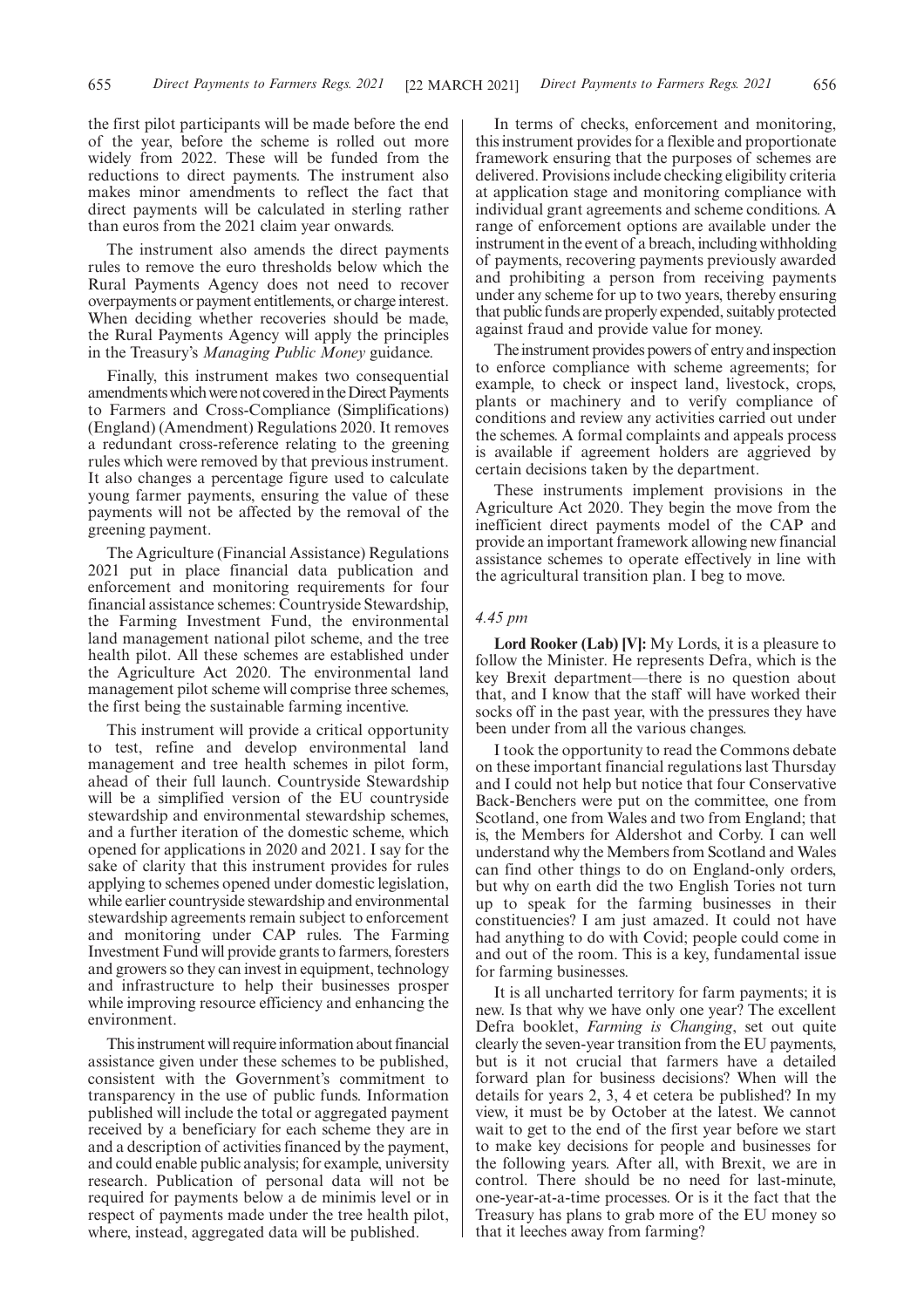[LORD ROOKER]

It is good that the publication of payments will remain, which is important for public consumption—it is still public money going to private businesses—but I certainly agree that pilot phases of any kind should not be published. Pilots are there for testing ideas. Some will work and some will not. You can have analysis of the pilots, but not under the public gaze, because it will simply stop people doing them.

I want to talk about a couple of wider issues, because I do not want to take too long. I know that the delinked payments and the lump sum payments are not intrinsically tied up with these regulations, but they are connected. Will those payments be directly linked to assist new entrants into farming rather than enabling existing companies to get bigger? It is a golden opportunity and it should not be missed.

How will hill farmers be treated and protected? They simply do not have the flexibility that other farmers have, not just with the environment but with the land and everything else. It is all self-evident and we understand the reasons, but they must not be forgotten.

As today is the 22 March, can the Minister say whether phase 2 of the farm resilience scheme will be provided as promised this month, with a start date in May? It is getting pretty close to the start of May. Can he assure us that the Rural Payments Agency has the trained staff and resources to deal with the claims? Will the claims be less onerous than under the EU system? The Explanatory Memorandum says that they will be "not ... significantly more onerous", but the point is that they will be more onerous. Why on earth are they not less onerous than under the EU system now that we are in control of designing the system?

# *4.49 pm*

**The Earl of Devon (CB) [V]:** My Lords, I note my interests as a Devon farmer. Given the weekend's criticism of Members speaking in their own interest, I add that I am proud to speak for farmers from Devon. This House is well served by Members with hands-on experience, and I particularly appreciate that both the Minister in this House and the Secretary of State in the other place are themselves farmers and are sensitive to farming interests.

I am grateful for the hard work of Defra in implementing the Agriculture Act, but these regulations raise concerns. Like many farming families, I sat down last week, having established harvest 2021, to review budgets and understand the implications of the agricultural transition on farming operations. The many uncertainties are a challenge for farmers, the environment and the provision of the affordable, healthy and nutritious food that our nation so desperately needs right now. But of more immediate concern is the fact that these uncertainties risk severely limiting the adoption of ELMS, thereby frustrating the Government's wellintentioned reforms.

As to the direct payments to farmers regulations, do the Government accept that decreased financial support will result in less money to invest in new equipment and technology and will require farmers to intensify their current farming practices in order to maintain their viability? This can only mean a decrease in relative productivity and an increase in environmental degradation. What steps are the Government taking to monitor these impacts during the transition period?

On direct funding, how much do the Government expect to save by these regulations, and where will that funding now be applied? Will 100% of the savings be redistributed to farmers? Can the Minister confirm that none of these funds will be diverted to the administrative expenses of the agricultural transition?

Finally on this regulation, what are the Government's plans for future reductions beyond 2021? I agree with the noble Lord, Lord Rooker; farmers are already planning for 2022, and necessary investment will not be made if they do not have a clear idea of their future funding streams. Without a clear road map, productivity and the environment will suffer.

I welcome the launch of the sustainable farming incentive pilot. Is it correct that the SFI pilot is unavailable to any farmer already part of the Countryside Stewardship scheme, and thus is available only to those who have chosen not to enter such schemes or whose schemes have recently expired? If so, it seems unlikely to be an effective pilot, if those being asked to trial SFI are sceptics and non-adopters.

Turning to the Agriculture (Financial Assistance) Regulations, the mechanics of monitoring compliance are essential, but the extent to which inspection burdens farmers, and particularly farmers' families, will directly impact their popularity. In this regard, there are a number of serious concerns. The regulations suggest that inspections may occur at a "reasonable hour", but nowhere is that term defined. Given the working hours and seasonality of farm work, this may be particularly challenging. Inspection mid-harvest or mid-lambing could be an unreasonable hour, at any time of day.

Inspections may take place anywhere other than a private dwelling, and yet, as the Minister knows, a typical farmhouse kitchen is often the administrative heart of farming operation, and sometimes also a creche for newborn lambs. How will inspectors gain access to the records they need if they cannot access private dwellings? Equally, how will the privacy of farming families be preserved under such an inspection regime?

There are notice provisions before a virtual inspection by live video link, but there are no such notice provisions required before inspection by remote sensing, thus inspection by drone is permitted without notice at any reasonable hour of the day. This raises major concerns for privacy and security, particularly as drones are now popular with criminals scouting rural targets. For those living on isolated farms, the presence of a drone overhead can be very disconcerting. Furthermore, many farmers have diversified into tourism, particularly here in the south-west. As drafted, these regulations may permit drone inspections of campsites and holiday lets, irrespective of the privacy concerns for guests.

It is not apparent either who the "authorised person" will be, and who such "other persons" as the authorised persons think necessary are. These individuals have considerable powers of inspection and enforcement, including the ability to take documents, inspect computers, and take a photograph or a record in digital form of anything on or associated with the land or premises.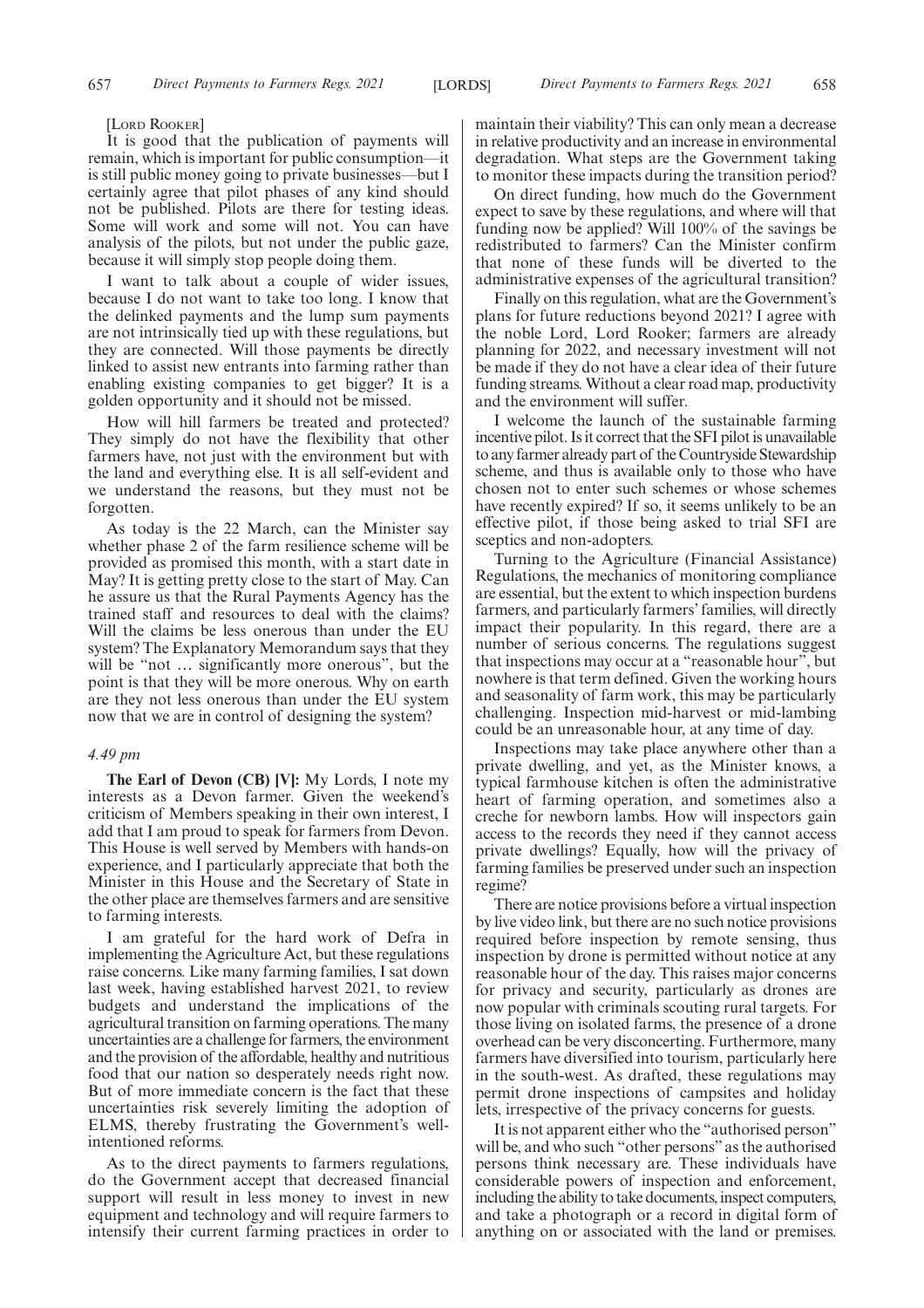This is a remarkably wide power. Indeed, it suggests that taking a digital copy of the family computer, if used in the farm office, would be permissible, and I see no safeguards around how these powers may be exercised.

Finally, the right of appeal under Regulation 31 is to a person or persons appointed by the Secretary of State, with no specificity on independence or qualification. Given that it is the Secretary of State's own determination that is being appealed, it seems contrary to the interests of justice to permit him or her to appoint the appellate tribunal.

This is by no means an exhaustive list of concerns, but they are extensive. Unless they can be resolved, there must be major concerns about the attractiveness of the entire regime. I look forward to hearing the Minister's reply.

# *4.55 pm*

**The Earl of Caithness (Con):** My Lords, it is a reflection of the strange times in which we live that there is not a single person on the Labour, Liberal or Cross Benches actually in the Chamber. It is the first time I have taken part in a debate in your Lordships' House in over 50 years where this has been the case. Ah, we do have a Liberal Democrat finally arriving—a little late, but do not worry.

I support what the noble Earl, Lord Devon, said about drones, but I want to raise some other points for my noble friend. What does he expect to happen to the underspend on the basic payment system, particularly as we near 2024? Does he expect the Treasury to put its sticky mitts on this, or will it be recycled into Defra's budget?

Is my noble friend still convinced that the timeframe for the national pilots and the full rollout of ELMS and other schemes by 2027 is feasible? He will recall that we debated on the then Agriculture Bill that a delay of one year might be a sensible option. Given the problems in the countryside at the moment, I wonder if this is a matter at which he should look again.

I agree with what the noble Lord, Lord Rooker, said about future years, but I also think that there is certainly not enough information about the new scheme. The pain is clear for the farming community but the possible gain is very unclear.

I would like to ask my noble friend about the engagement with land managers and other stakeholders on the design of ELMS and the transitional arrangements. From what I have heard, there is some engagement, but people say that it is not as effective as it should be.

It is apparent that not enough credit is being given by Defra to the farmers for the work that they undertake on a voluntary basis which has maintained our countryside in the beautiful state that it is still in—the enormous amount of money and time that they have spent on biodiversity schemes, planting hedges and keeping wildlife. I hope that this is an area that my noble friend will be keen to make certain is taken fully into account.

While I am on wildlife, I turn to the problem of access, which I raised during discussions on the then Agriculture Bill. It is clear that, during Covid, people's attitudes and behaviours in the countryside are fairly reprehensible at times. The leaving open of gates, the amount of litter and the wilful misconduct in the countryside are alarming, given that the Agriculture Act of last year actually encourages people to go to the countryside. There is a Countryside Code; I do not have that much experience of it in England, but I certainly do in Scotland. At the entry gate of a property belonging to a charity which I run, and which is a heritage project, I have on a board the equivalent of the English Countryside Code. I am amazed by the number of tourists and visitors who do not read it, and, if they do read it, they wilfully ignore it. We have had fires, destruction and the removal of historic stones by people. That property is there for people to come and enjoy—not come and destroy.

What is my noble friend doing to make certain that visitors to the countryside, whom we welcome, are better educated and have more respect for the countryside than appears at present? Is he concerned that the alarming increase in the ownership of pets, particularly dogs, will cause a problem for farmers? When people get access to the countryside, they will take their dogs there and, unless the dogs are well trained and managed and kept on a lead, there is every chance that they will harass wildlife and cause distress for farmers. I hope my noble friend can assure me that Defra is looking at these important issues.

#### *5 pm*

**Lord Whitty (Lab) [V]:** My Lords, first, I suppose I should apologise to the noble Earl, Lord Caithness, for not sitting opposite him at this point. I commend those who come in but I have not yet managed it myself.

I want to intervene briefly. I understand the necessity of the regulations, and I supported the general direction of the Agriculture Act towards the public good, but I want to query aspects of the broader transitional strategy on farm support and its differential impact on different forms and sizes of farm.

The one benefit of the much-derided direct land-based payment was that it applied—theoretically, at least—to the whole of farmed land. If the cross-compliance of environmental and agricultural standards had been properly directed and enforced, there would have been a benefit to the whole environment, the agricultural state of the farm and the income of the farmer. Regrettably, that did not happen. It needs to be rectified in this phase. By the end of the transitional period, we need to ensure that, whatever regulations are there, the various schemes and payments are properly explained, understood and enforced.

This is no criticism of Defra—I know that it has put in an enormous amount of work in getting this far—but the pace and sequence of the rundown of direct payments, and the introduction of ELMS and the other payments provided in the Agriculture Act to support land management, must pay heed to two things. The first is the type of farming and the degree of past dependence on direct payments. The second is the appropriate form of ELMS that would suit the land and history of a particular farm.

It is clear from papers published by the Government before the introduction of the then Agriculture Bill that the most dependent on direct payments—in some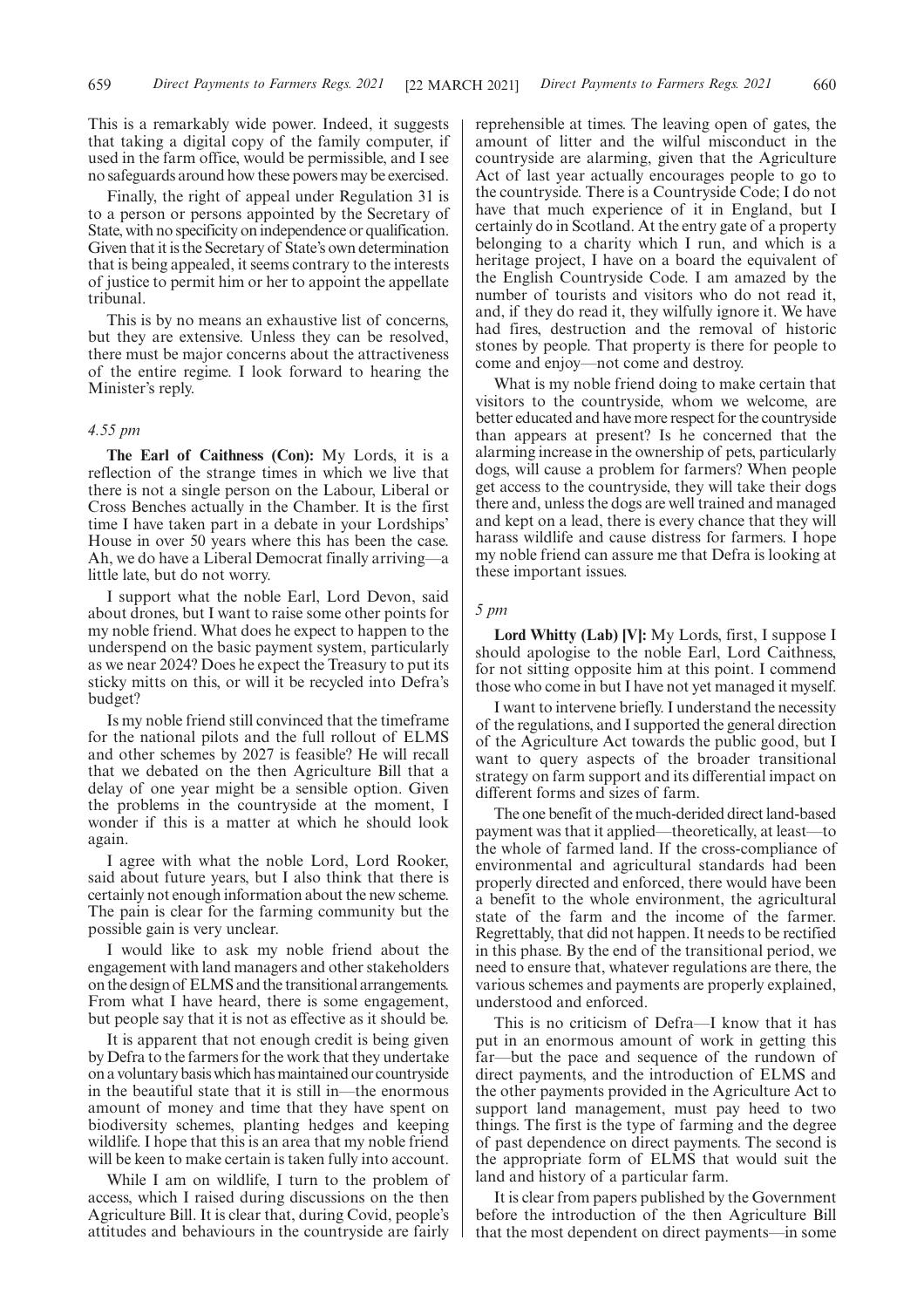#### [LORD WHITTY]

cases, up to and over 100% of profits—were LFA hill farmers, then lowland livestock, then mixed farms and dairy farms. Plus, it impacted more on tenant farmers, in general, and some part-tenanted farms. It is also likely that it will be those very farmers who will find multiple, piecemeal ELM offers the most difficult to understand and fulfil, and will need the most concerted effort to develop them.

As I said several times during the passage of the Bill, that underlines the need to concentrate on whole-farm schemes for ELMS and other provisions. It is right to decrease direct payments to those who are the most vulnerable in this sense more slowly, but it is also important to develop whole-farm schemes for such farms more quickly and not simply go slowly in that direction—although these regulations do move a little in that direction. There needs to be differentiation and a full understanding of the impact on what are largely small farms, or at least small businesses even if, in geographical terms, they are relatively large farms in the uplands.

My second point on this issue is rather different. I ask the Minister: is it the objective of policy to shift English farming away from livestock towards horticulture and vegetable production? I do so because, like the noble Earl, Lord Caithness, last year I was a member of the Food, Poverty, Health and Environment Committee, chaired by the noble Lord, Lord Krebs. One of our conclusions—only one—was that UK diets, particularly those of low-income groups and children, need to move more strongly towards fresh fruit and vegetables. Part of providing that would be having more home-produced fresh vegetables and to otherwise subsidise and incentivise more horticulture in this country.

The problem is that, in many instances, the land now used for livestock is often—though not always unsuitable for horticulture. Is it the Government's aim to achieve such a shift in production and diet? Is that part of this transitional period? If so, can they achieve that while avoiding a dangerous escalation in the overly heavy use of fertilisers to make less fertile soil more fertile? That goes for pesticides, too, with the concomitant damage to watercourses, air quality, soil, human and animal health, and biodiversity. Should the approach, particularly in upland areas, be to focus on rewilding some of the land rather than shifting production away from raising livestock and towards producing fruit and vegetables? That is a long-term aim but I would like the Government's comments on it.

#### *5.06 pm*

**Baroness Bennett of Manor Castle (GP) [V]:** My Lords, it is a pleasure to follow the noble Lord, Lord Whitty, with whom I share an interest in horticultural production—particularly in the interests of public health—which I think needs to be done through agroecological approaches, addressing his concerns about fertiliser use. I do not think he needs to apologise for not being in the House. After all, day after day we hear from the Woolsack that speakers will be treated equally wherever they are, even if that is not 100% accurate.

Again, I welcome the Government's at least partial delivery of a long-term Green Party policy. In the days of the common agricultural policy, the Green Party called for the CAP to be capped in terms of payments to the largest landowners. For a number of years, our call was for the maximum payment to be £100,000. Once again, the Greens lead and others follow. I hope that this reflects government understanding about the damage done by the extreme concentration of land ownership in England, and the need to democratise it to deliver land reform.

The fact that payments for the largest farms are being reduced by 25% for payments over £150,000 but by only 5% for the smallest farms is a small step in the right direction, at least. However, it is not nearly enough. I want to see payments directed strongly towards the smallest farms, including those that were regarded as "too small" under the previous CAP rules but which are often hugely productive in terms of healthy food, provide good employment and maintain excellent environmental conditions—care for their soil being a particularly obvious imperative for them.

That is not to say that there are not grave concerns about the progress—or lack of it—of government plans for payments to farmers. As the noble Baroness, Lady Young of Old Scone, said earlier at a meeting of the APPG on Agroecology, there is a grave concern that payments under environmental land management schemes may be adequate only to maintain what is being done now, more or less, while there is real concern about the slow pace of the development of these immensely complex schemes.

Since this House last discussed these issues, we have heard initial announcements about the sustainable farming incentive, but I note the words of a Tenant Farmers Association policy adviser to *Farmers Weekly* that this is

"just the start of a long journey moving away from area-based payments."

# She said:

"There is still a lot of work to be done to ensure SFI becomes a robust and tangible scheme that can be practically implemented for any farming system."

As the noble Lord, Lord Rooker, said, this is uncharted territory.

We are talking about eight standards to allow farmers to build their own farm agreements for greener landscapes, cleaner air and water, and to guard against the climate emergency and flooding—at three different levels. The complexity of this and the potential difficulty of monitoring delivery look daunting; also, as the noble Earl, Lord Devon, said, farms are often homes too, so there are privacy implications. Indeed, the Minister outlined this in his explanation of the inspection access rules in his introduction to the debate. I appreciate that he may not have time today to talk in detail about the plans for delivery, but we—farmers and communities —need to see the rapid delivery of clarity and hear assurance that this will deliver real progress for our horrendously nature-depleted land, with its poisoned waters and trashed soils.

Another key issue that has been very much at the forefront today is the non-progress of the Environment Bill. I understand the need to hold it in the other place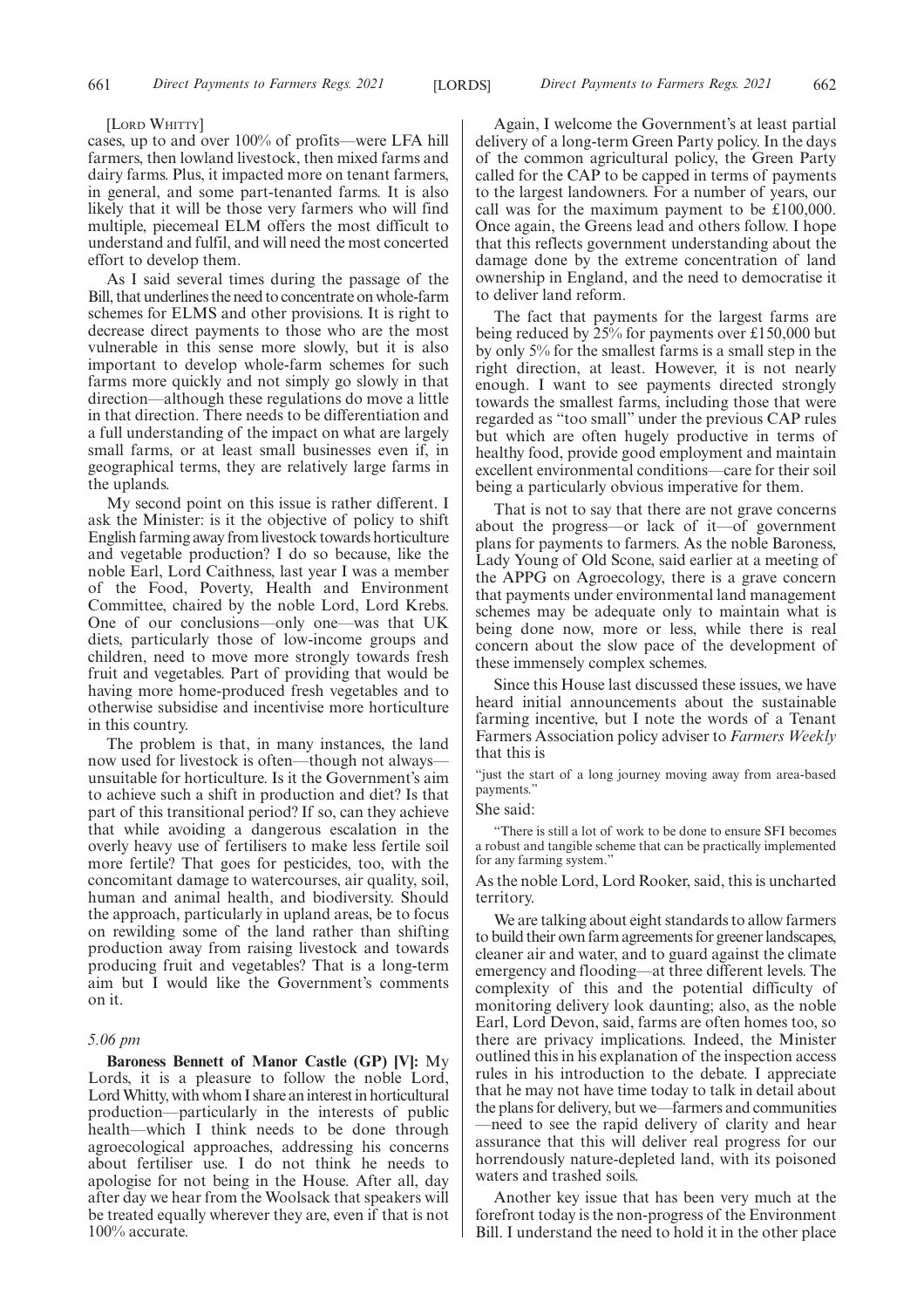for Prorogation—whether that is really the most efficient way for a constitution to operate is a question for another day—but I heard a concerning comment this morning from a Member of the Government's party in the other place suggesting that the need to get the Environment Bill in place by COP to avoid international embarrassment meant that your Lordships' House would have to rush it through and not try to do too much to it. Given the close links between these payment regulations and the operation of the Bill, I hope that the Minister can give me an assurance today that the Government intend that this House, with its large number of expert voices with a strong interest in the issues in the Environment Bill, has proper time to scrutinise it. The Domestic Abuse Bill has demonstrated how much Bills can be improved through such scrutiny. The Environment Bill is even larger in scope and equally crucial in impact.

# *5.10 pm*

**Lord Berkeley of Knighton (CB) [V]:** My Lords, I rather feel that the noble Earl, Lord Caithness, should be congratulating those of us who have not come in but are speaking from home. This is quite an important point; I do not want the public to get the wrong impression from looking at this picture of a relatively empty Chamber. As with the noble Baroness, Lady Bennett, my understanding is that the Lord Speaker and the Convenor of the Cross Benches were almost begging us not to come in, to protect the staff and for the safety of other Members. I hope the Minister will reconfirm that.

On the matter at hand, I agree with the noble Earl, Lord Devon, and the noble Lord, Lord Rooker, that forward planning and certainty are essential in any business, but particularly in farming, which is a long-term issue. I am sure that the Minister, being a good Conservative, will take that point. It is very good to have the figures for 2021; I hope that the Minister will be able to reassure us that we will get the follow-on figures as soon as possible.

A point was raised, which also applies to the comments made about hill farming, about how we make a living. I am sitting here on a hill farm; it is very beautiful and I declare my interest as a very small-time farmer compared to some noble Lords. The Minister said that there was money for more productivity; the problem with productivity is that it does not always go hand in hand with conservation. Does he have any thoughts about that?

On young farmers, getting new blood into the farming industry is essential. One way we can sort that out is by thinking about how we make payments and distribute them fairly between landlords, tenants and, very importantly, agents, who are on commission.

The noble Earl, Lord Caithness, mentioned the public. At the top of my hill farm, there is a very beautiful view and people pull in and have a picnic or walk along the top. I am thrilled that they do—they can sit there admiring the view—but I am astonished that they then toss out their sandwich covers and tins. I just cannot understand the mentality. We may need to continue to make the penalties for littering and tipping, which we have talked about before, even more stringent. After all, they go hand in hand with ecology and conservation. This essentially comes down to education. As with so many things, we must do better at explaining to the public why this is such an anti-social thing to do.

However, by and large, I welcome the Government's thrust here towards a more ecological way of farming and look forward to hearing the Minister's comments in due course.

#### *5.14 pm*

**Lord Lilley (Con):** My Lords, unlike all those who have spoken from home, I am old enough to have been vaccinated and feel relatively secure in this place, but it is comforting to know that many of them are so much younger than they look.

As is usual with debates on agriculture, this debate has been dominated by those speaking for the landed interest—farmers, landowners and, to a limited degree, environmentalists. It is right that we should hear their concerns. We want a healthy agricultural sector and a beautiful environment. However, we rarely hear from consumers and taxpayers, so I will say a few words from their point of view.

I understand that the Government are bound by the pledges made during the election and the referendum to maintain agricultural payments at the level set by the EU for a number of years. Instead of making direct payments to farmers and landowners, the Government intend to phase them out, replacing them with payments to farmers for providing public goods, maintaining the environment and protecting biodiversity.

This raises a number of questions. First, should we continue the same level of spending that we have inherited from the EU? Virtually all speakers so far have assumed that we should or will do so. That raises a second question: what level of environmental goods do we want? It would be an extraordinary coincidence if the cost of the environmental and public goods we think that the taxpayer wants and is prepared to pay for were exactly the same as the previous level of subsidy, inherited from the EU. After all, we used to get a beautiful landscape as a by-product of farming. It was by accident, not design, and certainly not the result of paying farmers over the centuries to farm in an aesthetically enjoyable way. The presumption must be that we do not need to spend all the EU subsidy on environmental goods indefinitely.

The third question is whether these payments are really intended to provide an income roughly equal to the loss of direct subsidy payments. Farmers and several noble Lords seem to assume that they will, but if the payments for environmental goods are equal to the additional cost to farmers of providing the environmental benefits, they will not replace the subsidy income they have lost. For example, if payments compensate for the loss of income resulting from land taken out of production for reasons of biodiversity or otherwise, they will not also offset the loss of subsidy income. Likewise, if the payment equals the opportunity cost to farmers of their or their employees' time spent on environmental goods instead of on farming, it will not provide any net income to compensate for the lost subsidy. Similarly, if the payment simply meets the cost to farmers of resources and equipment that they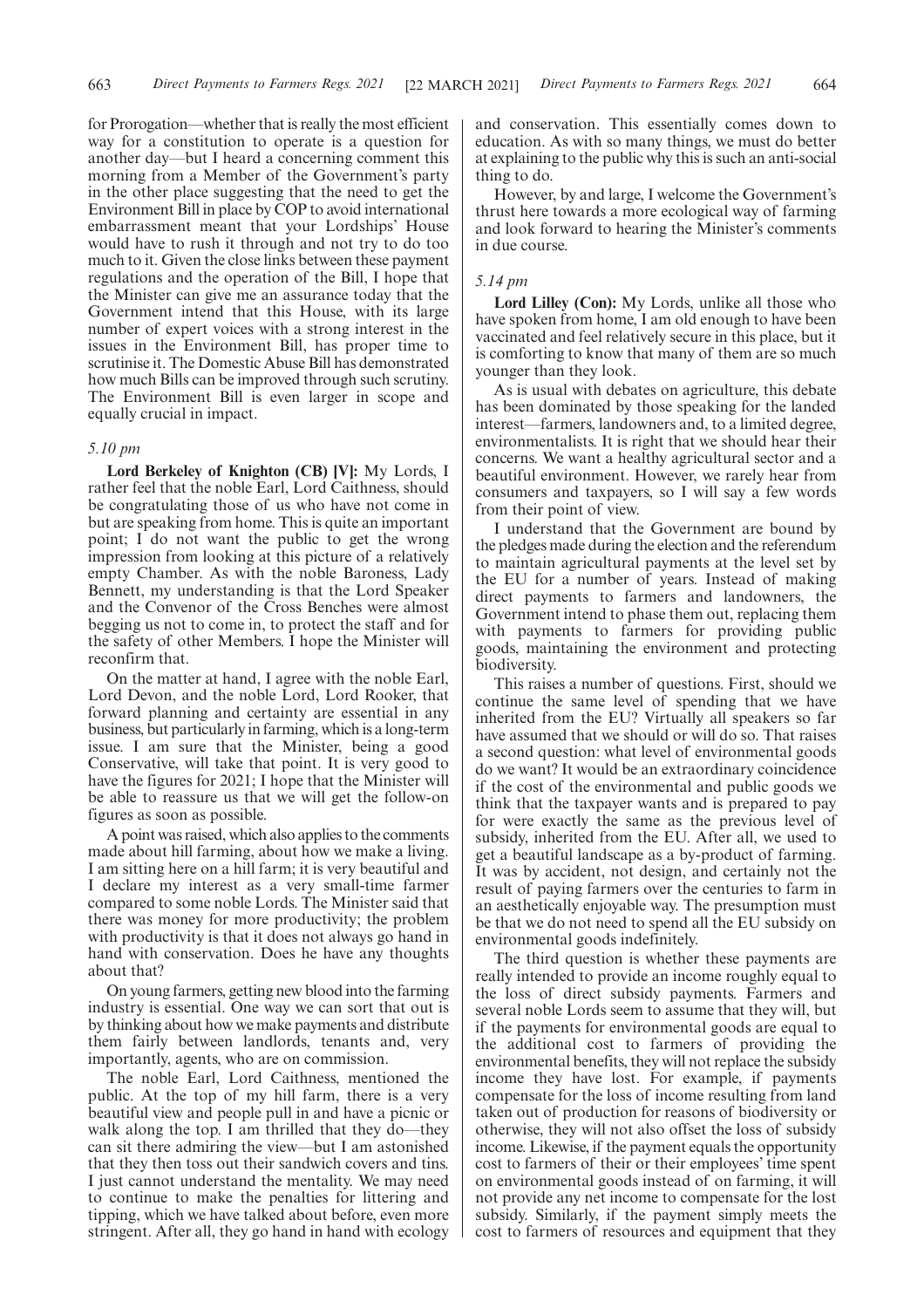#### [LORD LILLEY]

have to buy in or hire to provide environmental goods and services, they will not provide any replacement of the lost subsidy.

However, farmers and most noble Lords who have spoken assume that these environmental payments will replace the lost direct subsidy or a significant part of it. They in effect assume that they will be paid for environmental goods above the cost to them of providing those goods, and probably that they will be paid for providing environmental goods and services which they would have provided anyway as a by-product of farming. We should doubtless be grateful for that, but we should not necessarily expect to pay for it.

I hope that in this and the other House we will look at the long-term costs of subsidies to farming and see whether they can perhaps be phased out. I happened to become a good friend of the late and sadly lamented Michael Moore, the former Labour Prime Minister of New Zealand, who phased out, very dramatically, all subsidies for agriculture in New Zealand. We should learn some lessons from that experience. The first lesson he told me was not to do it as dramatically and overnight as New Zealand had to in the crisis that it faced—any phasing out of subsidies should be sensible and over a period of time.

However, we should recognise from New Zealand's experience that the taxpayer's interests and agricultural interests are not always as diametrically opposed as they might seem ex ante. Although the abrupt removal of subsidies in New Zealand dramatically reduced average farm incomes, within five years they had reached and exceeded the average incomes before the subsidies were removed. It seems that a lot of the subsidy that was previously given to the agricultural industry in New Zealand—it may be the same here—ended up not in the incomes of farmers but in the margins of suppliers of fertiliser and other agricultural products. In the long run, when farming not for subsidies but for the value of the products produced, the productivity growth of agriculture was greater and the opportunities for increasing productivity were much greater than people had supposed.

# *5.20 pm*

**Baroness McIntosh of Pickering (Con):** My Lords, I welcome these regulations and thank my noble friend for bringing them before us today. The Government have been as good as their word, as they promised to bring forward the details on this. This is obviously a landmark time, announcing the change from the old regime to public money for public goods. I hope my noble friend will permit me to raise a number of questions and to press him further in this regard. I echo what my noble friend Lord Caithness said about the work farmers do, particularly in the countryside and in the bad weather we have had this winter in the north; many go out and clear the roads when other vehicles are unable to use them.

Can my noble friend confirm, as the Government are committed to sharing more information about future ELM schemes, when this information will be available? Paragraph 10.5 of the Explanatory Memorandum for the second set of regulations states that land management plans

"will not be published during the pilot phase",

which begs the question, when will they be published? I echo the concern expressed by the noble Lord, Lord Rooker, and others: we must have the detail, if possible, by the end of this year and no later.

I remember that provision was going to be made to encourage farmers reaching the end of their natural farming life to seek retirement. This was welcomed on all sides during the passage of the Agriculture Bill in this place. Perhaps I am missing something, but I do not see the detail in the regulations before us today. Is this is covered by these regulations, or do the Government intend to deal with it later? This goes to the point made by a number of noble Lords: that we need new entrants but we need to make arrangements for those who are still actively farming but approaching the end of their farming life to retire, where appropriate.

Paragraph 3.1 of the Explanatory Memorandum for the first set of regulations tells us that they apply only to England and that the other nations will make their own arrangements. I am particularly concerned that if Scottish farmers are to continue to benefit from direct payments, which I think they will, there will obviously be some envy on the part of northern farmers looking across the border. Is this a source of concern to my noble friend?

Also, can my noble friend confirm that the arrangement will continue to be that farmers who are doing the work, actively farming and taking the economic risk—in particular, those in sustainable farming and food production—will continue to benefit? That is not entirely clear, particularly given that paragraph 7.1 of the Explanatory Memorandum for the second set of regulations clearly states that the Secretary of State will "give financial assistance to beneficiaries, including (but not limited to) farmers, horticulturalists, growers, foresters and those responsible for the management of land."

Will my noble friend confirm today that if the tenant is the active farmer taking the economic risk, they will continue to benefit from the financial provisions before us?

Will my noble friend comment on the link between the Agriculture Act and the Trade Bill, which returns to the House this week? Does he share my view that the two are related and there must be the desire to maintain the highest level of self-sufficiency to ensure that we have a sustainable supply of homegrown food, if for no other reason than food security? I am sure he will wish to join me in again commending the work of Henry Dimbleby on the first published part of the national food strategy in this regard.

With those few remarks, I commend the regulations, but we need to see more detail, particularly on what ELMS will require and when the pilot schemes will be available. Will my noble friend confirm that one of them does extend to the border of North Yorkshire and County Durham, and that tenant farmers who are currently eligible will continue to be so under the new schemes? I would be interested to know if that scheme was in place.

Finally, does he accept that marts reflect the link between market towns and the rural economy, and that livestock farmers deserve to have a continued and vibrant future under these regulations?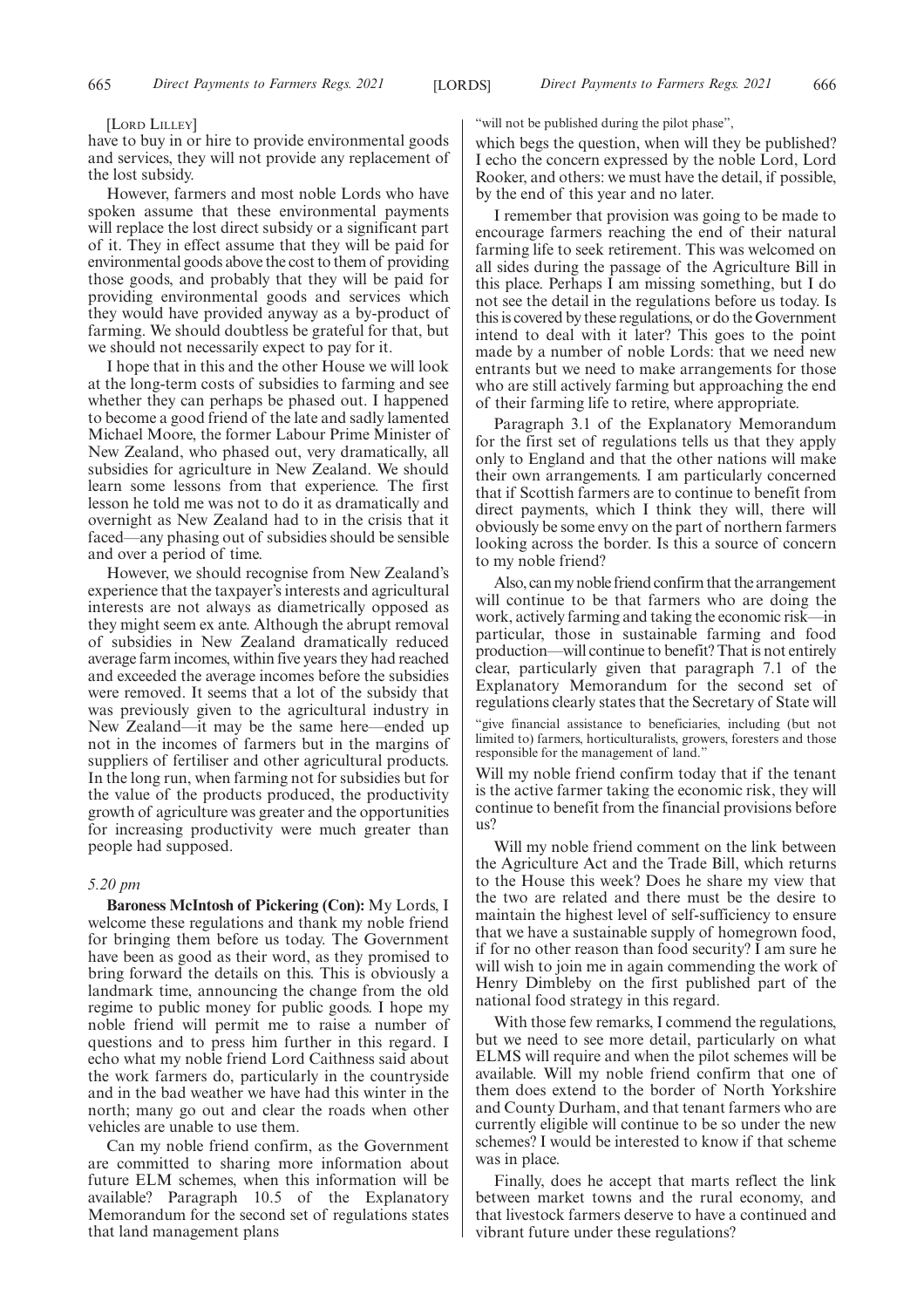**The Deputy Speaker (Lord Alderdice) (LD):** The noble Lord, Lord Grantchester, has withdrawn, so I call the noble Lord, Lord Northbrook.

# *5.26 pm*

**Lord Northbrook (Con) [V]:** My Lords, first, I declare my interest as an arable farmer and a member of the NFU. As other noble Lords have stated, the key point of the SI concerns the annualised confirmation of the BPS cuts. This is the right way for it to be done, given the Agriculture Act's reference to pausing the cuts. However, like my noble friend Lord Caithness, I would like to ask the Minister, if the farming budget remains the same until 2024, what will happen to the underspend of the BPS moneys?

I would also like to ask the Minister some questions about farmers' finances that are not directly related to this SI, so I will understand if he would prefer to write to me on these. According to the NFU, there are two main farming industry issues post-Brexit. The first is livestock exports, and the second is the sanitary and phytosanitary matters in connection with the Northern Ireland protocol.

With regards to livestock exports, the NFU has made a detailed submission to the House of Commons EFRA committee inquiry. Now that the UK is now classified as a "third country" by the EU, having left the customs union and single market, the NFU is concerned that this change of status is leading to confusion and delays at the borders, in the short term at least, which could lead to loss of value and increased wastage.

There seem to be several issues. First, EU officialdom is being overzealous regarding the correct paperwork. Dutch and French ports seem to be major culprits overall. Secondly, there are over-rigorous inspection rules for carcasses. Exports of live animals for breeding and slaughter are not possible because of a lack of necessary facilities in EU ports. Export health certificates —EHCs—can be submitted only in hard copy and are required in duplicate for different authorities. The NFU knows one example of a vet needing to stamp paperwork 72 times for one consignment. This is very onerous for the limited number of official vets and adds costs to the export process. The system is also paper-based and must be modernised.

I ask the Minister that Her Majesty's Government make a clear public statement on the future of exports of live farm animals for breeding, which would give confidence to European investors and breeding companies alike. The pig sector seems to have been particularly badly affected regarding trichinella testing and its ability to export cull sows. The NFU has seen a case where one load of pigmeat took 20 hours to clear border checks at Calais before ultimately being rejected by the customer in Germany because of the delay and loss of specification.

Poultry exporters are also struggling, not only with the levels of paperwork required for export, but with the interpretation of what is required on the EHCS by the French and Dutch border posts in particular. Farmers have also experienced issues with TRACES, the online system used for health certification, and tracking consignments of animals or animal products entering the UK market, as well as the issuing of the common health entry document. Lamb and sheepmeat processors and exporters have also commented on the issues they are currently encountering, including problems with grouped or consolidated loads and the risk of incorrect paperwork, lack of training of staff at the borders and new costs from increased inspections.

Moving on to Northern Ireland, livestock sector problems also abound. First, there are major issues on the movement of live farm animals. EU regulations are making the export of cattle and sheep from Great Britain to Northern Ireland a very difficult and costly exercise, which will curtail trade, bar a few high value exceptions.

I do not have time to cover the problems in other areas, namely the scrapie requirements for export of breeding sheep from Great Britain to Northern Ireland. In addition, there are poultry import issues. Sending young birds to Northern Ireland has become unviable due to EU regulations. The horticulture sector is suffering, due to export delays because of complex additional paperwork and lack of government staff to undertake inspections. The potato sector is badly affected by the prohibition of seed potato imports. As with the UK-EU trade, mixed loads and groupage are becoming too complex and stopping trade with the rest of the UK. Other issues include live plant root-washing requirements and machinery parts and field machinery movements across the Irish Sea. Will the Minister write to me on the latest progress in solving these issues?

Finally, is there any news regarding the changes for exports and EHCs for composite products due on 21 April? The NFU states that the sooner this information is produced the better.

# *5.31 pm*

**Viscount Trenchard (Con) [V]:** My Lords, I thank my noble friend for introducing the debate on these regulations. I declare my interest as a trustee of the Fonthill estate in Wiltshire.

I refer first to the direct payments SI, which contains the words "reductions" and "simplifications" in its title. From the farmer's point of view, it is all too clear what "reductions" means. What "simplifications" are achieved in these regulations? The Government and Ministers have, rightly, made much of our new freedoms to adopt a more agile, simpler regulatory regime, now that we are no longer bound by the cumbersome, expensive and bureaucratic EU regime, which gives much too much importance to the precautionary principle. Look how that played havoc with the vaccine rollout in EU member states. On 18 March, my honourable friend Victoria Prentis said in another place:

"We published the reductions back in 2018, so that farmers would have time to prepare for the changes. The SI sets the reductions for the 2021 claim year only; we will set out the reductions for later years in future SIs."—[*Official Report*, Commons, Delegated Legislation Committee, 18/3/21; col. 3.]

On 7 July last year, in Committee on the Agriculture Bill, and on other occasions, I asked whether my noble friend the Minister could be much more specific in informing your Lordships of how much financial assistance will be made available under the ELM scheme, and whether it will completely compensate for the loss of direct support payments, which will hit farming businesses hard in 2021. I think he said that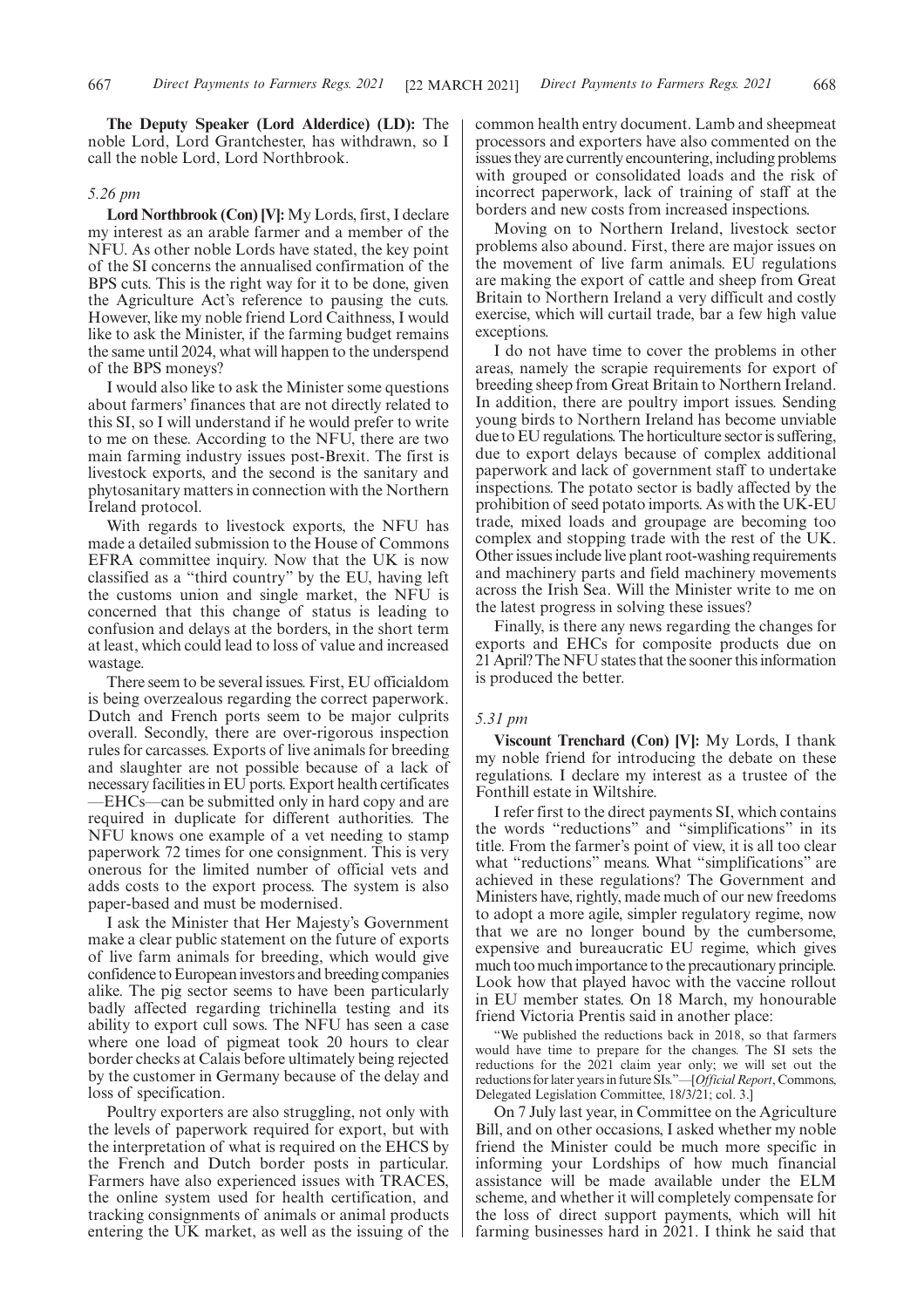#### [VISCOUNT TRENCHARD]

the total savings from the progressive cuts in dividend payments would be channelled back into payments to farmers, but it is not clear whether the reduction in direct payments will be made good in the same year, or if the Government intend to retain the saved payments for a year or more.

I understand why the Government have decided to hit the larger farming businesses harder. However, although the larger estates are better able to survive the withdrawal of direct payments, it is also true that the larger farming businesses will suffer reductions in income amounting to a large percentage of their profit or, indeed, to an amount greater than their profit, pushing many businesses in to a loss-making situation. The larger farming businesses employ a large majority of agricultural workers and the prospects for future employment in the sector will be negatively affected unless the Government can give much more clarity on how businesses can mitigate the loss of direct payments. Indeed, it should be made possible for those who are particularly innovative and active in introducing new, environmentally friendly practices to receive more than they have been receiving under the present system.

The Agriculture (Financial Assistance) Regulations provided an opportunity for the Government to explain exactly how much farmers will be able to earn from four different schemes. The Explanatory Memorandum describes the environmental land management scheme as "the cornerstone of our new agricultural policy."

However, this will not be launched until 2024, so only those few farmers chosen to participate in the national pilot will gain any financial benefit from it. The tree health scheme is also subject to a pilot scheme and will not be launched across England until 2024, although those who benefit from the current countryside stewardship tree health scheme may, as I understand it, continue to do so. It is not clear what criteria will be applied to determining whether applications to the farming investment fund will be successful.

It is not clear when, or how, the money saved from cuts to direct payments will be paid over to farmers. Furthermore, a large farm not selected for the ELM pilot scheme, however well managed from an environment standpoint, will face a substantial shortfall in income for three years. There is not yet enough information for farmers to estimate how much they will be able to earn in mitigation of the cuts to their income, which will take place this year, so it is impossible for them to make sensible plans for the future. The questions asked by my noble friend Lord Lilley in this regard are very pertinent. In particular, does the Minister expect that farming may indeed become more profitable when subsidies are withdrawn, as in New Zealand? Will the Minister commit to making available as much precise information as he can, as early as possible, to help farmers make realisable plans? That should help stabilise employment prospects in the sector. I look forward to his reply.

#### *5.37 pm*

**Baroness Bakewell of Hardington Mandeville (LD) [V]:** My Lords, I thank the Minister for his time, and that of his officials, in providing a briefing on these two instruments, and for his introduction. I regret that I am not able to be in the Chamber, due to underlying health conditions, but do not apologise to the noble Earl, Lord Caithness.

The first SI deals with this year's reductions in direct payments for England only. I understand that there will be future, annual SIs to cover each year's payment reductions. The noble Lord, Lord Rooker, referred to this, and to having the information sooner rather than later. Farming is not a short-term function. Paragraph 7.5 of the Explanatory Memorandum refers to the abolition of the 5% reduction for payments over  $\epsilon$ 150,000. The SI itself, in the table under paragraph (3), refers to amounts above £150,000 being reduced by 25% and then, in paragraph 7.3, refers to substituting 25% for 17.5%. I understand that this relates to the young farmers payments, but would be grateful if the Minister could provide some clarity on this issue.

The simplified processing of applications of crossborder farmers who have land in England and other parts of the UK, is to be welcomed. This should make everything easier and simpler. Can the Minister give reassurance that the devolved Administrations are completely on board with this aspect? The noble Baroness, Lady McIntosh of Pickering, referred to this matter. The simplifications and flexibility on rules and inspections are also welcomed, but this may lead to some confusion among farmers. The noble Earl, Lord Devon, referred to notice of inspections. Again, can the Minister provide some clarity over this?

The second SI, on agriculture financial assistance, deals with four schemes, as has already been said: ELMS, the tree health pilot, the Countryside Stewardship scheme and the farming investment fund. ELMS has been the subject of ongoing pilots and we now appear to be in a position to ask for expressions of interest. The process will continue in June, when eligibility will be checked. Can the Minister say whether this is extended to tenant farmers or is the scheme open only to landowners? It is important to restructure payment to smaller farmers, as the noble Baroness, Lady Bennett, indicated.

The tree health pilot is ahead of a three-year pilot which will be launched in the spring and summer. If I understand it correctly, it will monitor and cut down diseased trees and ensure that we have the right trees in the right places. That sounds sensible. However, given that trees take an age to reach maturity and often grow because of seed dispersal by birds, animals, and the wind, I am somewhat concerned that if it is discovered that a tree has grown in the wrong place, it may be felled. I realise this is only a short pilot, but I am worried about the impact of this scheme.

It is not clear just how finance will be allocated to those taking part in the initial pilot or the following three-year pilot. Can the Minister confirm that the tree health pilot is likely to be funded from the Forestry Commission and give some indication of just how the funding for this scheme will be allocated, and against what criteria?

The Countryside Stewardship scheme is a transition from the EU schemes and the move towards ELMS other noble Lords referred to this. I welcome the fact that this allows farmers to exit the EU scheme as and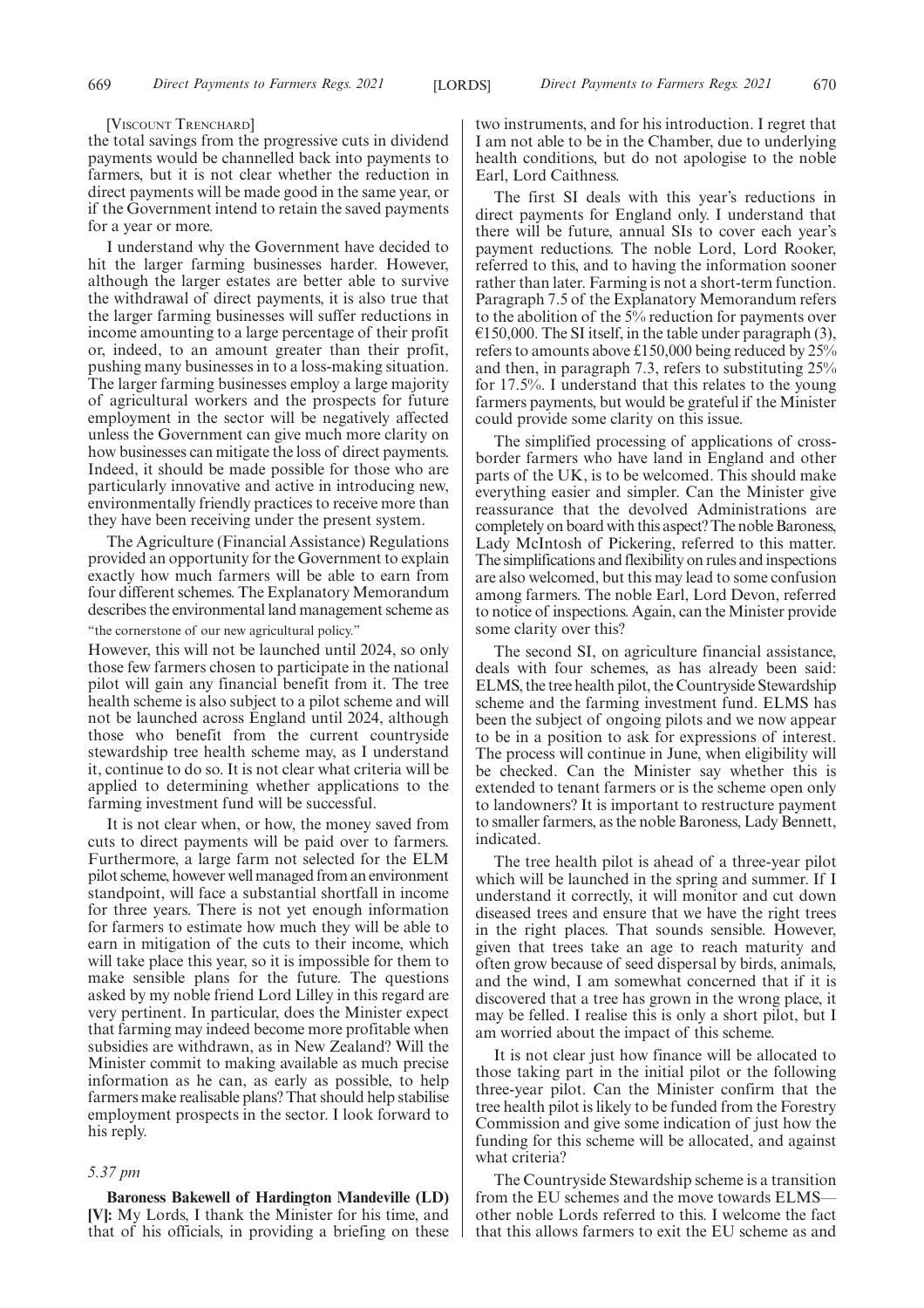when they are accepted on to ELMS. However, what will happen to those who are not accepted on to ELMS and fail the eligibility test?

The farming investment fund allows farmers to apply for grants for equipment and new technology and receive support from a specified list. How does a supplier of equipment and technology get on to this specified list? What happens if a farmer requires a grant for investment but for something which is not on the list? Does the UK infrastructure bank have a role in assisting farmers to modernise their farms to help them meet the Government's environmental agenda?

The Explanatory Memorandum refers in the fourth bullet point of paragraph 6.1 to the discretion of the Secretary of State over matters of non-compliance. It is welcome that a more flexible approach is being taken but this could lead to some confusion for farmers. Can the Minister give some clarity over the three-stage process for appeals on non-compliance, which other Peers referred to? The Explanatory Memorandum refers to agreement holders having to keep records and provide certain information. Does this mean less paperwork for farmers or will it result in more?

I was disappointed that the consultation on the changes in this SI was directed only at a limited number of stakeholders and ran between 4 August and 1 September last year. This was a very short period and the stakeholders have flagged up several concerns and questions in the Explanatory Memorandum.

There is a lot of change in this very short SI, and this will have implications not only for farmers but for the Rural Payments Agency. The RPA has not had a wonderful reputation in the past and I wonder whether it will cope. Does the Minister feel that there is sufficient capacity in the RPA for these changes to be effected smoothly and without a detrimental impact on farmers? The noble Lord, Lord Rooker, referred to that.

Lastly, I completely agree with the noble Lord, Lord Berkeley of Knighton, on thoughtless waste and littering. It really is time for much stricter penalties in this area.

## *5.44 pm*

**Baroness Jones of Whitchurch (Lab) [V]:** My Lords, I thank the Minister for his helpful introduction to these SIs and thank all noble Lords who have contributed to this debate this afternoon.

As the Minister said, the SIs represent an important step in the transition from the old CAP regime to the new financial assistance proposals based on public money for public goods, which we spent many happy hours debating during the passage of the Agriculture Bill. Undoubtedly, the Government have taken on a huge task in attempting to draw up the details of a new funding regime, which needs to be robust in its systems of accountability but also fair to those who have to navigate it.

*The Path to Sustainable Farming*, published last November, and now of course the launch of the sustainable farming incentive pilots, are useful first steps. However, as many noble Lords have illustrated in this debate, as each building block of the transition is announced, it answers many questions but raises even more. With that in mind, I have a number of questions which flow from these SIs.

First, the direct payments to farmers SI provides for the reduction in direct payments of between 5% and 25% in 2021. I think it is fair to say that this announcement last year was received with some dismay by the farming community, given that they were being asked to take a payment cut without any chance of claiming under the new sustainable funding regime until 2022; in other words, it is an absolute cut. I would be pleased if the Minister could explain why it was necessary to proceed on this basis rather than to run down access to one fund and increase access to the new fund on a balanced basis. It seems rather provocative at a time when the good will of the farming community to embrace the new regime is absolutely essential. Can we be clear: have those savings gone into a ring-fenced pot of money, and can we be assured that they will be used only for funding the three tiers of ELMS as they are rolled out in the coming years?

Also, as the Minister knows, the details of the sustainable farming incentive pilots announced this month have only eight categories of activities for which payments can be made via the pilots. These seem quite limited in scope. Can the Minister update us on whether the timetable for the rollout of other schemes, which might provide other new opportunities for farmers to access grant funding, is still on track? In particular, given the economic hardship being experienced by many farmers, can he confirm that details of the farm resilience scheme—phase 2—which was announced earlier, will still be provided this month, with a start date of May 2021?

Also, as has been said, this SI deals only with the reductions in direct payments for the year 2021. We know that the original plan was for this to be a progressive reduction year on year. Is it still the plan that future years' reductions will come before us each year as the transition continues to be rolled out, rather than allowing it to be done on a more obvious long-term planning basis, perhaps grouping a number of years at a time?

The Agricultural (Financial Assistance) Regulations 2021 set out the principles on which financial payments will be administered. I think it is fair to say that this is an enabling SI which puts all the onus on the Secretary of State to devise a scheme with more flexibility and fairness than was perceived to be applied by the CAP regime. However, the devil is in the detail, and we do not have that detail before us today. There is a great deal of trust resting on the shoulders of the Secretary of State to create a less bureaucratic and less burdensome system for applying and checking claims. In fact, as my noble friend Lord Rooker pointed out, rather worryingly, it says on page 4 of the EM:

"The instrument does not impose duties that are significantly more onerous than before".

I hope that the opposite will be the case and that people applying for financial assistance will find the regime more accommodating and user-friendly. However, if I am honest, the track record of Defra does not bode well on this, and the recent experience of hauliers and exporters to the EU is testament to that.

Also, I think I am right to say that the Rural Payments Agency will administer the claims. Can the Minister explain what extra training and support it will receive to ensure that the envisaged light-touch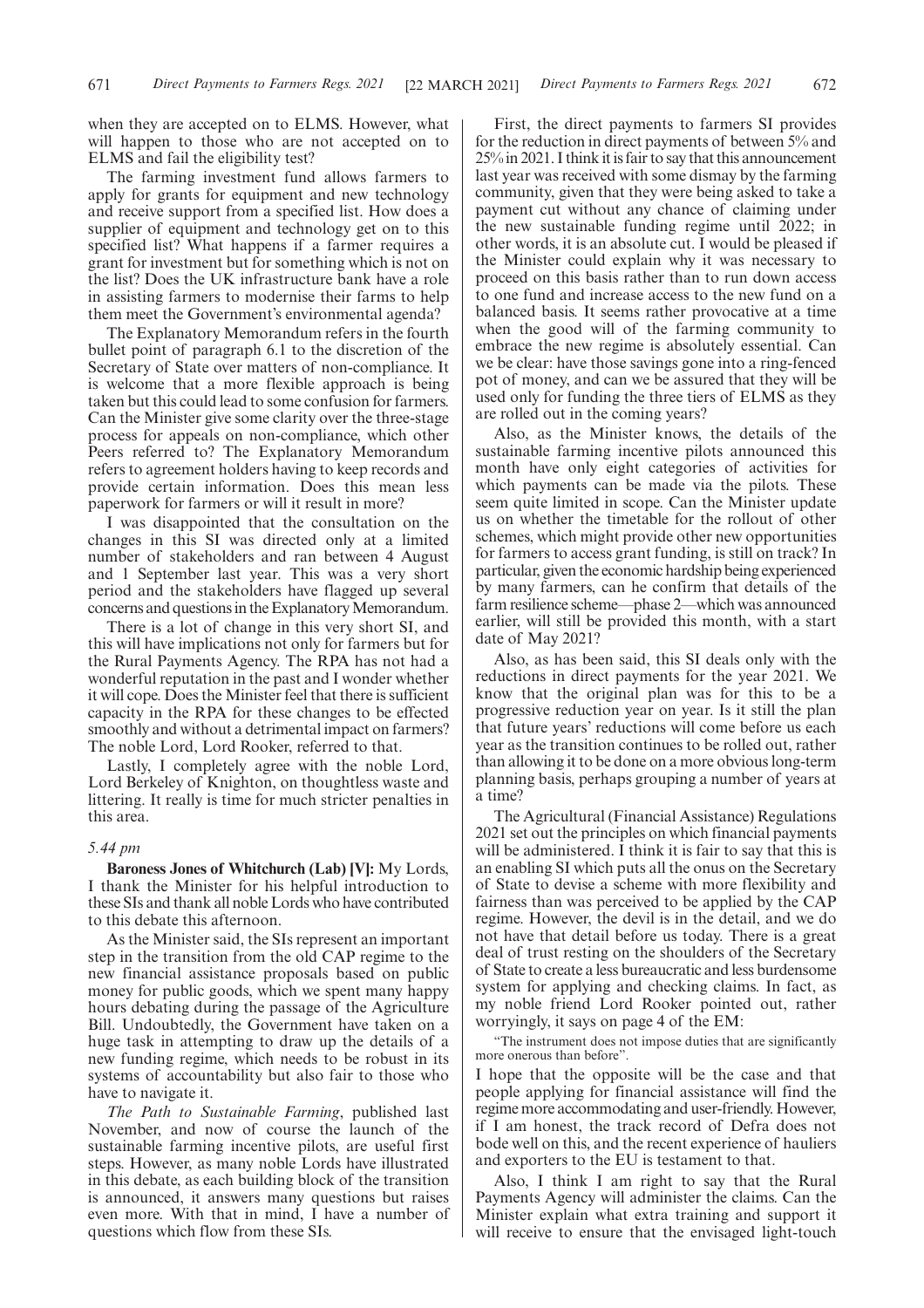[BARONESS JONES OF WHITCHURCH]

regime is actually in place? Does it have sufficient staff to make individual determinations of claims on a more flexible and common-sense basis? Who exactly will provide the independent appeals process for those who feel that they have been dealt with unfairly? Can we be assured that they will be truly independent? Is the "public-facing Defra database"of payments already in existence, or will this require a new database separate from CAP, with all the ensuing problems that we have had with databases in the past?

Finally, as the noble Baroness, Lady Bakewell, says, we are told that the consultation on the SI ran from 4 August to 1 September 2020. By any stretch of imagination, this was a short consultation, of about three weeks.

I hope that the Minister can assure us that the proposals before us today have the confidence of the farmers and land managers who will be expected to roll out the new regime and make it a success. I look forward to his response.

#### *5.50 pm*

**Lord Gardiner of Kimble (Con):** My Lords, I thank all noble Lords for contributing to this very interesting debate. I am afraid that, inevitably, there are matters of detail on which I will have to write to noble Lords. I open with the reference of the noble Lord, Lord Rooker, to Defra: I think not only of socks but of other garments that have been worked extremely hard. In turn, I reference the work of farmers, which has been so evident last year—as it has been throughout history—in the production of food for our nation. Also, as my noble friend Lord Caithness said, contrary to some of the contributions, my experience of farmers and landowners includes the work that they do that has not been rewarded on enhancements on their farms. They do it free of charge because they want an attractive farm and are custodians of their land for the next generations.

The noble Baroness, Lady Jones of Whitchurch, asked about the SI situation. Our intention is that we may well lay an SI every year—a point that the noble Lord, Lord Rooker, made. We intend to allow Parliament to debate the reductions closer to when they will be applied. The savings from reductions in direct payments will be ring-fenced for agriculture—a point raised by noble Lords. The noble Earl, Lord Devon, and my noble friend Lord Northbrook asked about the money saved on direct payments and where it is to be redeployed. The 2021 direct payments reductions will free up between £169 million and £179 million to be redirected into more Countryside Stewardship agreements, higherlevel stewardship extensions and other schemes for farmers.

The reductions that we plan to apply to direct payments for 2021 to 2024 were set out in our agricultural transition plan on 30 November 2020. We intend to continue to make gradual reductions in direct payments across the rest of the transition period until the last year of direct payments in 2027. The new schemes will address productivity, hence profitability, and environmental enhancement. Mindful of my own farm, on productivity improvements, I think of what precision farming and integrated pest management present in terms of enhancement of the environment but also increasing productivity. That is a point I make to the noble Lord, Lord Berkeley of Knighton.

The noble Baroness, Lady Jones, and the noble Lord, Lord Rooker, referred to the future farming resilience fund phase 2 and its launch. The grant application process for the next round of funding is planned to open at the end of this month.

The noble Baroness, Lady Bakewell, asked for clarification on percentages. This instrument changes a figure used in the calculation of the young farmer payment from 25% to 17.5%. This ensures that eligible farmers receive roughly the same amount for their young farmer payment as they did before the greening payment was removed. I say to my noble friend Lord Trenchard that the removal of the greening payment was indeed, I think, a sensible simplification.

My noble friend Lord Caithness and several other noble Lords would like more information on new schemes. Obviously, I understand that. The *Farming is Changing* leaflet was made available to farmers and land managers last November. We have since published further information about the schemes. The Countryside Stewardship scheme opened an application window on 9 February. Details of the sustainable farming incentive scheme pilot were published on 10 March.

Perhaps I may unite my noble friend Lord Caithness and the noble Lord, Lord Berkeley, on this matter. They both spoke about ensuring that visitors and, indeed, their dogs respect the countryside. I was at a meeting on this last week. Natural England is working on a refresh of the *Countryside Code* alongside stakeholders, and a relaunch of advice to the public is planned for Easter. There is much more to be done on educating the many people we want to come to enjoy the countryside to respect it. It is a working and living countryside that we all want to enjoy.

The noble Lord, Lord Rooker, raised an important point about new entrants, and my noble friend Lady McIntosh raised the issue of retirement schemes. These are clearly all part of what we want to do to encourage new entrants. We plan to carry out a consultation on the proposed lump-sum exit scheme, but it is not covered by the regulations.

A number of noble Lords raised the issue of upland farms and lowland farms—a range of farms. As I said before, our pilots are intended to involve farms of all sizes, topography and tenures, and it is very important that they work. That is why the pilots are all about a codesign—a point I should have made—with the people who will take them forward, and we will then have a national rollout.

The noble Lord, Lord Whitty, raised an issue that I do not see as an either/or. I am absolutely convinced that benign pastoral farming of livestock is a net benefit to the environment and a producer of healthy food, as is the production of fruit and vegetables. I am not sure that fruit and vegetables would be very easy to produce on some of the uplands that we all know of. Different parts of the country produce different parts of our food and all sectors are important in the balanced diet we wish.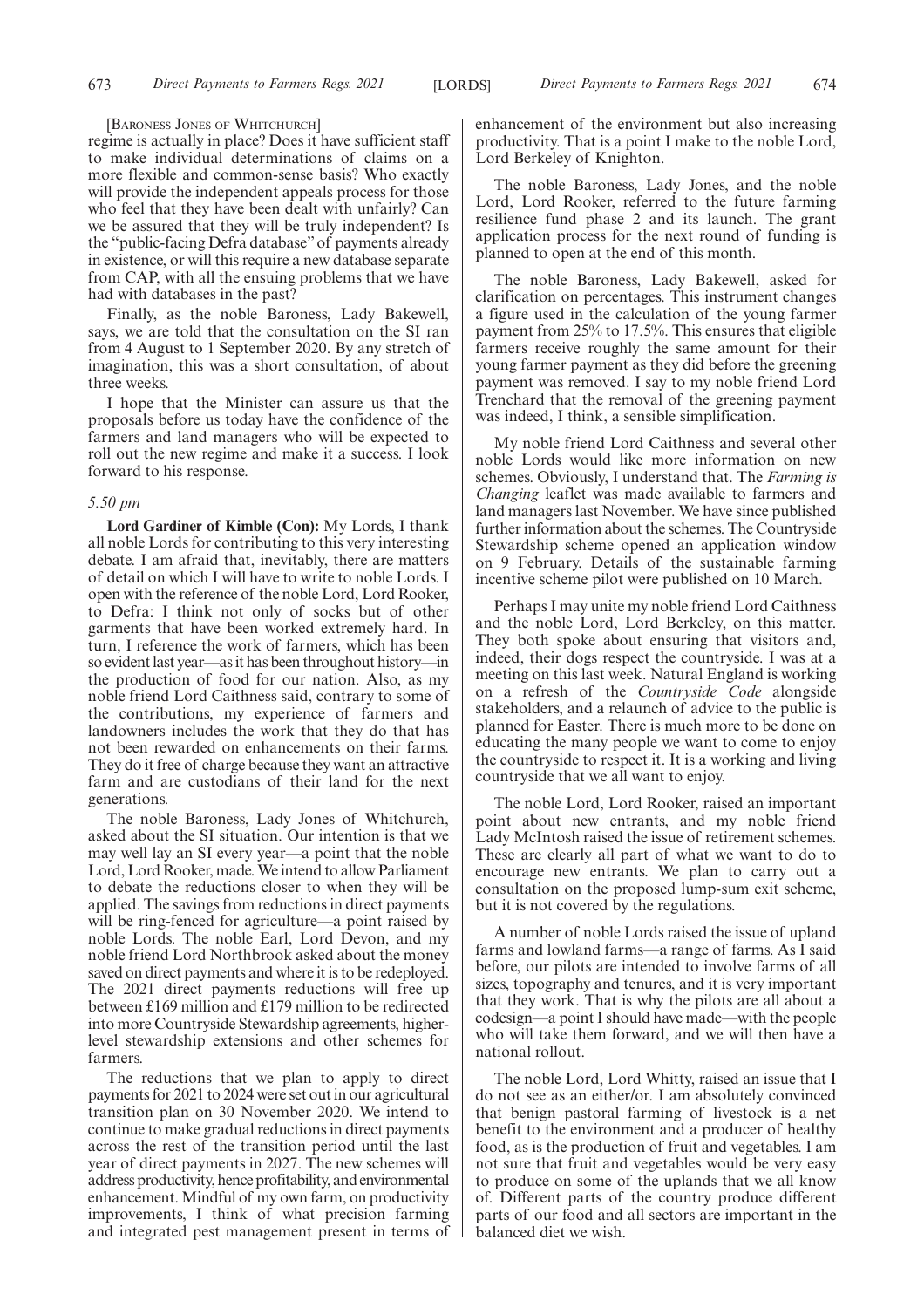My noble friend Lord Lilley raised an interesting point about the taxpayer and the consumer, one of which I am very conscious as a farmer and a receiver of support. I do not have time to get into it today, but I was talking to a New Zealand Minister of a previous Administration about the consequences of the change that my noble friend mentioned there for the environment and how unpopular it was with many parts of the electorate. That is why we seek a balance and why I spent quite a lot of time during the passage of the then Agriculture Bill stressing that the farmer has many purposes. The first, of course, is producing food but, with 70% of the land of this country of ours farmed, farmers play a crucial role in ensuring that we address emissions, climate change, environment enhancement, clean water, clean air and many other things besides.

My noble friend Lady McIntosh and the noble Baroness, Lady Bakewell, asked about the devolved Administrations, with whom we work closely; as I said before, the future agriculture framework is important in that regard. I should also say that the time-limited package to support farmers in protected landscapes, particularly upland farmers, is an important scheme that we are working on.

Turning to financial assistance, the noble Baroness, Lady Jones, asked about the onus on the Secretary of State to come up with the detail of schemes. The scope of this instrument is specifically enforcement, monitoring and data publication in relation to the schemes. This reflects the relevant powers of the Agriculture Act 2020. The detail of the schemes themselves will be set out in guidance.

The noble Baroness, Lady Bakewell, and my noble friend Lord Caithness asked when detailed guidance for the four schemes would be published. Detailed guidance for each scheme will be published ahead of its launch so, for tree health, we will publish this summer; for environmental land management, guidance will be published ahead of the application window for pilot opening in June.

A number of noble Lords raised the issue of the new schemes. Our ambition is to deliver new schemes which are simpler for farmers than their predecessors, and we have worked closely with a range of stakeholders to ensure that.

The noble Baroness, Lady Jones, asked about the agency's readiness for the pilot. The RPA inspectorate has been preparing inspectors over the past 18 months to move towards a more supportive tone of inspections. Indeed, the RPA payment record has become very impressive.

The noble Baronesses, Lady Jones and Lady Bakewell, asked about consultation. During the consultation, Defra engaged with 59 key stakeholder organisations to ensure that it had a thorough understanding of their views. Those views became extremely helpful and their responses were invaluable. The results of the consultation were summarised in a response document.

The noble Earl, Lord Devon, and the noble Baronesses, Lady Bakewell and Lady Jones, asked about the independence of the appeals process. Under Regulation 31 of the Agriculture (Financial Assistance) Regulations 2021, the Secretary of State must appoint a person or persons to consider appeals. In practice, this will be an independent panel, which is the process currently in use. The Independent AgriculturalAppealsPanelisanadvisorynon-departmental public body; members are independent external experts.

I am afraid that I will have to write on many other points. I will deal with the definitions referred to by the noble Earl, Lord Devon, which will give him reassurance. I say to my noble friend Lord Northbrook that we are working on this, but there is more to be done—many of the export problems have now been resolved. The tree health pilot is being delivered by the Forestry Commission. With those details and many more to come, I beg to move.

*Motion agreed.*

# **Agriculture (Financial Assistance) Regulations 2021** *Motion to Approve*

*6.01 pm*

# *Moved by Lord Gardiner of Kimble*

That the draft Regulations laid before the House on 1 March be approved.

*Relevant document: 49th Report from the Secondary Legislation Scrutiny Committee*

*Motion agreed.*

# **Administration (Restrictions on Disposal etc. to Connected Persons) Regulations 2021**

*Motion to Approve*

*6.02 pm*

#### *Moved by Lord Callanan*

That the draft Regulations laid before the House on 24 February be approved.

*Relevant document: 48th Report from the Secondary Legislation Scrutiny Committee*

**TheParliamentaryUnder-Secretaryof State,Department forBusiness,EnergyandIndustrialStrategy(LordCallanan) (Con):** My Lords, noble Lords may remember that the Corporate Insolvency and Governance Act 2020 revived a power to regulate connected sales in administration, which this statutory instrument uses. Now more than ever, we need a strong and robust insolvency regime to provide confidence to businesses, creditors and investors alike, particularly as we endeavour to rebuild the economy after the challenges it has suffered from the Covid-19 pandemic. The power enables us to strengthen the regime by imposing requirements where sales in administration are made to a connected person.

A pre-pack sale is where the sale of all or part of a company's business is arranged prior to it entering administration. The sale is then completed by an insolvency practitioner appointed as an administrator. This usually occurs on the same day or immediately after the company enters administration. Pre-pack sales are a valuable part of the insolvency landscape, representing around a third of all administrations. They can be a useful tool to rescue businesses, save jobs and preserve value. However, creditors are often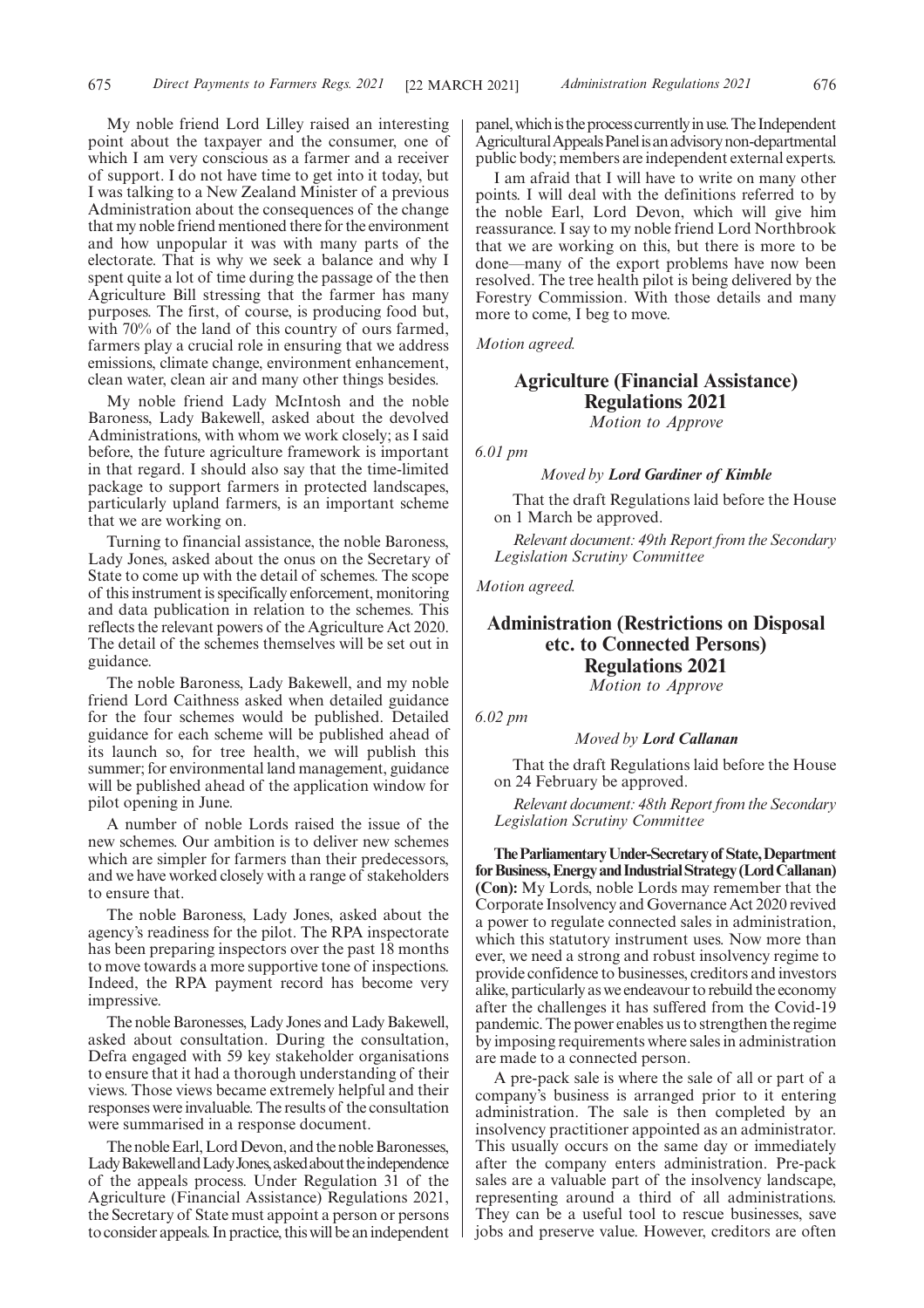#### [LORD CALLANAN]

unaware of the sale until after it has been completed and this can cause concerns, particularly where the sale is to a connected person, such as a director or one of their family.

Previous criticism about whether pre-pack sales are always in the best interests of creditors led to a number of industry measures being introduced in 2015. The main aim of these measures was to increase the transparency of pre-pack sales. Key to this was the opportunity for a connected purchaser to seek an independent opinion from a new Pre Pack Pool, a group of experts able to provide an arm's-length view on the reasonableness of the transaction. Additional measures included strengthening professional standards for pre-pack sales.

There has, however, been a very low uptake of the use of the Pre Pack Pool. Each year, since its introduction in 2015, no more than 22% of connected purchasers have sought independent scrutiny of the offer. A government review concluded that pre-pack sales remain a valuable tool for business rescue, but that industry measures had not gone far enough in restoring creditor confidence. Consequently, the Government announced in October last year that they would regulate to strengthen the legislative framework in this area, principally by requiring an independent scrutiny of pre-pack sales where the sale involves a connected person. Draft regulations were published in October 2020 to seek stakeholders' views. I thank my noble friends Lord Hodgson of Astley Abbotts, Lady Altmann and Lady Neville-Rolfe, the noble Lords, Lord Vaux of Harrowden, Lord Mendelsohn and the noble Baroness, Lady Bowles of Berkhamsted, for their valuable contributions and useful discussions in developing the regulations further. The comments of noble Lords, along with those of other stakeholders, have been considered carefully and certain changes have been made to take account of the feedback received.

These regulations will mean that an administrator will be unable to make a substantial disposal of a company's assets to a person connected with it without either the approval of creditors or an independent written opinion. The requirements will apply to a disposal made to a connected person during the first eight weeks of administration. The meaning of a "substantial disposal" is defined in the regulations and the meaning of "connected persons" is set out in primary legislation. To prevent the requirements being circumvented, the definition of a substantial disposal includes sales which are carried out through a number of transactions and/or where these are to different connected persons.

The definition covers not only what would ordinarily be considered pre-pack sales, but any disposal made to a connected person within the first eight weeks of administration. This is to prevent the requirements being circumvented. The independent report must be provided by an individual qualified to do so within the meaning of the regulations and that individual is referred to as an evaluator. The administrator must be satisfied that the evaluator has the relevant knowledge and experience to provide the report. Requirements are also imposed on the evaluator in respect of their independence.

Following comments from stakeholders, the regulations have been strengthened and now require an evaluator to hold professional indemnity insurance to carry out the role. In practice, the role of an evaluator is likely to be fulfilled by certain professionals such as accountants, surveyors, lawyers and insolvency practitioners, along with members of the current Pre Pack Pool who meet the requirements to be able to fulfil the role. Depending on the nature of the disposal, other individuals who meet the requirements may also be suitable to act as an evaluator. The report provided by the evaluator must include a statement that indicates whether or not they are satisfied that the sale is reasonable.

A key concern of stakeholders was the risk of shopping around for a favourable opinion since there is no limit on the number of reports a connected person can obtain. We believe that the circumstances where someone would do this will be limited due to the cost implications and likely delay to the sale. However, in response to these concerns, changes have been made to the regulations to ensure transparency where more than one report is obtained. The evaluator will be required to include within the report the details of all reports that the connected person has previously obtained. If the connected person refuses to disclose a previous report or the evaluator believes that they are seeking to conceal the existence of such a report, that must also be set out in the evaluator's report. Once received, the administrator must consider the report, circulate it to all known creditors and file a copy at Companies House. If the evaluator's report states that they are not satisfied that the sale is reasonable, an administrator can still proceed where they consider it is in the best interests of creditors. If that happens, they must provide a statement to creditors setting out their reasons for doing so.

In conclusion, this statutory instrument will provide greater scrutiny of sales where they are to a connected person and give assurance to creditors that such a sale is appropriate in the circumstances. I commend the draft regulations to the House.

# *6.09 pm*

**Lord Mendelsohn (Lab) [V]:** My Lords, I thank the Minister for his introduction of these measures. We are all very grateful for the efforts undertaken by the Insolvency Service and the Minister to deal with this issue, and for our interaction. I hope that he will take my comments and those of others constructively.

We share the view that pre-packs play a useful role, but the core issue is how to deal with abuses. At its simplest, we are most grateful to the Minister for the assurance that we will now be looking at this as a mandatory procedure. This has been the critical change which now provides the opportunity to cleanse the process of pre-pack administrations. We could have achieved the same objective with the Pre Pack Pool—I am not compelled by the issues that were outside it—but that has passed and we now must deal with the realities of the arrangements that have been suggested, particularly how effective they are.

I worry about the effectiveness of these regulations. We are not in the same situation as that with the monitors. I have tried for one business to get a monitor, using the existing legislation, and it is quite a difficult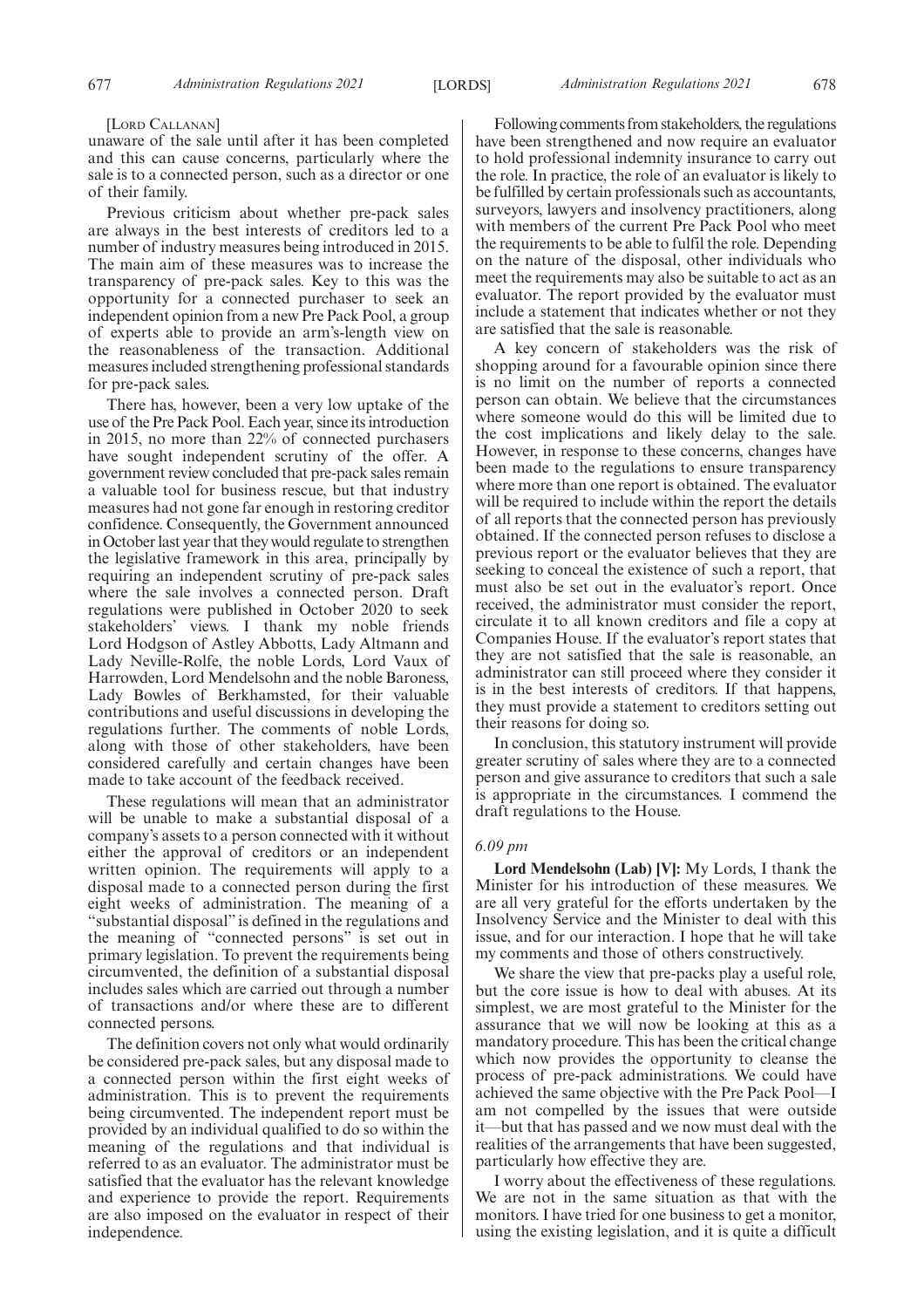process. The compulsion of making this mandatory will certainly create a different incentive, which is important. However, some of the changes made after the consultation are currently insufficient to make this work as effectively as possible or to deal with all the potential abuses. I would be grateful for the Minister's thoughts on these issues. It is important to acknowledge that the ability of a connected person to opinion-shop has been curtailed from the original proposals, but the Minister is yet to address the issues whereby someone gets something which is not a full opinion. It is advice, it is guidance, it is other things which contribute to making a pre-pack to a connected party that may be problematic, without informally becoming a full opinion. Such things are still excluded. It would be very useful if they were carried within the ambit of this to ensure that opinion-shopping was fully transparent and that those things which were not meeting the full test of an opinion were also included.

Many have concerns about the qualification requirements for the evaluator, but the Minister clearly specified the types of professions that this will extend to, not least because of the qualification that they must get professional indemnity insurance. This is probably a sensible approach. However, the Government were wrong not to look for a wider inclusion of secure lenders within the definition of connected persons. It is important to connect not only those who have voting rights but those outside that, who can exercise control without voting just by the very conditions. It is very important to ensure that this extends as strongly as possible. My first experience of how someone gamed a system irresponsibly was seeing how they used offshorebased debt vehicles to control a connected-party sale. That could continue, even under these requirements.

I feel very strongly that the responsibility for obtaining the opinion should be with the administrator, rather than the connected person. The arguments of cost, delay and the value of the connected person's information are all reasons why abuse is plausible and possible, and with the modern world of the digital economy, and the way business is conducted, some of the issues to get to creditors can be dealt with much more quickly. Therefore, that balance should be turned in favour of the administrator. It would help to cleanse the system very significantly.

Finally, the further definition of "substantial disposal" again does not fully cover what is necessary. The use of "significant" or "material" would be very easy, but "substantial" has a specific legal definition of size, which allows for arguments about proportionality. Again, you can parcel up a company as well. Given that this is a statutory instrument, can the Minister indicate what the review would do to ensure that this works as effectively as possible, and what further consideration might be given in the fullness of time to whether these measures can be tightened in the light of potential experience, or who will be responsible for ensuring that this has an effective regime to monitor and, if necessary, proposing some form of sanctions?

#### *6.15 pm*

**Baroness Neville-Rolfe (Con):** My Lords, I thank my noble friend the Minister for his explanation of these regulations, and for his courtesy and that of officials in meeting some of us to explain how thinking in this important area was developing. It is a particular pleasure to follow the noble Lord, Lord Mendelsohn, with his extensive practical experience.

One of the problems with insolvency law is that it is monumentally complex. I know this because I am a chartered company secretary and passed papers which tested me on the law in this area. The course taught me helpful and important lessons about a director's duties if a company was heading anywhere near insolvency. However, I confess that I do not fully understand all the minutiae of the law and I suspect that I am not alone in this.

Nevertheless, we are where we are, and I thank the Minister for recognising that pre-packs can have value: business is not interrupted, jobs may be saved and a good brand safeguarded, although conflicts have to be watched very carefully. This inherent benefit influenced the Graham report on the future of pre-packs in 2015. I have a lot of time for the common-sense expertise of Teresa Graham. She favoured a voluntary approach with a reserve power, so it is a little disappointing that the Government have now found it necessary to legislate, difficult though this is. The Minister has explained why he thinks this is needed.

A very important Graham recommendation was that there should be a Pre Pack Pool of experienced business people where, on a voluntary basis, details of a proposed sale to a connected party could be disclosed to an independent person prior to the sale taking place, thus giving greater confidence to creditors that the deal had undergone independent scrutiny. This pool has apparently not been much used and that is one of the reasons the Government have moved to a statutory system, with all pre-pack administration sales to a connected purchaser requiring an independent opinion from an evaluator on the sale.

The problem with this provision as now drafted is that the evaluator must only be independent, without obvious blemish on their record, and have relevant knowledge and experience; they do not have to have professional qualifications or be recognised in some other objective way. This moves away from the Graham notion of a Pre Pack Pool of people with knowledge of the industry exchanging good practice and intelligence, which might help to head off trouble. Has my noble friend considered the case for such a pool of evaluators? They could be explicitly recognised by the Insolvency Service, or some other body, and be encouraged to exchange experiences.

I should thank my noble friend the Minister for the progress made in consultation on these regulations. There is, however, a feeling among those I have consulted that he could usefully have made more changes to the consultation draft. Returning to my point about complexity, this is difficult stuff and it needs to be "work in progress", with changes to the regulations if the need arises. We also need an eagle eye for perverse effects and for those gaming the system—we heard from the noble Lord, Lord Mendelsohn, about his concern about opinion shopping.

Perhaps I could echo the noble Lord's final point on review; it would be very helpful if my noble friend could outline his plans for monitoring and evaluation and indicate when and how we might receive a review of progress on the new system. I was a little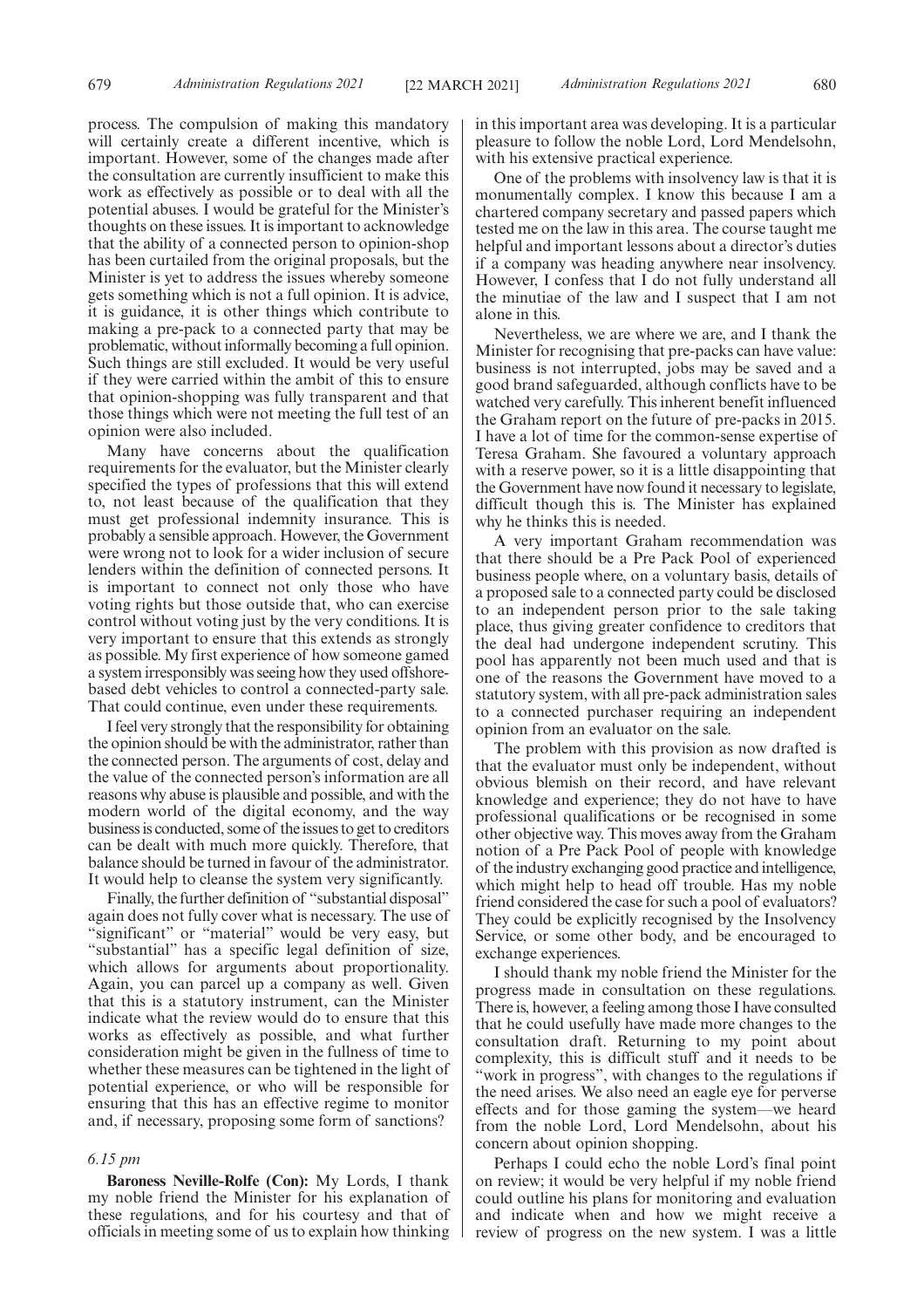#### [BARONESS NEVILLE-ROLFE]

disappointed by paragraph 14 of the Explanatory Memorandum on this point, given the importance and complexity of legislation on insolvency. For example, maybe something could, in practice, be done in the annual report of either BEIS or the Insolvency Service. But I support the regulations and thank the Minister.

# *6.19 pm*

**Lord Vaux of Harrowden (CB) [V]:** My Lords, it is a great pleasure to follow the noble Baroness, Lady Neville-Rolfe. It was her amendment to the Corporate Insolvency and Governance Bill that allowed these welcome regulations to be tabled. During the debates on the Bill, I expressed some doubts that the Government would address the concern around connected party pre-packs, so I am delighted to be proved wrong and that the Government listened to the concerns that were raised. I am very grateful to the Minister for the time he has made available to discuss the regulations and to Paul Bannister and his team at the Insolvency Service; they have been very generous with their time and very helpful and open in their approach.

These regulations are very welcome and should help to improve the transparency around pre-pack disposals to connected persons. That said, a number of concerns remain. There are three matters that I want to raise, a couple of which have already been referred by the noble Lord, Lord Mendelsohn. First, the regulations do not prescribe any formal qualifications to become an evaluator. An evaluator has only to satisfy themselves and the administrator that they have sufficient relevant knowledge and experience, and must have professional indemnity insurance. I understand the reasons for this approach, which was, in part, to allow members of the pre-pack pool to continue to act as evaluators. The Government may have found an appropriate balance here, but I urge the Minister to keep this under review and to take action to strengthen the qualification requirements if it appears that underqualified people are taking advantage of the rather vague rule.

Secondly, there is opinion shopping, to which the Minister referred. This is when a connected person seeks reports from more than one evaluator but makes only the most favourable report available to the administrator. As the Minister said, the regulations have tried to address this risk by requiring that if the evaluator becomes aware that the connected person has obtained a previous report or comes to believe that the connected person may have obtained a previous report, they must include details of that report or if they have not been given it they must explain why and what steps they took to obtain it. However, the onus lies with the evaluator to find any previous report. If the connected person is not open about it, there is little the evaluator can do.

What is missing is an obligation on the connected person to provide any previous reports to the administrator or to state that they have not sought or obtained any such report. As the noble Lord, Lord Mendelsohn, pointed out, "sought" is important. It is easy to imagine a situation where a previous evaluator tells the connected person that they will not be able to state that the disposal is reasonable and is then asked by the connected person not to issue the formal report. The connected person can then honestly say that they have not had a previous report. The opinion-shopping problem still remains. It would have been better if the administrator was responsible for appointing the evaluator, at the cost of the connected person. That way, it would not be possible for the connected person to shop around for the most favourable opinion. However, we cannot amend that now, so I again urge the Minister to keep this under close review and to take action quickly should concerns about abuse arise in this area.

My last concern relates to the independence requirements for the evaluator and specifically the restriction set out in Regulation 12(1)(d) around providing advice to

"the company or a connected person."

A person is considered not to be independent if they have provided advice on insolvency or corporate restructuring matters only, and only during the last 12 months. As a comparison, to be considered an independent non-executive director under the corporate governance code a person cannot have had any material business relationship with the company, direct or indirect, within the past three years. I would be grateful if the Minister could explain why such limited restrictions are felt appropriate for an evaluator to be considered independent under Regulation 12(1)(d).

Finally, to aid my own understanding and, I hope, to be helpful to others, I ask the Minister to clarify one point. As I understand it, the time period for making these regulations expires at the end of June. If changes to them turn out to be required after that date, following a review of the matters already discussed, can they be made by further regulation or would primary legislation be needed?

#### *6.24 pm*

**Lord Foulkes of Cumnock (Lab Co-op) [V]:** My Lords, I too am grateful to the Minister for his, as usual, helpful introduction. Like him, I fear that we will be facing many more insolvencies—not just because of the pandemic, as he indicated, but as a result of the many problems arising from Brexit—so these regulations are timely.

I will confine myself to a few questions, which I hope the Minister can respond to in his reply. First, can he tell us whether all kinds of companies are covered by this provision? I understand from the Explanatory Memorandum that it extends to small businesses but are all types of businesses included? Specifically, will football clubs, some of which are currently in great financial difficulties, be included? As others have done, I also want to ask about the evaluators, who will be given significant responsibilities. As their trade body R3—as well as noble Lords in this debate—has said, it would be helpful to know what qualifications will be required to act as an evaluator. The Minister gave us some examples of professions but he did not describe what specific qualifications they should have. If, for example, they are businesspeople, will they be excluded if they have themselves been involved previously in an insolvency?

How will they all be assessed for honesty and integrity prior to their appointment? Why will there not be a central register of evaluators, or indeed a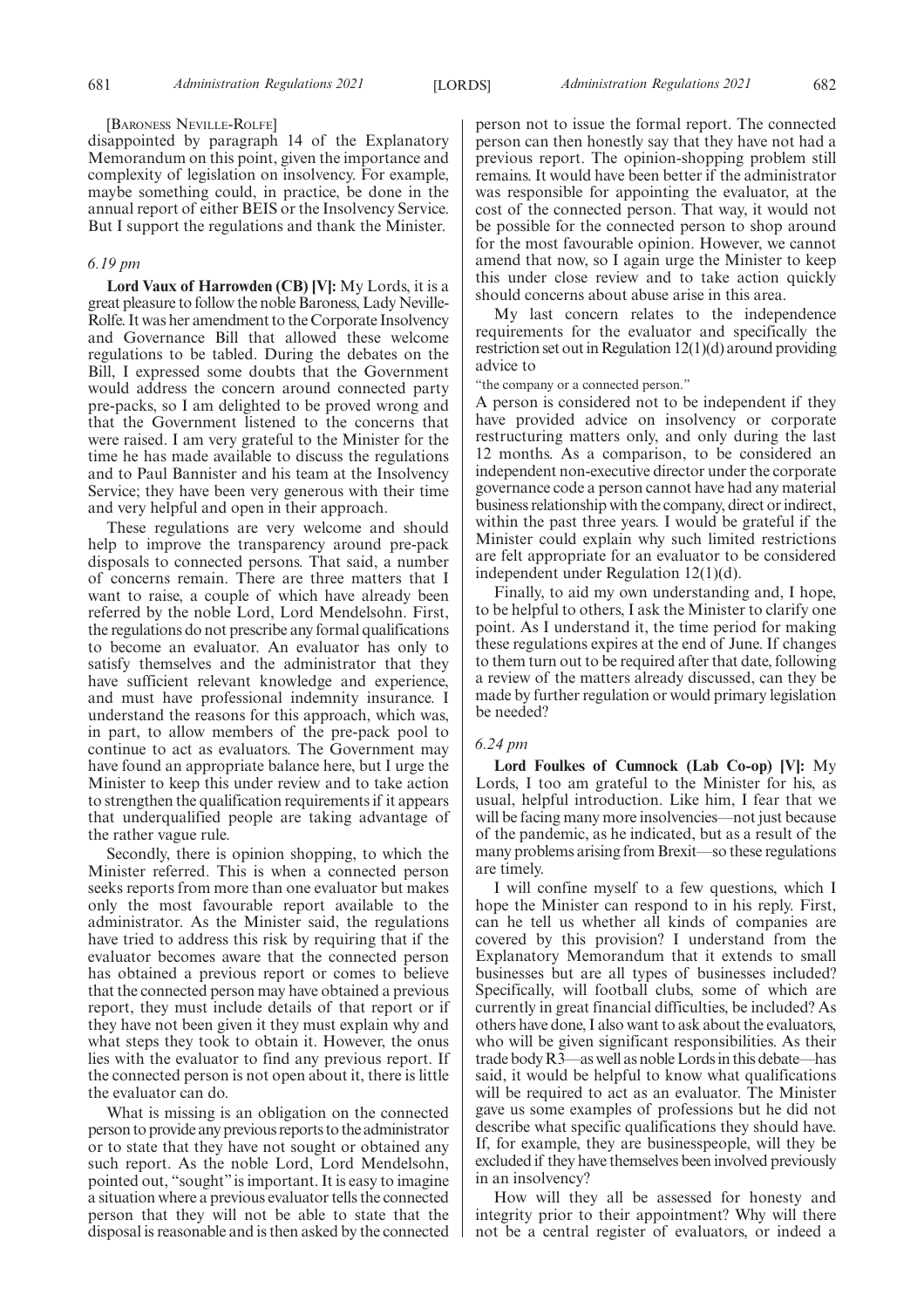body responsible for any training and registration and checking their operational effectiveness and reliability? Will the Government consider a register of approved evaluators being maintained by the Insolvency Service, as suggested by R3? However well qualified, an evaluator will not have the final say. If an administrator does not accept the decision of an evaluator that the "case is not made", all he has to do is "provide an explanation" to allow him to proceed anyway. Does this not make the evaluator's role effectively impotent?

The Minister helpfully reminded us that the definition of "connected persons" is described in legislation. However, how will the proposed procedure prevent some form of insider advantage being given to connected persons? Can the Minister also tell us how the interests of creditors will be balanced against speed in this procedure? Sometimes their interests can be forgotten in the apparent need for a quick resolution. Finally, and perhaps predictably, I want to ask about Scotland. Here, insolvency is partly devolved. Can the Minister tell us what discussions have taken place to ensure that these regulations are in fact consistent with Scots law, and can he give the House an assurance that this has been accepted by the devolved Administration?

Assuming that the Minister can give us all satisfactory answers, I agree with others that we should approve these regulations.

#### *6.27 pm*

**Lord Hodgson of Astley Abbotts (Con) [V]:** My Lords, I have been tracking pre-packs and the complications thereof for many years. I begin by adding to those of other noble Lords my thanks to my noble friend the Minister and, in particular, to Paul Bannister and the Insolvency Service, for the time they have given to many of us and the changes that have been made, which are certainly welcome.

Before I turn to the substance of the debate, I want to take one of my five minutes to address the Whip on duty. As I have already noted, I have a long-standing interest in this issue. I was in a business meeting in Stoke on Thursday afternoon when I received a call from the noble Lord, Lord Mendelsohn, to tell me that the debate had been tabled for today and that the speakers' list would close at 6 pm that evening. I was grateful to the noble Lord but horrified to find out he was correct. My Whip for the week arrived at 15.49 on Thursday, so, with a closing time of 18.00, I had precisely two hours and 11 minutes to read my email and put my name down to speak. I am afraid I have to say to the Whip on duty that that is not good enough. I would like them to take the matter up with the Chief Whip and to inquire how this happened and what will be done to prevent it happening again. If I do not get a reply, I certainly do not intend to let the matter rest.

I once again make it clear that, like other noble Lords, I do not oppose the principle of pre-packs. They are a very useful tool in the insolvency practitioner's armoury but, as we have said many times, in the hands of the unscrupulous they can too easily turn into a fraud on the creditors. The history of the Government's approach to pre-packs is of two steps forward followed by one step back. They have never quite been able to nail the issue down once and for all. In part, that is the story today: they do not quite close the door on the ruthless.

There are three issues: first, the failure to create institutional memory, which a mandatory reference to the pre-pack pool would have solved; secondly, there remains a concern, raised by several noble Lords, about the level of expertise required by evaluators despite the welcome requirement to have some level of professional indemnity insurance; and, thirdly, the definition of "connected persons", raised by the noble Lord, Lord Mendelsohn.

In connection with that, I invite my noble friend the Minister to reread the Explanatory Memorandum that accompanies the regulations. Paragraph 10.1, under the heading "Consultation outcome", says:

"It is expected that many connected person purchasers will use the Pre-Pack Pool to obtain the independent opinion required by the instrument",

yet elsewhere paragraph 7.4 states that in 2019 only 23 out of 260 connected person pre-pack sales were referred to the pool, which is less than 10%. How can that possibly be a statement that has any real verification and expectation of being fulfilled? Paragraph 12.1, in the section entitled "Impact", states:

"There is no, or no significant, impact on business, charities or voluntary bodies.'

If that is really the considered view of the Government, what on earth are we doing sitting here today discussing it all? Meanwhile, the dangers of the new restructuring plan procedures introduced under the Corporate Insolvency and Governance Act, about which many Members of your Lordships' House raised concerns during the passage of the Bill, are becoming clearer.

I thank my noble friend for what he has done but I am afraid the battle is not yet won. As many noble Lords have said, we need to keep the matter under urgent review over the next few months as we emerge from the pandemic and pre-packs become a very familiar feature of the landscape.

## *6.32 pm*

**Lord Mann (Non-Afl):** My Lords, on balance this statutory instrument seems to be an improvement worth supporting, although I am sure the caveats put very clearly and eloquently by my noble friend Lord Mandelson and the noble Baroness, Lady Neville-Rolfe, will have attracted the Minister's keen ear as things move on. I endorse the core points and arguments that they made and bow to their superior knowledge on the detail. I am sure the Minister will have been as persuaded as I was by their arguments.

I come back to the topic of the football industry. There are some interesting aspects in the detail, particularly the period of eight weeks in relation to the football industry. Something that has happened a lot over recent years is that, in order to fit with the rules in England whereby clubs have points deducted and are potentially relegated, there is a tendency for clubs to go into administration at the very end of the football season. Some suggest rather cynically that that is sometimes calculated on whether the points deduction will have a specific financial impact on the following season.

Football has another oddity, which is that for a long time now a club has been allowed its own preferential football creditors. HMRC lost its court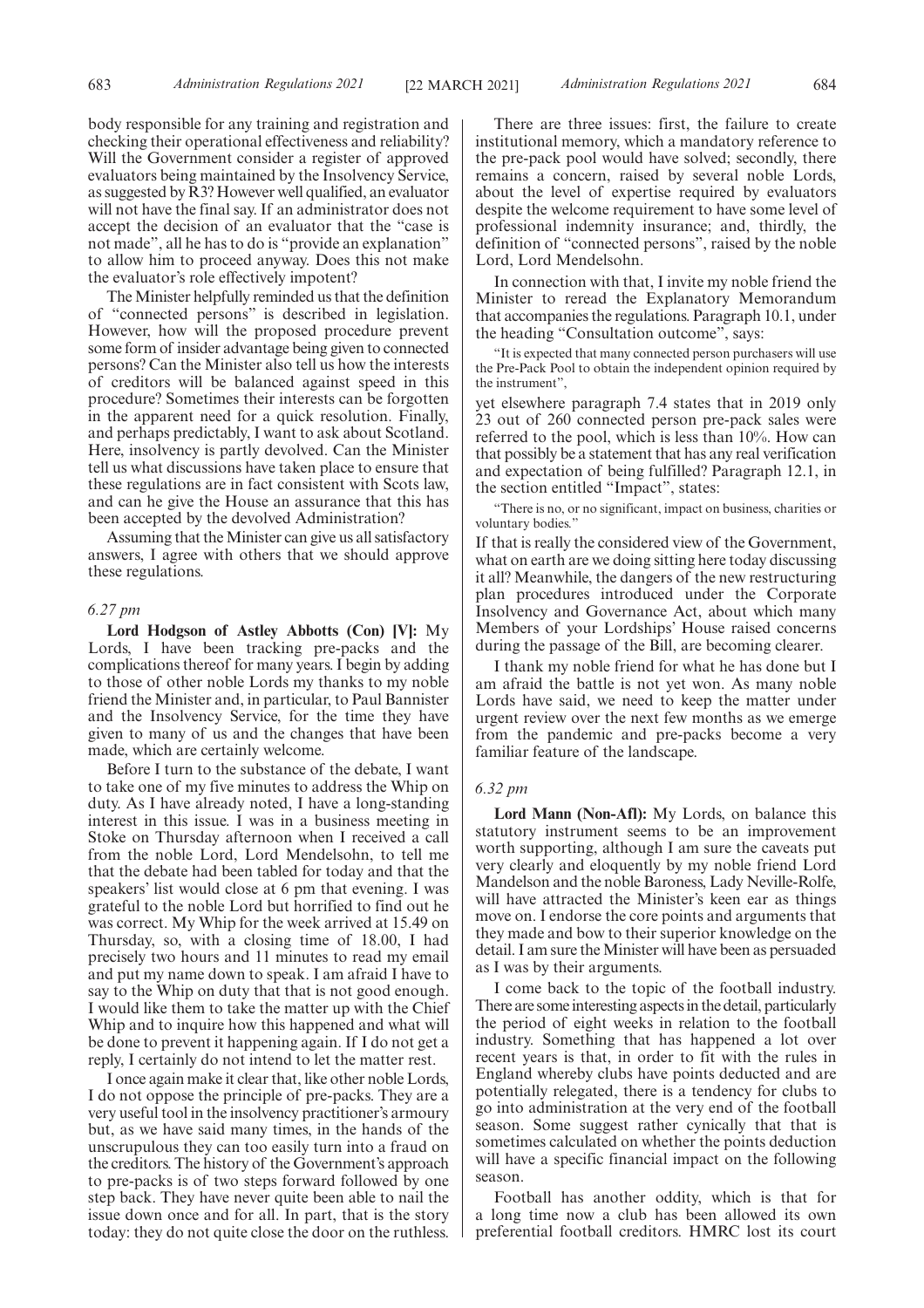#### [LORD MANN]

case with Exeter City over this in 2012. Given the way that the football industry and its income streams work, there is a period between seasons—sometimes of 12 weeks but sometimes as low as 10 weeks—when clubs tend to be bought and sold. Does the Minister intend at any stage to look at the implications of the loss of that court case, and what it means for the industry and the stakeholders?

One thing that has happened repeatedly, particularly when one goes down the food chain into lower league and so-called non-league football, is that individual traders—for example, the joiner, the plumber or the printer—lose out on money when everyone else seems to be getting whatever money is around. Yet these are precisely the people who are most crucial, while living on very small margins. It can be the cleaner, the window-cleaner or the grasscutter who loses out, and it often is in this situation. Will the Minister take a closer look at this industry in the next year, the rules that it applies and some of the imagination that could benefit government?

One of the inevitabilities of the year-long lockdown or semi-lockdown is that some football clubs, particularly at the non-league level, will, when furlough ends, go out of business. We will see this problem occurring; that is very predictable. This is an industry that has a greater meaning, particularly to small towns, than most other industries or companies. This is about losing the identity of the local football club, because it no longer exists. We have seen football clubs almost disappear. Some have fought their way back, but in places such as Scarborough, Maidstone, Chester or Darlington we have seen them disappear out of mainstream football and very rarely bounce back. The impact on the community is very great. I put it to the Minister that it would be quite a wise investment of time to give the court case of 2012 and its implications, and the way in which these regulations will apply, a specific eye from Ministers during the next year in relation to the football industry.

# *6.37 pm*

**Baroness Bowles of Berkhamsted (LD) [V]:** My Lords, other noble Lords speaking in this debate have more extensive knowledge of the history behind these regulations. Although, like many members of the public, I might have spotted a sale of a business to a connected person and wondered whether it was wholly fair, I became engaged with this only relatively recently: when the opportunity presented itself during the passage of the Corporate Insolvency and Governance Act and the noble Baroness, Lady Neville-Rolfe, revived the issue from the Small Business, Enterprise and Employment Act. Since then the noble Lord, Lord Hodgson, has kept an eagle eye on it. He has been keeping our impromptu group of CIG veterans informed since then.

In addition to the persistence of the noble Lord, Lord Hodgson, our little cross-party group has benefited from the varied professional expertise of the noble Lords the Minister referenced, and the noble Lords, Lord Mendelsohn and Lord Vaux, and the noble Baroness, Lady Neville-Rolfe, have ably demonstrated that in their contributions today. Like them, I am pleased that we have got to where we are, but I agree that this may be part of a continuing journey. I also thank the Minister for meetings and bringing forward these regulations. It is a quirk of the speaking order that I get to speak after those other noble Lords, which leaves everything already well covered.

These regulations introduce a new requirement for an opinion by an evaluator to say whether a sale to a connected party is "reasonable"in all the circumstances. This requirement will come into play frequently. As quoted in *Accountancy Age* last October, Blair Nimmo, the head of restructuring at KPMG, said:

"When a company goes into insolvency and you need to have a fairly quick sale of the business, the person(s) with the most knowledge of a business and its operation are the existing directors. They are the most likely people to have arranged the pre-pack or at least be part of it, even if it is being funded or orchestrated by an independent party. Scenarios whereby there are zero connections to the previous directors are fairly few.

That was regarding pre-pack procedures, but evaluators will also come into play in any rapid—that is, within eight weeks—connected person sale through ordinary administration procedures.

I welcome the compulsory aspect of the report because the previous measure of consulting the Pre Pack Pool went greatly underused: as the noble Lord, Lord Hodgson, has already noted, there were only 23 referrals out of 260 connected person pre-packs in 2019. It is now envisaged that the Pre Pack Pool, or members thereof, might be used to obtain the independent opinion required, but it is already possible to find evaluators advertising online. Ones I found appeared to have relevant experience, and perhaps it is a nice job for retired insolvency practitioners, who were the ones that I found.

However, the main criticism levelled against the original proposal was the self-certification nature of the credentials of the evaluators: they need only believe that they have the requisite knowledge and experience to provide the report. That is now bolstered by the need for indemnity insurance, which presumably means that the insurance company must consider that they have the credentials to be an insurable risk—or that the person pays a high enough premium to persuade the insurance company to take the risk. The fact that the insurance premium details, including the insurer and the amount insured, must be disclosed adds to the reassurance, although I am still a little disconcerted with it as the mechanism.

There is still disquiet in some quarters and, as ever, time will tell. The noble Lords, Lord Mendelsohn and Lord Vaux, and other noble Baronesses and noble Lords, have already highlighted several of these—notably, opinion shopping is still not resolved. Secured lenders should perhaps be connected, as the noble Lord, Lord Mendelsohn, has suggested—the administrator applying for the evaluation would solve the opinion shopping point. I also note that the difference between "substantial"and "significant"may also need resolution in due course—as well as the relationship of the evaluator to the company.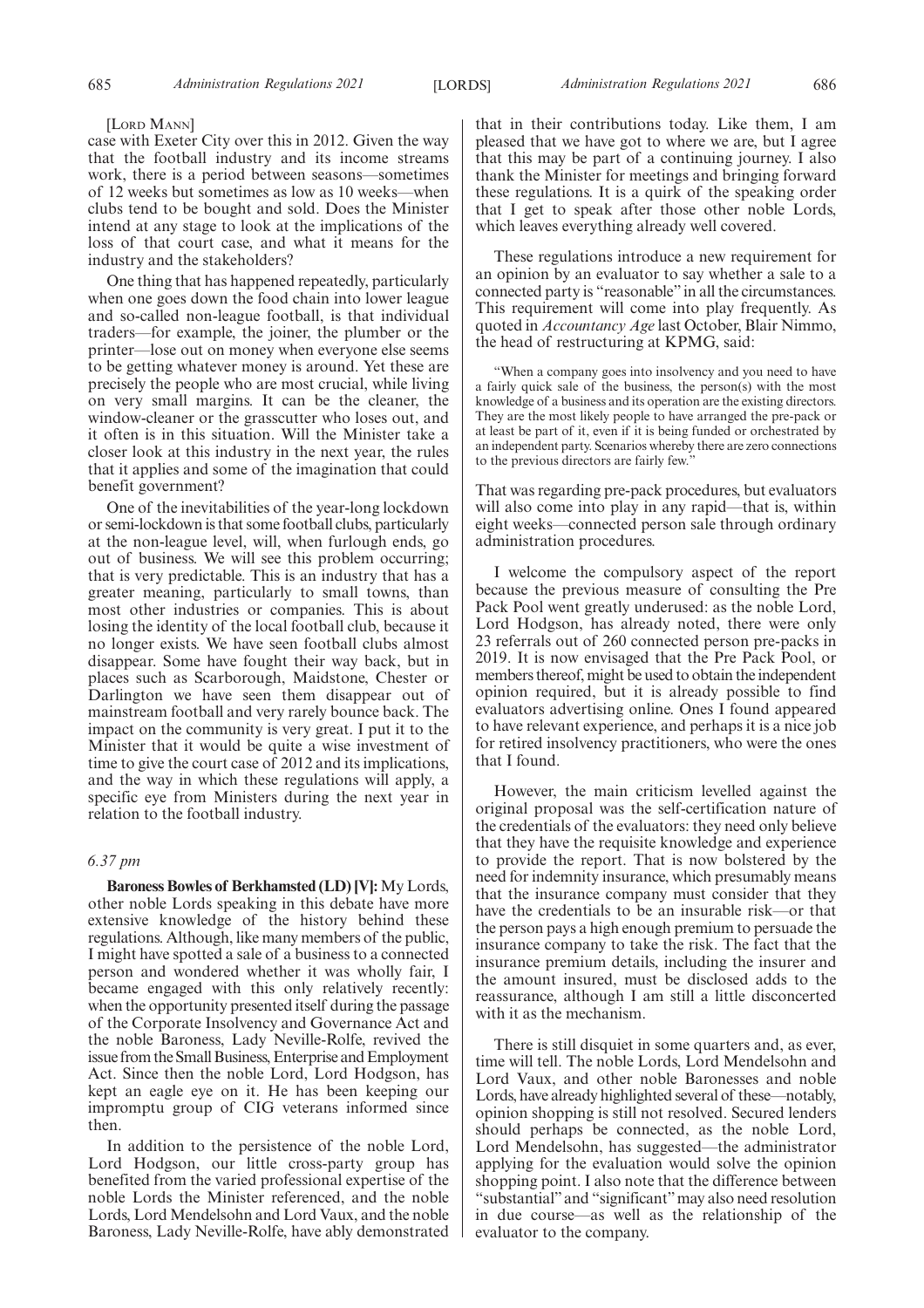That said, I am reassured—I think—in that I now understand that we have regulations which can be amended in future and, therefore, these issues may end up being resolved in due course. However, it would be nice to have the confirmation that the noble Lord, Lord Vaux, has indicated he would like—namely, that June is not the last say and now that the regulations exist, they can continue to be tweaked as more evidence comes to light.

#### *6.43 pm*

**Lord Lennie (Lab) [V]:** My Lords, as we have heard, this instrument proposes changes to address concerns about pre-packs. In the current context of the pandemic and a potential wave of insolvencies, we need to ensure that the regulations alleviate these concerns effectively. We have constantly pressed the Government to take action against the abuses that were occurring in pre-pack cases. There was a flurry of high-profile pre-pack sales last year, along with corresponding concerns. For example, it was reported that unsecured creditors of Monsoon Accessorize were owed more that £132 million after its founder bought it back out of administration in a pre-pack deal.

The Government have said that despite voluntary measures that were introduced for an independent review of pre-pack sales in 2014, there are still issues with transparency, so this instrument requires that if a person intends to acquire a business or assets from a company in administration and is connected to the insolvent company, they must seek an independent opinion from an evaluator on the purchase, unless creditors have approved the sale. The instrument also sets out certain requirements for the person acting as an evaluator, such as the need for indemnity insurance. It prevents a person from obtaining multiple evaluator reports—opinion shopping, as was said—in the hope that one might prove favourable.

The Government have said that

"the mandatory referral to an independent third party will provide creditors with greater assurance that such a sale is appropriate in the circumstances of the insolvency."

# As we have heard,

"there's still some way to go if these reforms are going to improve stakeholder confidence in pre-pack administrations.

The trade body R3 has said that the legislation unfortunately risks critically undermining, rather than improving stakeholder confidence in pre-packs. Without ensuring the integrity of the evaluator involved by maintaining a list of approved evaluators, the Government will undermine confidence in the wider regulatory framework around pre-packs, effectively outsource responsibility for ensuring the suitability of the individual evaluators to the market and add unnecessary complication to business rescue efforts.

# R3 also said that

"there is no framework in place to ensure qualifying criteria for the Evaluator position are being met."

Can the Minister explain why this is the case? Does he believe that the new requirement for an evaluator to have a professional indemnity will be sufficient to secure the confidence of the wider business community?

The regulations also place a new requirement on administrators who must be

"satisfied that the individual making that report had sufficient relevant knowledge and experience to make a qualifying report."

This means that the administrators will effectively be charged with ascertaining the suitability of individual evaluators. What happens if the evaluator may be purposefully or successfully misleading? If there is not a central register of evaluators, to whom does an administrator complain if they have been misled? How can inappropriate evaluators be reported and to whom should they be reported?

The British Property Federation has said:

"It is … disappointing that the regulations allow a sale to proceed despite a negative opinion. A negative opinion should mean the sale cannot proceed."

Why have the Government not taken this approach? Where the case is not made, an administrator will still be able to proceed with the sale to a connected person but will need to provide an explanation of why they have proceeded. What should be included in this explanation of allowing the sale? Have the Government considered maintaining a list of approved evaluators? How will the Government ensure that all evaluators have relevant business experience to give an opinion on whether a case has been made by an individual or connected party for pre-pack sales?

The government report from last October said:

"The government does not, therefore, propose that the power to ban connected party sales in administration should be used."

Can the Minister say how this conclusion was reached?

We need clarity in these regulations about how they work in practice, especially if the withdrawal of government Covid support results in a wave of insolvencies and the increased likelihood of pre-pack deals. We are grateful in this House to have the knowledge and experience of the noble Lords, Lord Mendelsohn, Lord Hodgson and Lord Vaux, and the noble Baroness, Lady Neville-Rolfe, in this area. We need clarity across the piece.

# *6.48 pm*

**Lord Callanan (Con):** I thank all noble Lords for their valuable contributions to this debate. Yet again the House has shown the great value of the experience in this area with some very valuable and well-thought-through contributions. I say to my noble friend Lord Hodgson that I had no say in the timings of the debate, but I know that the noble Baroness, Lady Bloomfield, has taken careful note of his comments and will reply to him directly about the timescales.

Pre-pack sales are of significant interest in our economy and this is reflected in many of the comments made today. They are a valuable rescue tool where a company in financial difficulties has underlying value and is potentially viable. This is particularly relevant in the current economic climate, with many businesses struggling with the impact of the pandemic. Having a range of rescue vehicles for viable businesses within the insolvency framework will aid the recovery of our economy.

The power under which these regulations are made would potentially have permitted regulations to be made banning pre-pack sales to connected persons completely. It was clear from the government review of the 2015 industry measures that stakeholders believe that the opportunity to pre-pack a business to a connected person should be preserved.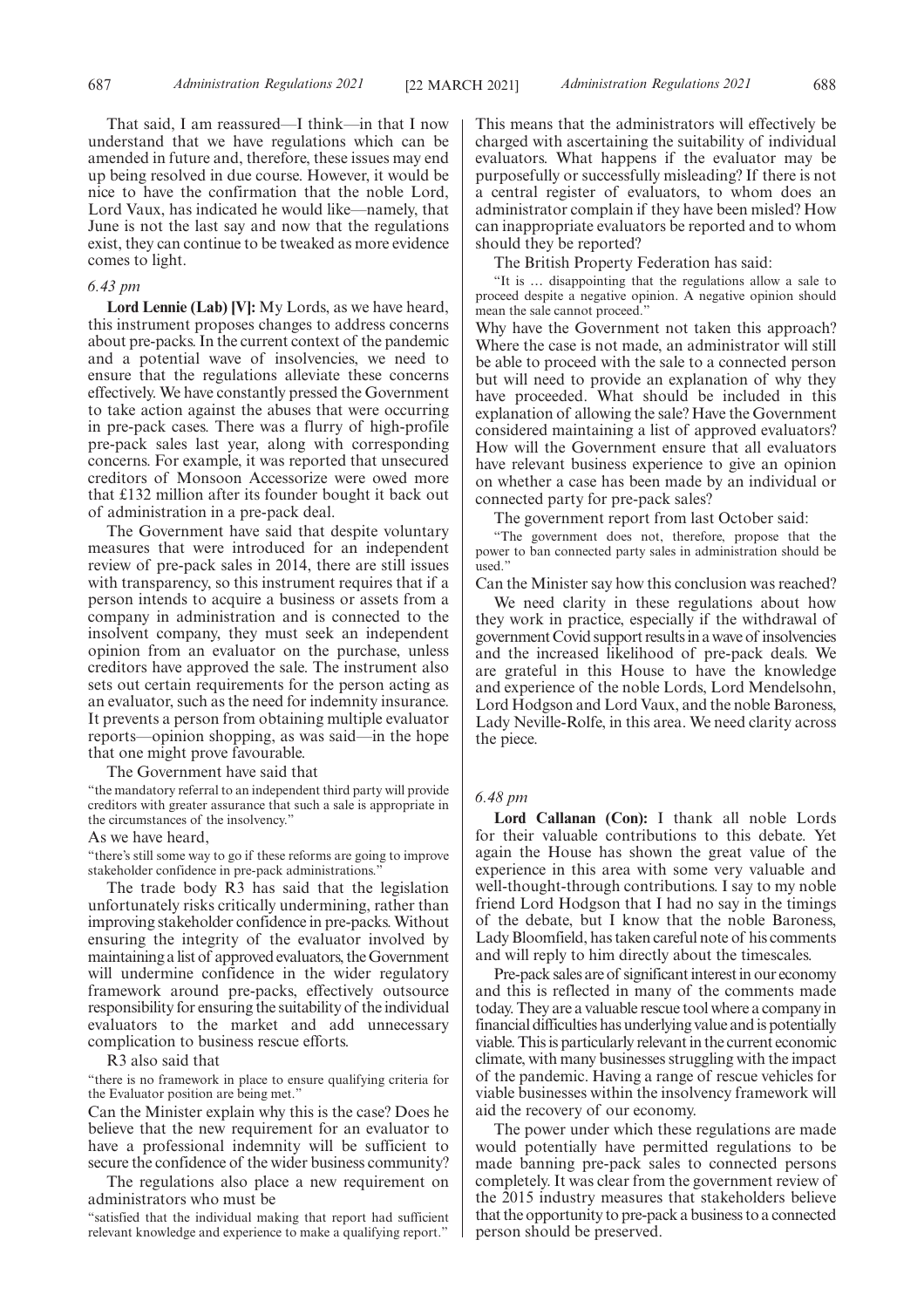#### [LORD CALLANAN]

In some circumstances, the business only has value to those connected to the insolvent company and a pre-pack sale is the best way to preserve that value for the creditors. However, it was recognised that there needs to be a stronger regulatory framework to prevent the risk of abuse for creditors.

The Government consider that these regulations will provide the additional safeguard and transparency of independent scrutiny while still enabling the rescue of viable businesses through a pre-pack sale. Let me assure the noble Lord, Lord Mendelsohn, that, subject to parliamentary approval of this statutory instrument, the Government will monitor its implementation to see how the regulations operate in practice. We will also provide guidance to assist connected persons, evaluators and administrators to understand their responsibilities under these regulations. In addition, we are working with the industry to strengthen professional standards for pre-pack sales.

The legislative and non-legislative changes will be monitored together to see whether they meet the objective of improving transparency and creditors' confidence. If there is evidence that problems persist or that new issues have arisen, the Government will consider whether further changes are needed, including whether pre-pack sales should be banned altogether. Likewise, if there is evidence that the regulations are impeding legitimate rescue attempts, we will consider whether further adjustments are needed. As the economy and businesses strive to recover from the impacts of Covid-19, it is important that we have flexibility within our insolvency and restructuring framework. This will allow companies in financial distress to find the right mechanism to best help their particular circumstances, while balancing the needs of those affected by the insolvency to ensure that they are treated fairly and have confidence in the process.

With the time I have remaining, let me deal with a number of the questions that were asked. The noble Lords, Lord Mendelsohn, the noble Baroness, Lady Bowles, and my noble friends Lord Hodgson and Lady Neville-Rolfe, all asked why we did not mandate opinions from Pre Pack Pool; indeed, many noble Lords have asked me about this separately. The reason this did not prove possible is that it is a private limited company, so there are wider legal implications—both under competition law and in the scope of the regulationmaking power—for seeking to make a single private company a monopoly provider of authorisations to take certain steps under insolvency law.

The noble Lord, Lord Mendelsohn, asked why the regulations do not define what is meant by "substantial" and whether there will be guidance on this matter. Since what constitutes a substantial sale may be different in any given case, depending on the nature of the business, this has been left to the administrator's judgment. "Substantial"is used elsewhere in insolvency legislation, so administrators are used to making this type of judgment in the normal course of their duties. However, examples will be provided in guidance as to what may constitute a substantial sale in a particular case to aid the administrator. Also, on using "significant" or "substantial" in the definition, "substantial" is used elsewhere in insolvency legislation, so insolvency practitioners are already familiar with the term. However, again, we will monitor the impact.

The noble Lord raised the issue of secured lenders. Some secured lenders will potentially be caught by the definition of "connected persons"where they are entitled to exercise more than one-third of the voting rights. As with all good provisions, we will of course keep this under review.

The noble Lord also asked why the regulations do not make the administrator responsible for obtaining a report at the connected party's expense. As the vast majority of pre-pack sales are arranged prior to an administrator's appointment, with the sale completed on day one, placing a requirement on the administrator to be responsible for obtaining the opinion would cause a delay to the sale, which would increase costs and potentially hinder the business rescue.

My noble friends Lady Neville-Rolfe and Lord Hodgson, and the noble Lord, Lord Mendelsohn, asked whether we intend to review these regulations when they are in force. As I said earlier, we intend to monitor the implementation of this SI and will consider modifying or supplementing its provisions in the future if it proves necessary to do so. We will work with the insolvency regulators, professional bodies and opinion providers that are implementing the regime to work out whether any changes are necessary.

A number of noble Lords—my noble friend Lady Neville-Rolfe and the noble Lords, Lord Vaux, Lord Foulkes and Lord Lennie—asked me about a list of approved providers or evaluators. The Government take the view that this would be an unnecessary administrative burden on government at a time when public resources and expenditure are under severe pressure. A person whose knowledge and experience are suitable in one context might be unsuitable in a different context. A list would not therefore remove the need to consider whether a person's knowledge was sufficient on a case-by-case basis.

The qualification requirements for evaluators was raised by the noble Lords, Lord Vaux, Lord Foulkes and Lord Lennie. As I said earlier, the administrator will need to be satisfied that the evaluator has sufficient knowledge and experience to produce the report and meet the other requirements of the regulations. Guidance will be provided for administrators to help them meet those conditions. We recognised where there were stakeholder concerns about this issue and subsequently strengthened the regulations by including a requirement that the evaluator hold professional negligence insurance.

The noble Lord, Lord Vaux, asked about the requirement for further reports and a potential penalty. There would be difficulties in introducing new penalties via the regulations and we have aimed to take a proportionate approach. The noble Lord asked also why the restriction on providing previous professional advice is limited to 12 months. A three-year restriction might impact the number of available suitable individuals able to provide an opinion, so is too long a period. We consider that 12 months is appropriate.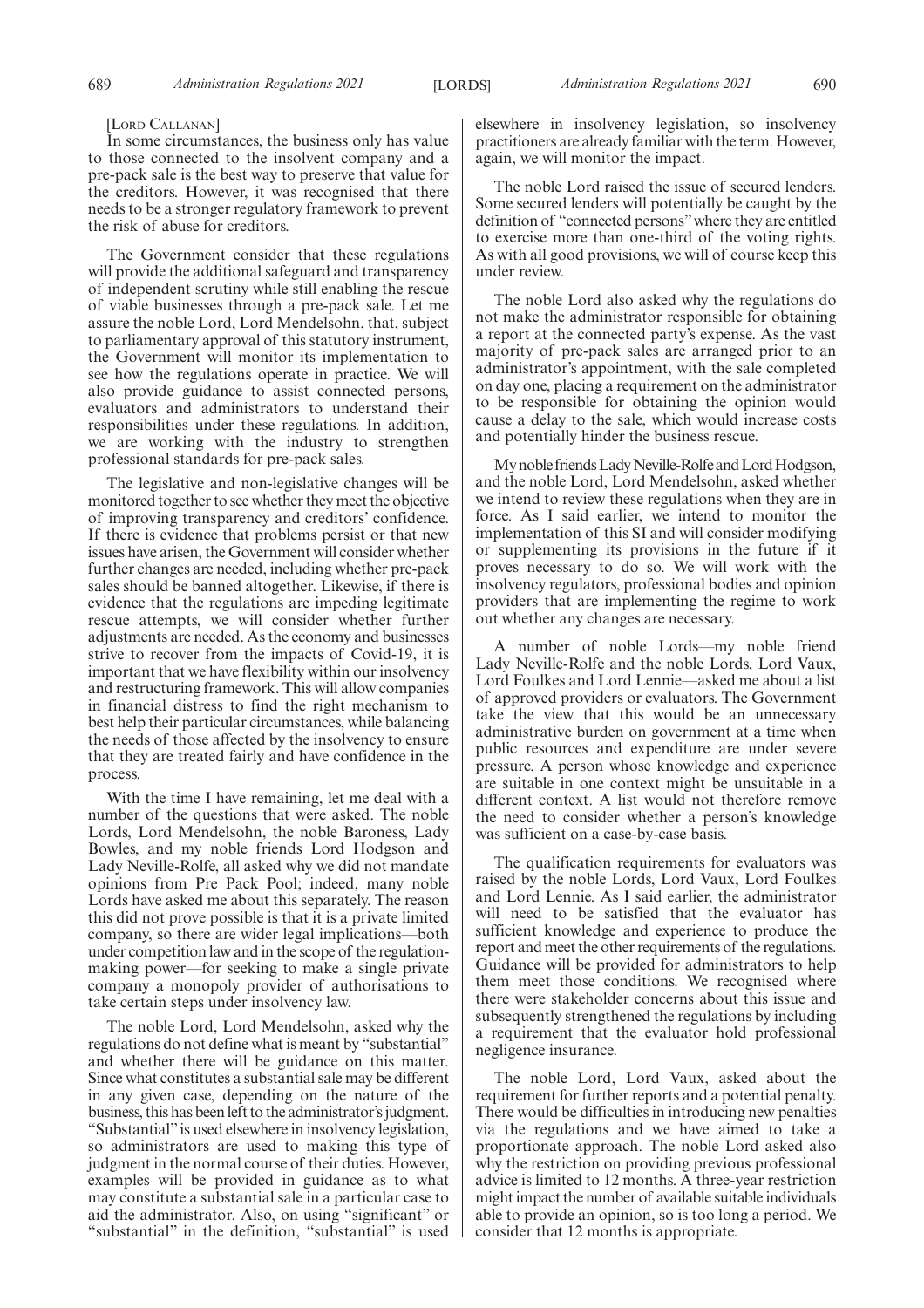The noble Lord, Lord Foulkes, the noble Baroness, Lady Bowles, and other noble Lords asked about timing. Assuming that Parliament approves these regulations, it will be possible to amend them post the prior primary power sunsetting, so, yes, we can come back to them in the future even if the original primary power has sunsetted.

The noble Lords, Lord Foulkes and Lord Lennie, asked why the regulations allow the administrator to proceed with a sale if the evaluator provides an unfavourable report. I dealt with this in my opening remarks. The regulations provide a specific role for the evaluator which is confined to the provision of the report and determination of whether the grounds and the consideration to be provided for the sale are reasonable. The administrator is an officer of the court and has a statutory duty to act in the best interests of creditors as a whole.

The issue of Scotland was raised, as usual, correctly and appropriately, by the noble Lord, Lord Foulkes —it allows me to make a comment also about the other devolved Administrations. All the devolved Administrations have been informed of the intention to regulate, and officials have kept closely in touch with devolved colleagues on the proposals. If these regulations are approved by Parliament, they will apply in England, Scotland and Wales. An equivalent power to regulate connected persons sales in administration for Northern Ireland was created by the Corporate Insolvency and Governance Act 2020.

The noble Lord, Lord Mann, raised Football Index and Exeter City Football Club. We recognise the serious concerns of Football Index customers about these developments and the worry that will have been caused. I understand that the Gambling Commission has been investigating this company for some time and has suspended the operator's licence while it continues. The Secretary of State for Culture and the Minister for Media and Data have met the Gambling Commission twice in the past fortnight to discuss this issue and have requested and received urgent updates. The noble Lord will understand that I cannot comment on an ongoing investigation, beyond saying that we are closely monitoring the situation.

The noble Lord, Lord Lennie, asked about banning pre-pack sales. I dealt with that earlier; it is possible we might come back to this in future if it proves not to be working. The noble Lords, Lord Vaux and Lord Lennie, raised the issues of the evaluator being a regulated professional and of how creditors can be assured that the report has been produced by someone with suitable skills. The regulations require that the individual providing the report should have professional indemnity insurance cover, as I said earlier.

I think I am out of time; I apologise to noble Lords whose questions I have not answered. If necessary, I will come back to them in writing. In conclusion, I believe that, by strengthening the legislative framework for sales to connected persons in administration, these draft regulations meet the challenge set for us. I therefore commend them to the House.

# **The Care Planning, Placement and Case Review (England) (Amendment) Regulations 2021**

*Motion to Take Note*

*7.01 pm*

# *Moved by Lord Watson of Invergowrie*

That this House takes note of the Care Planning, Placement and Case Review (England) (Amendment) Regulations 2021 (SI 2021/161).

*Relevant document: 47th Report from the Secondary Legislation Scrutiny Committee (special attention drawn to the instrument)*

**Lord Watson of Invergowrie (Lab):** My Lords, these regulations are the subject of a take-note Motion today for two reasons: first, due to the concerns expressed by the Secondary Legislation Scrutiny Committee in drawing the regulations to the special attention of the House over the need for the Government to introduce the additional protections for older children, to which they have committed, at the earliest opportunity; secondly, because we are extremely concerned by the decision contained in the regulations to prohibit the use of unregulated accommodation only for looked-after children aged 15 and younger, and not for children aged 16 and 17.

The regulations follow a DfE public consultation, begun in February last year, on regulating semiindependent and independent accommodation for children in care and care leavers. It appears to have been stimulated by the shocking revelations contained in the BBC "Newsnight" report, "Britain's Hidden Children's Homes", in 2019.

Children's homes should be a safe haven, but a decade of Conservative local authority cuts and poor regulation have left far too many children at risk of neglect and exploitation. The Government should have acted to protect children from increased threats during lockdown, but instead Ministers used the pandemic as an excuse to water down their rights—action which the courts subsequently found unlawful.

Now the DfE is about to consult on national standards for unregulated accommodation for 16 and 17 year-olds in care, intending that it should become regulated via an Ofsted-led registration and inspection scheme, though there has as yet been no indication what that might look like. The consultation did not mention that these standards would have to omit any requirement to provide care to 16 and 17 year-olds. However, that is what will happen, because establishments which provide children with care and accommodation must register as children's homes and be inspected by Ofsted.

These regulations formally create a two-tier care system, which could lead to a situation where provision to children is based on age rather than need. In effect, it will reduce the leaving care age to 16. It might be imagined that the meaning of the legal term "in care" was beyond doubt, yet these regulations will legitimise the absence of care for 16 and 17 year-olds who are, I repeat, in care.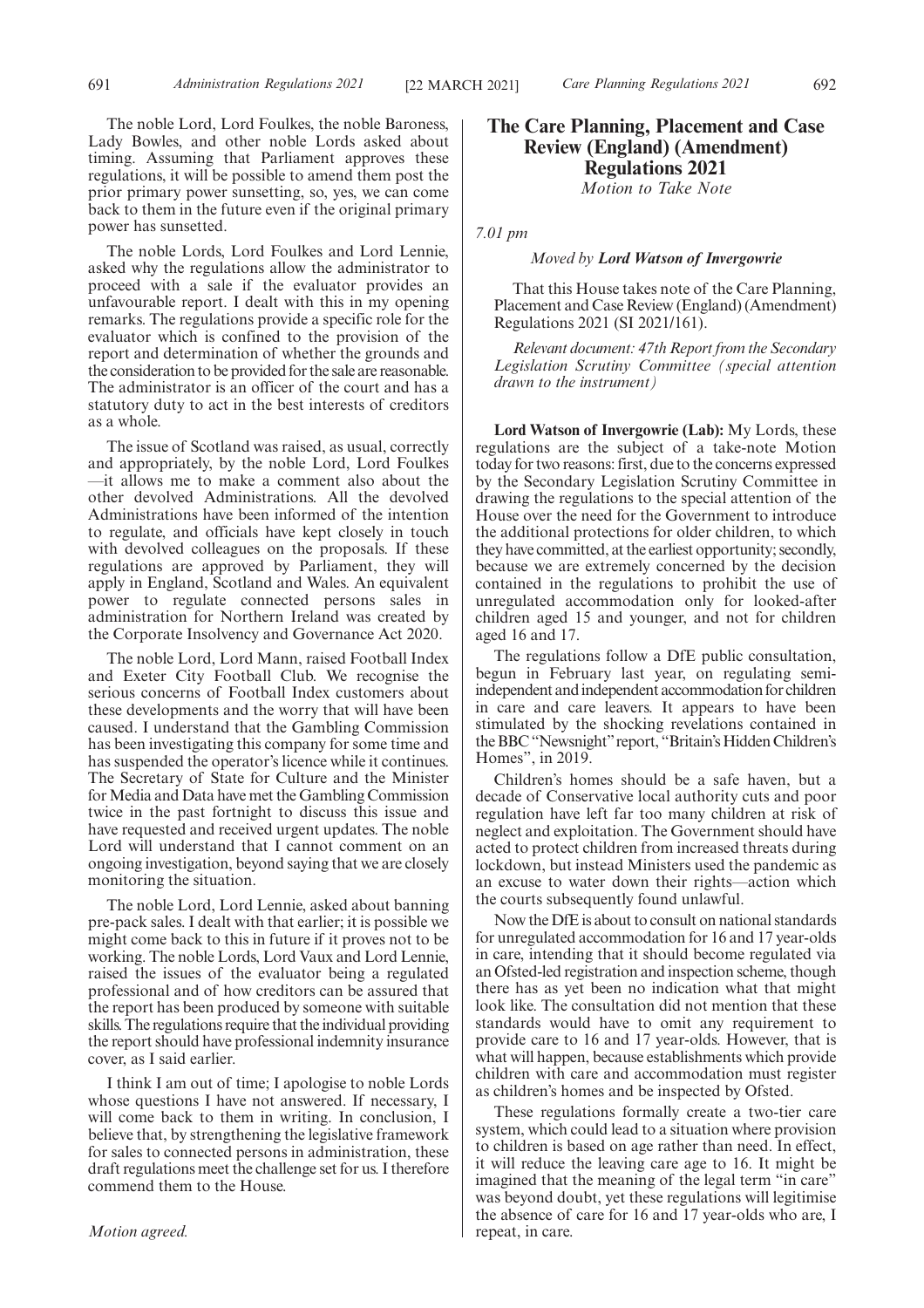[LORD WATSON OF INVERGOWRIE]

Six months ago, the Children's Commissioner published a report on children in care living in unregulated accommodation that reiterated concerns about vulnerable children being exploited and abused. The commissioner recommended that the use of semi-independent and independent provision should be made unlawful for all children in care, stating unequivocally:

"No child under the age of 18 should be placed in an unregulated setting. All children aged under 18 should receive care, rather than support. As such, there should be a requirement that any setting they are placed in is regulated as a children's home."

Those are words that we fully and enthusiastically endorse. It would be instructive if the Minister would reveal the DfE's view on which looked-after children it believes are able to manage without care; does it consider that an absence of care is legitimate for those children for whom a family court has made a care order? Further, in relation to the department's assessment of how the under-16 ban may affect children aged 16 and 17, has the department undertaken equality and/or child rights impact assessments?

There is also the vital question of the safety of these young people, not an issue of which the DfE is unaware. Two months ago, in response to a freedom of information request by the children's rights charity, Article 39, the department published data on children who have died or been seriously harmed following abuse or neglect within the family or other settings in what are termed "serious incident notifications". These numbers may seem small in relation to the 6,480 16 and 17 year-olds recorded in March 2020 as living independently or semi-independently, but even one such case, be it harm, far less a death, is one too many. It is important to stress that under international law, a person under the age of 18 is regarded as a child. The same law pertains in this country.

As the Secondary Legislation Scrutiny Committee report points out, 73% of unregulated settings are privately run; that is to say, for profit. They are private companies doing very well out of vulnerable children without the checks and balances that are seen in other care settings. The financial opportunities available can attract entrants to the market with little or no knowledge of children's care, with the result that in some settings, children are not kept safe. A number of children's charities are capable of delivering, perhaps in conjunction with local authorities, proper care to 16 and 17 year-olds, were they not priced out of the market. I am not alone in believing that the care we are considering today is too important to be left to the vagaries of the market, but I know that the office of the new Children's Commissioner is keen to explore that possibility with children's charities. Will the Minister say whether the DfE will offer encouragement to them in such an approach?

The DfE maintains that there is a place for independent and semi-independent provision where it is of high quality and that such a placement is desired by the older child and would be consistent with their welfare. However, the evidence shows that these conditions are rarely met. As the Children's Commissioner commented in the report to which I referred earlier, even the very few 16 and 17 year-olds who feel that they are ready to start becoming more independent are likely at some point to require assistance that meets the threshold for care rather than support, as the coronavirus crisis has demonstrated.

Anne Longfield also registered her particular concerns about the lack of resources available to many local authorities, which has caused a lack of sufficient places across the whole system. These issues were highlighted by the committee in its report, which said

"there is a risk of low-quality provision given the significant financial pressures on many local authorities and the considerable costs of high-quality support for children."

The Government have just launched an independent review of the children's social care system. It is essential that the review understands and addresses why increasing numbers of children are being placed in unregulated settings. I hope that it will conclude that every looked-after child should have the legal right to receive care until at least their 18th birthday.

Two weeks ago, it was announced that the Competition and Markets Authority is to undertake an inquiry into the supply, price, commissioning and regulation of children's homes, fostering and unregulated accommodation placements, along with the environment for investing in services. Apparently, one of the questions it will consider is whether profits for private providers are at the expense of quality of care in the children's social care market. That certainly is a question worth asking, although it does seem rather strange that the inquiry will take place in parallel with the independent review of children's social care that has just begun. Can the Minister say how, if at all, the two might support each other?

In closing, I want to ask what the Minister and her department intend to do in respect of the five recommendations made by the Children's Commissioner in her report last year. I have mentioned the questions of independent care for those aged under 18 being made illegal and the need to ensure quality for young people in unregulated settings. In addition, Anne Longfield called for urgent action to increase the capacity of care across the system, which is a fundamental issue. However, it comes down to an increase in resources, and for the Minister to point out, as I suspect she might, what has already been spent or committed is not enough. Considerably more resources must be made available to ensure adequate care and it is to be hoped that the independent review will not be constrained in its recommendations by an expectation that it can bring about substantial change within existing resources. That is not just a pipe dream—it would be a major failing of young people in care, whether they are above or below the age of 16. The committee's report said

"we urge the House to seek assurance from the Minister that any legislation needed to introduce the additional protections for older children to which the Government have committed is introduced at the earliest opportunity."

I now invite the Minister to do that and I look forward to her response. I beg to move.

#### *7.10 pm*

**Lord Russell of Liverpool (CB):** My Lords, first, I thank the noble Lord, Lord Watson, for initiating the debate on this statutory instrument. I am afraid that I will probably stray across some of the same ground that he has, but the theme to which I draw attention is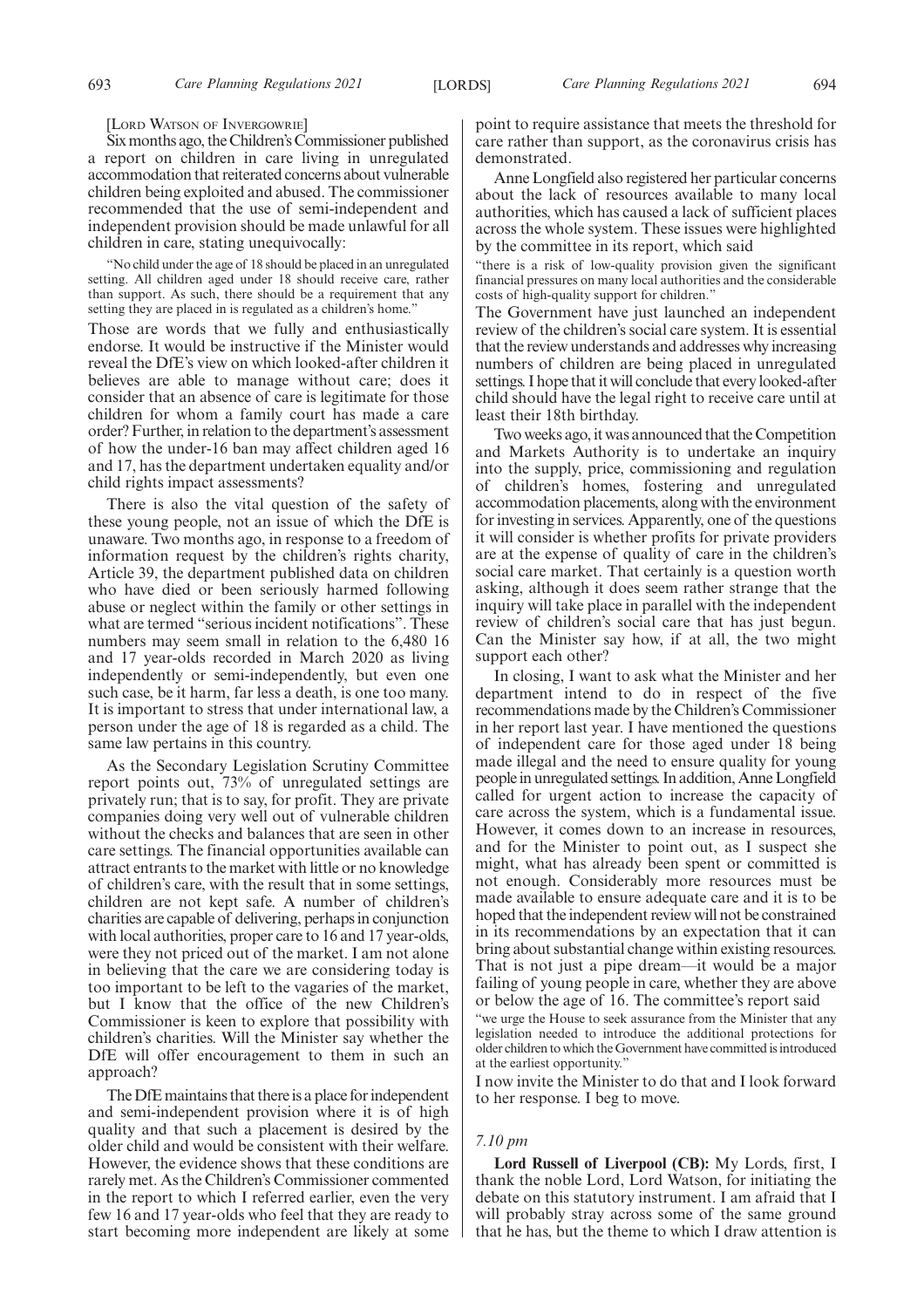one that I raise with monotonous regularity with the Minister's colleague, the noble Baroness, Lady Williams, in the Home Office. It is the need for accurate, timely and informative data, so that one knows what on earth one is doing. You need data to understand the past and present and, above all, to inform decisions you will make about the future.

In that spirit, I have forwarded every single briefing document that I have received to the Minister's office. I suspect and fear that, in many cases, some of the data and testimonies that come from the front line, from some of the voluntary organisations that have briefed us, are far more incisive, accurate and up to date than the department's data. That theme tends to recur in this area.

As the noble Lord, Lord Watson, said, we are indebted to Anne Longfield for her report of last September, a lot of which is shocking. It is shocking partly because she had to go and collect the data to inform her report, because it was not readily available. On page 4, she said that

"The Department for Education commissioned a research report looking at some issues, based on data analysis and interviews with 22 local authorities."

The point I make is not that that was a bad thing, but that the department did not already know that information, which is why it was done. That is part of the problem. She found that the number of children living in unregulated accommodation has been increasing, year on year, since 2015. That is not a great surprise; the surprise is why the department was not on top of that data and tracking it year by year, or even month by month. I do not understand that.

Anne Longfield's report lifts the lid on the unregulated accommodation sector, estimated to be worth about £1.6 billion per annum. As the noble Lord, Lord Watson, said, almost three-quarters of it is privately owned, up from two-thirds in 2013. So it has gone up from 66% to 73% privately owned in just six years, and the possible profit margins are extraordinary. There were some cases listed where local authorities were being charged £9,000 a week for a 16 or 17 year-old child.

I do not know whether the Minister was watching television on Saturday evening, but Sky had a documentary called "Lost in Care", about what we are discussing. It is totally congruent with Anne Longfield's findings. As I was watching the documentary, which in particular has the detailed testimony of three young people who went through unregulated care—it is quite shocking—I thought of my naive 16 or 17 year-old self and how I would have coped an awful lot worse than those three children did at the time. It was rather shocking. Towards the end of the documentary, the new Children's Commissioner, Dame Rachel de Souza, was shown the evidence by the reporter and asked what she thought about it. She was clearly genuinely shocked and basically said that this is unacceptable; something has to be done. That is what we are discussing here.

As the noble Lord, Lord Watson, has done, I want to recollect the five very clear recommendations that Anne Longfield made in her report. I have given notice that I would do that, and I am hoping and expecting that we will have a comprehensive answer from the Minister to each of them. After all, the report did come out six months ago.

The first recommendation is that no child under the age of 18 should be placed in any setting not regulated to children's home standards, whether they are in care, homeless or unaccompanied asylum seekers. The second recommendation is to increase capacity in the care system, which is a key problem that local authorities are constantly faced with. One of the unintended consequences of this statutory instrument is that it has effectively—quite unintentionally, I am sure—sabotaged the Children's Commissioner's attempts to work with a variety of the major children's charities, such as Barnardo's, and with some of the more enlightened best-practice local authorities, which are very keen to get into the market themselves and to supply really good accommodation to the best possible standards.

Unfortunately, that work has ground to a halt. Why? First, local authorities and charities cannot compete with the private sector on the basis that it is currently unregulated and because of the fairly minimal regulations that the Government are proposing to put on to the statute book. Quite frankly, unless the Government come up with higher minimum standards namely, ones that those local authorities and charities such as Barnardo's could live with, with a clear conscience—they are not going to be able to compete with the private sector on cost. Secondly, as I said, under the current regulatory framework they will not in all conscience set up these homes that they would like to, because they cannot do it and would fail their own standards of care. Lastly, because of those two interlinking points, it is impossible to go to the market to raise finance to try to build expansion in this sector, because of the uncertainty created by what the Government have decided in the statutory instrument.

The third recommendation is:

"Clarification of what care looks like for children".

Anne Longfield recommended that the Department for Education shape a comprehensive illustration—a description—of what care should look like right the way through to age 18. I would like to know whether that is in hand, about to be in hand, or if it is on the back burner, and when and if we can expect any action.

The fourth recommendation is to do with the "Regulation of unregulated settings". The worry is that if the statutory instrument is carried out and its standards applied, they will become de facto the norm for many local authorities that are strapped for cash—that will be the automatic decision taken when they are trying to place a child, which they have a statutory duty to do. I do not think that this is what the Government intend, but that is what the sector fears will happen.

The fifth recommendation is to strengthen the role of independent reviewing officers. These individuals are between a rock and hard place: they work for the local authority—they are employed by it—but they are there to act in the best interests of each and every child in a situation such as being in care and needing to be placed. You have a cash-strapped employer basically saying, "Go for the easiest and cheapest option that ticks the box in terms of our statutory requirements, and don't get prissy about it", which puts any independent reviewing officer who has a conscience, and is putting the interests of the child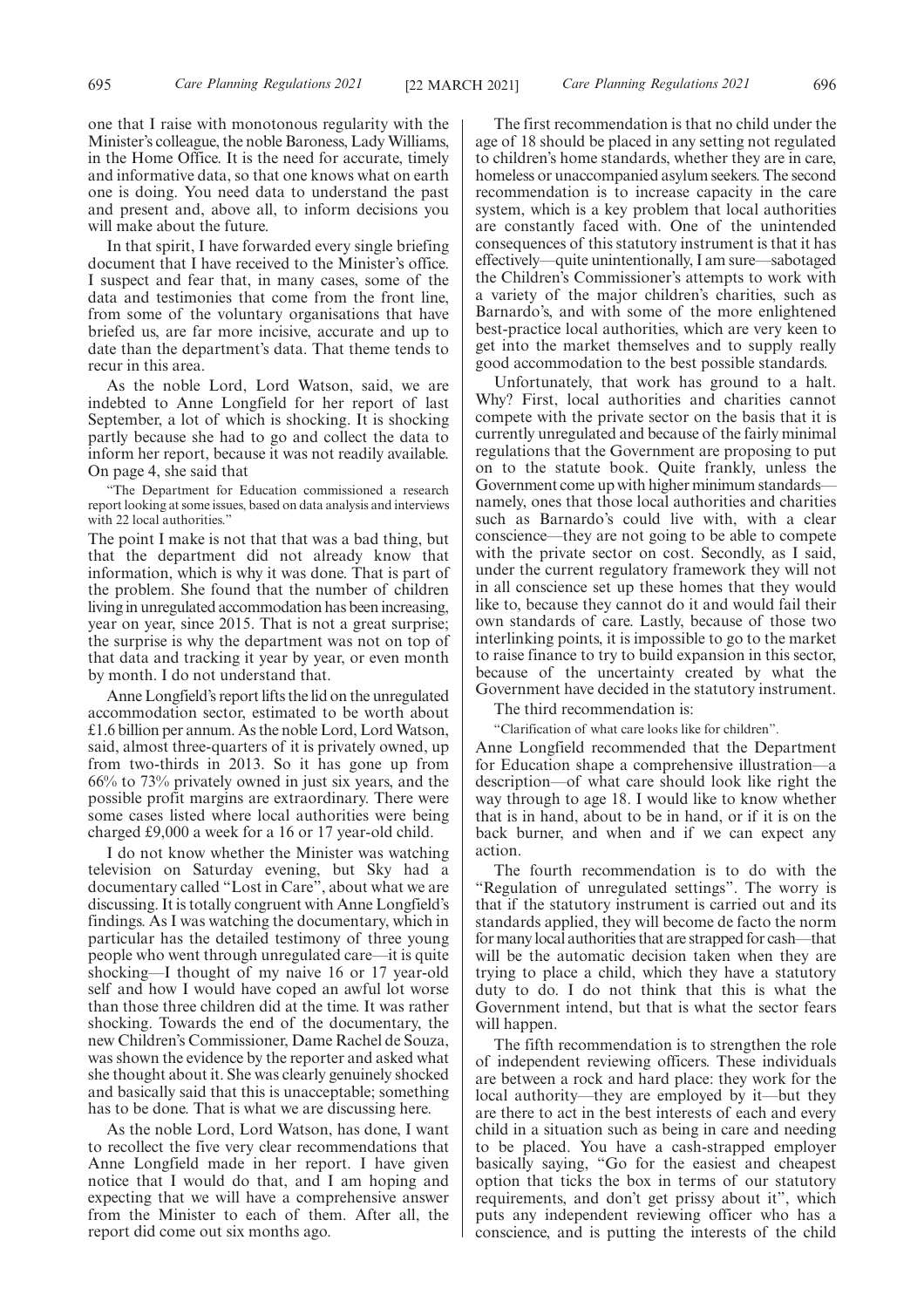#### [LORD RUSSELL OF LIVERPOOL]

first, in a really impossible situation. The recommendation from Anne Longfield was to look at this and what the Government can do to strengthen the autonomy and independence of these vital people to act in the best interests of the child.

What is common across all those five recommendations is that a lot of this is informed by insufficient data; a lot of it is unknown. We know there is a problem but we do not know the real nitty-gritty and detail because we do not have the data. The department is about to navigate its way through the spending review, it has the CMA investigation into children's residential care, as well as the social care review, so there is a huge temptation to say, "There is lots to be done; let's wait and see what comes out of it and then we'll decide" remarkably like the Domestic Abuse Bill which we have just been through. Please can we not use that excuse, and try to plan strategically what we can do? I am coming to an end. What are the options to increase supply of accommodation? How can we develop new commissioning models, present targeted capital funding applications, and identify and disseminate best practice models?

# *7.21 pm*

**Baroness Tyler of Enfield (LD) [V]:** My Lords, I thank the noble Lord, Lord Watson, for securing this debate. I declare an interest as a board member of Social Work England and I thank the various children's charities for their helpful briefings.

I welcome the decision to ban unregulated placements for all children under the age of 16 but I agree with the vast majority of the sentiments expressed by the noble Lords, Lord Watson and Lord Russell. The regulations represent the absolute bare minimum of what is needed and in that respect are deeply disappointing, most particularly the decision not to include 16 and 17 year-olds.

Since 2013, there has been an 83% increase in the number of teenagers in care living in unregulated accommodation. Media stories have highlighted shocking cases where children as young as 12 were placed in tents, caravans and canal boats due to a shortage of suitable provision. However, the majority of media investigations and serious concerns expressed about looked-after children in unregulated accommodation relate to those aged 16 and 17.

Shockingly, as we have heard, the 2019 investigation by BBC "Newsnight" into "Britain's Hidden Children's Homes" revealed a 17 year-old young man killed in supported accommodation in 2016. His death exposed the lack of information-sharing between local authorities and the paucity of provision for very vulnerable young people. A young woman reported having to use her coat and blanket as a duvet and being "freezing cold" in supported accommodation. She was moved from a foster home, where she was happy, to accommodation late at night. Her bedroom was downstairs; there were no curtains and no bedsheets. She felt desperate and very alone. Another young woman felt "dumped and alone" in supported accommodation; she became depressed and anxious for the first time. Other young people in her accommodation used drugs and drank alcohol in their rooms; this young woman had never experienced this before and found it all "a massive shock".

What additional funding, if any, has been made available to local authorities since 2019 in the light of these revelations to help them fulfil their duties under the Children Act 1989 to provide looked-after children with accommodation in their area which meets their needs?

To do the bare minimum is not good enough when making provision for some of the most damaged and vulnerable children in our society, for whom the state has taken on the role of corporate parent. A good corporate parent should act as in the same way as a loving parent would do and should have the same aspirations for that child or young person. The critical question to be asked is therefore: "Would that be good enough for my child?"When looking at these regulations, the short answer is no.

As we have heard, the Children's Commissioner's report from Anne Longfield in 2020 was both powerful and truly shocking, exposing children in unregulated accommodation as some of the most forgotten and vulnerable children within the entire care system. Anne Longfield found that a "significant proportion" of unregulated accommodation was of "very poor quality", and reported children suffering violence and hunger, accommodation which lacked basic facilities—such as cutlery, pans and duvet covers—and children being exposed to criminal and sexual exploitation. Children aged 16 and 17 frequently lived alongside vulnerable young adults, often up to age 25, battling with their own difficulties—including those struggling with homelessness, mental ill-health, addiction or even transitioning from prison back to the community. For too long children have been placed in this inappropriate accommodation as the sector has gone unchecked, with some providers making large profits on running substandard accommodation with little to no support.

My starting point is that the Government should ensure that no child under 16 is placed in unregulated accommodation, regardless of which piece of legislation they are housed under. All settings that house under-18s should be regulated, provide age-appropriate care as well as support, and be inspected by Ofsted. This includes independent and semi-independent settings. I can see no room for half-measures or compromises here.

As we have heard from the noble Lord, Lord Watson, in January 2021 the DfE published data on children who have died or been seriously harmed following abuse or neglect within the family or other settings, called serious incident notifications. A freedom of information request revealed that four children aged 16 and 17 died and three children aged 16 and 17 were harmed in semi-independent accommodation between April and September 2020. Will the Minister write to me to provide information on the circumstances in which those four children died and three were harmed? How many serious incident notifications have there been over the last five years in respect of looked-after children in independent and semi-independent provision?

All children, including unaccompanied children seeking asylum and homeless 16 and 17 year-olds, deserve and need both care and support. This should be based not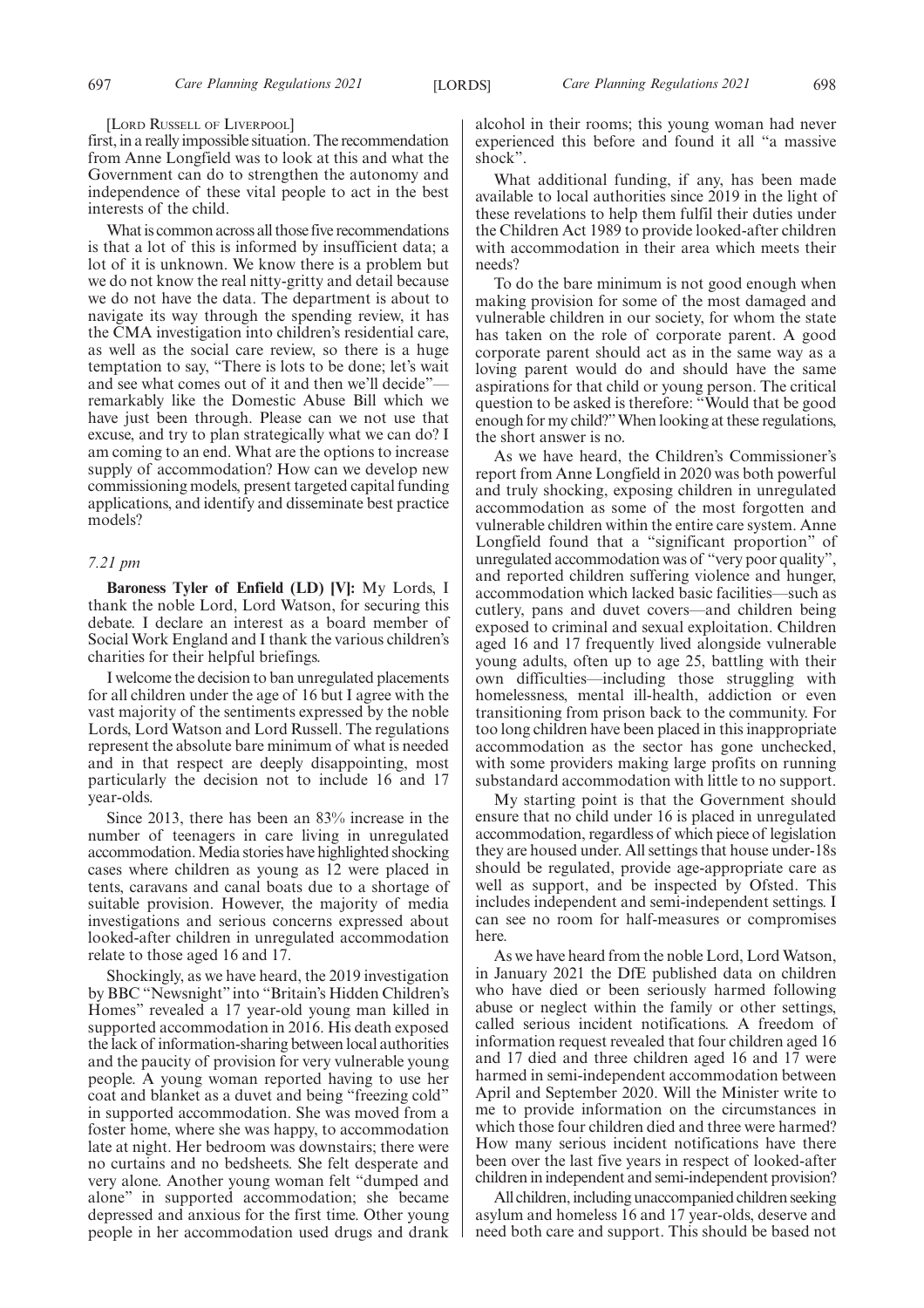on arbitrary age thresholds, but rather on children's needs and wishes, including a recognition that children's needs evolve and change over time. Teenagers in care are six times more likely compared to children under 13 to be living in residential or secure children's homes, and while residential care is right for some children, it is surely critical that the Government commit to investing in family-based options for teenagers. With the continuing rise of older children coming into care, more options are needed—including foster care—as demand is far outstripping supply, which has resulted in the increased use of unregulated accommodation in past years.

What are the Government doing to ensure that placement decisions, whether foster care or supported accommodation, are based on an assessment of a young person's needs and wishes, and not solely on the basis of their age? What are the Government doing to ensure that, in outsourcing accommodation provision to the unregulated sector, private providers are aware of and local authorities remain committed to upholding the welfare of all the children they accommodate?

I was very pleased to read last week that the new Children's Commissioner, Dame Rachel de Souza, expressed in unambiguous terms her support for banning unregulated care for 16 and 17 year-olds, adding:

"We have to make sure that all children and young people in care are in a situation where they can flourish, and they can be supported. It's our absolute top priority.'

I am sure that the new commissioner will be a fearless campaigner on this issue, and I wish her every success.

We know that local authorities are trying to increase capacity in the 16 to 18 sector, and children's charities are looking to enter or expand in this market. But they cannot compete with the private sector on a cost basis without a proper understanding of the quality standards or the funds to finance it.

We clearly need more voluntary sector and good-quality private sector provision in the market, and the Government need to take action to stimulate the market and ensure that providers adhere to quality standards. Surely the Government need to consider this afresh. There are opportunities to do so over coming months, with the spending review coming up, the Competition and Markets Authority's investigation into children's residential care, and the children's social care review. The care review will need to address the funding available to local authorities to meet the growing numbers of children entering care, the reasons for the increase and whether care is the most appropriate response to some older children's needs. The critical backdrop to this review is that councils have experienced major budget cuts since 2010, and in 2018-19 they overspent their budget for children's social care by some £770 million. A significant programme of investment is urgently needed and could be announced in the spending review.

As things stand, some of the country's most vulnerable teenagers are being housed in accommodation that is barely fit for human habitation, without the protection, care and support they need to lead happy lives. It is a scandal, and one that should not be allowed to continue for a minute longer.

## *7.29 pm*

**TheParliamentaryUnder-Secretaryof State,Department for Education and Department for International Trade (Baroness Berridge) (Con):** My Lords, I thank the noble Lord, Lord Watson, for tabling this debate, and I welcome the opportunity to discuss the Care Planning, Placement and Case Review (England) (Amendment) Regulations 2021 and the use of unregulated independent and semi-independent provision for children in care and care leavers. As someone who lived independently at the age of 16, it is something that I have personal experience of. I also thank the Secondary Legislation Scrutiny Committee for its detailed examination of the regulations. I will deal with the five points raised by the former Children's Commissioner during my speech, but there will be points at which noble Lords will recognise that the Government digress from her recommendations.

I am sure that noble Lords who have spoken know that every child deserves a place to live, where they feel safe and secure and receive the care and support that they need to thrive, enabling them to achieve the best possible outcomes in life. This is equally important for children in the care system, who have often had a difficult start to life. The statutory duties are very clear on local authorities. They must make individual placement decisions in relation to children based on their best interests, while considering their stated wishes. Having dedicated foster carers, excellent children's homes and high-quality independent and semi-independent settings for older children who are ready for it is critical to this endeavour. We need a range of options for care placements and support that reflects the diverse needs of children in care and care leavers. There is no intention to change the position that children can leave care, or voluntarily come into care, at the age of 16, and make it a default provision for children over the age of 16.

Noble Lords have highlighted the former Children's Commissioner's call to increase the number of placements for children. As the noble Lord, Lord Russell of Liverpool, stated, we are investing capital of £24 million in the estate for secure children's homes, which is a tiny part of this provision but a very important one. We are also developing plans to support local authorities to create more children's home placements through additional investment.

Noble Lords have also rightly highlighted the need for local authorities to have a range of placement options to meet the needs of children that they look after. We have also invested part of the £200 million children's social care innovation programme on improving commissioning and capacity of residential care, as well as funding seven fostering partnerships to improve local commissioning. These projects will boost the development of best practice, as outlined by the noble Lord, in commissioning and sufficiency planning to be shared nationwide. This will be critical in ensuring that local authorities can learn from the best to deliver their statutory duties that I have outlined.

While a placement in independent or semi-independent provision can be the right option for some older children, where it is high-quality and meets their needs, it is never right for those under the age of 16. These settings are simply not equipped to meet their needs or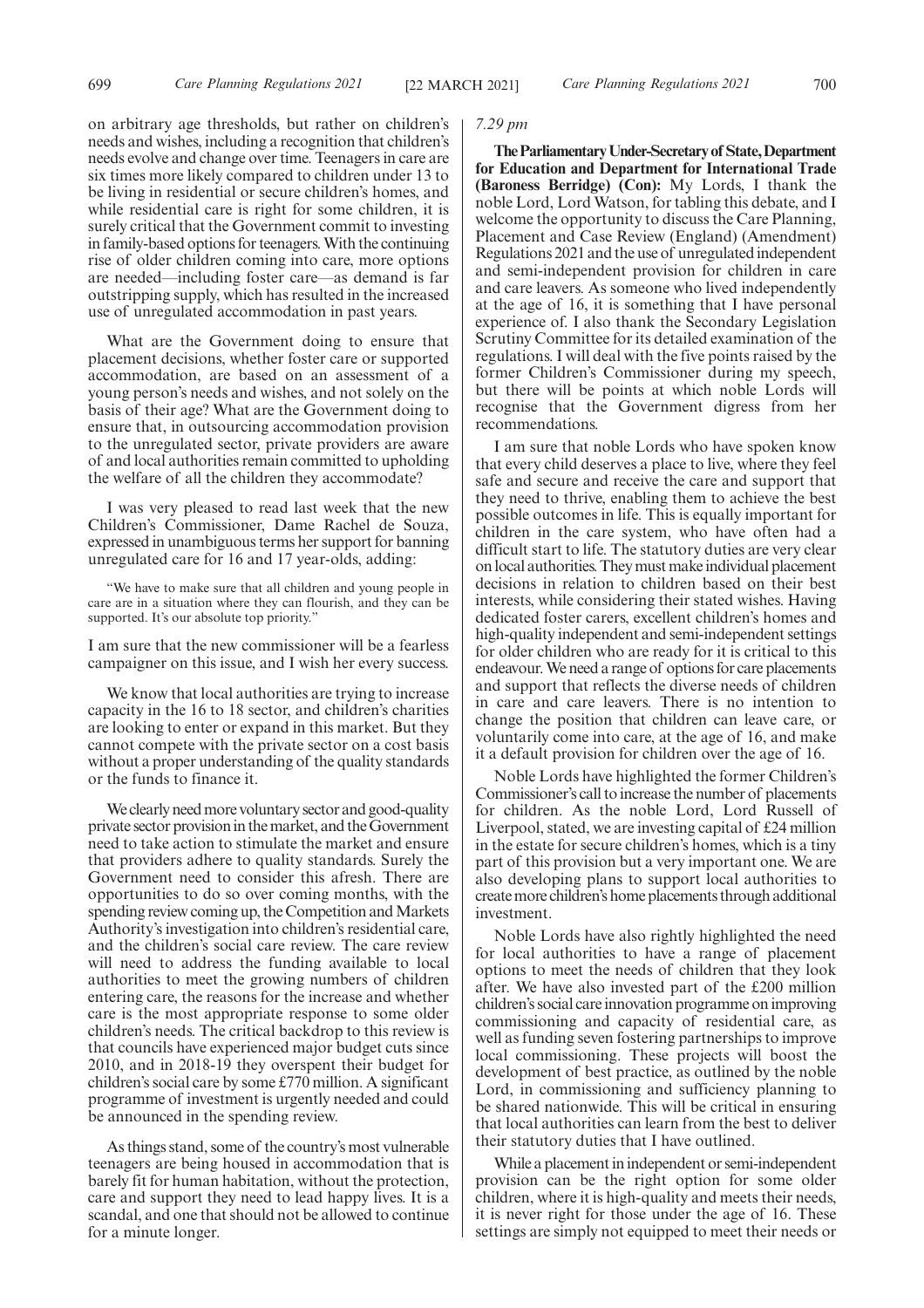[BARONESS BERRIDGE]

keep them safe. Children of this age should be placed in children's homes or foster care, which is why we have laid these regulations that will ban the practice of placing children under the age of 16 in unregulated independent and semi-independent settings from September. The department will be working closely over the coming months with those local authorities most impacted by the introduction of the ban.

However, on the recommendation by the former Children's Commissioner to ban this for under 18s, this is where the Government do not agree. We have more older children in the care system and coming into the care system at an older age. We must ensure that there is an option to facilitate development of their independence as they prepare for adult life and leaving care, something that she highlighted in her report. We know that there is good independent and semi-independent provision where local authorities are making careful decisions in meeting the needs of the children that they look after. We have also seen good examples, such as where young people are placed in shared housing with 24/7 support, or supportive lodgings where they live with a family and receive support and advice but are afforded freedoms such as cooking and cleaning for themselves and getting themselves to work, education or training, all of which are important skills to learn. Of course, 16 year-olds can be care leavers and opt into those kinds of arrangements if that is assessed to be best for their needs.

We know that these settings are often used for young people who are, for instance, remanded into local authority accommodation when a placement back with their family, or in a children's home with other children, or foster care, would not be appropriate. This is in the best interests of the young people in a small number of difficult cases, and we obviously do not want to curtail the ability of the courts to make such an order for children, which means they are on bail rather than on remand. They can also be the best option to meet the needs of older children who have come into care much later and do not want to live in a family-based environment any more. This is sometimes the case, particularly for unaccompanied, asylum-seeking children who have come independently to this country and do not want to be placed in a family environment. We also have a certain number of voluntary care leavers aged 16 who have voluntarily left their family situation and do not want to be accommodated in a family situation again. That is a very sad situation to have to deal with.

Local authorities must take the views of these older children into account. It is crucial that local authorities can facilitate this type of placement for older children when they are ready for it. If they have not reached the stage in their lives—whether they are 16 or 17—where this type of setting could meet all their care needs, they should be placed in a children's home or in foster care. The decision is about what is in the best interests of the children.

The Government recognise the concerns, outlined by all three noble Lords who have spoken and also raised by the committee, that some independent and semi-independent accommodation is low-quality, as highlighted by various media reports. We agree that we must do more to improve this, and that is why we will introduce national standards. These will not be minimal. This is the same type of regime that regulates schools, boarding schools et cetera. It will be an Ofsted-led registration and inspection regime for settings that accommodate 16 and 17 year-olds; we are doing something about this. We will consult on this shortly, and I hope that noble Lords will respond to that consultation. This will not be symbolic; it will introduce proper standards for this accommodation group and will, hopefully, assist with wider provision.

We welcome the valuable information that we will get from the Competition and Markets Authority report that noble Lords also mentioned. I will write the detailed letter to the noble Baroness, Lady Tyler, that she asked for.

It is important that all these decisions are based on the best data. We have issued two further datasets in relation to this type of accommodation, as well as the qualitative research we released earlier.

I reassure noble Lords that we have received strong support for these reforms, including from the young people whom we have consulted. Over 70% of respondents to the consultation agreed that an Ofsted-led quality and inspection regime would best support this. The Government look forward to working closely with the sector, and care-experienced young people, to design the new regime of national standards and Ofsted regulation. This will no longer be properly described as an unregulated sector; it will be regulated. We will also legislate to give Ofsted additional powers in relation to illegal, unregistered children's homes.

As highlighted by noble Lords, the former Children's Commissioner also called for the strengthening of the role of independent reviewing officers and for the Government to better define what care looks like for older children, both of which we consulted on last year. We believe that the banning of placements for under-16s and the system which I have outlined will be an appropriate way to regulate this sector. We do not believe that an extended role for the IROs would be necessary to achieve this.

Local authorities must continue to make care placement decisions that meet the needs of children, putting in place the care and support that they need. The new national standards for this sector will make clear what we expect of these settings, and standards are obviously already in place for children's homes.

Noble Lords mentioned the independent care review. There is a call for evidence at the moment in relation to that, which we hope this sector and others will respond to.

Finally, nothing we have done changes the individual decisions local authorities should be taking in the best interests of children. The noble Baroness, Lady Tyler, outlined the needs and wishes of these children, and at an older age, their stated needs and wishes are obviously a key factor in the decision. However, there is no default or automatic position for these children; it is clear to local authorities that they must make individual decisions. A placement in this type of environment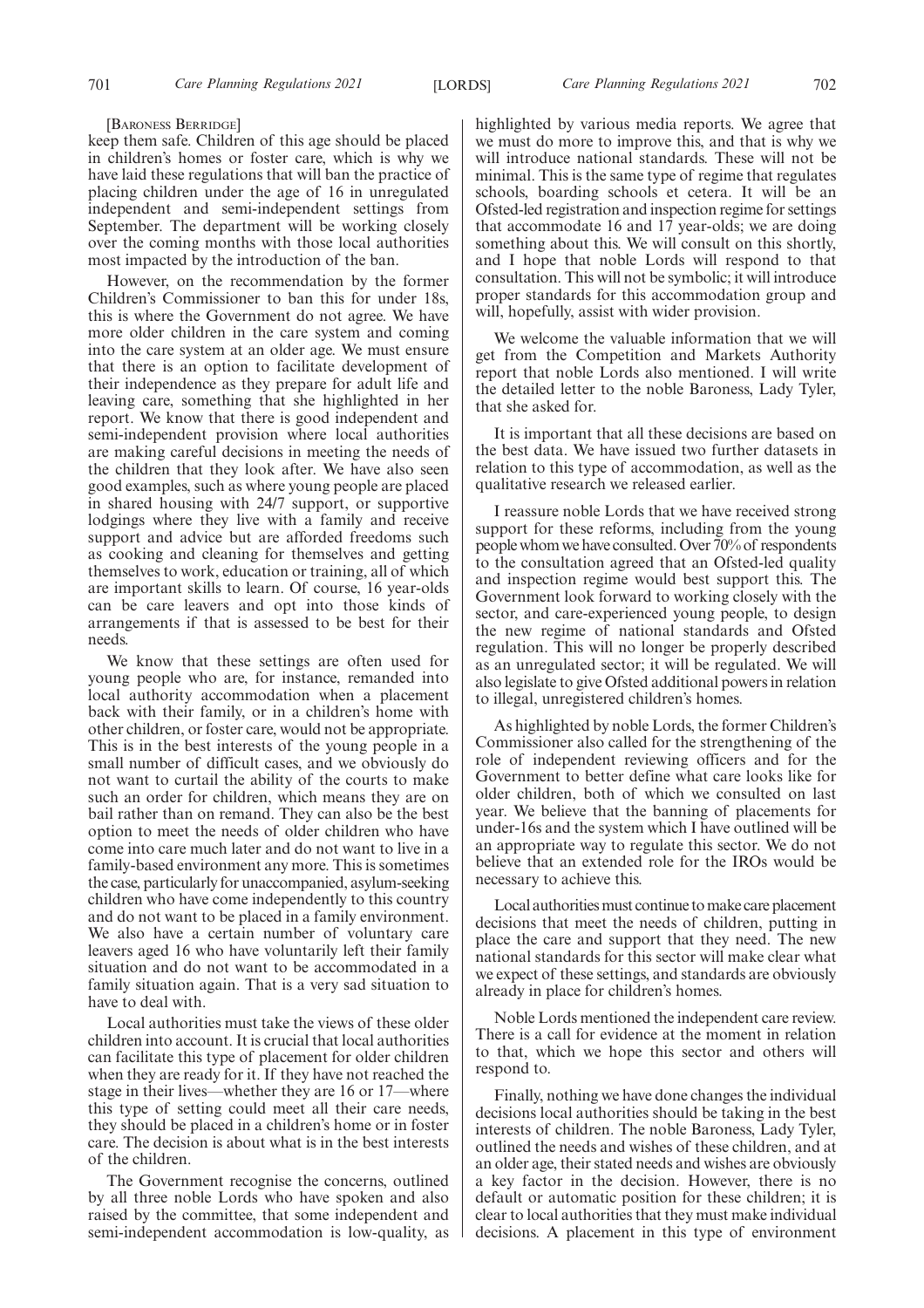and accommodation in certain cases is not a second best but is made in their best interests, and it is often their stated wish.

I hope I have reassured noble Lords that we will introduce the necessary reforms to this sector without delay, and I thank all noble Lords who have contributed to this debate.

## *7.40 pm*

**Lord Watson of Invergowrie (Lab):** My Lords, I thank the noble Lord, Lord Russell of Liverpool, the noble Baroness, Lady Tyler, and the Minister for their contributions to this debate, which has been one of quality, if not quantity. I think that is due to the relatively short notice given. Others would have wanted to participate, and I hope they read the report of the debate with interest.

The noble Lord, Lord Russell of Liverpool, made an important point about data not being readily available. He mentioned the research carried out by the Office of the Children's Commissioner to find information that was not to hand. However, many children's charities are also assiduous in collecting information that, I think it reasonable to say, we might have expected the Department for Education to have collected and made available.

I would like to echo the comments of the noble Baroness, Lady Tyler, in paying tribute to those organisations that have prepared briefings for this debate, namely Article 39, Home for Good, Just for Kids Law and the Children's Rights Alliance for England. Given that none of us, apart from Ministers, has personal support staff, the contribution of those and many other organisations in this and other debates in enabling the Government to be more effectively held to account should not be underestimated.

The noble Lord, Lord Russell, also mentioned the previous Children's Commissioner's recommendations and touched on one I was unable to mention because of the time limit. I am referring to the role of the independent reviewing officers, who oversee and scrutinise the care plans of children in care. The recommendation by the commissioner that independent reviewing officers should visit placements before children are placed there to assess their suitability is important, and I hope it will be adopted by the department.

Like the noble Baroness, Lady Tyler, I have been encouraged by the remarks of the new Children's Commissioner, Dame Rachel de Souza, since she took up her post a few weeks ago, not least in relation to the children remaining in care until the age of 18. I have to say, in passing, that her predecessor set a high standard; I am hopeful that she will do the same, and I wish her well.

It was humbling to hear the Minister recount her personal experience of living independently at the age of 16. I cannot imagine what that must have been like. Clearly, it has not held her back. I would like to think that every other young person in that situation would emerge with such distinction. However, that is rarely the case, although, for many young people, remaining in care between the ages of 16 and 18 is often the crucial difference in enhancing their life chances.

The Minister's response to the questions that I and others put to her were encouraging in some respects, but the regulations are another example of the Government managing a crisis and not finding a solution to it. I would like to think that we will look at a long-term plan whereby the children's care sector is not just better resourced but better organised. I am hopeful the review that is under way will point in that direction, because these young people deserve better, and we can do better on their behalf.

*Motion agreed.*

# **Independent Review of Administrative Law Update**

*Statement*

*The following Statement was made in the House of Commons on Thursday 18 March.*

"With permission, I would like to make a Statement on the Government's response to the independent review of administrative law.

In our democracy, judicial review plays a vital role in upholding the rule of law: it acts as one of the checks on the power of the Executive. Importantly, as the noble and learned Baroness, Lady Hale, put it in her submission to the review panel:

'In the vast majority of cases, Judicial Review is the servant of Parliament'.

Through judicial review, the courts ensure that the powers that Parliament grants are not used in ways that exceed the limits imposed on those powers, and are not used in ways that are contrary to Parliament's intentions. The purpose of judicial review is not to question the merits of any decisions made under those powers; rather, it is to ensure that the decision was made lawfully. The jurisdiction of the courts is therefore meant to be supervisory only.

Last year, I launched an independent review of administrative law to examine trends in judicial review. I am sure the House will want to join me in thanking the panel, chaired by the noble Lord, Lord Faulks, for its diligence in producing such an excellent report, copies of which I have placed in the Libraries of both Houses. It was quite an undertaking, conducted in this time of Covid. The panel ran a call for evidence, which elicited many valuable contributions from a diverse range of interested parties.

The report's finding—that there is a growing willingness to accept an expansion of the remit of judicial review, whether in terms of more decisions being considered justiciable, or the way in which the courts review an exercise of power and the remedies given—is worrying. I am sure that the House will agree with me that the recommendations in the panel's report about how we can restore a more sensible balance of responsibilities between Parliament and the courts are clear, practical and achievable.

The Government are consulting on a range of policy proposals, but there are two recommendations in particular from the report that we are keen to take forward as soon as possible. First, we will follow the review's recommendation to legislate to remove a type of judicial review known as the Cart judicial review, after the Supreme Court case of that name.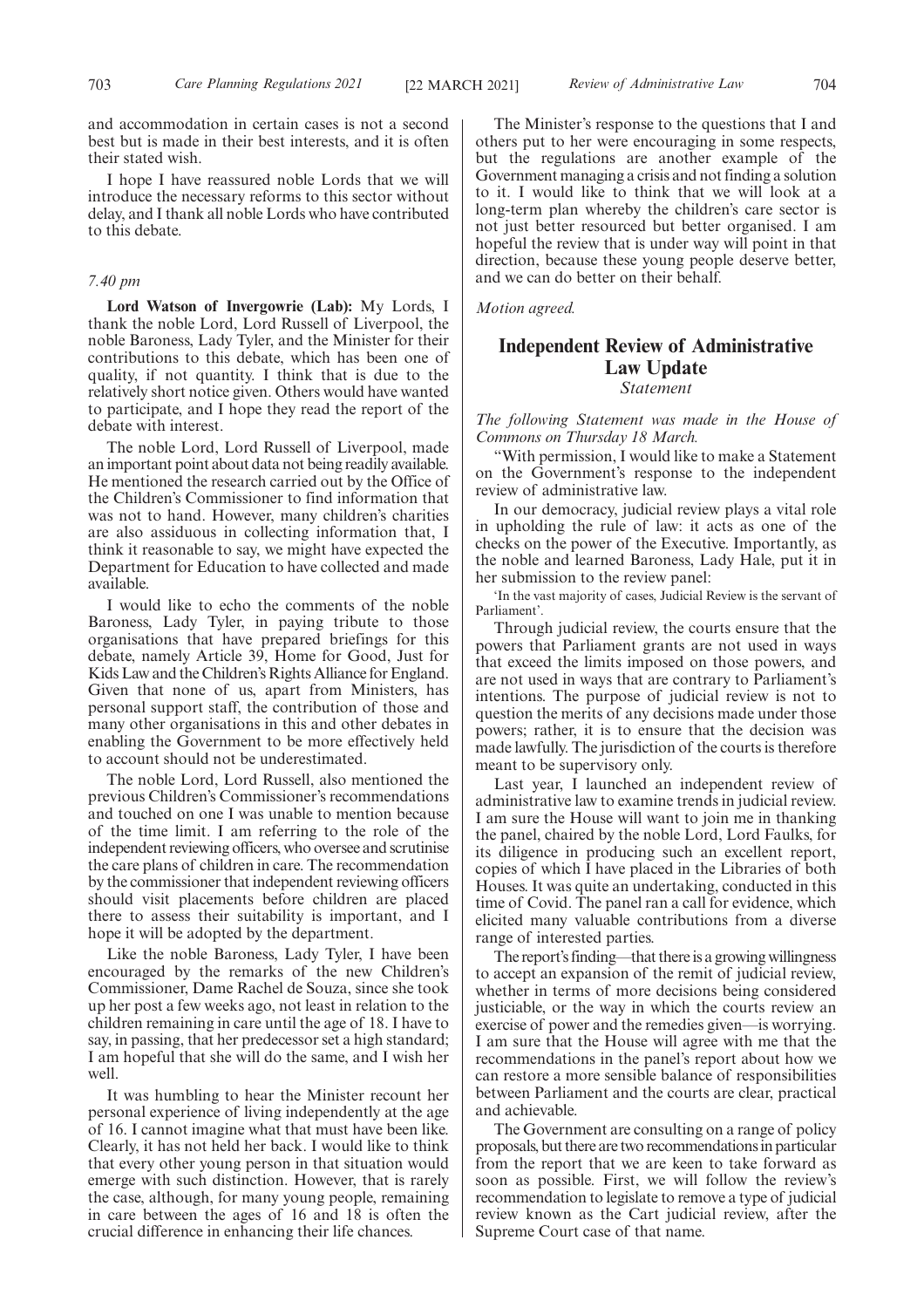The issue is that, even though decisions of the Upper Tribunal are supposed to be of the same status as those of the High Court, the Cart judicial review route allows someone to challenge certain Upper Tribunal decisions by applying to the High Court for permission for judicial review of the Upper Tribunal's decision, and potentially onward to the Court of Appeal should the High Court refuse permission, as in fact it does in the vast majority of cases.

In such an appeal, the Court of Appeal is essentially asked whether it thinks that the proposed appeal against the High Court's refusal to grant permission to judicially review the Upper Tribunal's refusal to grant permission to appeal the First-tier Tribunal's decision should be allowed. That—eloquently, perhaps outlines the essence of the problem: we say that there are simply too many layers and too many otiose proceedings that do not serve the interests of justice.

The review analysis found that out of 5,502 Cart judicial reviews brought between 2012 and 2019, only 0.22% were successful. That is an astonishingly low rate. Given that each and every one of those cases required detailed consideration by judges, I agree with the panel that a huge amount of judicial resource is being used to rectify a vanishingly small number of errors. The proposed reform will place the decisions of the Upper Tribunal and the High Court on an equal footing, and we will bolster the current array of remedies available to the courts so that issues can be resolved in a collaborative way.

I agree with the panel that the courts should have the ability to suspend quashing orders and to mandate a time by which any administrative oversight should be corrected. I will accept that recommendation and would like to consider how it should be implemented and whether suspended quashing orders should be presumed to apply or mandatory.

The steps recommended by the panel are an excellent starting point for rebalancing our system, but the Government would like to go further to protect the judiciary from unwanted political entanglements and restore trust in the judicial review process. As the House will see, the report contains a detailed analysis of judicial review and how it operates in practice, and we are at the right juncture to take a closer look. Today, I want to open up a public debate on the role of judicial review within our wider constitutional arrangements by launching a consultation on further proposals to examine the use of ouster clauses, the remedies available in judicial review proceedings, and further procedural reform.

It is self-evidently open to Parliament to delineate the role of the courts in controlling any particular power because, of course, Parliament is sovereign. Parliament can do this by passing an ouster clause—a considered choice that certain subjects are not appropriate for judicial control. For example, in the Parliamentary Constituencies Act 1986, Parliament provided that reports of the Boundary Commission are not subject to judicial review. Unfortunately, the current practice on ouster clauses—not giving them effect—arguably goes against the intention of Parliament, so we are considering putting in place a set of rules that clearly delineate which issues are a matter for the courts to

adjudicate through judicial review and which are not. For that reason, the Government want to consider the workings of ouster clauses and find a way for them to be used more effectively and in the way intended by Parliament.

The consultation proposes the introduction of prospective-only remedies, which would limit the retrospective effect of any quashed decision or action. That would complement the use of suspended quashing orders and could result in more considered resolutions. Instead of the sledge-hammer of remedies that demand immediate resolution and lead to rushed policy, I want to create a system that encourages solutions to be found through political will rather than legal dispute, so that policy-making as an exercise can be much more collaborative and better informed.

The consultation will therefore consider three things: first, whether to give judges discretion in providing for prospective-only remedies; secondly, whether prospectiveonly remedies should be presumed to apply in all challenges against statutory instruments; and finally, whether all remedies granted when challenging statutory instruments must be prospective-only unless it is a matter of exceptional public interest for them not to be.

As part of this work, to make such remedies effective I am bringing forward proposals for reforms to the doctrine on nullity. The consultation will also consider whether to recommend to the civil procedure rule committee that it considers a range of procedural reforms to improve the efficiency of the administration of judicial review claims.

As Lord Chancellor, my role is to uphold the rule of law and defend the judiciary. The Government want to seize the opportunity to do just that by restoring a proper balance between the institutions that have been so integral to our success as a nation in protecting the rights of individuals and our vital national security, and effective government itself. We are determined to ensure that judicial review—this vital check on executive power—is maintained for future generations and that the process is finely tuned within our constitutional arrangements, to enable it to be a true conduit for fairness in our society. I commend this Statement to the House."

# *7.45 pm*

**Lord Falconer of Thoroton (Lab) [V]:** My Lords, I thank the noble Lord, Lord Wolfson of Tredegar, for making the Statement available to us today. I also thank the noble Lord, Lord Faulks, and his team for the work they have done considering judicial review. We may disagree with many of the things the noble Lord, Lord Faulks, says, but there is no doubt that he has made a very important contribution to the debate. He is a substantial figure in the law and in this House, and we greatly appreciate the work that he and his team have done.

I ask the noble Lord, Lord Wolfson of Tredegar, to explain why, extraordinarily, the Government have not published the responses to the call for evidence made by the committee of the noble Lord, Lord Faulks. In particular, why have the Government not published what the department said about judicial review? That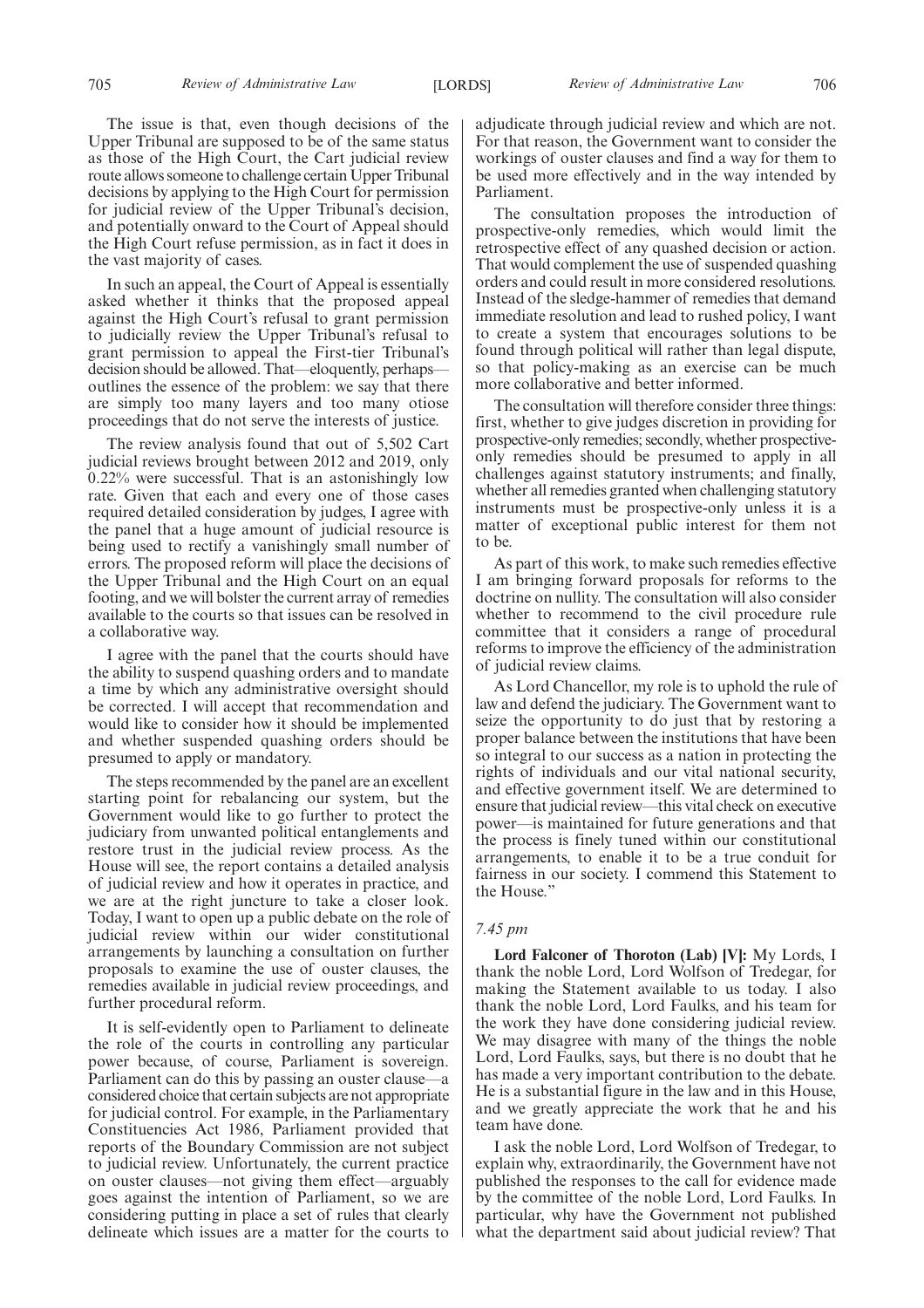is a very important aspect of the debate on this matter, and I would very much welcome seeing what it said, not just extracts.

Judicial review ensures that the Executive act in accordance with the law. The law mainly means Acts of Parliament. That is why the noble and learned Baroness, Lady Hale, said JR is mostly "the servant of Parliament". This Government have proved themselves disdainful of the law, as we saw during the passage of the internal market Act and in the Attorney-General's abandonment of the rigid constitutional convention of independence. The most sinister aspect of the Statement the Lord Chancellor made in the other place is the Government's intention to consult on increasing the circumstances in which judicial review will not apply and ousters will work more often. Judicial review requires the Government to act in accordance with Acts of Parliament and their powers, and not in an arbitrary, capricious or wholly unreasonable way. What problem do the Government have with that principle? Could the noble Lord, Lord Wolfson of Tredegar, reaffirm the Government's commitment to those principles?

Secondly, what is the problem with the current rules of ouster? In what areas do the Government wish the ouster to apply more readily? For example, do they wish it to apply more readily in setting aside the 0.7% target? Do they want it to apply more readily to the many cases of domestic violence and violence against women in which judicial reviews have been taken?

Finally, to what extent do the Government intend to pass an Act of Parliament to give effect to the proposal they make in the consultation?

**Lord Marks of Henley-on-Thames (LD) [V]:** My Lords, I also thank the noble Lord, Lord Faulks, and the distinguished panel he chaired, for the hard work and painstaking research they put into producing their independent review. I share the right honourable and learned Lord Chancellor's expressed view that

"judicial review plays a vital role in upholding the rule of law: it acts as one of the checks on the power of the Executive".—[*Official Report*, Commons, 18/3/21; col. 504.]

As his right honourable friend Michael Gove put it when he was Lord Chancellor:

"Without the rule of law power can be abused. Judicial review is an essential foundation of the rule of law, ensuring that what may be unlawful administration can be challenged, potentially found wanting and where necessary be remedied by the courts."

The first of the two steps the Government plan to take now is the ending of the so-called Cart JRs, through which the High Court permits a judicial review although the Upper Tribunal has refused permission to appeal. They say that so few Cart JRs succeed that they are a waste of judicial resources. From the consultation questions, it is clear that this decision has already been taken. Should not the short consultation proposed have been more open on this, given that almost all Cart JRs are immigration cases and so of particular sensitivity?

The Government also propose to permit courts to suspend quashing orders to allow the Government a chance to act to correct the errors that made the original government action unlawful. The reasoning for this change is powerful, and on this issue the consultation seeks views on how to achieve this objective—and rightly so.

However, the rest of this Statement sets loud alarm bells ringing. The Lord Chancellor says that the Government want to

"go further to protect the judiciary from unwanted political entanglements and restore trust in the judicial review process."

He talks of examining

"the use of ouster clauses"—

as mentioned by the noble and learned Lord, Lord Falconer of Thoroton—

"the remedies available in judicial review proceedings, and further procedural reform.'

Bluntly, ouster clauses are clauses in statutes designed to ring-fence government decision-making and administrative action from court challenges by making them nonjusticiable.

The panel was broadly opposed to the use of ouster clauses. Paragraph 2.98 of its report states:

"While the Panel understands the government's concern about recent court defeats, the Panel considers that disappointment with the outcome of a case (or cases) is rarely sufficient reason to legislate *more generally*."

Paragraph 2.99 states that

"while the use of such a clause to deal with a specific issue *could* be justified, it is likely to face a hostile response from the courts and robust scrutiny by Parliament."

Paragraph 2.100 states:

"The decision to legislate in this area is ultimately a question of political choice. But when deciding whether or not to do so, the Panel considers that Parliament's approach should reflect a strong presumption in favour of leaving questions of justiciability to the judges."

We regard ouster clauses as an unacceptable threat by the Executive to insulate their future unlawful action against challenge. Except in certain well-established areas of prerogative action, they spell danger for the rule of law.

The consultation also proposes the introduction of prospective-only remedies. That would mean that past unlawful government action or SIs would continue to have effect, even if struck down for the future, so victims of past unlawfulness who had not had the means or the ability to challenge it would face gross unfairness. The Lord Chancellor says that this would

"create a system that encourages solutions to be found through political will rather than legal dispute, so that policy making as an exercise can be much more collaborative and better informed".— [*Official Report*, Commons, 18/3/21; col. 505.]

He does not say how or why. Perhaps the Minister can explain that theory to the House.

**The Parliamentary Under-Secretary of State, Ministry of Justice (Lord Wolfson of Tredegar) (Con):** I am grateful to both noble Lords for their questions and comments. I am sure that this is a matter which we will be debating on a number of occasions in this House, so this evening I am going to be relatively brief, not least because the position of the Government is, as we have said, that we would like to consult on a number of matters, and consultation means just that.

Turning first to the comments of the noble and learned Lord, Lord Falconer of Thoroton, I join him in paying tribute to work done by the noble Lord, Lord Faulks, and the other members of this committee.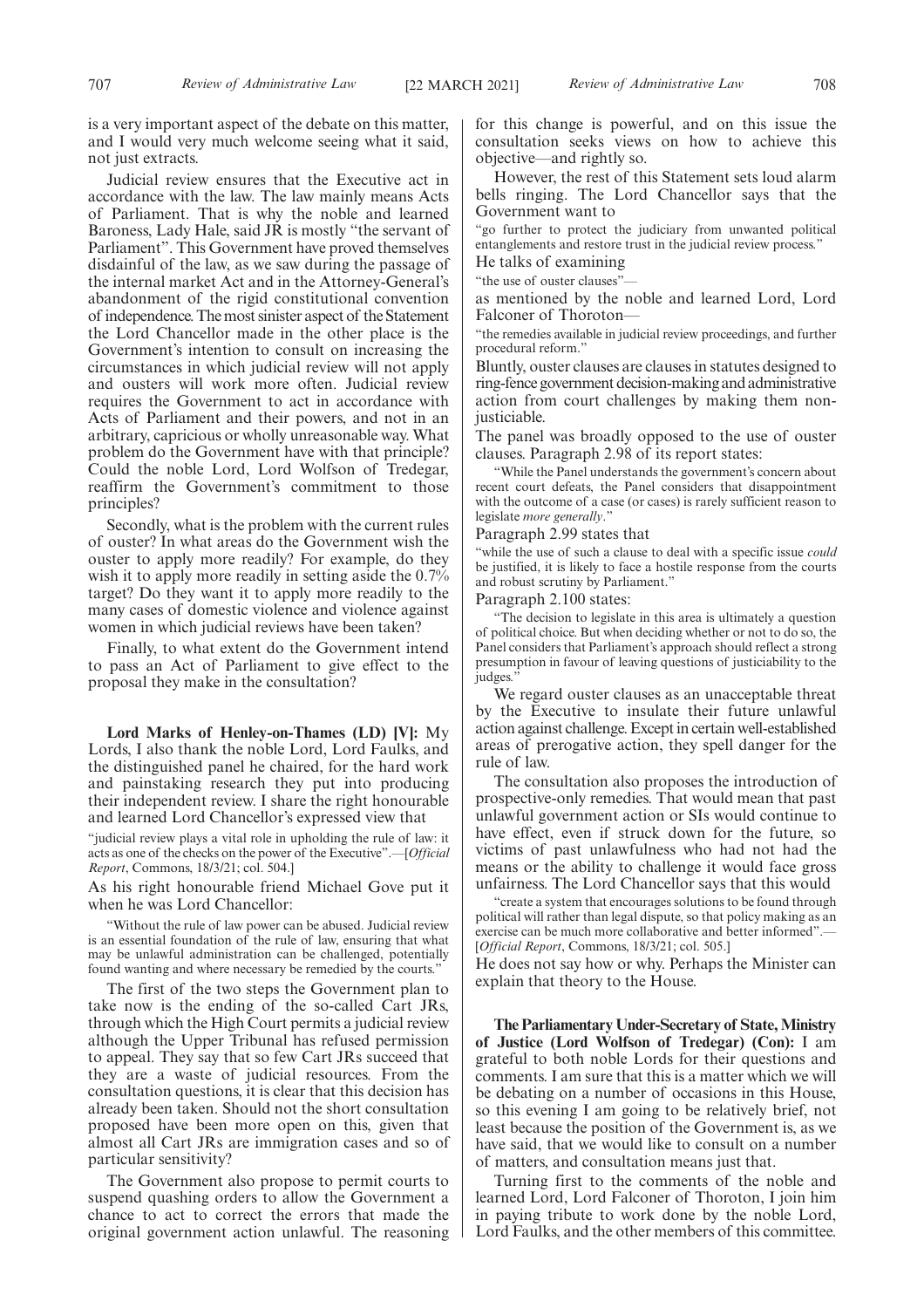#### [LORD WOLFSON OF TREDEGAR]

They have done sterling work under the great pressure of a prevailing pandemic, and I am sure the whole House is grateful to them for the work they have done. I was very pleased to hear the praise given by the noble and learned Lord to the committee. Last August, he was tweeting that the Faulks committee was there to "dismantle judicial review." I am pleased to see that, while the noble and learned Lord may tweet in haste, he has read the report and repented at leisure.

As far as publishing the evidence is concerned, we will publish the complete set of non-government submissions received by the panel next week once we have ensured that such publication is GDPR-compliant. That will be followed by a summary of the submissions by government departments to the panel's call for evidence.

On ouster clauses, the noble and learned Lord used the word sinister. There is nothing sinister about them. There are two questions here: first, should one have an ouster clause at all? That is a matter for Parliament. Secondly, if there is an ouster clause, should it be enforced by the court? That is debated in the report and in the Government's response to it. It is of central importance, which goes to the heart of the doctrine of the sovereignty of Parliament. Perhaps I might say, without being flippant, that on this point public law is too important to be left only to public lawyers; that is why we welcome a broad consultation. I am sure that there will be debates on these matters in the future, in this House and in the other place.

As we have set out in our response, the question is essentially whether ouster clauses are being applied by the courts in the manner in which they are drafted and passed by this House and the other place. As to whether an Act of Parliament would be needed, which I think was the noble and learned Lord's last question, it may well be, depending on which issues are proceeded with. For example, if we proceed with the proposal for a suspended quashing order, that might well have to be done by primary legislation. The Supreme Court in the case of Ahmed concluded that the common law position was that a suspended quashing order was not available.

I now turn to the questions from the noble Lord, Lord Marks of Henley-on-Thames. First, on Cart, the panel's analysis is, as he says, very thorough on this point. The evidence shows that only a very small percentage of this type of judicial review is ever successful. We do not feel the need to redo the consultation exercise carried out by the panels in that regard; we are focusing our consultation on how best to give effect to the recommendation in the panel's report.

On suspended quashing orders, I note and broadly welcome the noble Lord's support for these as a matter of principle. Obviously, there are questions about how they would be implemented; I look forward to discussing that matter with him in due course. I hear what he says on ouster clauses and I have obviously also read the paragraphs to which he referred. I think where he got to was that the position on ouster clauses would be given robust scrutiny by Parliament. I welcome robust scrutiny by the noble Lord and, indeed, by other noble Lords, but the panel said that there are circumstances in which it may be appropriate for Parliament to oust or limit the jurisdiction of the courts if there is sufficient justification for doing so. Given that, we think that it is right to consult on that question.

The noble Lord makes the point that, if one is to have a prospective remedy, it is important in the interests of justice to ensure that people who may have been unfairly affected by the decision are considered. We are clear that there must be a means by which a court can make an order with retrospective effect if the circumstances require it. However, with respect to a court making a suspended quashing order, we would like to consult on whether that should be an available option and, if it is, the circumstances and safeguards that that option would bring with it.

I hope that I have responded to all the points raised by both speakers. I will check the *Official Report* to ensure that I have done so.

**The Deputy Speaker (Baroness Barker) (LD):** We now come to the 20 minutes allocated for Back-Bench questions. I ask that questions and answers be brief so that I can call the maximum number of speakers.

#### *7.59 pm*

**Lord Hope of Craighead (CB) [V]:** My Lords, of course Parliament has the power to legislate to limit or exclude judicial review. The question is how far it should go. I was a member of the panel of the Supreme Court in the Cart case. We set the bar as high as we could when we were defining the test that should be applied, but experience has shown that our decision has not worked so I agree that it is time to end that type of review.

As for suspending quashing orders, in HM Treasury v Ahmed in 2010 I found myself, to my dismay, in a minority of one against six in holding that our order setting aside an Order in Council freezing a terrorist's assets before they were dissipated should be suspended to give it time for it to be corrected. I agree too with the proposal to consult on prospective-only remedies as I gave a judgment some years ago in favour of those.

So far, so good, but I hope that the indication that the Government are proposing to go further is not meant to be a suggestion that a more wholesale reform is proposed. That would be a cause for concern. Can the Minister reassure me on that point?

**Lord Wolfson of Tredegar (Con):** My Lords, I am grateful for the noble and learned Lord's comments. On prospective remedies, I mentioned the decision in Ahmed in my opening remarks. I hope I am not rubbing salt into the noble and learned Lord's wounds when I mention that decision, and I am grateful for his comments on it.

On his last point, I shall put it this way: this Government are committed to the rule of law. Judicial review is an essential part of the rule of law—see paragraph 18 of the Government's response. I hope that gives the noble and learned Lord the reassurance that he was looking for.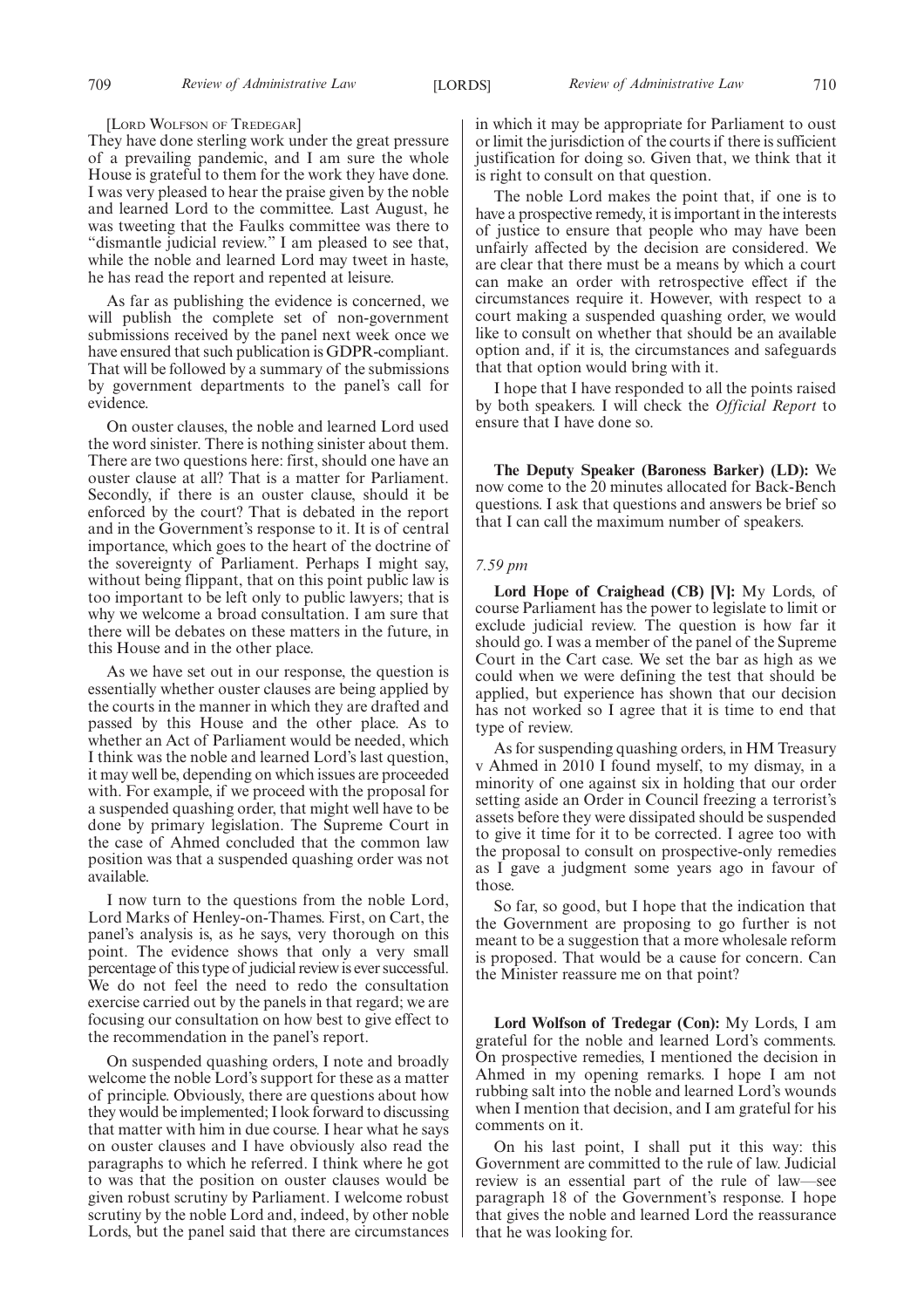**Lord Howard of Lympne (Con) [V]:** My Lords, I echo the tributes that have been paid to the noble Lord, Lord Faulks. I congratulate him and the panel on their report and I welcome the Government's response.

Unlike some noble Lords who have spoken, I particularly welcome the Government's decision to launch a consultation on proposals to examine the use of ouster clauses. As the Lord Chancellor says, the current position on ouster clauses, which is not to give them effect, goes against the intention of Parliament. In many ways, the mother of all ouster clauses is to be found in Article 9 of the Bill of Rights, which provides that

"proceedings in Parliament ought not to be impeached or questioned in any court or place out of Parliament",

a provision to which scant regard was paid by the Supreme Court in the Prorogation case.

Can my noble friend the Minister give us any idea of the timescale of the consultation exercise to which he has referred? When may we expect to see—and, I hope, enjoy—its fruits?

**Lord Wolfson of Tredegar (Con):** My Lords, I am grateful for my noble friend's comments on the report. I think the consultation period is six weeks. As soon as we have the responses in, we will work at pace to bring back the Government's response to that consultation.

On ouster clauses and the decision in Miller II, perhaps I should merely stick to what I have said so far. I do not really want to get dragged into an analysis of Miller II this evening.

**Lord Browne of Ladyton (Lab) [V]:** My Lords, does the Minister agree with the former head of the Government Legal Service, Sir Jonathan Jones, as quoted in the *Law Society Gazette,* that:

"The review doesn't bear out the suggestion that there has been significant judicial overreach or a surge of cases in recent years, or that large numbers of unmeritorious cases are being allowed to proceed"?

If so, why does the Statement imply the opposite? Further, does he agree with Sir Jonathan that:

"The proposal that remedies might be available only prospectively will, at least, have to allow for exceptions"

if only to

"avoid the risk of serious injustice to claimants who have already suffered loss or damage"?

**Lord Wolfson of Tredegar (Con):** My Lords, on the first point, I respectfully disagree with the comments of Sir Jonathan, whom I respect very much. In conclusion 7, particularly the first two sentences of that paragraph, it seems to me that the panel is clear that there are cases where the courts have gone beyond a supervisory approach.

On the question of potential injustice for those who have suffered, if one is going to have a suspended quashing order or a prospective remedy, as I have made clear, that is something that we are interested in consulting on. Indeed, I would welcome the noble Lord's involvement in that consultation.

**Lord Thomas of Gresford (LD) [V]:** My Lords, the Statement says that

First, is the political entanglement referred to the Prorogation of Parliament, and is referring an unlawful abuse of the royal prerogative to the court unwarranted? Secondly, who has lost trust in the judicial review process? Is it unsuccessful applicants whose applications have been refused, or is it the Government whose actions have been found so often to be unlawful? Thirdly, what does a presumptive decision mean? If it is that an appellant who is successful has no remedy or that the decision applies only to future decisions and not to him, why would anybody bother with a JR at all? So the Government want to go further; the review obviously has not gone far enough for them—oh, what a shame.

**Lord Wolfson of Tredegar (Con):** My Lords, on the first point, the words used by the Lord Chancellor are straightforward; I do not think they need any glossing from me. On the second point and as to trust in the judicial review process, it is important that the process does two things. It enables Governments to govern; equally, it enables them to govern well. Judicial review is important for Governments because it makes sure that they govern well, and within the law. That is why we are particularly focused not only on the recommendations of the panel; we want to go to consultation on other matters as well.

On the last point, as to prospective remedies, with great respect, the noble Lord is simplifying what is a more complex matter. It is far from the case that a prospective remedy gives no remedy to the particular litigant in that case. It all depends on how the prospective remedy is furnished and how people affected by the decision can be compensated or otherwise dealt with during the intervening period. That is precisely why we want to go out to consultation: because the current cliff edge of either no remedy or a remedy ab initio, and a quashing from the moment of the decision, leads to unfortunate consequences. That is as the panel has said, as the Government have responded, and indeed, as the noble and learned Lord, Lord Hope of Craighead, explained in his minority judgment in Ahmed.

**Lord Woolf (CB) [V]:** My Lords, like others, I congratulate the Faulks committee on the work it has done and the circumstances in which it did it. I also indicate that there is at least merit in considering further the two matters which the Government propose to act upon. However, I ask the Government to bear in mind that judicial review has, so far, been very much a process which has evolved. It is most important that it is underpinned by discretion in the judges to see how it is applied. I feel that there will be room for improvements to be made. I welcome in particular the proposal that that should be done in certain instances with the assistance of the Civil Procedure Rule Committee, which has great experience in these matters. There is a lot to be careful about in what was contained in the announcement of the response by the Lord Chancellor. But all these matters can be carefully considered and I propose at this stage to say no more.

**Lord Wolfson of Tredegar (Con):** My Lords, I am grateful for the comments of the noble and learned Lord, particularly for his support on the two matters

<sup>&</sup>quot;the Government would like to go further to protect the judiciary from unwanted political entanglements and restore trust in the judicial review process."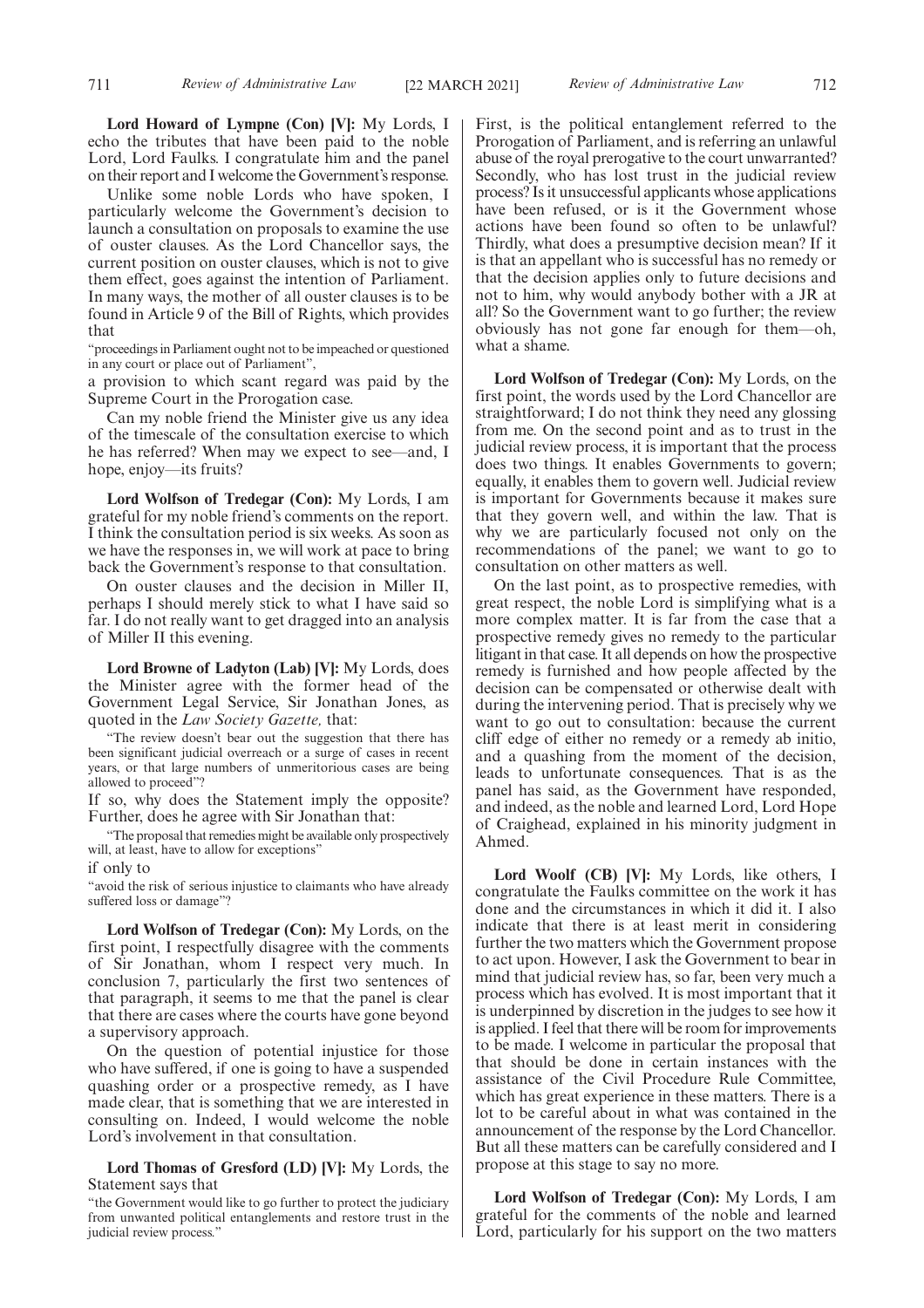## [LORD WOLFSON OF TREDEGAR]

he first mentioned. Respectfully, he is certainly right that a number of the suggested procedural reforms would have to go through the Civil Procedure Rule Committee. He made the point that judicial review has evolved over time, and so it has. But, in that context, he may like to see that in the Lord Chancellor's introduction to the Government's response, he makes the point in paragraph 6 that an iterative approach to reform is most appropriate. That perhaps chimes with the point which the noble and learned Lord was making about judicial review being a process, and an iterative process at that. Reform will also be iterative.

**Lord Mackay of Clashfern (Con) [V]:** My Lords, I join those who have paid compliment to the panel: its work was very well done. Have the Government considered whether, when a court finds a decision wrong, it should be able to decide itself, or should it have to remit to the nominated decision-maker?

**Lord Wolfson of Tredegar (Con):** My Lords, that is a very interesting proposal from my noble and learned friend. Generally, of course, judicial review does not substitute the decision of the court for the decision of the decision-maker, but perhaps that is a matter which I can reflect on and discuss with my noble and learned friend as I consider the responses to the consultation generally.

**Baroness Ludford (LD) [V]:**My Lords, the Government appointed a distinguished panel to review the operation of judicial review led by a Conservative former Justice Minister. The panel said that

"disappointment with the outcome of a case … is rarely sufficient reason to legislate more generally".

It was obviously thinking of Miller 2, the prorogation case. The Government seem dissatisfied with that response. and are now consulting on statutory changes, such as for ouster clauses, which the panel advised against. The Faulks review also points out that

"any legislation would be of limited effect unless changes are also … made to the Human Rights Act."

Given their reaction to the review of judicial review, will the Government similarly ignore the result of the Gross review of the Human Rights Act if they do not get the answers they want?

**Lord Wolfson of Tredegar (Con):** My Lords, we are not disappointed with the report from the noble Lord, Lord Faulks, and his team. On the contrary, it is a very good piece of work. We are consulting for the reasons I have already expressed. The panel did not say that ouster clauses should never be used; it said that, when used appropriately, they should not be seen as an affront to the rule of law. We want to consult on whether and how they should be used. The independent review of the Human Rights Act is ongoing. We will consider its results in due course. While very significant reform of judicial review might require changes to the Human Rights Act, the changes we are proposing do not.

**Lord Pannick (CB) [V]:** My Lords, I declare my interest as a practising barrister in public law cases. I too thank the noble Lord, Lord Faulks, and his review team for the very sensible and balanced report which it has produced. The Minister will have noted the wise words of the noble Lord and his colleagues at paragraph 15 of their conclusions:

"Our view is that the government and Parliament can be confident that the courts will respect institutional boundaries in exercising their inherent powers to review the legality of government action. Politicians should, in turn, afford the judiciary the respect which it is undoubtedly due when it exercises these powers." Do the Government agree?

**Lord Wolfson of Tredegar (Con):**My Lords, I certainly agree that the courts would be expected to respect institutional boundaries, and Parliament and the Government should do likewise. The purpose of our consultation is to make sure that we produce the best system we possibly can so that all those involved in the judicial review process—judges, applicants, Government and everyone else—is party to a system which promotes good government and upholds the rule of law.

**Lord Beith (LD) [V]:** My Lords, we know what the Government's latest ideas on the form of ouster clauses is, because there is one in the draft Bill to repeal the Fixed-term Parliaments Act. Clause 3 states that

"A court of law may not question … the exercise or purported exercise of the powers referred to in section 2 … any decision or purported decision relating to those powers, or … the limits or extent of those powers."

Is that really the model that the Government are considering for other areas of law, and is it not simply putting the Minister in the position of saying, "I decide what my powers are and nobody can challenge that"?

**Lord Wolfson of Tredegar (Con):**My Lords, a Minister does not decide what his or her powers are. If there is an ouster clause in an Act of Parliament, it is an ouster clause in an Act that has been passed by Parliament. When one is talking about the Fixed-term Parliaments Act, there may be special considerations because of the issue of Section 9 of the Bill of Rights. Generally, however, what we want to consult on in terms of ouster clauses are the two points that I have identified: first, whether ouster clauses ought to be used; and, secondly, if they are used, how to make sure that Parliament's intention is given effect to, which we do not think is always the case with ouster clauses at the moment.

**Lord Judge (CB) [V]:** My Lords, the consultation process with which we are about to engage is taking place at just the time when the further expansion of executive power has been brought into sharp relief by the measures to prevent and defeat the coronavirus pandemic—measures, let it be noted, created and extended by statute. I therefore respectfully wonder whether it is consistent with the Minister's accurate observation that judicial review is a

"vital check on Executive power"—[*Official Report*, Commons, 18/3/21; col. 506.]

even to begin to consider contracting the ambit of judicial review, a diminution in the ability of the citizen to question the exercise of executive power, and limiting the remedies available to those damaged by its misuse.